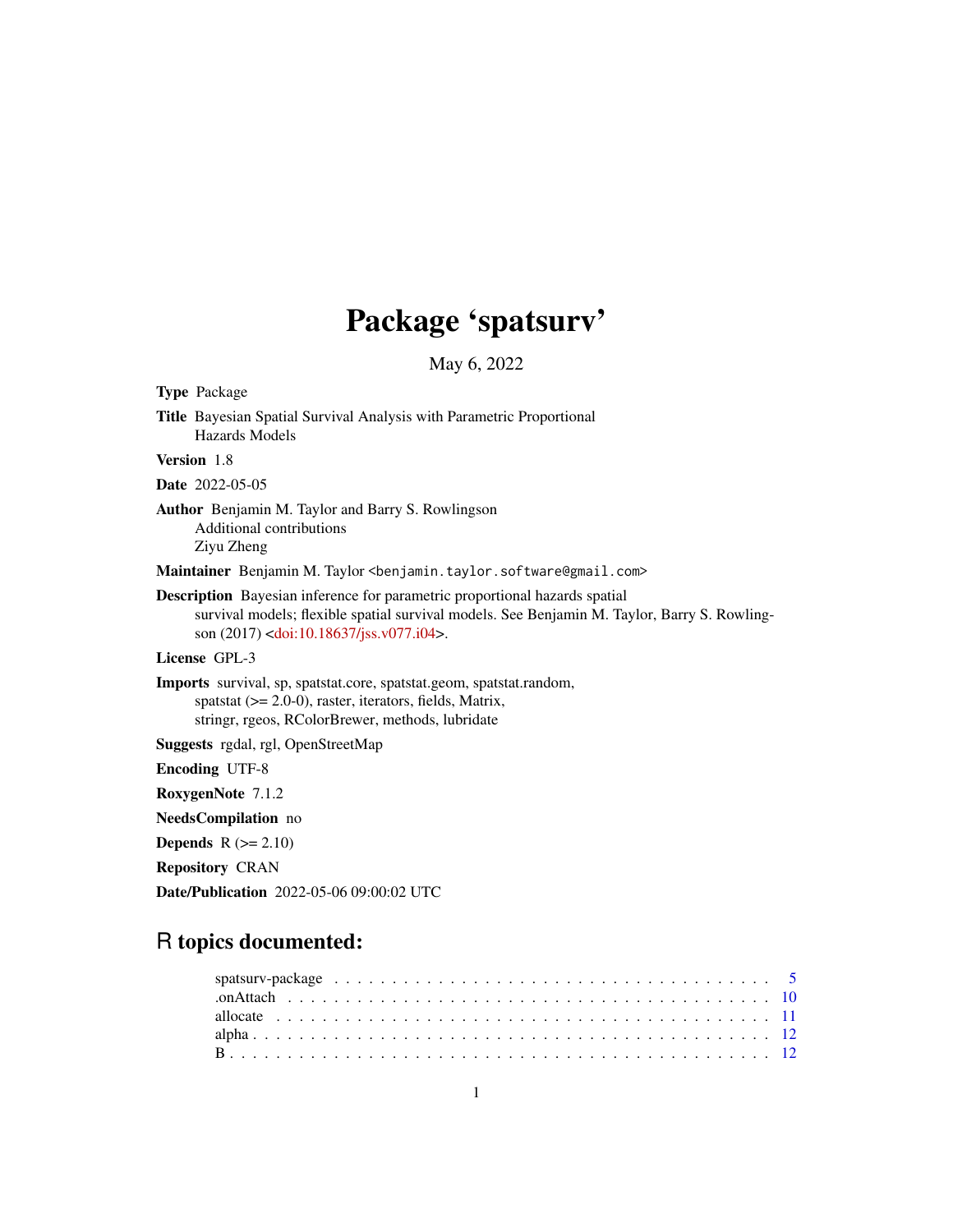|                  | 13 |
|------------------|----|
|                  | 13 |
|                  | 14 |
|                  | 15 |
|                  | 16 |
|                  | 17 |
|                  | 17 |
|                  | 18 |
|                  | 18 |
|                  | 19 |
|                  | 20 |
|                  | 21 |
|                  | 21 |
|                  | 22 |
|                  | 22 |
|                  | 23 |
|                  | 23 |
|                  | 24 |
|                  | 24 |
|                  | 25 |
|                  | 25 |
|                  | 26 |
|                  |    |
|                  | 26 |
|                  | 27 |
|                  | 27 |
|                  | 28 |
|                  | 28 |
|                  | 29 |
|                  | 30 |
|                  | 30 |
|                  | 31 |
|                  | 31 |
|                  | 32 |
|                  | 32 |
|                  | 33 |
|                  |    |
|                  | 35 |
|                  | 35 |
| fixParHaz        | 36 |
| frailty $\log 1$ | 36 |
| fs<br>.          | 37 |
|                  | 37 |
| gamma2risk       | 38 |
|                  | 38 |
| GammaFromY SPDE  | 39 |
|                  | 40 |
| getBackground    | 40 |
| getbb            | 41 |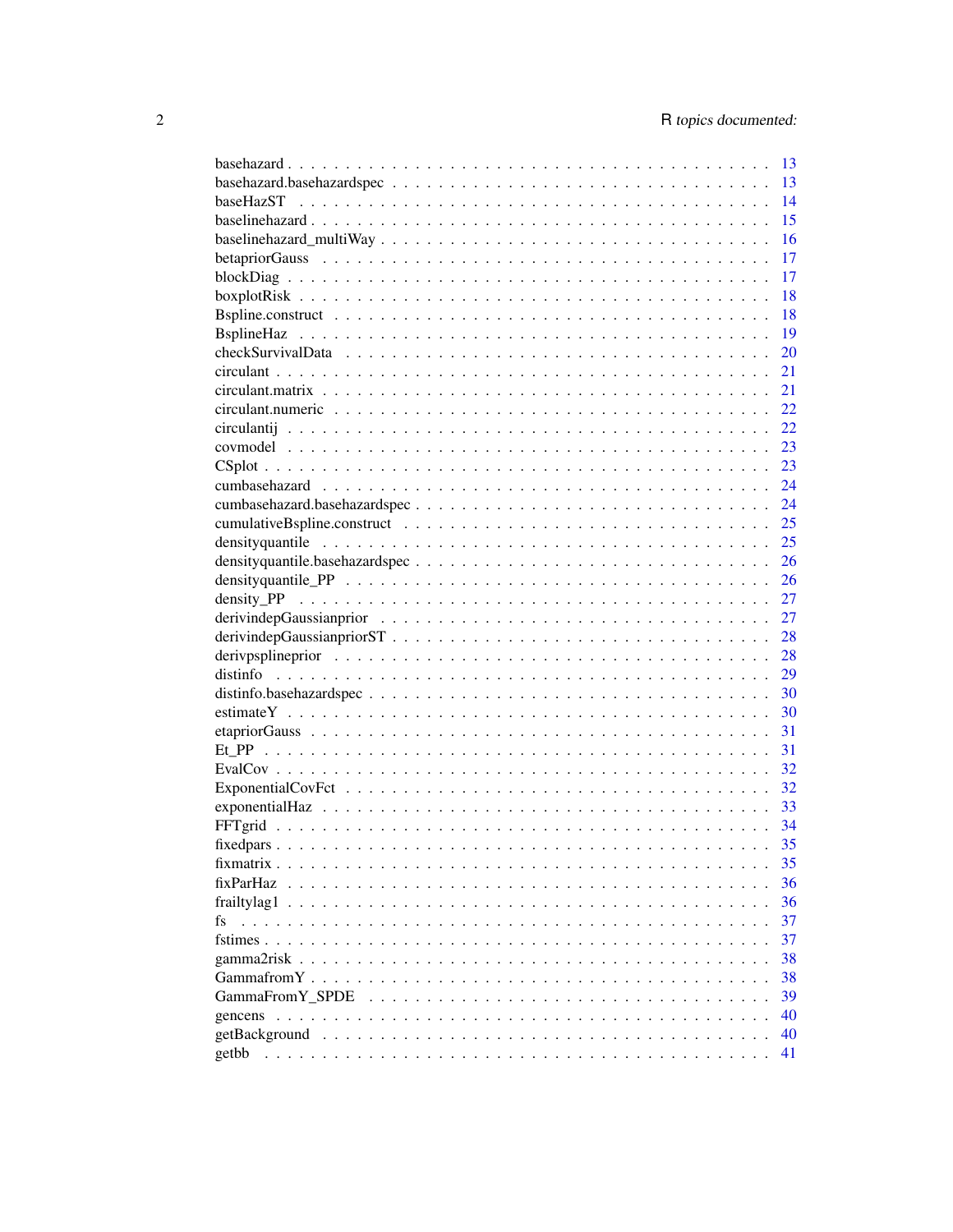|                                                                                                                | 41 |
|----------------------------------------------------------------------------------------------------------------|----|
|                                                                                                                | 42 |
|                                                                                                                | 42 |
|                                                                                                                | 43 |
|                                                                                                                | 43 |
|                                                                                                                | 44 |
|                                                                                                                | 44 |
|                                                                                                                | 45 |
|                                                                                                                | 45 |
|                                                                                                                | 47 |
|                                                                                                                | 47 |
|                                                                                                                | 48 |
|                                                                                                                | 48 |
|                                                                                                                | 49 |
|                                                                                                                | 49 |
|                                                                                                                | 50 |
|                                                                                                                | 50 |
|                                                                                                                | 51 |
|                                                                                                                | 51 |
|                                                                                                                | 52 |
|                                                                                                                | 52 |
|                                                                                                                | 52 |
|                                                                                                                | 53 |
|                                                                                                                | 54 |
|                                                                                                                | 54 |
|                                                                                                                | 55 |
|                                                                                                                | 55 |
|                                                                                                                | 56 |
|                                                                                                                | 56 |
|                                                                                                                | 57 |
|                                                                                                                | 57 |
|                                                                                                                | 58 |
| inference.control $\ldots \ldots \ldots \ldots \ldots \ldots \ldots \ldots \ldots \ldots \ldots \ldots \ldots$ | 59 |
|                                                                                                                | 60 |
|                                                                                                                | 61 |
|                                                                                                                | 61 |
|                                                                                                                | 62 |
| iteration                                                                                                      | 62 |
| logPosterior.                                                                                                  | 63 |
|                                                                                                                | 64 |
|                                                                                                                | 65 |
| $logPosterior$ SPDE $\ldots$                                                                                   | 66 |
| loop.mcmc                                                                                                      | 67 |
| makehamHaz                                                                                                     | 68 |
| maxlikparamPHsurv                                                                                              | 69 |
| $MCE \ldots$                                                                                                   | 70 |
| memeLoop                                                                                                       | 70 |
|                                                                                                                | 71 |
|                                                                                                                |    |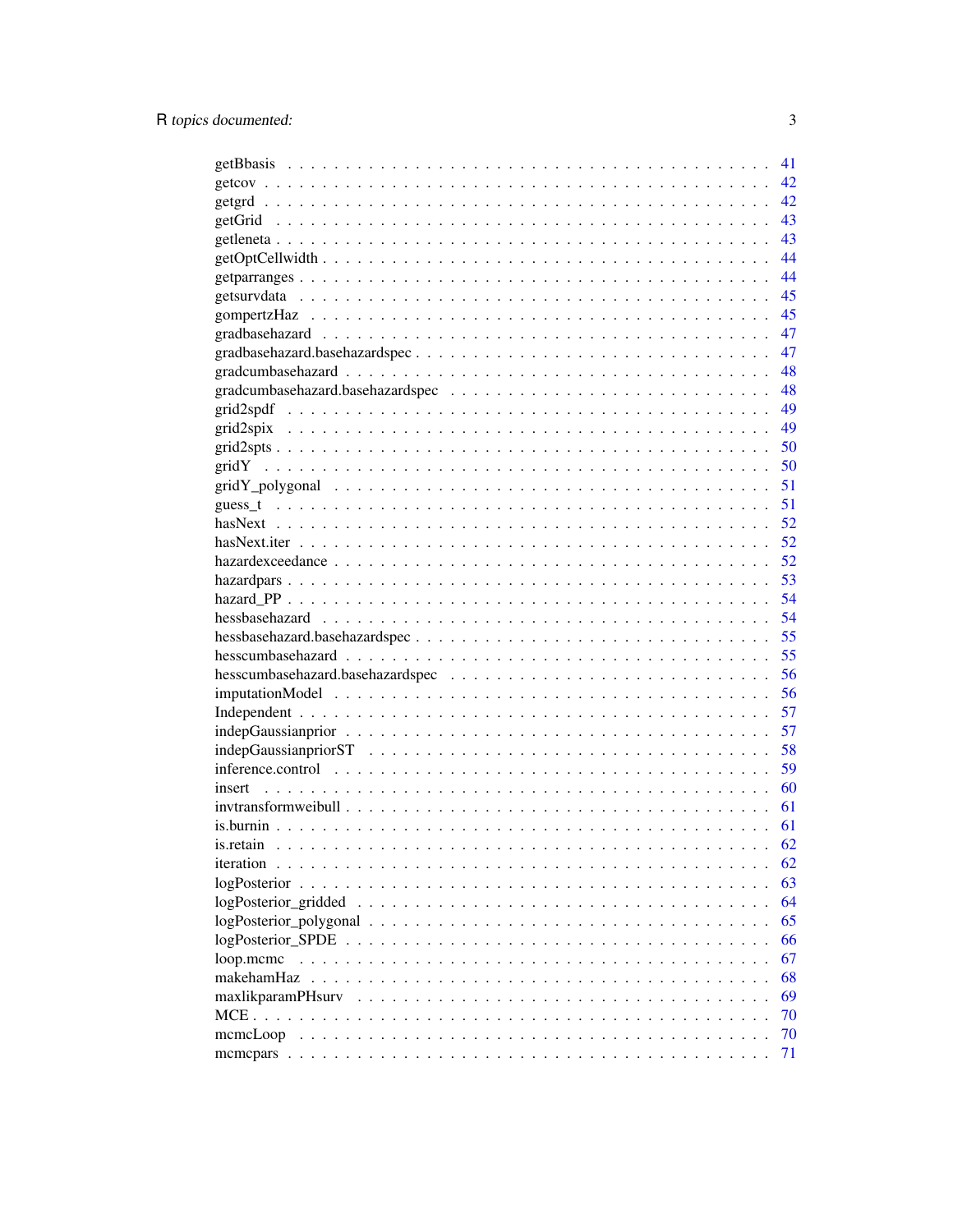| 71   |
|------|
| 72   |
| 73   |
| 73   |
| 74   |
| 74   |
| 75   |
| 75   |
| 76   |
| - 76 |
| 77   |
| 78   |
| 78   |
| 79   |
| - 80 |
|      |
|      |
| 82   |
| 83   |
| 84   |
| 85   |
| 85   |
| 86   |
| 87   |
|      |
|      |
| 90   |
| 91   |
| 92   |
| 93   |
|      |
|      |
| 95   |
|      |
| - 96 |
|      |
| - 97 |
| 98   |
| 99   |
|      |
|      |
|      |
|      |
|      |
|      |
|      |
|      |
|      |
|      |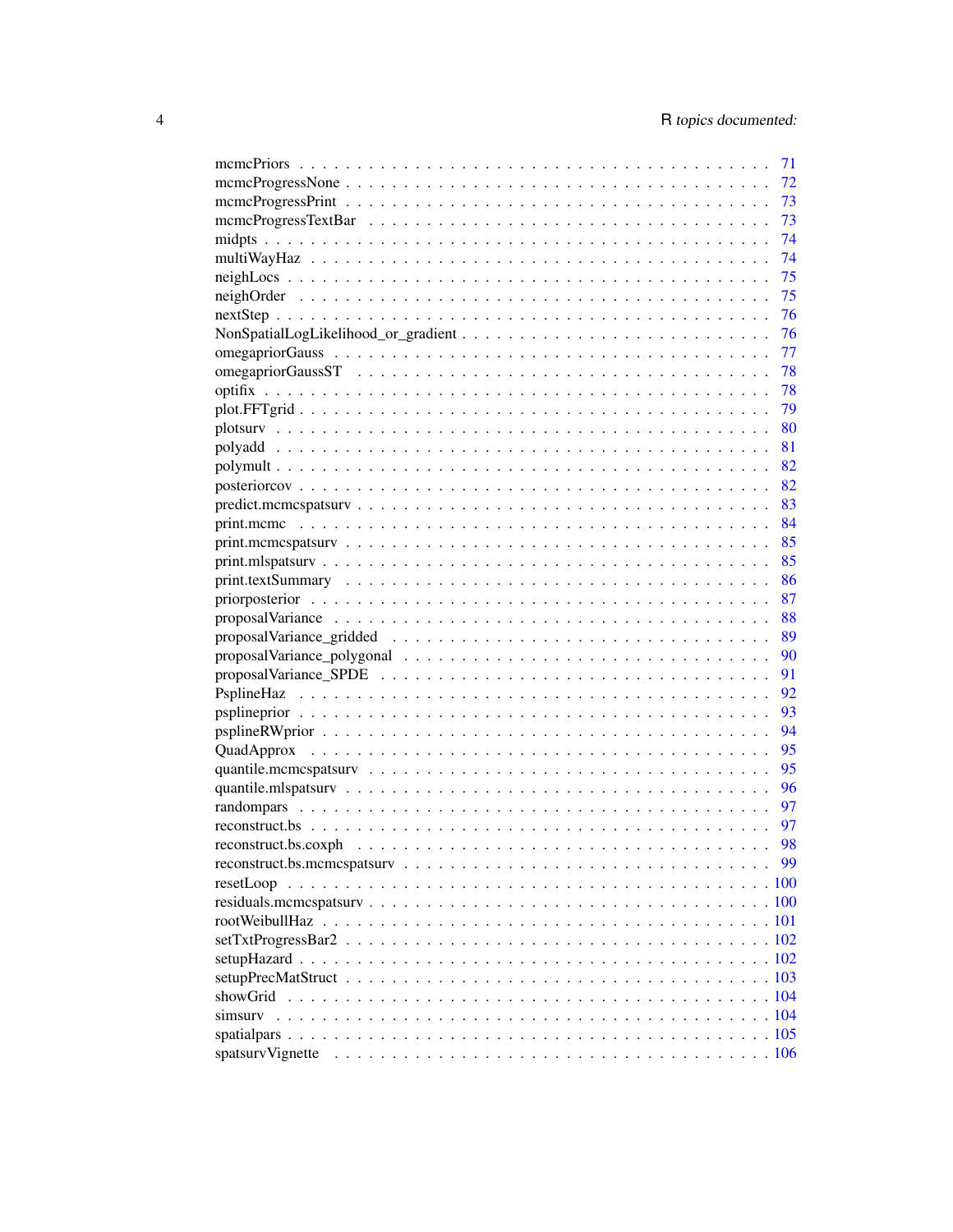<span id="page-4-0"></span>

|       | weibullHaz |     |
|-------|------------|-----|
|       |            |     |
|       |            |     |
| Index |            | 127 |

spatsurv-package *spatsurv*

## Description

An R package for spatially correlated parametric proportional hazards survial analysis.

## Usage

spatsurv

### Format

An object of class logical of length 1.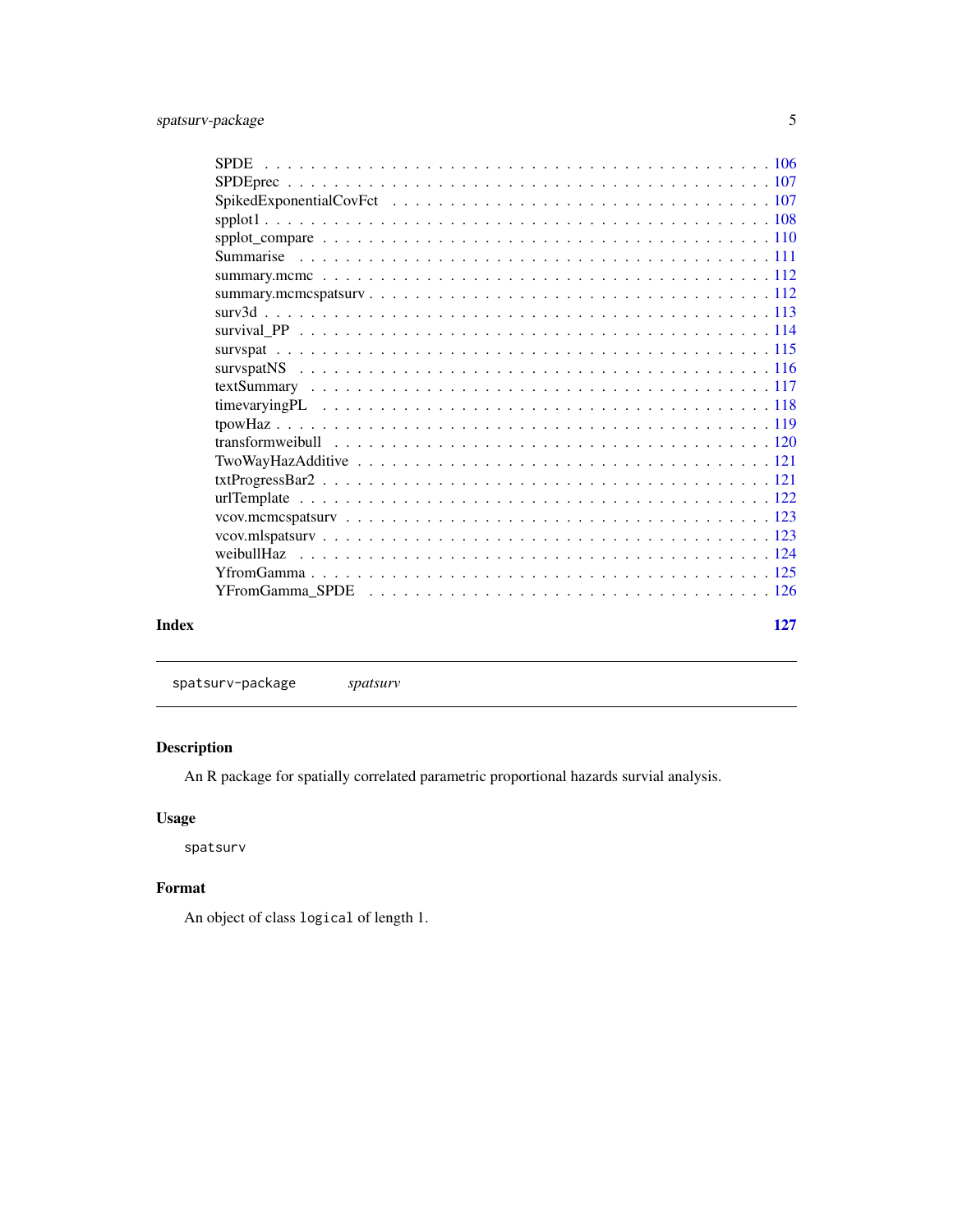### Details

| spatsury                                                                                                           |
|--------------------------------------------------------------------------------------------------------------------|
| Package                                                                                                            |
| Bayesian Spatial Survival Analysis with Parametric Proportional Hazards Models                                     |
| 1.8                                                                                                                |
| 2022-05-05                                                                                                         |
| Benjamin M. Taylor and Barry S. Rowlingson Additional contributions Ziyu Zheng                                     |
| Benjamin M. Taylor<br>benjamin.taylor.software@gmail.com>                                                          |
| Bayesian inference for parametric proportional hazards spatial survival models; flexible spatial survival          |
| $GPL-3$                                                                                                            |
| survival, sp, spatstat.core, spatstat.geom, spatstat.random, spatstat $(>= 2.0-0)$ , raster, iterators, fields, Ma |
| rgdal, rgl, OpenStreetMap                                                                                          |
| UTF-8                                                                                                              |
| 7.1.2                                                                                                              |
| no                                                                                                                 |
| 2022-03-02 13:44:21 UTC; taylorb7                                                                                  |
| $R (= 2.10)$                                                                                                       |
| <b>CRAN</b>                                                                                                        |
| 2022-03-02 14:50:02 UTC                                                                                            |
|                                                                                                                    |

Index of help topics:

| .onAttach                           | .onAttach function                           |
|-------------------------------------|----------------------------------------------|
| B                                   | <b>B</b> function                            |
| Bspline.construct                   | Bspline.construct function                   |
| BsplineHaz                          | BsplineHaz function                          |
| CSplot                              | CSplot function                              |
| Et_PP                               | Et_PP function                               |
| EvalCov                             | EvalCov function                             |
| ExponentialCovFct                   | ExponentialCovFct function                   |
| FFTgrid                             | FFTgrid function                             |
| GammaFromY_SPDE                     | GammaFromY_SPDE function                     |
| GammafromY                          | GammafromY function                          |
| Independent                         | Independent function                         |
| <b>MCE</b>                          | MCE function                                 |
| NonSpatialLogLikelihood_or_gradient |                                              |
|                                     | NonSpatialLogLikelihood_or_gradient function |
| PsplineHaz                          | PsplineHaz function                          |
| QuadApprox                          | QuadApprox function                          |
| <b>SPDE</b>                         | SPDE function                                |
| SPDEprec                            | SPDEprec function                            |
| SpikedExponentialCovFct             |                                              |
|                                     | SpikedExponentialCovFct function             |
| Summarise                           | Summarise function                           |
|                                     |                                              |
| TwoWayHazAdditive                   | TwoWayHazAdditive function                   |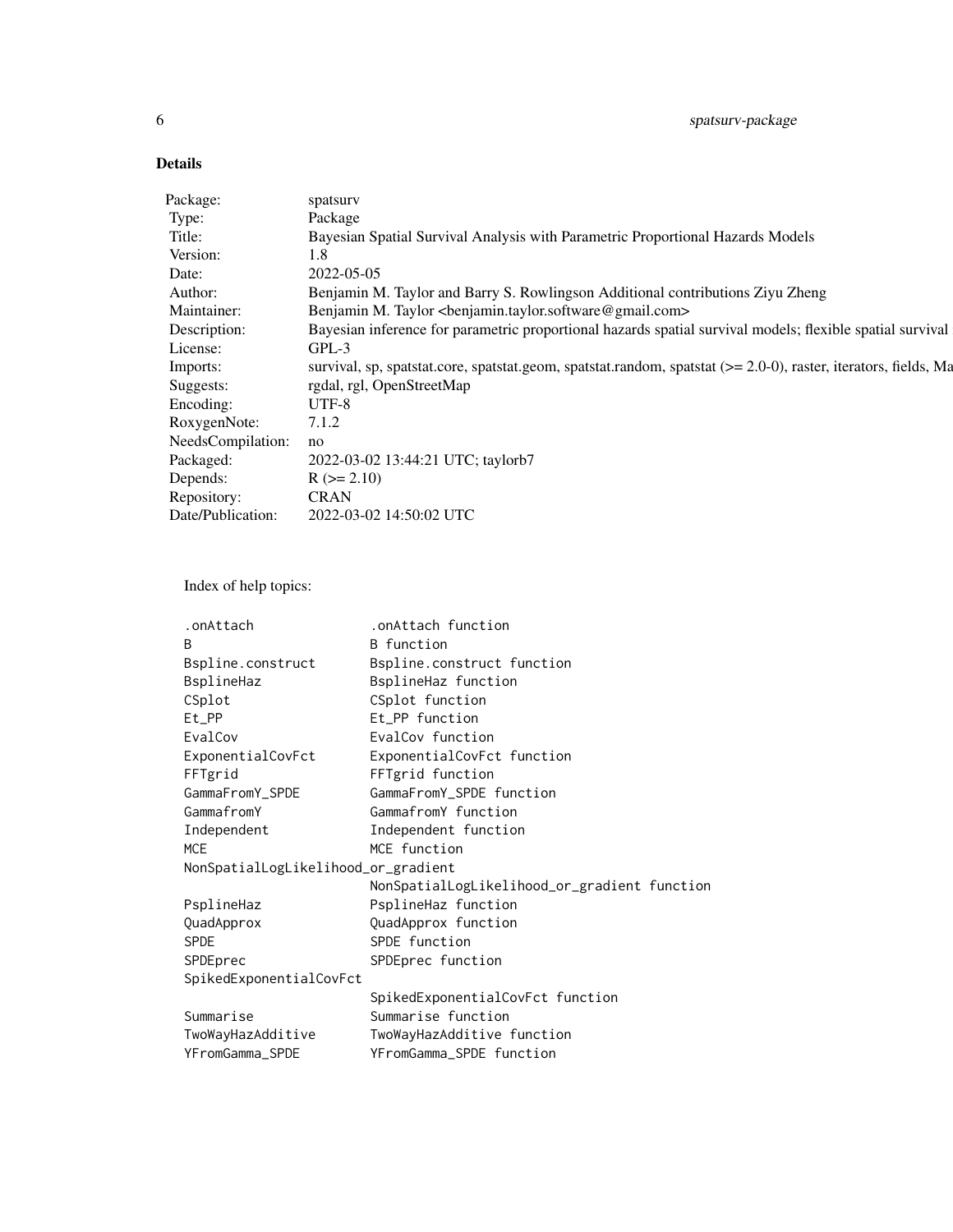## spatsurv-package 7

| YfromGamma                     | YfromGamma function                            |
|--------------------------------|------------------------------------------------|
| allocate                       | allocate function                              |
| alpha                          | alpha function                                 |
| baseHazST                      | baseHazST function                             |
| basehazard                     | basehazard function                            |
| basehazard.basehazardspec      |                                                |
|                                | basehazard.basehazardspec function             |
| baselinehazard                 | baselinehazard function                        |
| baselinehazard_multiWay        |                                                |
|                                | baselinehazard_multiWay function               |
| betapriorGauss                 | betapriorGauss function                        |
| blockDiag                      | A function to                                  |
| boxplotRisk                    | boxplotRisk function                           |
| checkSurvivalData              | checkSurvivalData function                     |
| circulant                      | circulant function                             |
| circulant.matrix               | circulant.matrix function                      |
| circulant.numeric              | circulant.numeric function                     |
| circulantij                    | circulantij function                           |
| covmodel                       | covmodel function                              |
| cumbasehazard                  | cumbasehazard function                         |
| cumbasehazard.basehazardspec   |                                                |
|                                | cumbasehazard.basehazardspec function          |
| cumulativeBspline.construct    |                                                |
|                                | cumulativeBspline.construct function           |
| density_PP                     | density_PP function                            |
| densityquantile                | densityquantile function                       |
| densityquantile.basehazardspec |                                                |
|                                | densityquantile.basehazardspec function        |
| densityquantile_PP             | densityquantile_PP function                    |
| derivindepGaussianprior        |                                                |
|                                | derivindepGaussianprior function               |
| derivindepGaussianpriorST      |                                                |
|                                | derivindepGaussianpriorST function             |
| derivpsplineprior              | derivpsplineprior function                     |
| distinfo                       | distinfo function                              |
| distinfo.basehazardspec        |                                                |
|                                | distinfo.basehazardspec function               |
| estimateY                      | estimateY function                             |
| etapriorGauss                  | etapriorGauss function                         |
| exponentialHaz                 | exponentialHaz function                        |
| fixParHaz                      | fixParHaz function                             |
| fixedpars                      | fixedpars function                             |
| fixmatrix                      | fixmatrix function                             |
| frailtylag1                    | frailtylag1 function                           |
| fs                             | London Fire Brigade property                   |
| fstimes                        | London Fire Brigade response times to dwelling |
|                                | fires, 2009                                    |
| gamma2risk                     | gamma2risk function                            |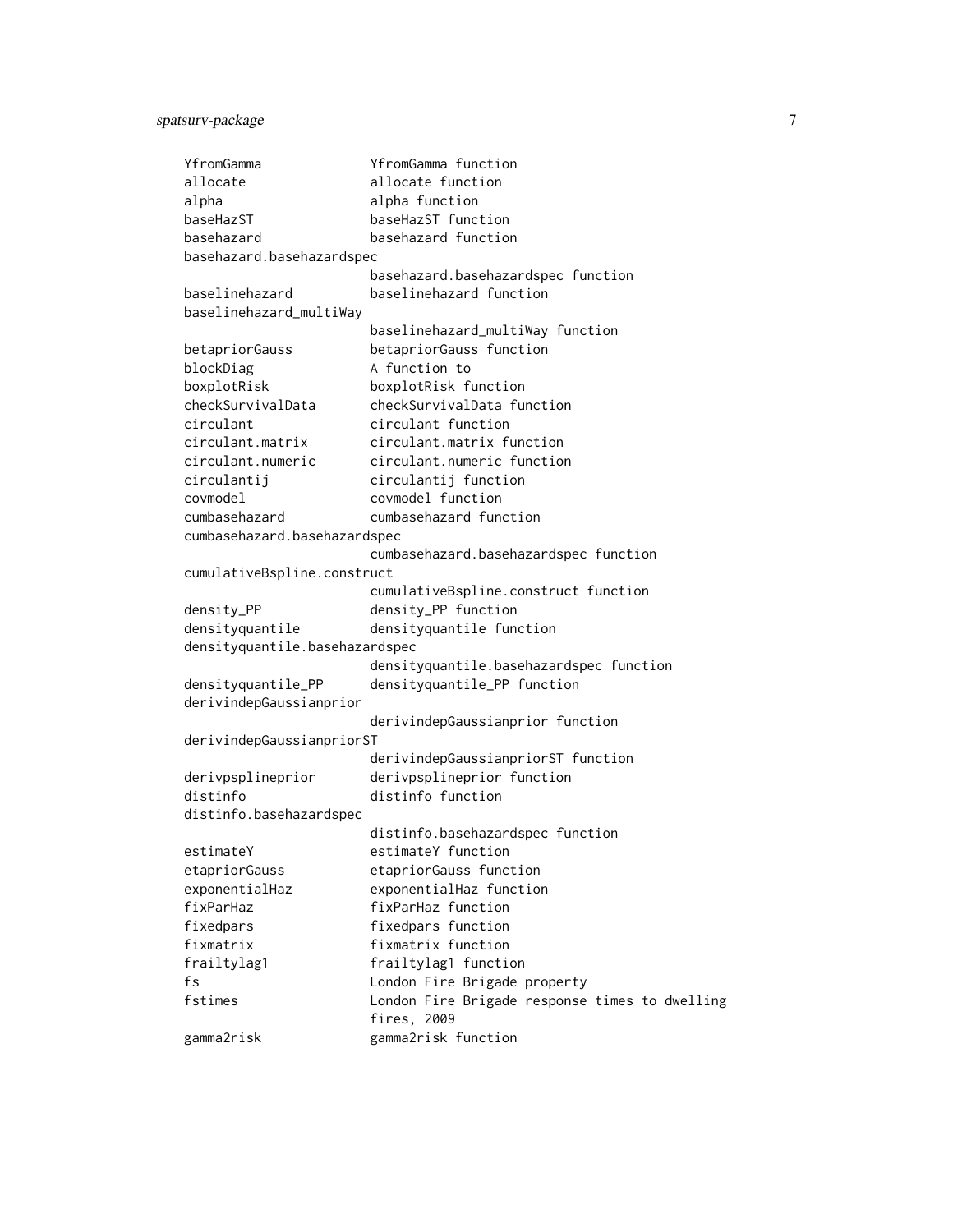| gencens                          | gencens function                          |
|----------------------------------|-------------------------------------------|
| getBackground                    | getBackground function                    |
| getBbasis                        | getBbasis function                        |
| getGrid                          | getGrid function                          |
| getOptCellwidth                  | getOptCellwidth function                  |
| getbb                            | getbb function                            |
| getcov                           | getcov function                           |
| getgrd                           | getgrd function                           |
| getleneta                        | getleneta function                        |
| getparranges                     | getparranges function                     |
| getsurvdata                      | getsurvdata function                      |
| gompertzHaz                      | gompertzHaz function                      |
| gradbasehazard                   | gradbasehazard function                   |
| gradbasehazard.basehazardspec    |                                           |
|                                  | gradbasehazard.basehazardspec function    |
| gradcumbasehazard                | gradcumbasehazard function                |
| gradcumbasehazard.basehazardspec |                                           |
|                                  | gradcumbasehazard.basehazardspec function |
| grid2spdf                        | grid2spdf function                        |
| grid2spix                        | grid2spix function                        |
| grid2spts                        | grid2spts function                        |
| gridY                            | gridY function                            |
| gridY_polygonal                  | gridY_polygonal function                  |
| guess_t                          | guess_t function                          |
| hasNext                          | generic hasNext method                    |
| hasNext.iter                     | hasNext.iter function                     |
| hazard_PP                        | hazard PP function                        |
| hazardexceedance                 | hazardexceedance function                 |
| hazardpars                       | hazardpars function                       |
| hessbasehazard                   | hessbasehazard function                   |
| hessbasehazard.basehazardspec    |                                           |
|                                  | hessbasehazard.basehazardspec function    |
| hesscumbasehazard                | hesscumbasehazard function                |
| hesscumbasehazard.basehazardspec |                                           |
|                                  | hesscumbasehazard.basehazardspec function |
| imputationModel                  | imputationModel function                  |
| indepGaussianprior               | indepGaussianprior function               |
| indepGaussianpriorST             | indepGaussianpriorST function             |
| inference.control                | inference.control function                |
| insert                           | insert function                           |
| invtransformweibull              | invtransformweibull function              |
| is.burnin                        | is this a burn-in iteration?              |
| is.retain                        | do we retain this iteration?              |
| iteration                        | iteration number                          |
| logPosterior                     | logPosterior function                     |
| logPosterior_SPDE                | logPosterior_SPDE function                |
| logPosterior_gridded             | logPosterior_gridded function             |
| logPosterior_polygonal           |                                           |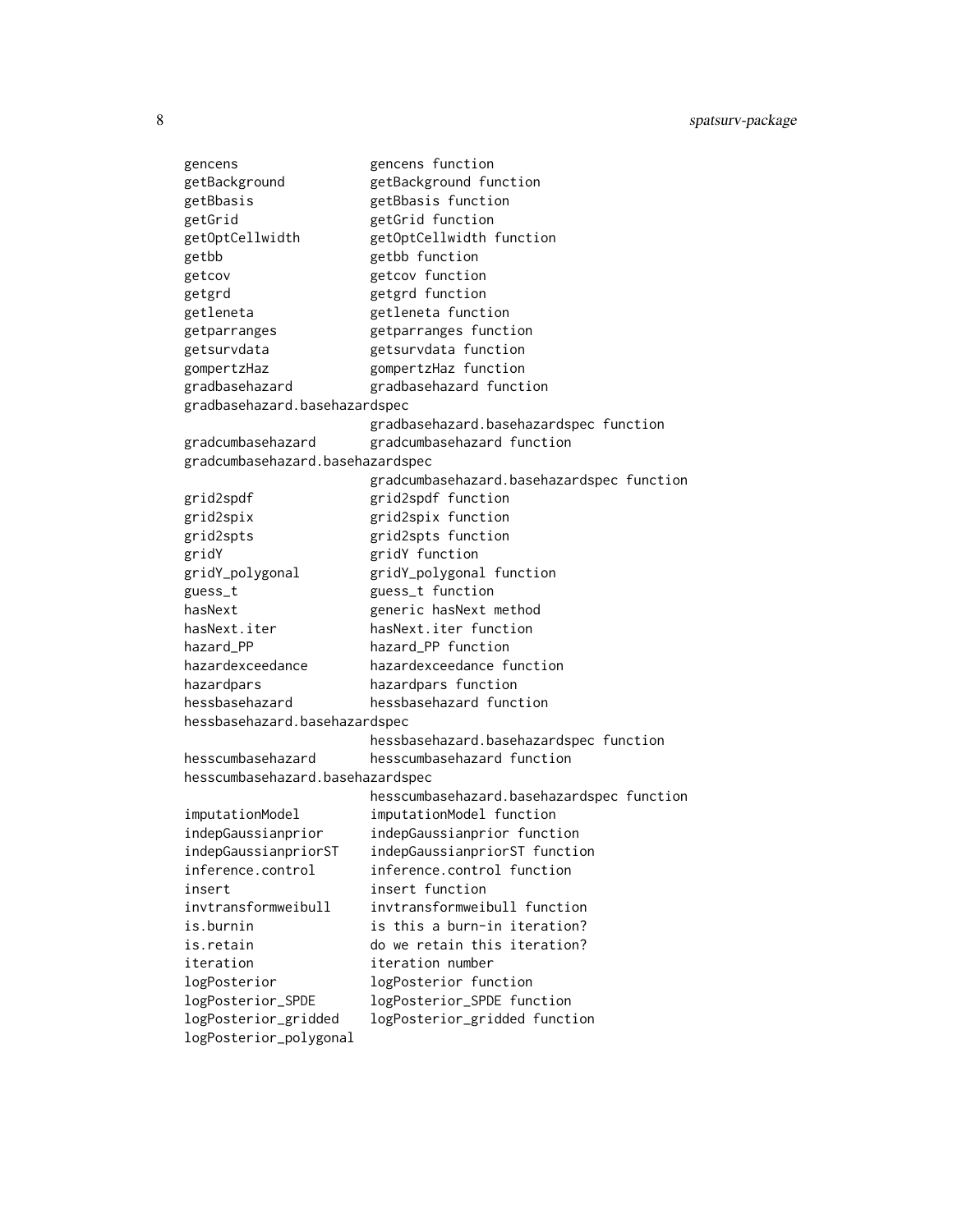|                             | logPosterior_polygonal function      |
|-----------------------------|--------------------------------------|
| loop.mcmc                   | loop over an iterator                |
| makehamHaz                  | makehamHaz function                  |
| maxlikparamPHsurv           | maxlikparamPHsurv function           |
| mcmcLoop                    | iterator for MCMC loops              |
| mcmcPriors                  | mcmcPriors function                  |
| mcmcProgressNone            | null progress monitor                |
| mcmcProgressPrint           | printing progress monitor            |
| mcmcProgressTextBar         | text bar progress monitor            |
| mcmcpars                    | mcmcpars function                    |
| midpts                      | midpts function                      |
| multiWayHaz                 | multiWayHaz function                 |
| neighLocs                   | neighLocs function                   |
| neighOrder                  | neighOrder function                  |
| nextStep                    | next step of an MCMC chain           |
| omegapriorGauss             | omegapriorGauss function             |
| omegapriorGaussST           | omegapriorGaussST function           |
| optifix                     | optifix function                     |
| plot.FFTgrid                | plot.FFTgrid function                |
| plotsurv                    | plotsurv function                    |
| polyadd                     | polyadd function                     |
| polymult                    | polymult function                    |
| posteriorcov                | posteriorcov function                |
| predict.mcmcspatsurv        | predict.mcmcspatsurv function        |
| print.mcmc                  | print.mcmc function                  |
| print.mcmcspatsurv          | print.mcmcspatsurv function          |
| print.mlspatsurv            | print.mlspatsurv function            |
| print.textSummary           | print.textSummary function           |
| priorposterior              | priorposterior function              |
| proposalVariance            | proposalVariance function            |
| proposalVariance_SPDE       | proposalVariance_SPDE function       |
| proposalVariance_gridded    |                                      |
|                             | proposalVariance_gridded function    |
| proposalVariance_polygonal  |                                      |
|                             | proposalVariance_polygonal function  |
| psplineRWprior              | psplineRWprior function              |
| psplineprior                | psplineprior function                |
| quantile.mcmcspatsurv       | quantile.mcmcspatsurv function       |
| quantile.mlspatsurv         | quantile.mlspatsurv function         |
| randompars                  | randompars function                  |
| reconstruct.bs              | reconstruct.bs function              |
| reconstruct.bs.coxph        | reconstruct.bs.coxph function        |
| reconstruct.bs.mcmcspatsurv |                                      |
|                             | reconstruct.bs.mcmcspatsurv function |
| resetLoop                   | reset iterator                       |
| residuals.mcmcspatsurv      |                                      |
|                             | resuiduals.mcmcspatsurv function     |
| rootWeibullHaz              | rootWeibullHaz function              |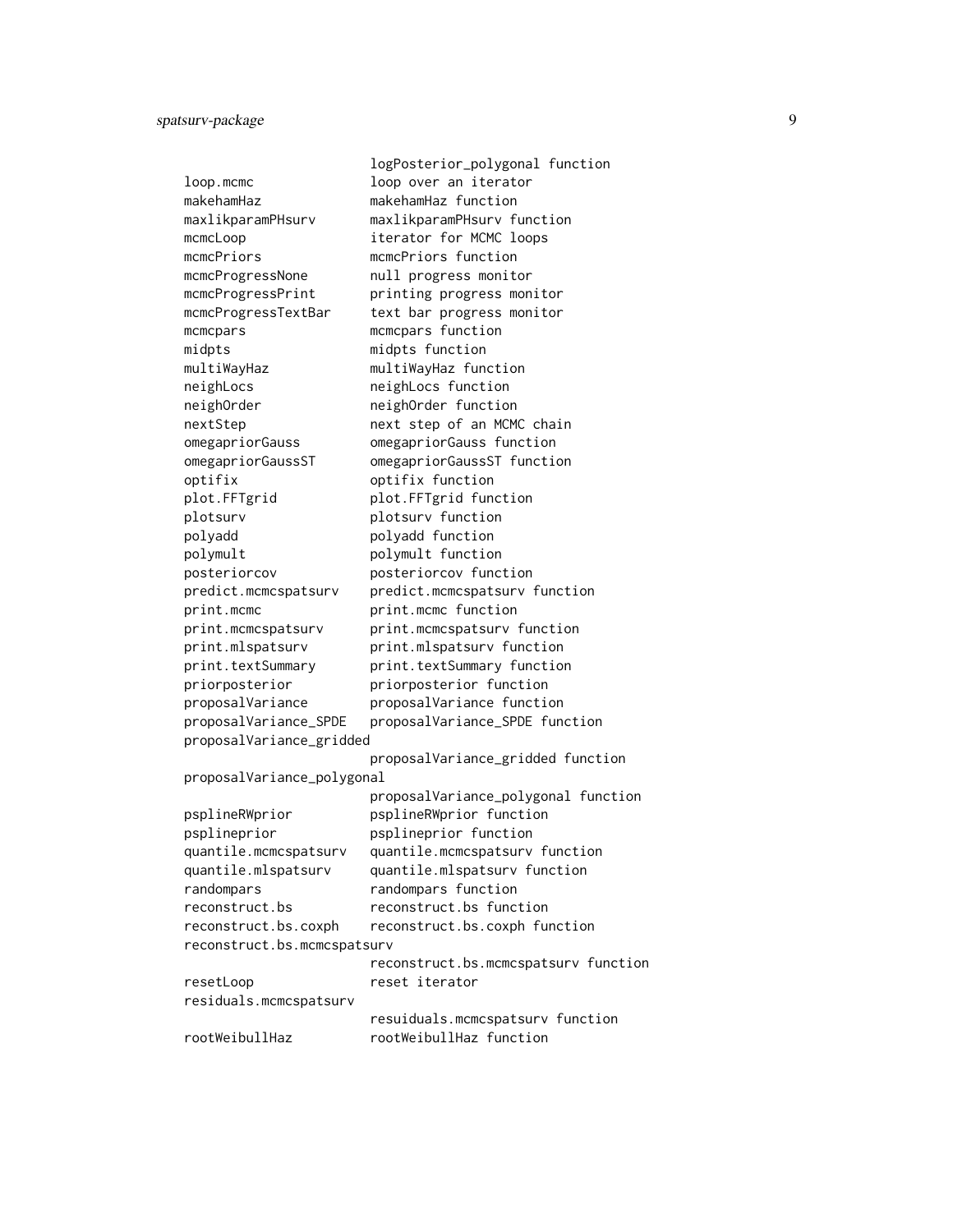<span id="page-9-0"></span>

| setTxtProgressBar2   | set the progress bar           |
|----------------------|--------------------------------|
| setupHazard          | setupHazard function           |
| setupPrecMatStruct   | setupPrecMatStruct function    |
| showGrid             | showGrid function              |
| simsurv              | simsury function               |
| spatialpars          | spatialpars function           |
| spatsurv-package     | spatsurv                       |
| spatsurvVignette     | spatsurvVignette function      |
| spplot1              | spplot1 function               |
| spplot_compare       | spplot_compare function        |
| summary.mcmc         | summary.mcmc function          |
| summary.mcmcspatsurv | summary.mcmcspatsurv function  |
| surv3d               | Spatial Survival Plot in 3D    |
| survival_PP          | survival_PP function           |
| survspat             | survspat function              |
| survspatNS           | survspatNS function            |
| textSummary          | textSummary function           |
| timevaryingPL        | timevaryingPL function         |
| tpowHaz              | tpowHaz function               |
| transformweibull     | transformweibull function      |
| txtProgressBar2      | A text progress bar with label |
| urlTemplate          | urlTemplate function           |
| vcov.mcmcspatsurv    | vcov.mcmcspatsurv function     |
| vcov.mlspatsurv      | vcov.mlspatsurv function       |
| weibullHaz           | weibullHaz function            |

sectionDependencies The package spatsurv depends upon some other important contributions to CRAN in order to operate; their uses here are indicated:

survival, sp, spatstat, raster, iterators, RandomFields, fields, rgl, Matrix, stringr, RColorBrewer, geostatsp, rgeos.

sectionCitation To cite use of spatsurv, the user may refer to the following work:

Benjamin M. Taylor and Barry S. Rowlingson (2017). spatsurv: An R Package for Bayesian Inference with Spatial Survival Models. Journal of Statistical Software, 77(4), 1-32, doi:10.18637/jss.v077.i04.

references X

### Author(s)

Benjamin Taylor, Health and Medicine, Lancaster University, Barry Rowlingson, Health and Medicine, Lancaster University

.onAttach *.onAttach function*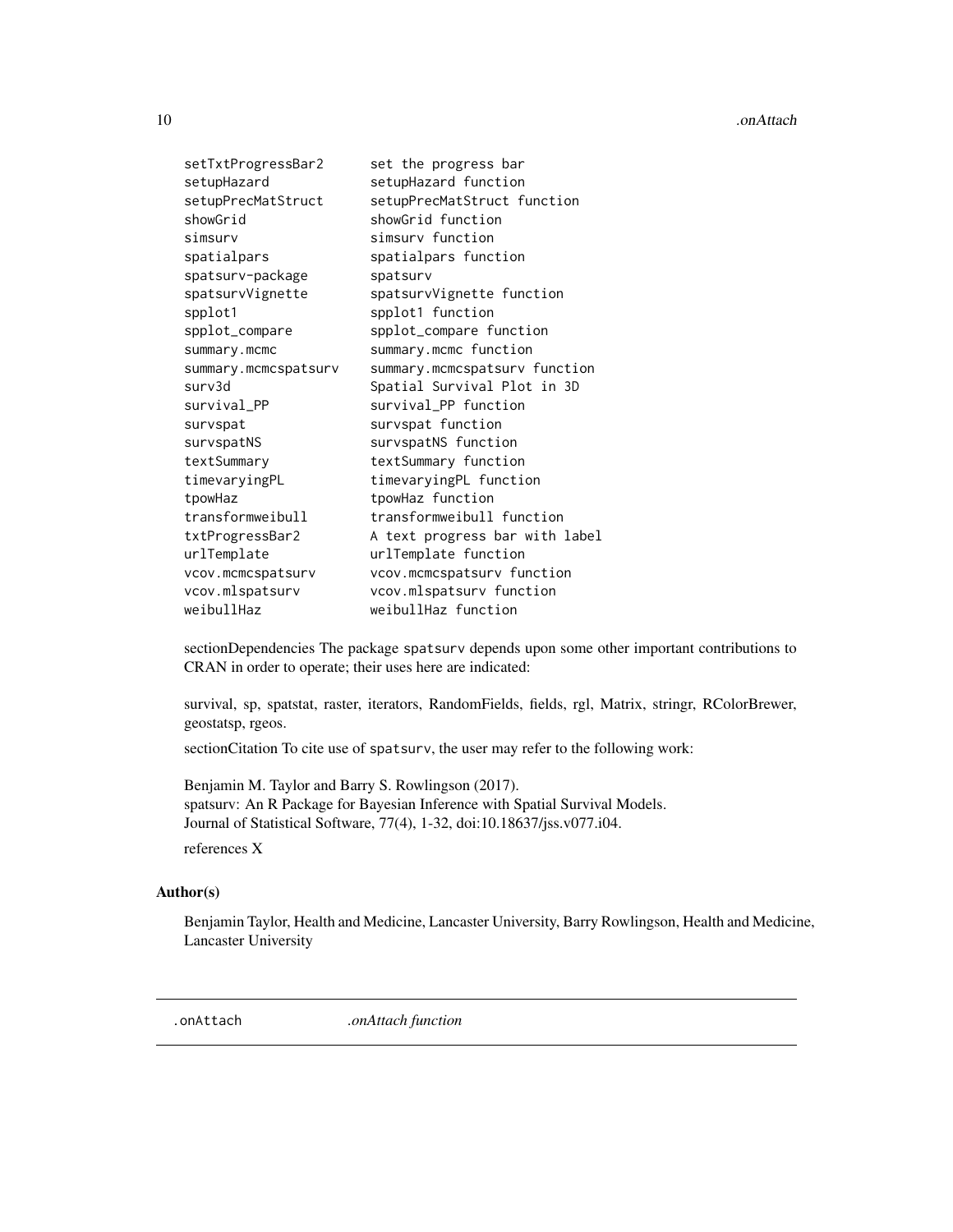#### <span id="page-10-0"></span>allocate the contract of the contract of the contract of the contract of the contract of the contract of the contract of the contract of the contract of the contract of the contract of the contract of the contract of the c

### Description

A function to print a welcome message on loading package

#### Usage

.onAttach(libname, pkgname)

#### Arguments

| libname | libname argument |
|---------|------------------|
| pkgname | pkgname argument |

#### Value

...

allocate *allocate function*

### Description

A function to allocate coordinates to an observation whose spatial location is known to the regional level

#### Usage

```
allocate(poly, popden, survival, pid, sid, n = 2, wid = 2000)
```
### Arguments

| poly    | a SpatialPolygonsDataFrame, on which the survival data exist in aggregate form                                                                                                                        |
|---------|-------------------------------------------------------------------------------------------------------------------------------------------------------------------------------------------------------|
| popden  | a sub-polygon raster image of population density                                                                                                                                                      |
| survdat | data.frame containing the survival data                                                                                                                                                               |
| pid     | name of the variable in the survival data that gives the region identifier in poly                                                                                                                    |
| sid     | the name of the variable in poly to match the region identifier in survel to                                                                                                                          |
| n       | the number of different allocations to make. e.g. if n is 2 (the default) two<br>candidate sets of locations are available.                                                                           |
| wid     | The default is 2000, interpreted in metres ie 2Km. size of buffer to add to win-<br>dow for raster cropping purposes: this ensures that for each polygon, the cropped<br>raster covers it completely. |

### Value

matrices x and y, both of size (number of observations in survdat x n) giving n potential candidate locations of points in the columns of x and y.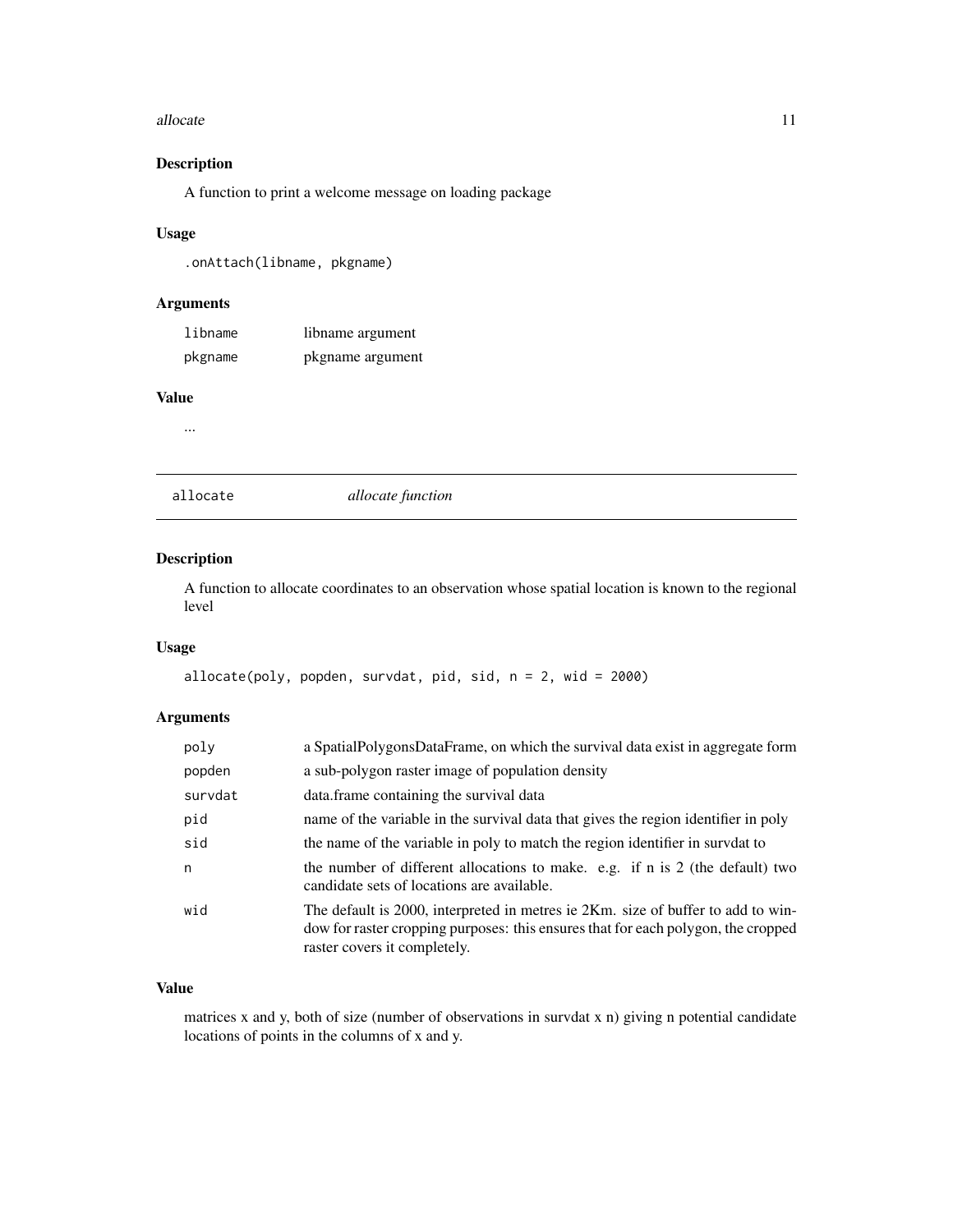<span id="page-11-0"></span>

A function used in calculating the coefficients of a B-spline curve

### Usage

alpha(i, j, knots, knotidx)

### Arguments

| i       | index i     |
|---------|-------------|
| j       | index j     |
| knots   | knot vector |
| knotidx | knot index  |

### Value

a vector

| $\overline{B}$ | <b>B</b> function |  |
|----------------|-------------------|--|
|                |                   |  |

### Description

A recursive function used in calculating the coefficients of a B-spline curve

### Usage

B(x, i, j, knots)

### Arguments

| $\mathsf{x}$ | locations at which to evaluate the B-spline |
|--------------|---------------------------------------------|
|              | index i                                     |
| -i           | index i                                     |
| knots        | a knot vector                               |

### Value

a vector of polynomial coefficients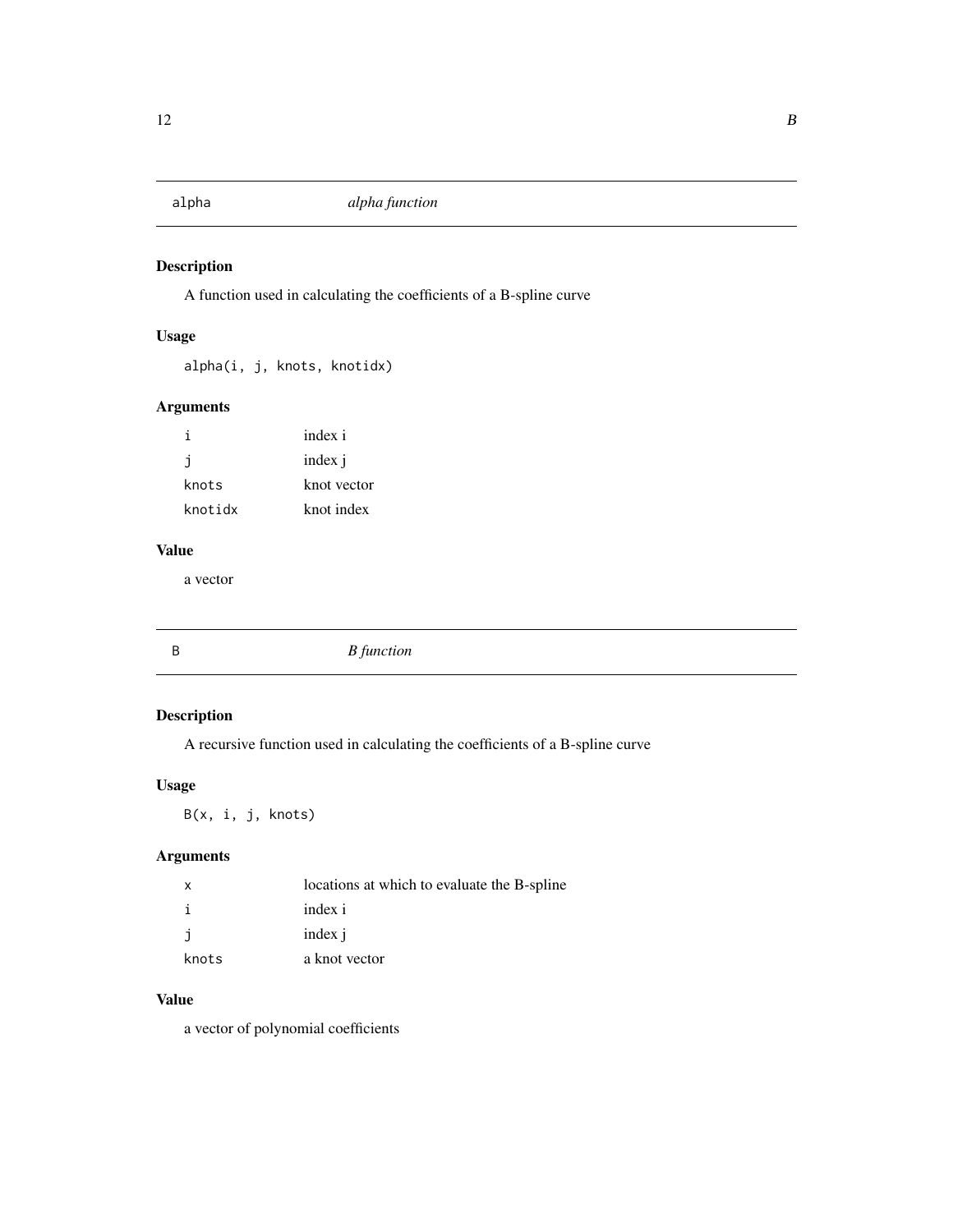<span id="page-12-0"></span>

Generic function for computing the baseline hazard

### Usage

basehazard(obj, ...)

### Arguments

| obi | an object                                                                      |
|-----|--------------------------------------------------------------------------------|
| .   | additional arguments – currently there are none, but this is for extensibility |

### Value

method basehazard

### See Also

[basehazard.basehazardspec,](#page-12-1) [exponentialHaz,](#page-32-1) [weibullHaz,](#page-123-1) [gompertzHaz,](#page-44-1) [makehamHaz,](#page-67-1) [tpowHaz](#page-118-1)

<span id="page-12-1"></span>basehazard.basehazardspec

*basehazard.basehazardspec function*

### Description

A function to retrieve the baseline hazard function

### Usage

## S3 method for class 'basehazardspec' basehazard(obj, ...)

### Arguments

| obi      | an object of class base hazard spec                                            |
|----------|--------------------------------------------------------------------------------|
| $\cdots$ | additional arguments – currently there are none, but this is for extensibility |

### Value

a function returning the baseline hazard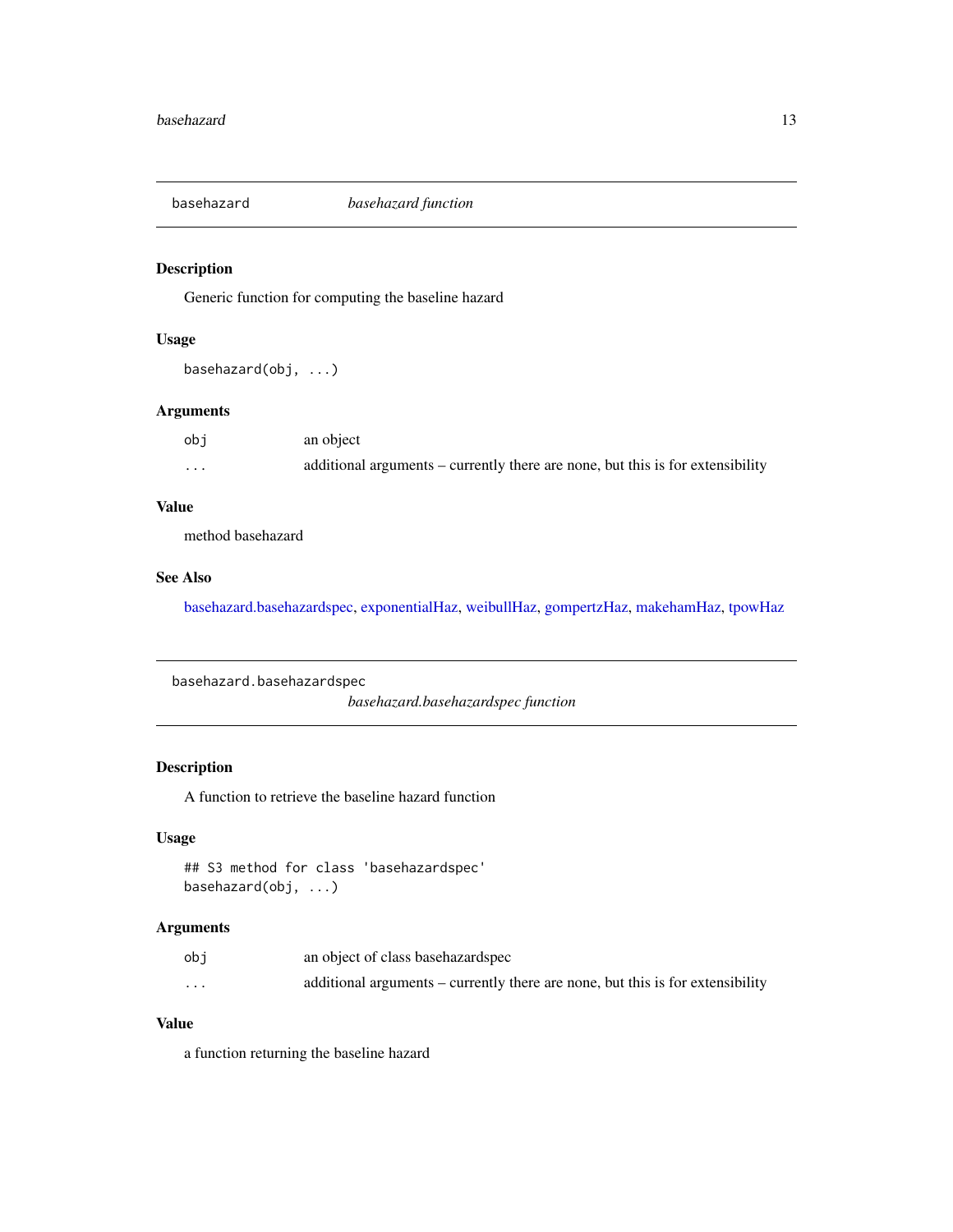### <span id="page-13-0"></span>See Also

[exponentialHaz,](#page-32-1) [weibullHaz,](#page-123-1) [gompertzHaz,](#page-44-1) [makehamHaz,](#page-67-1) [tpowHaz](#page-118-1)

### baseHazST *baseHazST function*

### Description

A function to

### Usage

```
baseHazST(
 bh1 = NULL,survobj,
  t0,
  nbreaks = 5,
 breakmethod = "quantile",
 MLinits = NULL
)
```
### Arguments

| bh1         | X |
|-------------|---|
| survobi     | X |
| tØ          | X |
| nbreaks     | X |
| breakmethod | X |
| MI inits    | X |

### Value

...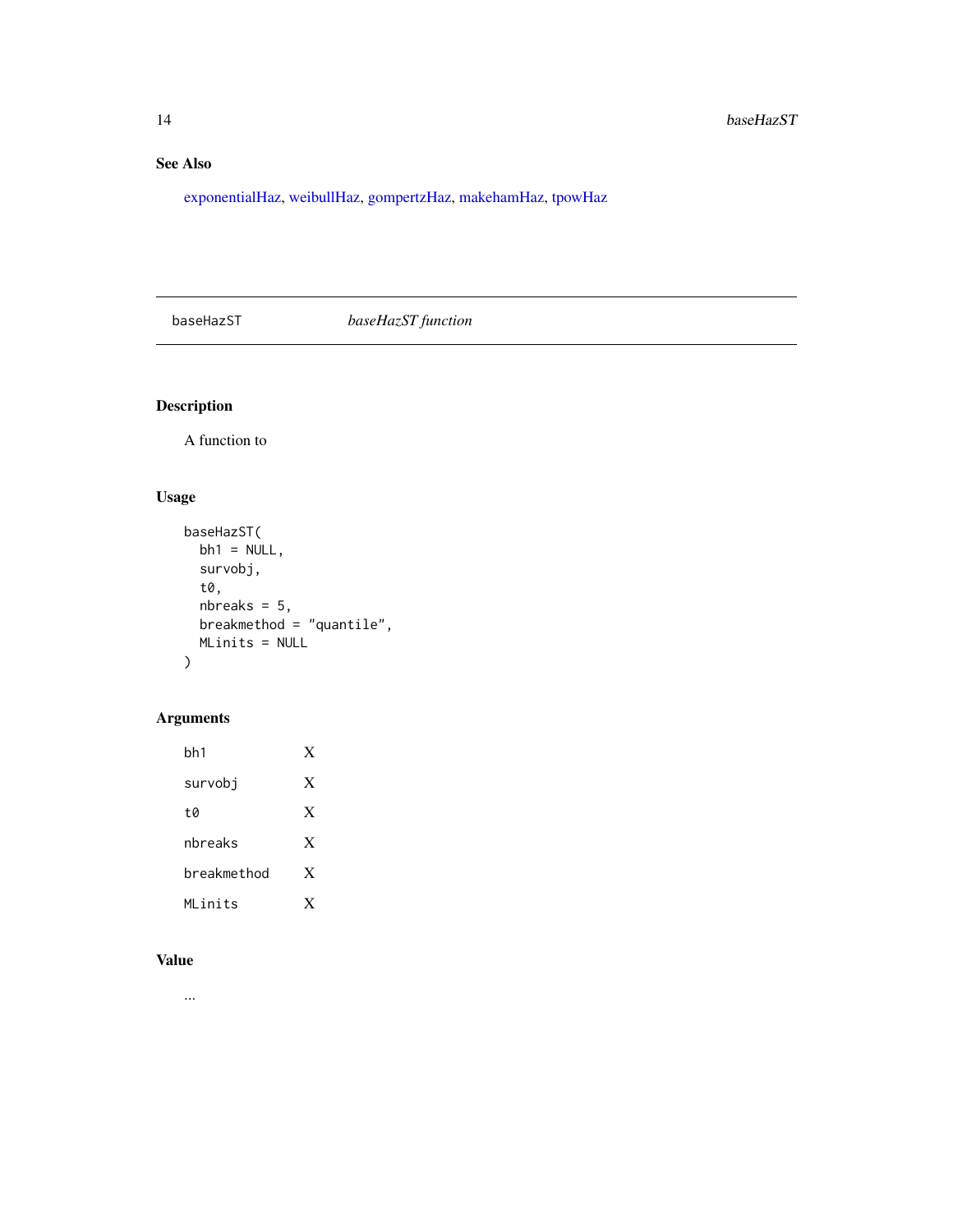<span id="page-14-1"></span><span id="page-14-0"></span>A function to compute quantiles of the posterior baseline hazard or cumulative baseline hazard.

#### Usage

```
baselinehazard(
  x,
  t = NULL,n = 100,
 probs = c(0.025, 0.5, 0.975),
  cumulative = FALSE,
 plot = TRUE,
 bw = FALSE,...
)
```
### Arguments

| X          | an object inheriting class memespatsury                                                                                                                                  |
|------------|--------------------------------------------------------------------------------------------------------------------------------------------------------------------------|
| t          | optional vector of times at which to compute the quantiles, Defult is NULL, in<br>which case a uniformly spaced vector of length n from 0 to the maximum time<br>is used |
| n          | the number of points at which to compute the quantiles if t is NULL                                                                                                      |
| probs      | vector of probabilities                                                                                                                                                  |
| cumulative | logical, whether to return the baseline hazard (default i.e. FALSE) or cumulative<br>baseline hazard                                                                     |
| plot       | whether to plot the result                                                                                                                                               |
| bw         | Logical. Plot in black/white/greyscale? Default is to produce a colour plot.<br>Useful for producing plots for journals that do not accept colour plots.                 |
| $\ddots$ . | additional arguments to be passed to plot                                                                                                                                |

#### Value

the vector of times and quantiles of the baseline or cumulative baseline hazard at those times

### See Also

[print.mcmcspatsurv,](#page-84-1) [quantile.mcmcspatsurv,](#page-94-1) [summary.mcmcspatsurv,](#page-111-1) [vcov.mcmcspatsurv,](#page-122-1) [frailty](#page-35-1)[lag1,](#page-35-1) [spatialpars,](#page-104-1) [hazardpars,](#page-52-1) [fixedpars,](#page-34-1) [randompars,](#page-96-1) [predict.mcmcspatsurv,](#page-82-1) [priorposterior,](#page-86-1) [posteri](#page-81-1)[orcov,](#page-81-1) [MCE,](#page-69-1) [hazardexceedance](#page-51-1)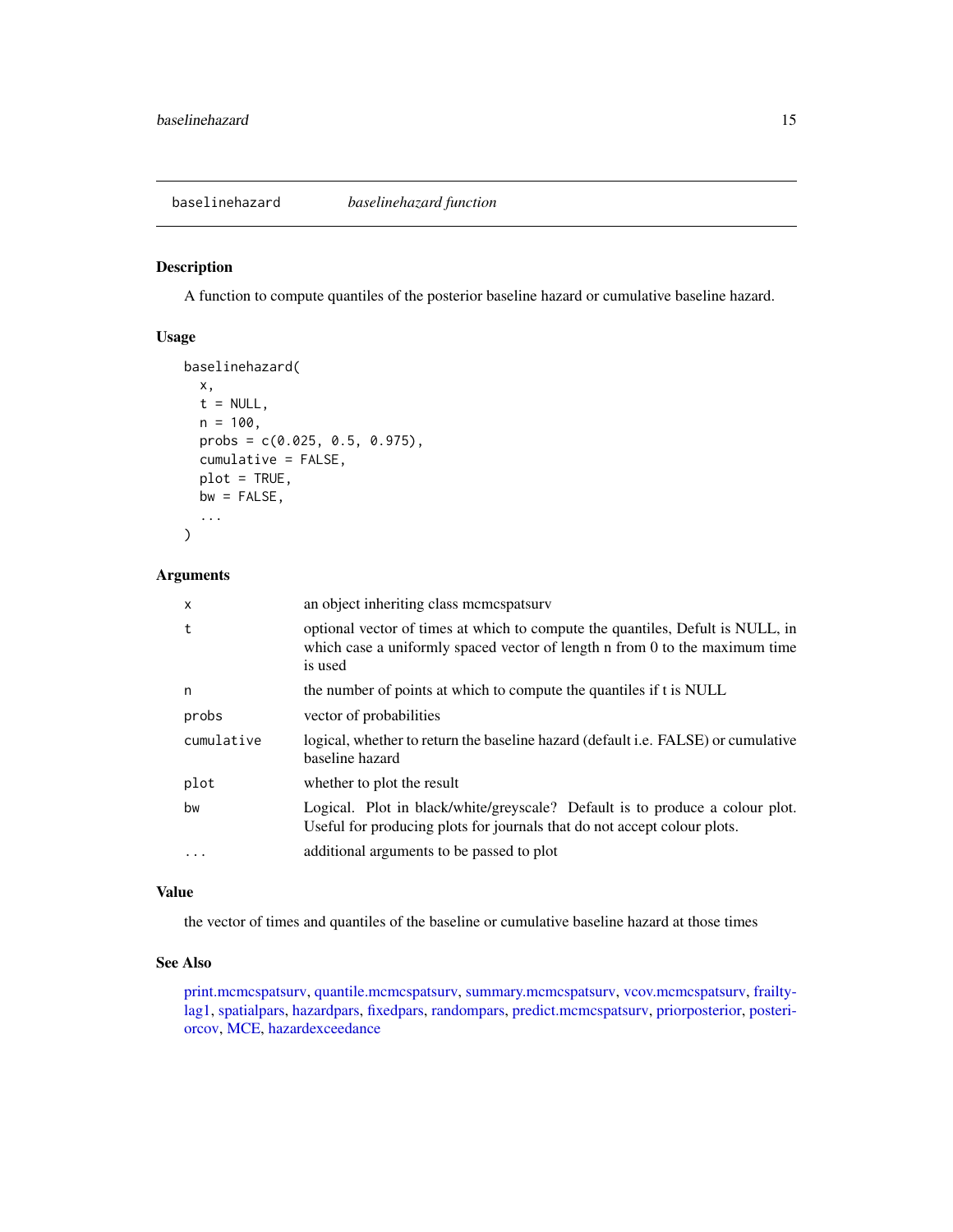<span id="page-15-0"></span>baselinehazard\_multiWay

*baselinehazard\_multiWay function*

### Description

A function to

### Usage

```
baselinehazard_multiWay(
  x,
  probs = c(0.025, 0.5, 0.975),
  cumulative = FALSE,
  plot = TRUE,
  joint = FALSE,
  xlims = NULL,
  ylims = NULL,
  ...
\mathcal{L}
```
### Arguments

| x          | X |
|------------|---|
| probs      | X |
| cumulative | X |
| plot       | X |
| joint      | X |
| xlims      | X |
| ylims      | X |
|            | x |

### Value

...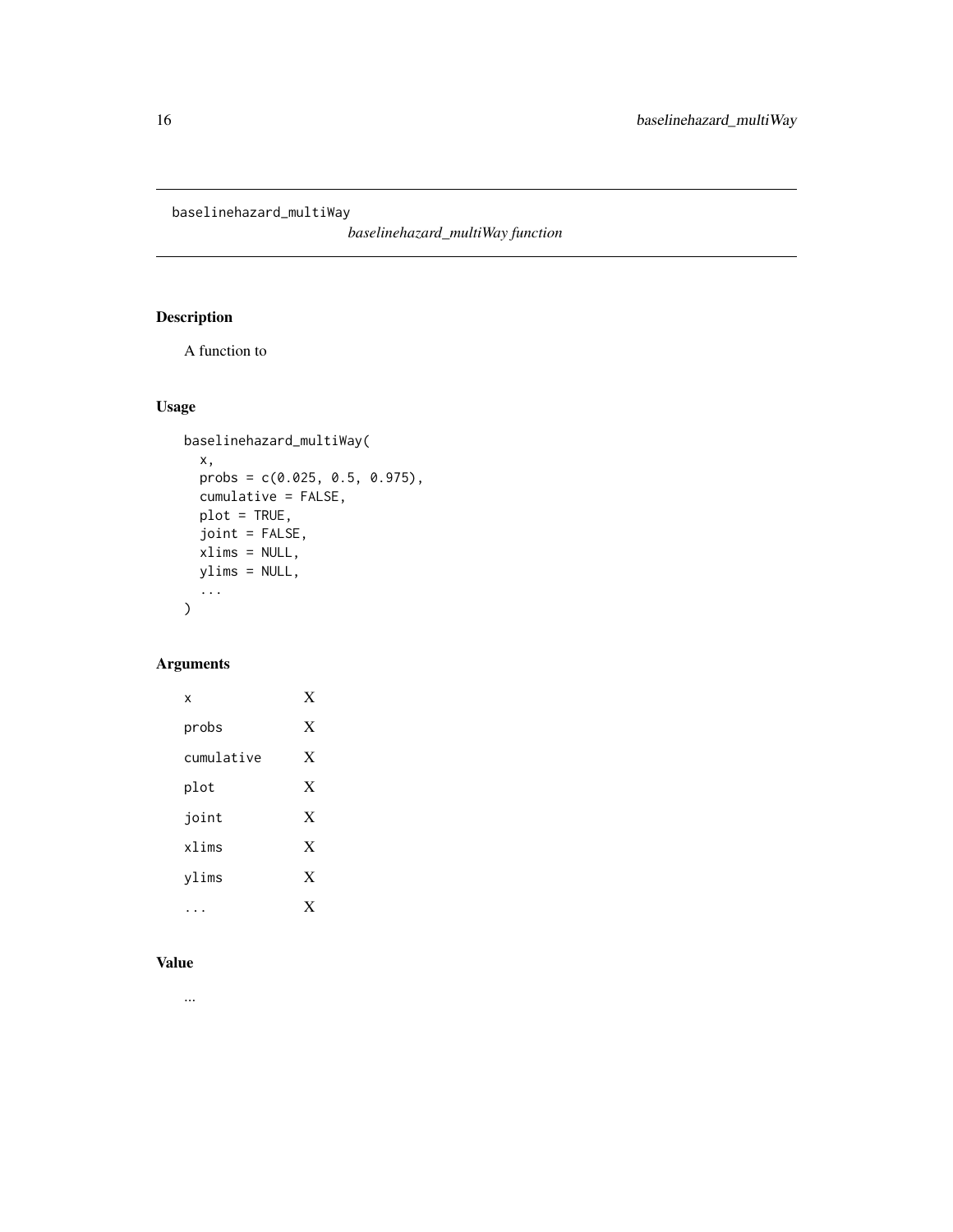<span id="page-16-1"></span><span id="page-16-0"></span>betapriorGauss *betapriorGauss function*

### Description

A function to define Gaussian priors for beta. This function simply stores a vector of means and standard deviations to be passed to the main MCMC function, survspat.

### Usage

betapriorGauss(mean, sd)

### Arguments

| mean | the prior mean, a vector of length 1 or more. 1 implies a common mean.         |
|------|--------------------------------------------------------------------------------|
| sd   | the prior standard deviation, a vector of length 1 or more. 1 implies a common |
|      | standard deviation.                                                            |

### Value

an object of class "betapriorGauss"

#### See Also

[survspat,](#page-114-1) [betapriorGauss,](#page-16-1) [omegapriorGauss,](#page-76-1) [etapriorGauss,](#page-30-1) [indepGaussianprior,](#page-56-1) [derivindepGaus](#page-26-1)[sianprior](#page-26-1)

blockDiag *A function to*

Description

A function to

### Usage

blockDiag(matlist)

#### Arguments

matlist X

#### Value

...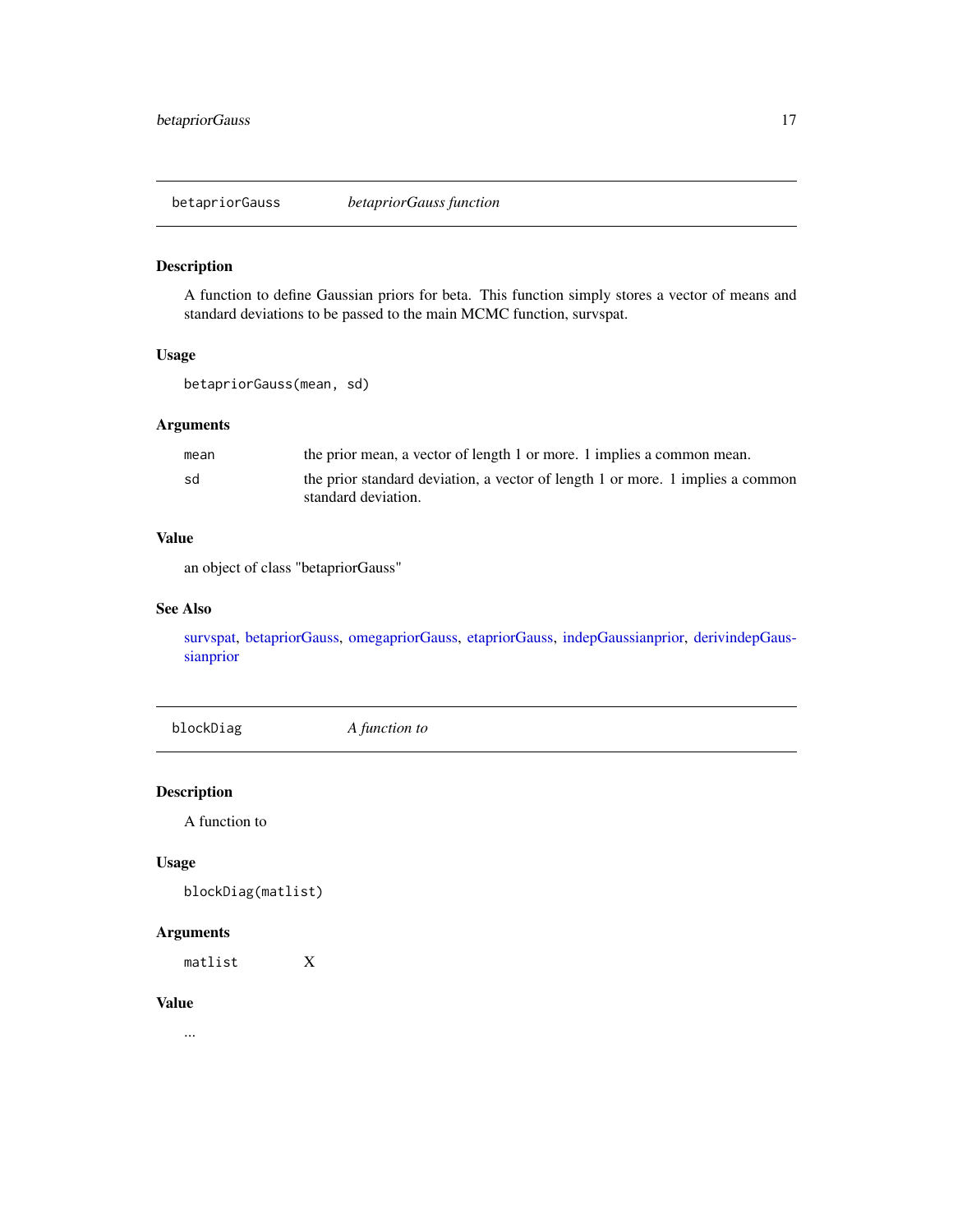### <span id="page-17-0"></span>boxplotRisk *boxplotRisk function*

### Description

A function to

### Usage

boxplotRisk(g2r)

### Arguments

g2r X

#### Value

...

Bspline.construct *Bspline.construct function*

### Description

A function to construct a B-spline basis matrix for given data and basis coefficients. Used in evaluating the baseline hazard.

### Usage

```
Bspline.construct(x, basis)
```
### Arguments

| x     | a vector, the data                          |
|-------|---------------------------------------------|
| basis | an object created by the getBbasis function |

### Value

a basis matrix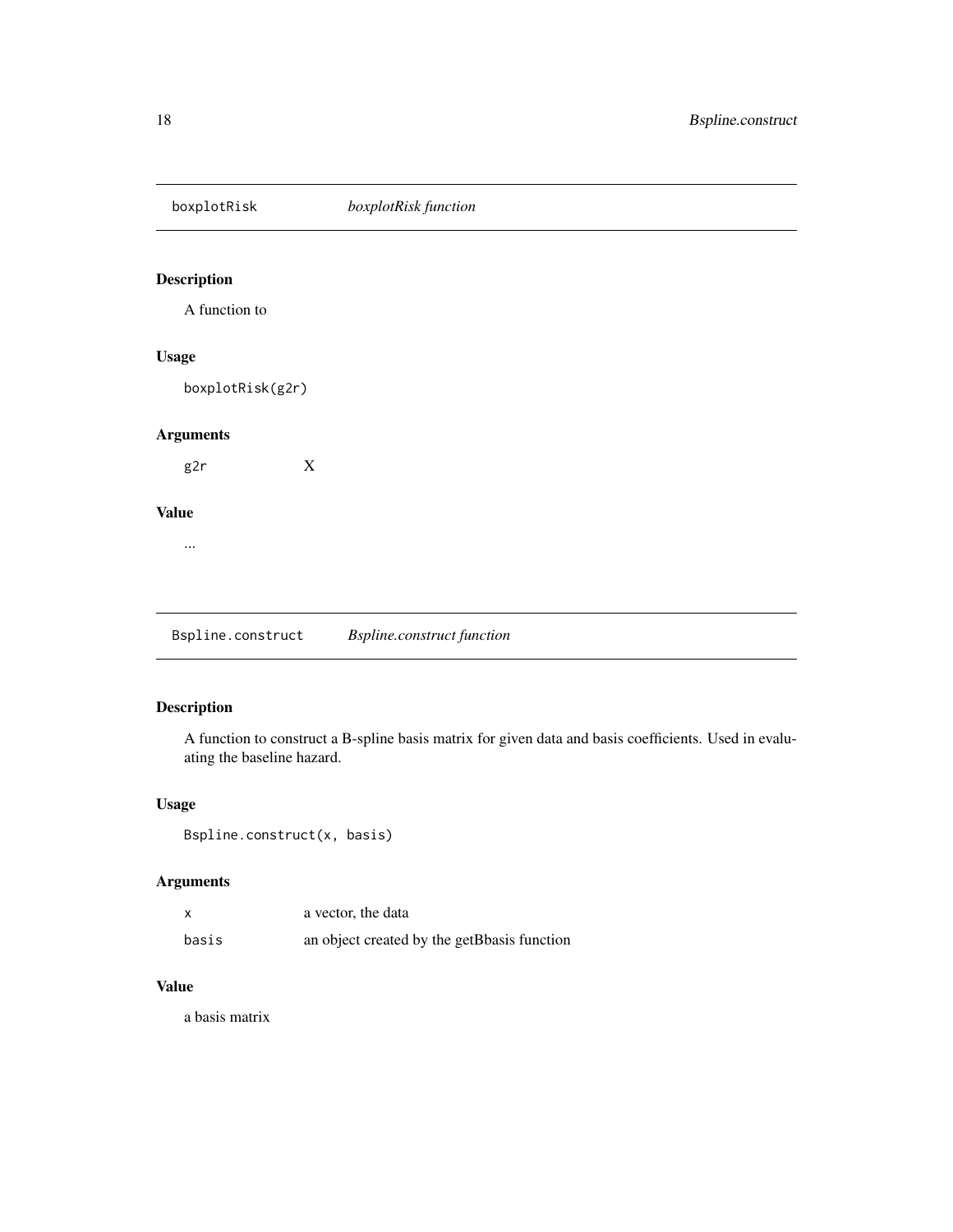<span id="page-18-0"></span>

A function to define a parametric proportional hazards model where the baseline hazard is modelled by a basis spline. This function returns an object inheriting class 'basehazardspec', list of functions 'distinfo', 'basehazard', 'gradbasehazard', 'hessbasehazard', 'cumbasehazard', 'gradcumbasehazard', 'hesscumbasehazard' and 'densityquantile'

#### Usage

```
BsplineHaz(times, knots = quantile(times), degree = 3, MLinits = NULL)
```
#### Arguments

| times   | vector of survival times (both censored and uncensored)                                                                                                                          |
|---------|----------------------------------------------------------------------------------------------------------------------------------------------------------------------------------|
| knots   | vector of knots in ascending order, must include minimum and maximum values<br>of 'times'                                                                                        |
| degree  | degree of the spline basis, default is 3                                                                                                                                         |
| MLinits | optional starting values for the non-spatial maximisation routine using optim.<br>Note that we are working with the log of the parameters. Default is -10 for each<br>parameter. |

### Details

The distinfo function is used to provide basic distribution specific information to other spatsurv functions. The user is required to provide the following information in the returned list: npars, the number of parameters in this distribution; parnames, the names of the parameters; trans, the transformation scale on which the priors will be provided; itrans, the inverse transformation function that will be applied to the parameters before the hazard, and other functions are evaluated; jacobian, the derivative of the inverse transformation function with respect to each of the parameters; and hessian, the second derivatives of the inverse transformation function with respect to each of the parameters – note that currently the package spatsurv only allows the use of functions where the parameters are transformed independently.

The basehazard function is used to evaluate the baseline hazard function for the distribution of interest. It returns a function that accepts as input a vector of times, t and returns a vector.

The gradbasehazard function is used to evaluate the gradient of the baseline hazard function with respect to the parameters, this typically returns a vector. It returns a function that accepts as input a vector of times, t, and returns a matrix.

The hessbasehazard function is used to evaluate the Hessian of the baseline hazard function. It returns a function that accepts as input a vector of times, t and returns a list of hessian matrices corresponding to each t.

The cumbasehazard function is used to evaluate the cumulative baseline hazard function for the distribution of interest. It returns a function that accepts as input a vector of times, t and returns a vector.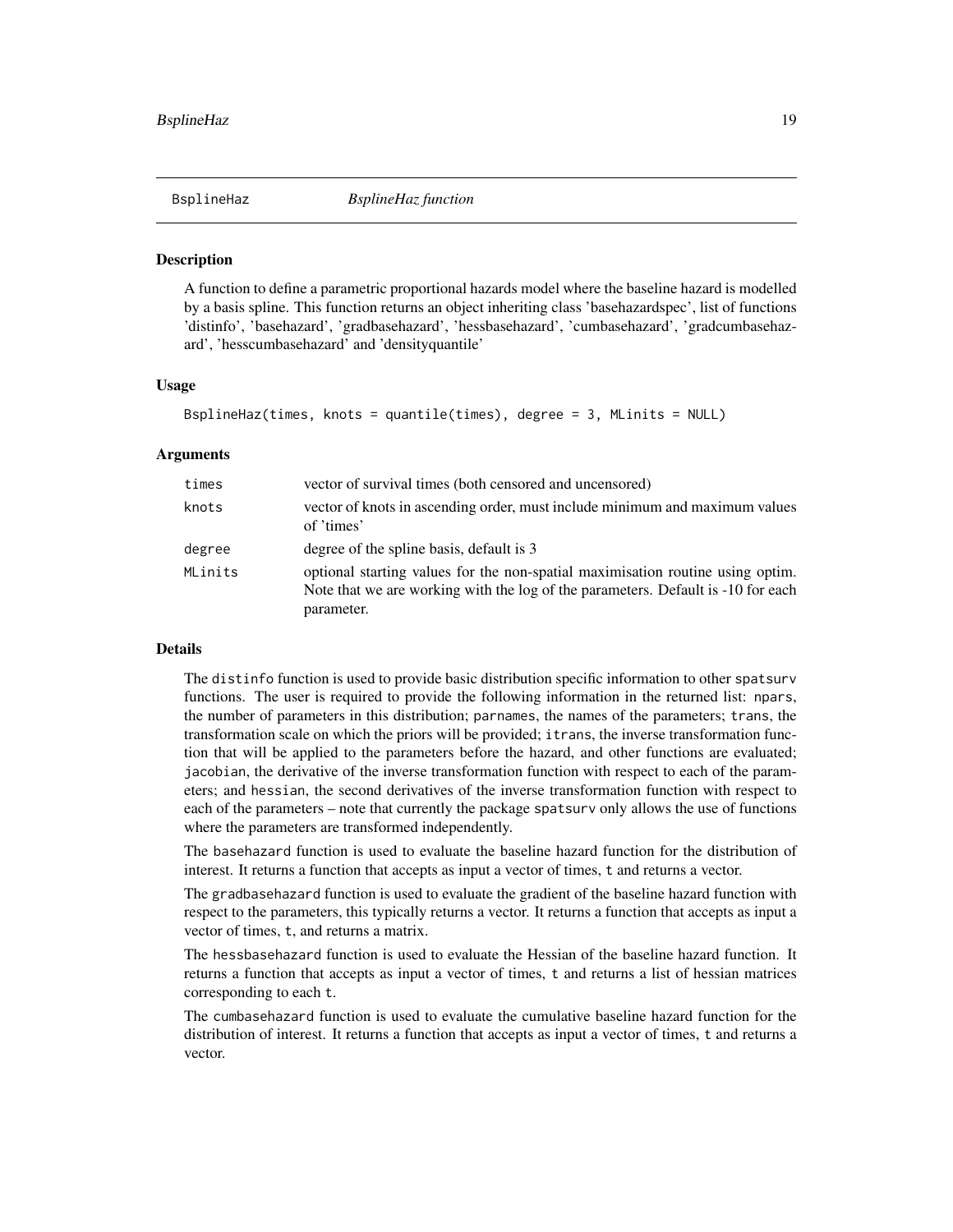The gradcumbasehazard function is used to evaluate the gradient of the cumulative baseline hazard function with respect to the parameters, this typically returns a vector. It returns a function that accepts as input a vector of times, t, and returns a matrix.

The hesscumbasehazard function is used to evaluate the Hessian of the cumulative baseline hazard function. It returns a function that accepts as input a vector of times, t and returns a list of hessian matrices corresponding to each t.

The densityquantile function is used to return quantiles of the density function. This is NOT REQUIRED for running the MCMC, merely for us in post-processing with the predict function where type is 'densityquantile'. In the case of the Weibull model for the baseline hazard, it can be shown that the q-th quantile is:

### Value

an object inheriting class 'basehazardspec'

#### See Also

[exponentialHaz,](#page-32-1) [gompertzHaz,](#page-44-1) [makehamHaz,](#page-67-1) [weibullHaz](#page-123-1)

checkSurvivalData *checkSurvivalData function*

### Description

A function to check whether the survival data to be passed to survspat is in the correct format

#### Usage

```
checkSurvivalData(s)
```
#### Arguments

s an object of class Surv, from the survival package

#### Value

if there are any issues with data format, these are returned with the data an error message explaining any issues with the data

<span id="page-19-0"></span>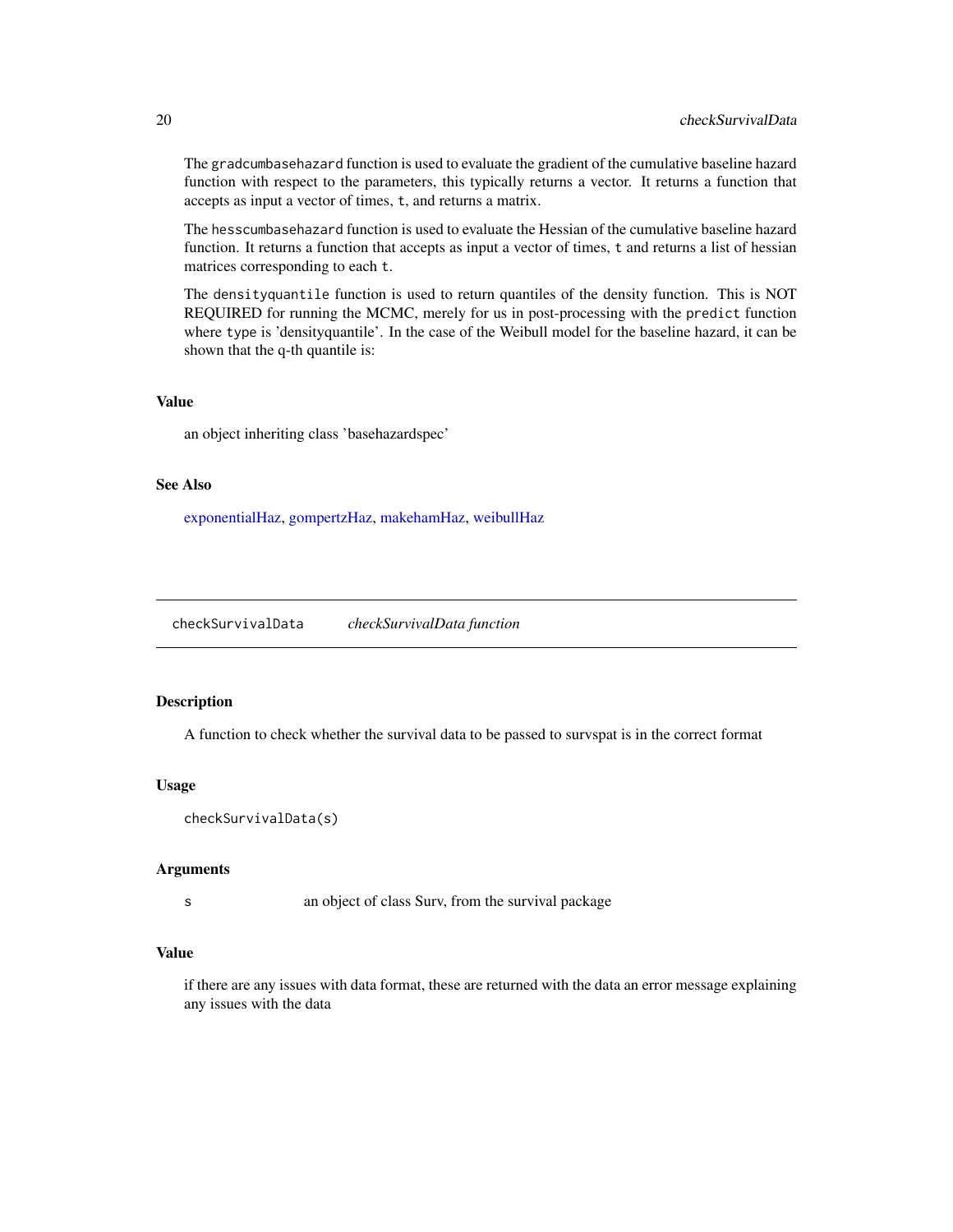<span id="page-20-0"></span>

generic function for constructing circulant matrices

#### Usage

circulant(x, ...)

### Arguments

| x       | an object            |
|---------|----------------------|
| $\cdot$ | additional arguments |

#### Value

method circulant

circulant.matrix *circulant.matrix function*

#### Description

If x is a matrix whose columns are the bases of the sub-blocks of a block circulant matrix, then this function returns the block circulant matrix of interest.

### Usage

## S3 method for class 'matrix' circulant(x, ...)

#### Arguments

| x        | a matrix object      |
|----------|----------------------|
| $\cdots$ | additional arguments |

### Value

If x is a matrix whose columns are the bases of the sub-blocks of a block circulant matrix, then this function returns the block circulant matrix of interest.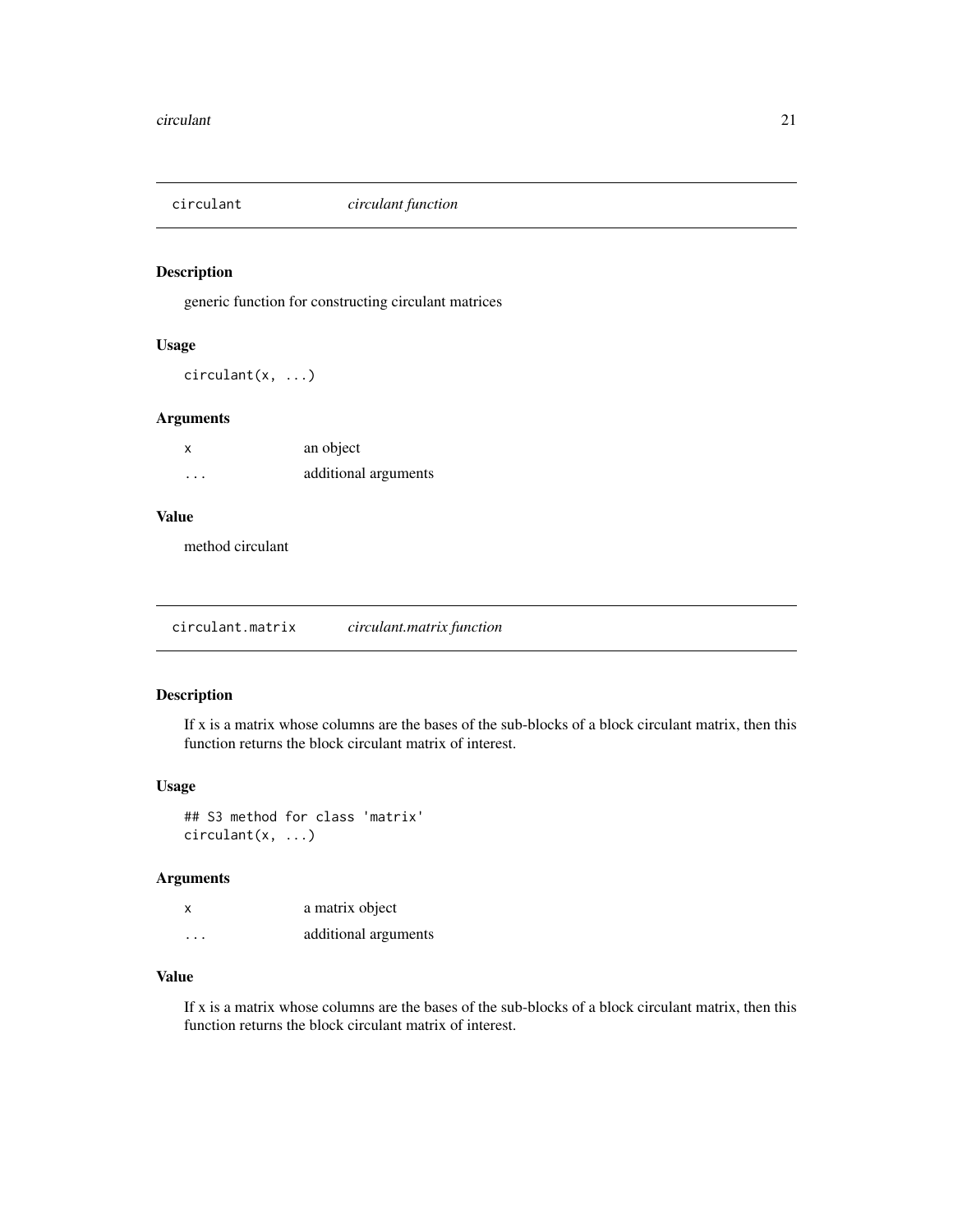<span id="page-21-0"></span>circulant.numeric *circulant.numeric function*

### Description

returns a circulant matrix with base x

### Usage

## S3 method for class 'numeric' circulant(x, ...)

### Arguments

| x         | an numeric object    |
|-----------|----------------------|
| $\ddotsc$ | additional arguments |

### Value

a circulant matrix with base x

| circulantij | circulantij function |  |
|-------------|----------------------|--|
|-------------|----------------------|--|

## Description

A function to return the "idx" i.e.  $c(i,j)$  element of a circulant matrix with base "base".

### Usage

```
circulantij(idx, base)
```
### Arguments

| idx  | vector of length 2 th $(i,j)$ (row, column) index to return |
|------|-------------------------------------------------------------|
| base | the base matrix of a circulant matrix                       |

### Value

the ij element of the full circulant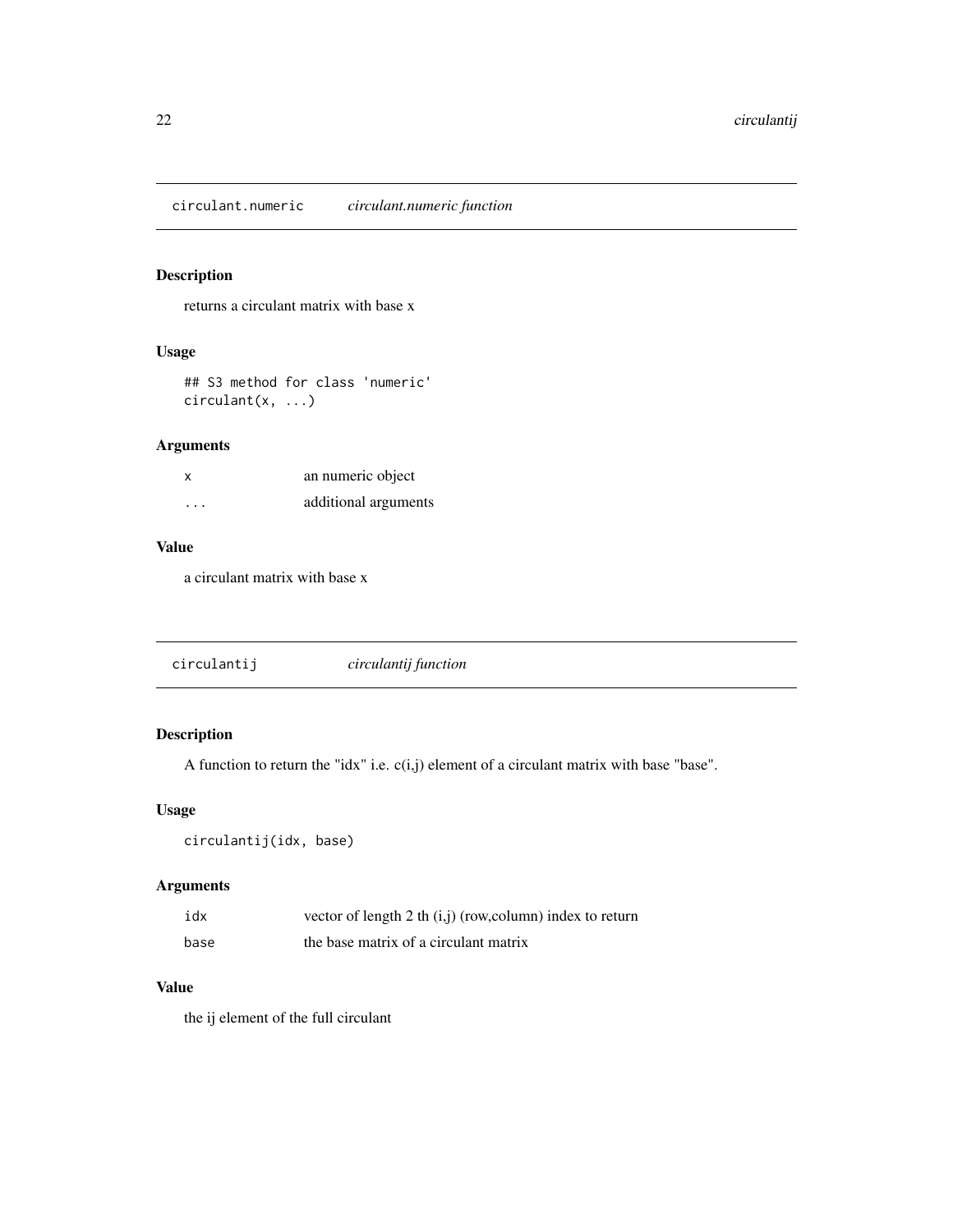<span id="page-22-1"></span><span id="page-22-0"></span>

A function to define the spatial covariance model, see also ?CovarianceFct. Note that the parameters defined by the 'pars' argument are fixed, i.e. not estimated by the MCMC algorithm. To have spatsurv estimate these parameters, the user must construct a new covariance function to do so, stop("") see the spatsurv vignette.

### Usage

covmodel(model, pars)

#### Arguments

| model | correlation type, a string see ?CovarianceFct                                                                                                                                    |
|-------|----------------------------------------------------------------------------------------------------------------------------------------------------------------------------------|
| pars  | vector of additional parameters for certain classes of covariance function (eg<br>Matern), these must be supplied in the order given in ?Covariance Fct and are<br>not estimated |
|       |                                                                                                                                                                                  |

#### Value

an object of class covmodel

| CSplot | <i>CSplot function</i> |  |
|--------|------------------------|--|
|--------|------------------------|--|

### Description

A function to produce a diagnostic plot for model fit using the Cox-Snell residuals.

### Usage

 $CSplit(mod, plot = TRUE, bw = FALSE, ...)$ 

### Arguments

| mod                  | an object produced by the function survspat                                                                                                              |
|----------------------|----------------------------------------------------------------------------------------------------------------------------------------------------------|
| plot                 | whether to plot the result, default is TRUE                                                                                                              |
| bw                   | Logical. Plot in black/white/greyscale? Default is to produce a colour plot.<br>Useful for producing plots for journals that do not accept colour plots. |
| $\ddot{\phantom{0}}$ | other arguments to pass to plot                                                                                                                          |

### Value

the x and y values used in the plot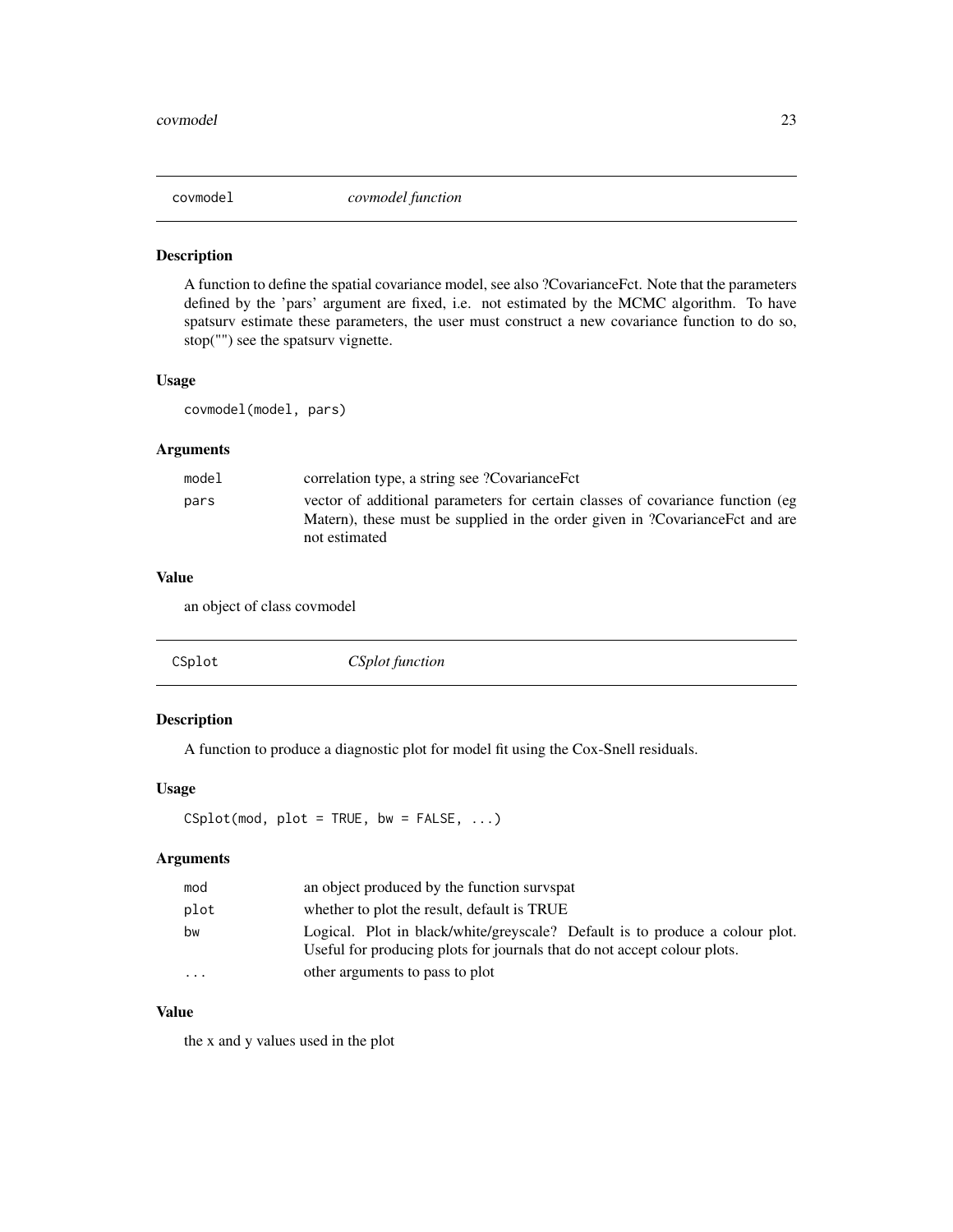<span id="page-23-0"></span>

Generic function for computing the cumulative baseline hazard

#### Usage

```
cumbasehazard(obj, ...)
```
### Arguments

| obj      | an object                                                                      |
|----------|--------------------------------------------------------------------------------|
| $\cdots$ | additional arguments – currently there are none, but this is for extensibility |

### Value

method cumbasehazard

### See Also

[cumbasehazard.basehazardspec,](#page-23-1) [exponentialHaz,](#page-32-1) [weibullHaz,](#page-123-1) [gompertzHaz,](#page-44-1) [makehamHaz,](#page-67-1) [tpow-](#page-118-1)[Haz](#page-118-1)

<span id="page-23-1"></span>cumbasehazard.basehazardspec

*cumbasehazard.basehazardspec function*

### Description

A function to retrieve the cumulative baseline hazard function

#### Usage

```
## S3 method for class 'basehazardspec'
cumbasehazard(obj, ...)
```
### Arguments

| obi      | an object of class base hazard spec                                            |
|----------|--------------------------------------------------------------------------------|
| $\cdots$ | additional arguments – currently there are none, but this is for extensibility |

### Value

a function returning the cumulative baseline hazard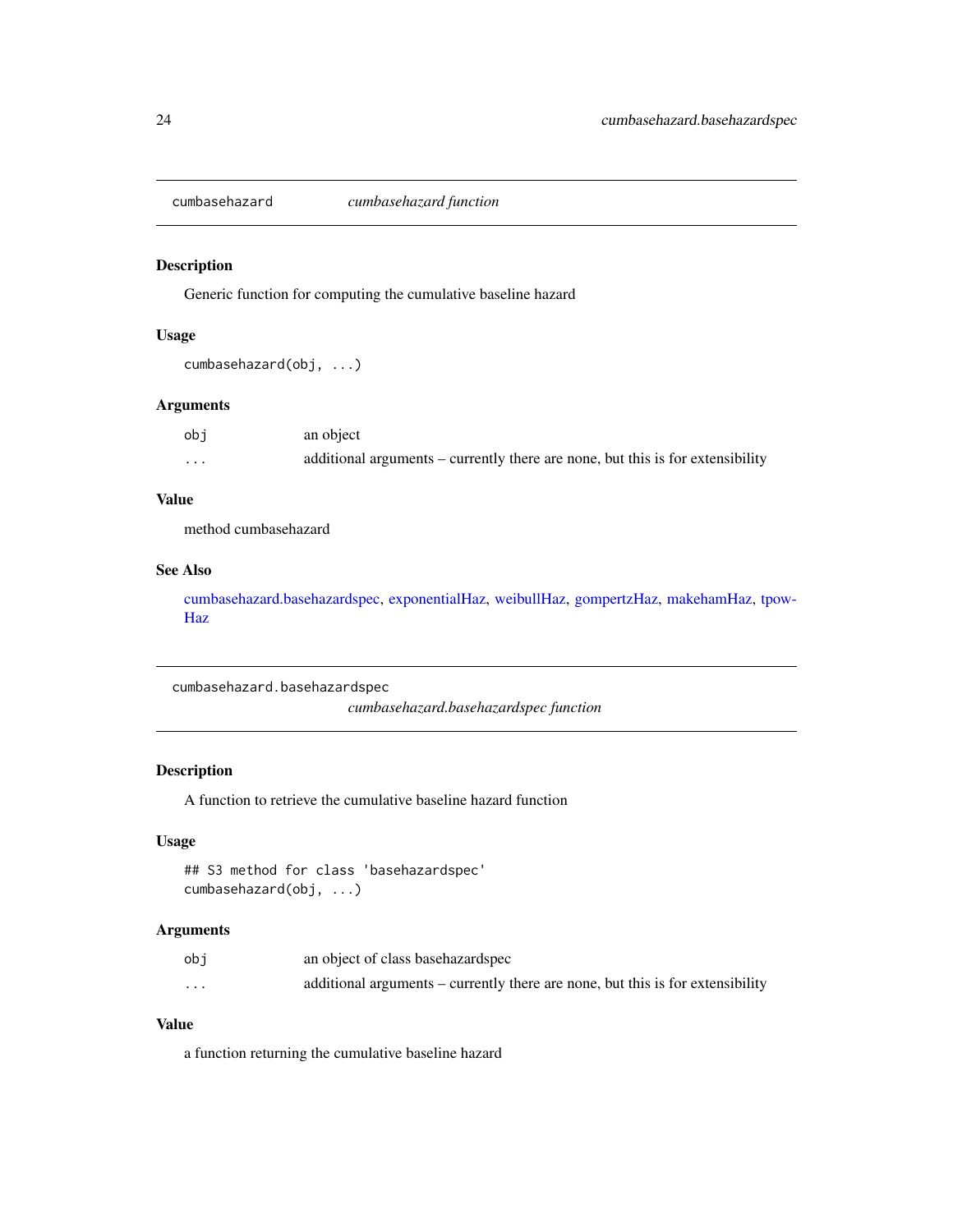### <span id="page-24-0"></span>See Also

[exponentialHaz,](#page-32-1) [weibullHaz,](#page-123-1) [gompertzHaz,](#page-44-1) [makehamHaz,](#page-67-1) [tpowHaz](#page-118-1)

```
cumulativeBspline.construct
```
*cumulativeBspline.construct function*

### Description

A function to construct the integral of a B-spline curve given data and basis coefficients. Used in evaluating the cumulative baseline hazard.

#### Usage

cumulativeBspline.construct(x, basis)

### Arguments

| x     | a vector, the data                          |
|-------|---------------------------------------------|
| basis | an object created by the getBbasis function |

#### Value

an object that allows the integral of a given B-spline curve to be computed

| densityquantile | <i>densityquantile function</i> |  |
|-----------------|---------------------------------|--|
|-----------------|---------------------------------|--|

### Description

Generic function for computing quantiles of the density function for a given baseline hazard. This may not be analytically tractable.

#### Usage

```
densityquantile(obj, ...)
```
### Arguments

| obi     | an object                                                                      |
|---------|--------------------------------------------------------------------------------|
| $\cdot$ | additional arguments – currently there are none, but this is for extensibility |

### Value

method densityquantile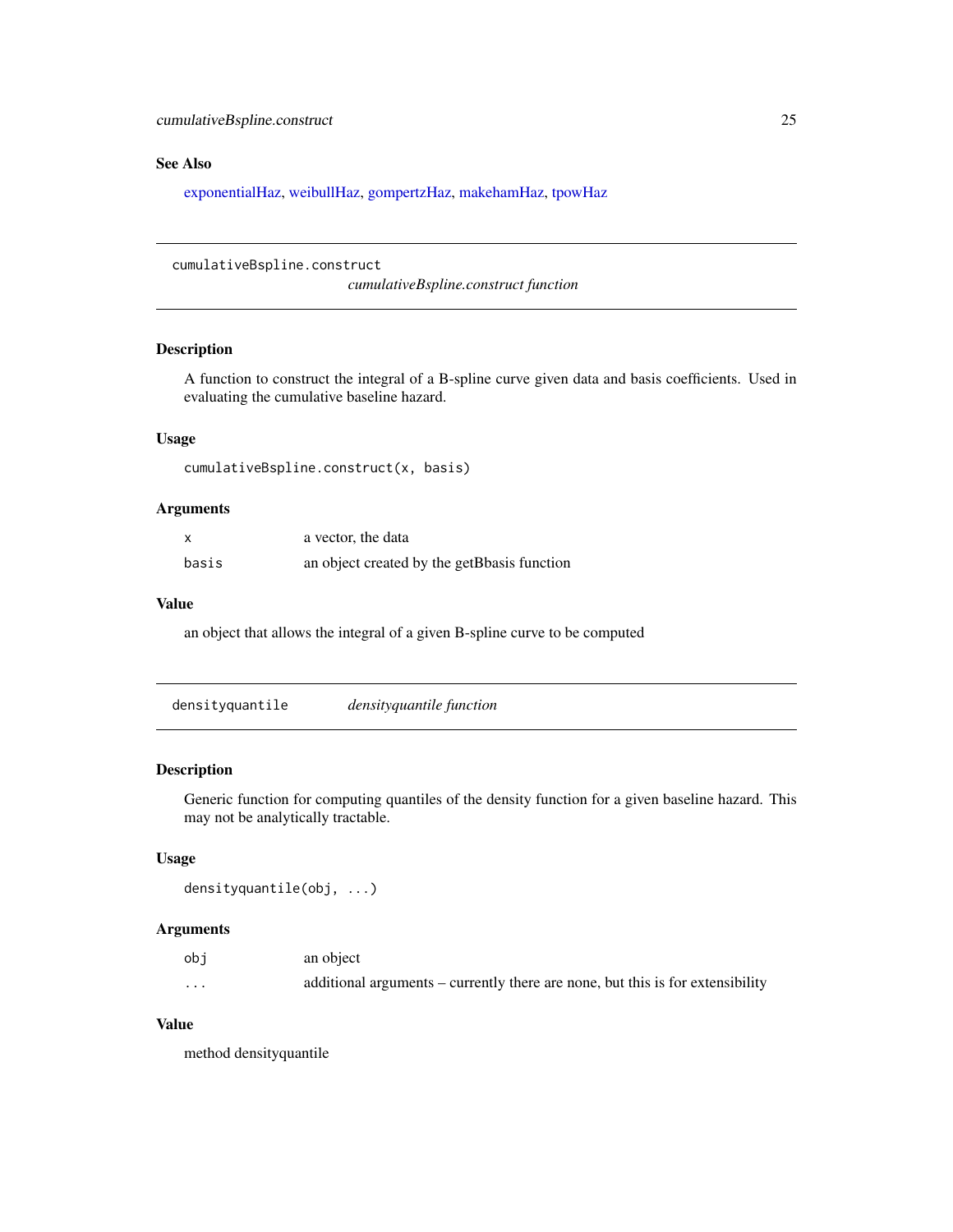### <span id="page-25-0"></span>See Also

[densityquantile.basehazardspec,](#page-25-1) [exponentialHaz,](#page-32-1) [weibullHaz,](#page-123-1) [gompertzHaz,](#page-44-1) [makehamHaz,](#page-67-1) [tpow-](#page-118-1)[Haz](#page-118-1)

<span id="page-25-1"></span>densityquantile.basehazardspec

*densityquantile.basehazardspec function*

### Description

A function to retrieve the quantiles of the density function

#### Usage

## S3 method for class 'basehazardspec' densityquantile(obj, ...)

### Arguments

| obi | an object of class base hazard spec                                            |
|-----|--------------------------------------------------------------------------------|
| .   | additional arguments – currently there are none, but this is for extensibility |

#### Value

a function returning the density quantiles

#### See Also

[exponentialHaz,](#page-32-1) [weibullHaz,](#page-123-1) [gompertzHaz,](#page-44-1) [makehamHaz,](#page-67-1) [tpowHaz](#page-118-1)

densityquantile\_PP *densityquantile\_PP function*

### Description

A function to compute quantiles of the density function

#### Usage

```
densityquantile_PP(inputs)
```
#### Arguments

inputs inputs for the function including the model matrix, frailties, fixed effects and the parameters of the baseline hazard derived from this model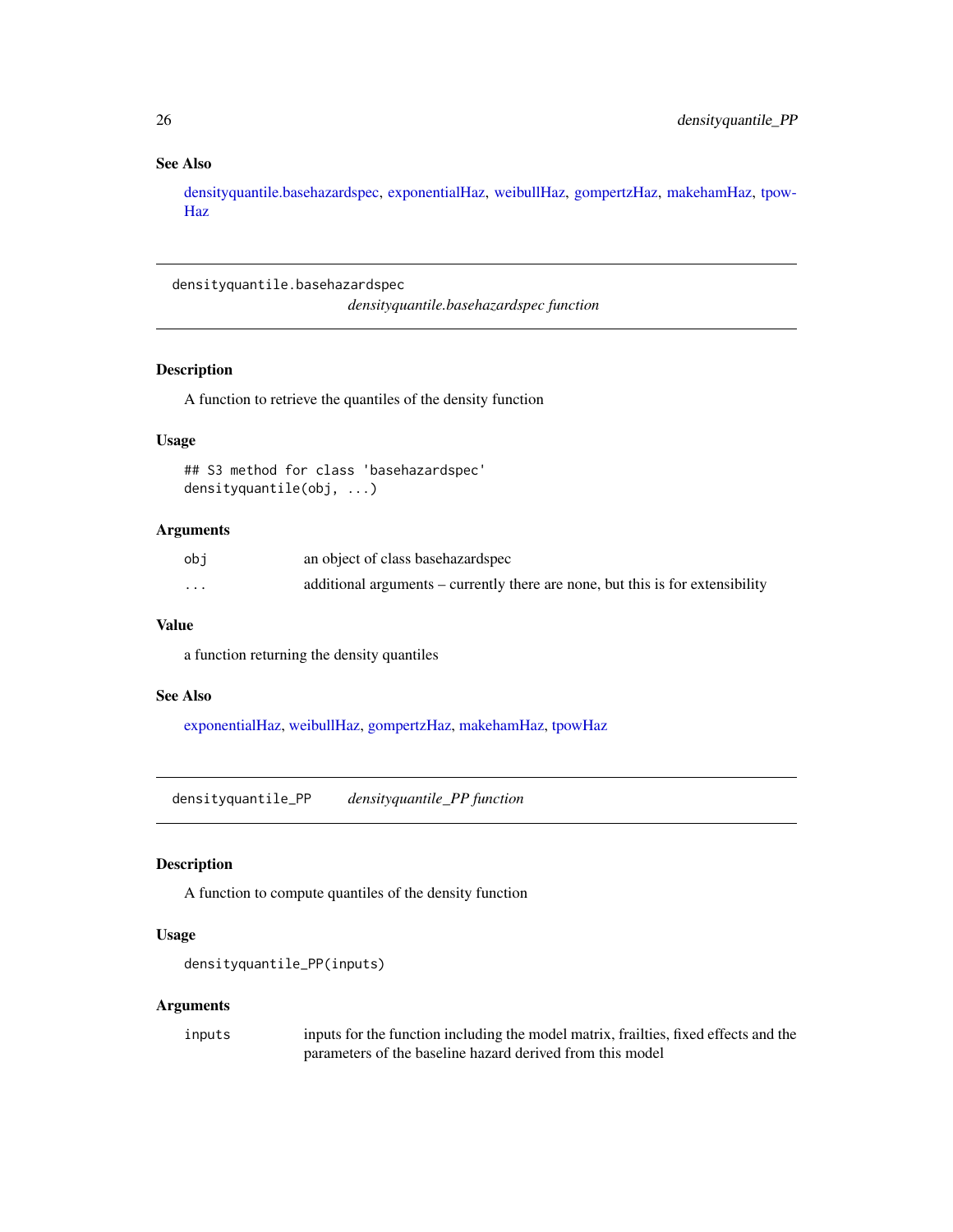### <span id="page-26-0"></span>density\_PP 27

### Value

quantiles of the density function for the individual

density\_PP *density\_PP function*

### Description

A function to compute an individual's density function

#### Usage

density\_PP(inputs)

### Arguments

| inputs | inputs for the function including the model matrix, frailties, fixed effects and the |
|--------|--------------------------------------------------------------------------------------|
|        | parameters of the baseline hazard derived from this model                            |

### Value

the density function for the individual

```
derivindepGaussianprior
```
*derivindepGaussianprior function*

#### Description

A function for evaluating the first and second derivatives of the log of an independent Gaussian prior

### Usage

```
derivindepGaussianprior(beta = NULL, omega = NULL, eta = NULL, priors)
```
### Arguments

| beta   | a vector, the parameter beta                   |
|--------|------------------------------------------------|
| omega  | a vector, the parameter omega                  |
| eta    | a vector, the parameter eta                    |
| priors | an object of class 'mcmcPrior', see ?mcmcPrior |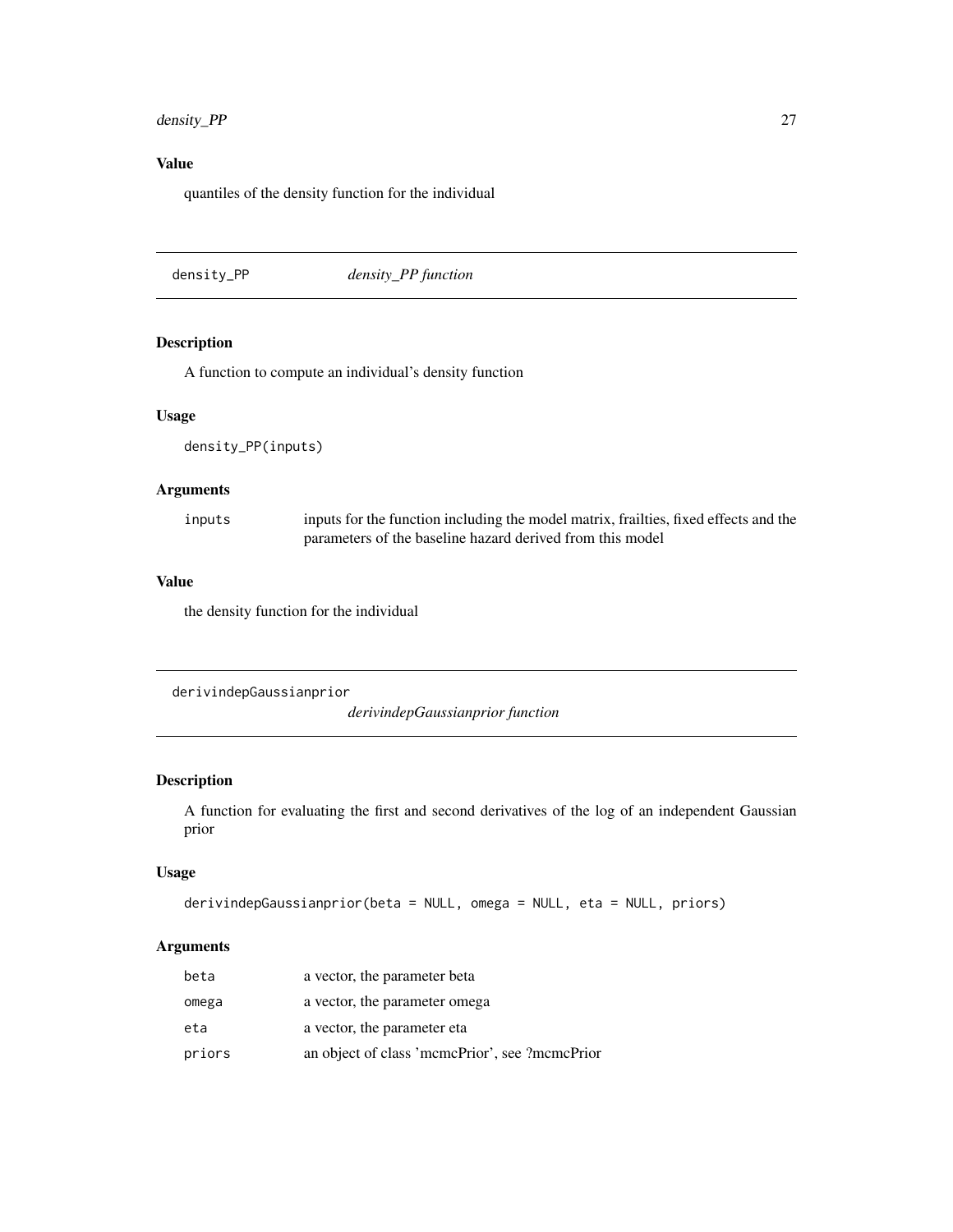### <span id="page-27-0"></span>Value

returns the first and second derivatives of the prior

### See Also

[survspat,](#page-114-1) [betapriorGauss,](#page-16-1) [omegapriorGauss,](#page-76-1) [etapriorGauss,](#page-30-1) [indepGaussianprior,](#page-56-1) [derivindepGaus](#page-26-1)[sianprior](#page-26-1)

derivindepGaussianpriorST

*derivindepGaussianpriorST function*

### Description

A function to

#### Usage

```
derivindepGaussianpriorST(beta = NULL, omega = NULL, eta = NULL, priors)
```
#### Arguments

| X |
|---|
| X |
|   |
|   |

#### Value

...

derivpsplineprior *derivpsplineprior function*

### Description

A function for evaluating the first and second derivatives of the log of an independent Gaussian prior

#### Usage

```
derivpsplineprior(beta = NULL, omega = NULL, eta = NULL, priors)
```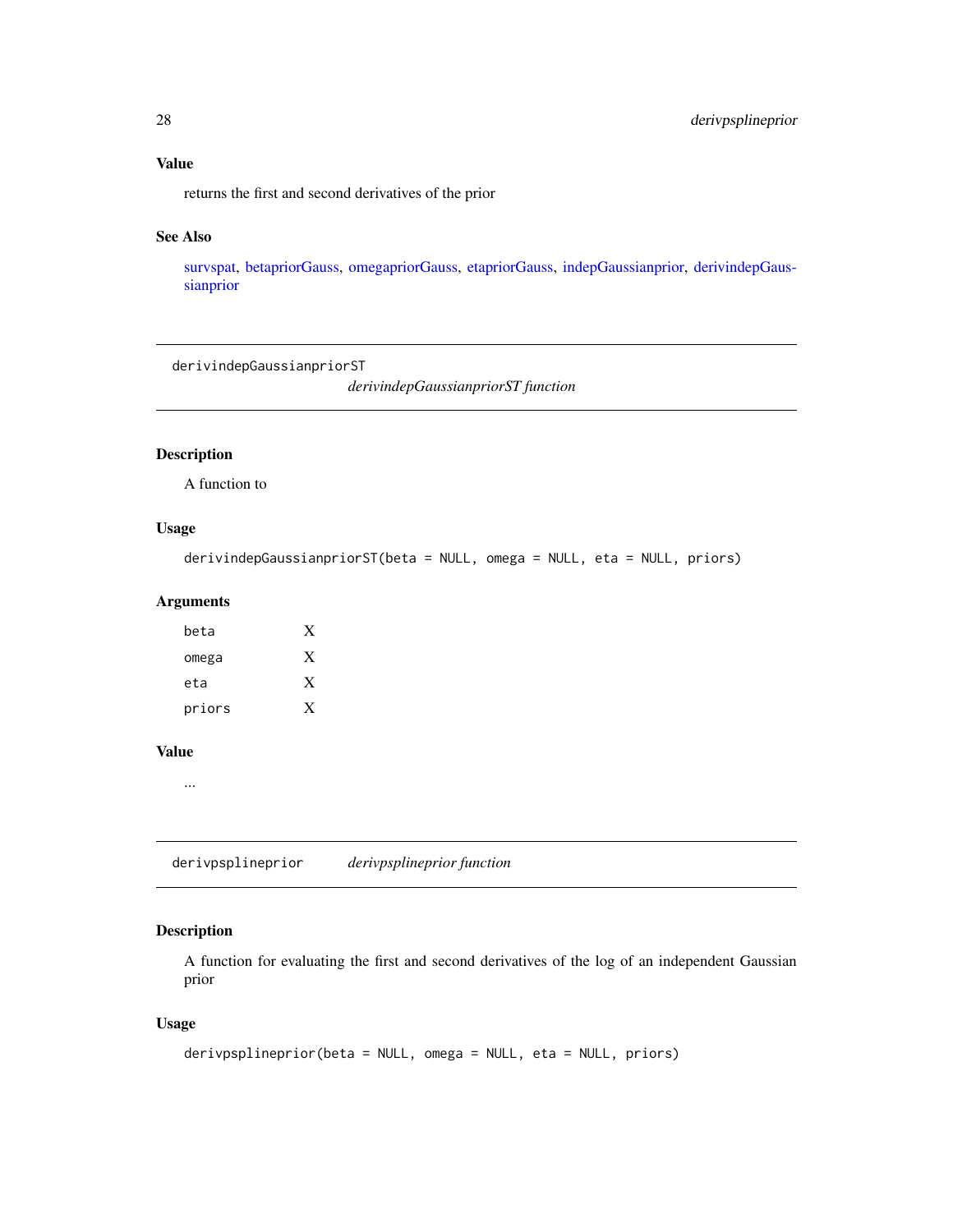#### <span id="page-28-0"></span>distinfo 29

#### Arguments

| beta   | a vector, the parameter beta                   |
|--------|------------------------------------------------|
| omega  | a vector, the parameter omega                  |
| eta    | a vector, the parameter eta                    |
| priors | an object of class 'mcmcPrior', see ?mcmcPrior |

### Value

returns the first and second derivatives of the prior

### See Also

[survspat,](#page-114-1) [betapriorGauss,](#page-16-1) [omegapriorGauss,](#page-76-1) [etapriorGauss,](#page-30-1) [indepGaussianprior,](#page-56-1) [derivindepGaus](#page-26-1)[sianprior](#page-26-1)

distinfo *distinfo function*

### Description

Generic function for returning information about the class of baseline hazard functions employed.

### Usage

distinfo(obj, ...)

#### Arguments

| obi      | an object                                                                     |
|----------|-------------------------------------------------------------------------------|
| $\cdots$ | additional argument – currently there are none, but this is for extensibility |

### Value

method distinfo

#### See Also

[distinfo.basehazardspec,](#page-29-1) [exponentialHaz,](#page-32-1) [weibullHaz,](#page-123-1) [gompertzHaz,](#page-44-1) [makehamHaz,](#page-67-1) [tpowHaz](#page-118-1)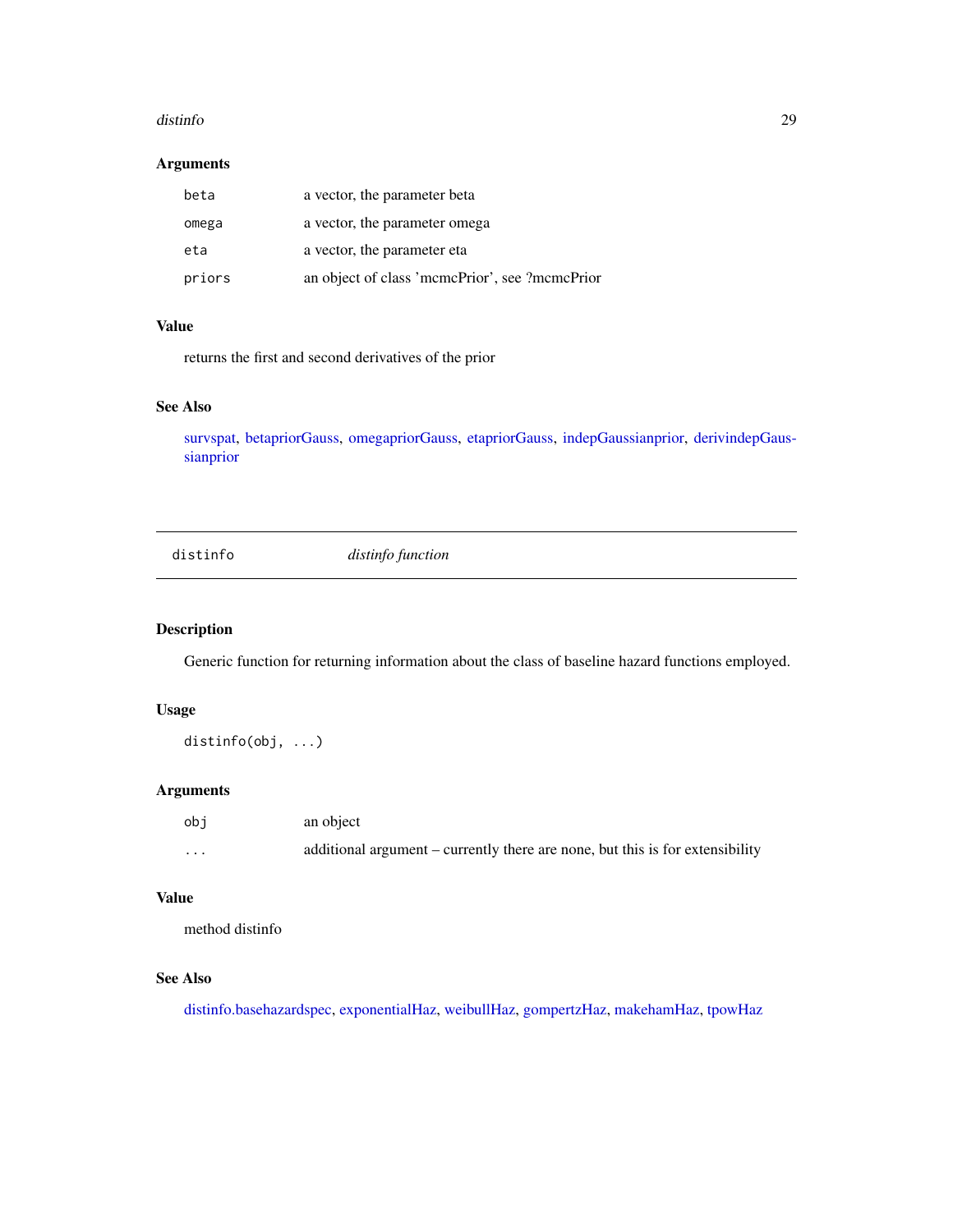<span id="page-29-1"></span><span id="page-29-0"></span>distinfo.basehazardspec

*distinfo.basehazardspec function*

#### Description

A function to retrive information on the baseline hazard distribution of choice

### Usage

## S3 method for class 'basehazardspec' distinfo(obj, ...)

### Arguments

| obi      | an object of class base hazard spec                                            |
|----------|--------------------------------------------------------------------------------|
| $\cdots$ | additional arguments – currently there are none, but this is for extensibility |

#### Value

a function returning information on the baseline hazard distribution of choice

#### See Also

[exponentialHaz,](#page-32-1) [weibullHaz,](#page-123-1) [gompertzHaz,](#page-44-1) [makehamHaz,](#page-67-1) [tpowHaz](#page-118-1)

| estimateY function |
|--------------------|
|--------------------|

### Description

A function to get an initial estimate of Y, to be used in calibrating the MCMC. Not for general use

### Usage

```
estimateY(X, betahat, omegahat, surv, control)
```
### Arguments

| X        | the design matrix containing covariate information                                      |
|----------|-----------------------------------------------------------------------------------------|
| betahat  | an estimate of beta                                                                     |
| omegahat | an estimate of omega                                                                    |
| surv     | an object of class Surv                                                                 |
| control  | a list containg various control parameters for the MCMC and post-processing<br>routines |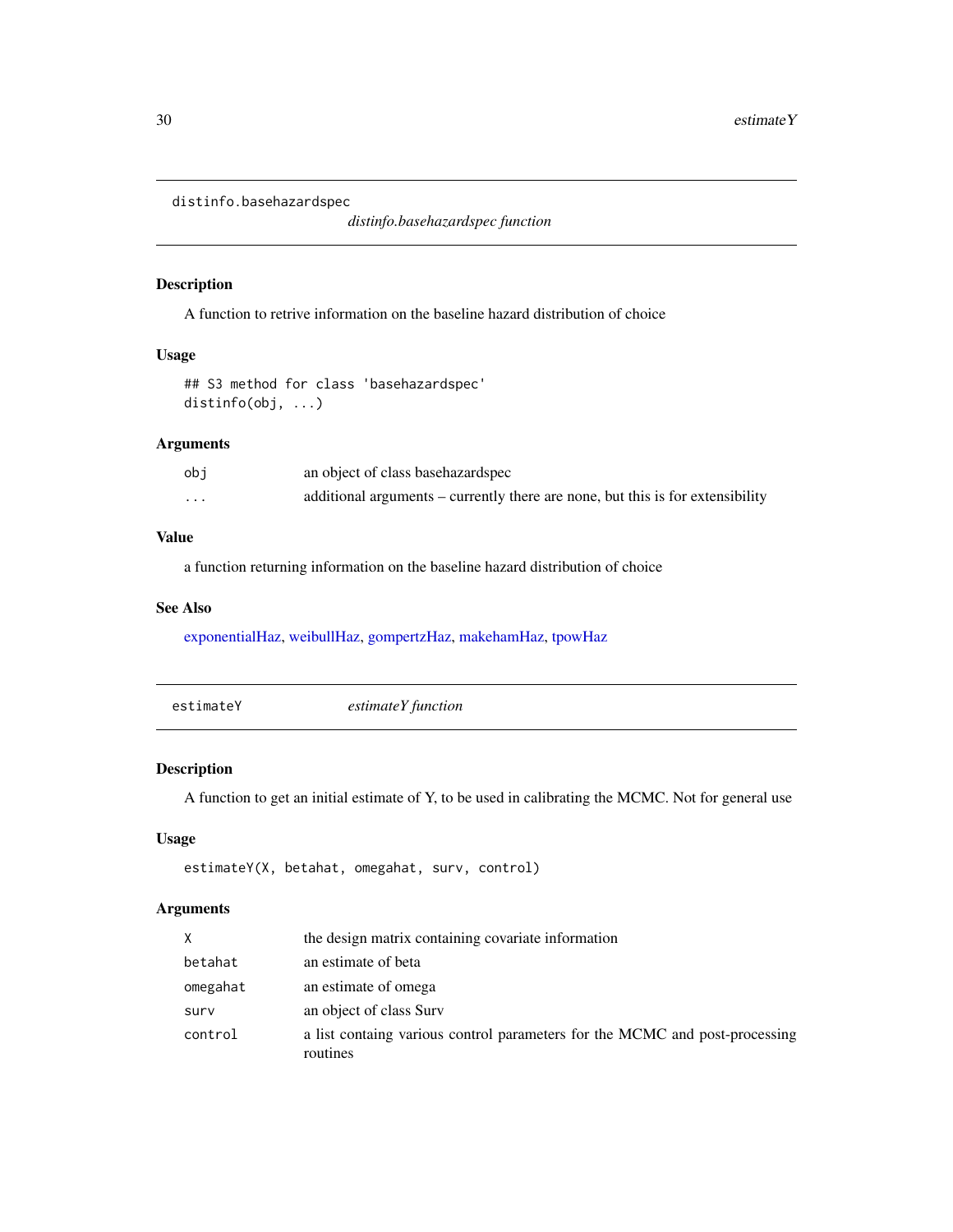### <span id="page-30-0"></span>etapriorGauss 31

### Value

an estimate of Y, to be used in calibrating the MCMC

<span id="page-30-1"></span>etapriorGauss *etapriorGauss function*

### Description

A function to define Gaussian priors for eta. This function simply stores a vector of means and standard deviations to be passed to the main MCMC function, survspat.

### Usage

etapriorGauss(mean, sd)

#### Arguments

| mean | the prior mean, a vector of length 1 or more. 1 implies a common mean.                                |
|------|-------------------------------------------------------------------------------------------------------|
| sd   | the prior standard deviation, a vector of length 1 or more. 1 implies a common<br>standard deviation. |

### Value

an object of class "etapriorGauss"

### See Also

[survspat,](#page-114-1) [betapriorGauss,](#page-16-1) [omegapriorGauss,](#page-76-1) [etapriorGauss,](#page-30-1) [indepGaussianprior,](#page-56-1) [derivindepGaus](#page-26-1)[sianprior](#page-26-1)

Et\_PP *Et\_PP function*

### Description

A function to compute an individual's approximate expected survival time using numerical integration. Note this appears to be unstable; the function is based on R's integrate function. Not intended for general use (yet!).

#### Usage

Et\_PP(inputs)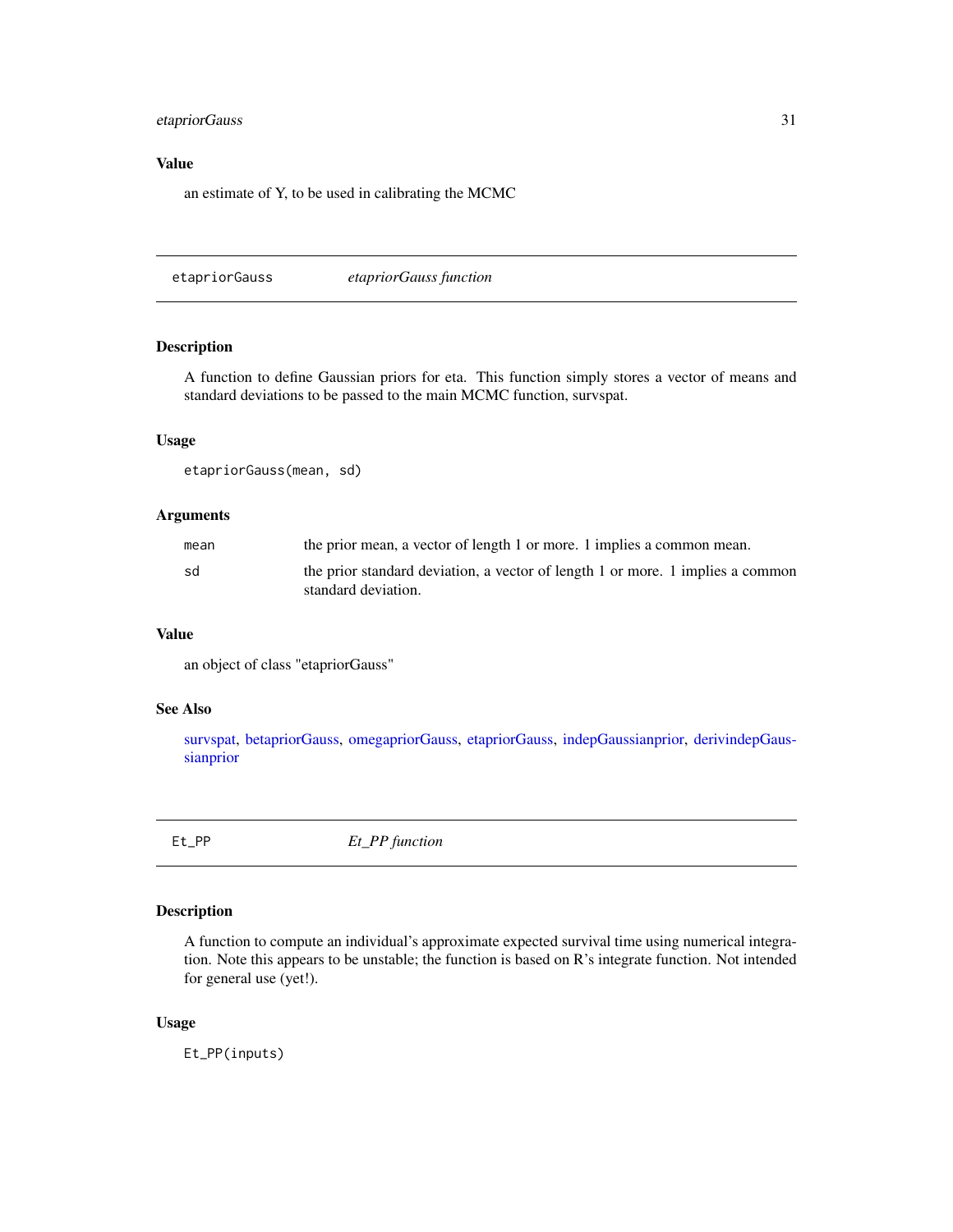### <span id="page-31-0"></span>Arguments

inputs inputs for the function including the model matrix, frailties, fixed effects and the parameters of the baseline hazard derived from this model

### Value

the expected survival time for the individual, obtained by numerical integration of the density function.

EvalCov *EvalCov function*

### Description

This function is used to evaluate the covariance function within the MCMC run. Not intended for general use.

#### Usage

EvalCov(cov.model, u, parameters)

#### Arguments

| cov.model  | an object of class covmodel |
|------------|-----------------------------|
| - U        | vector of distances         |
| parameters | vector of parameters        |

#### Value

method EvalCov

ExponentialCovFct *ExponentialCovFct function*

### Description

A function to declare and also evaluate an exponential covariance function.

### Usage

```
ExponentialCovFct()
```
### Value

the exponential covariance function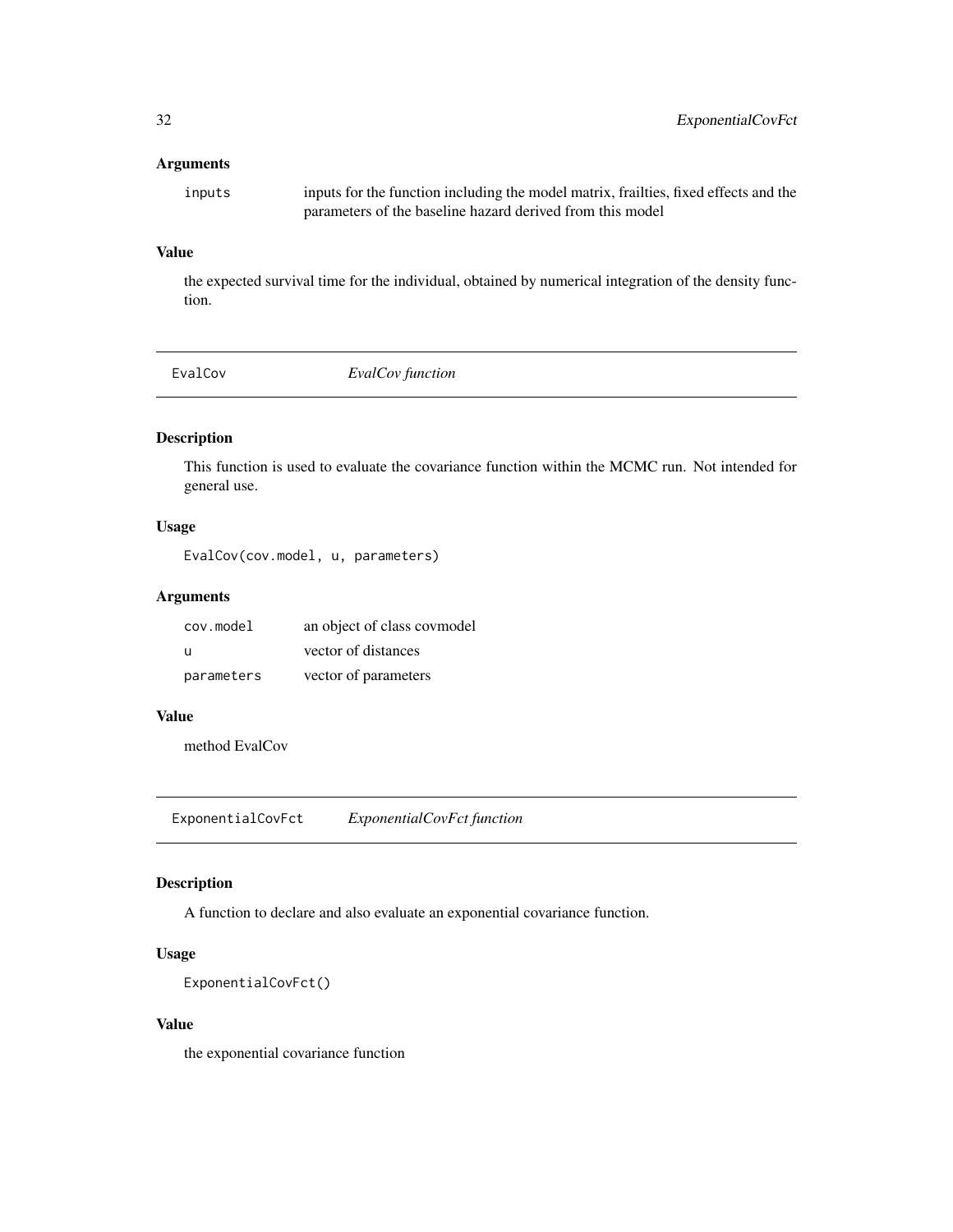#### <span id="page-32-0"></span>exponentialHaz 33

#### See Also

[SpikedExponentialCovFct,](#page-106-1) [covmodel](#page-22-1)

<span id="page-32-1"></span>exponentialHaz *exponentialHaz function*

#### **Description**

A function to define a parametric proportional hazards model where the baseline hazard is taken from the exponential model. This function returns an object inheriting class 'basehazardspec', list of functions 'distinfo', 'basehazard', 'gradbasehazard', 'hessbasehazard', 'cumbasehazard', 'gradcumbasehazard', 'hesscumbasehazard' and 'densityquantile'

#### Usage

exponentialHaz()

### **Details**

The distinfo function is used to provide basic distribution specific information to other spatsurv functions. The user is required to provide the following information in the returned list: npars, the number of parameters in this distribution; parnames, the names of the parameters; trans, the transformation scale on which the priors will be provided; itrans, the inverse transformation function that will be applied to the parameters before the hazard, and other functions are evaluated; jacobian, the derivative of the inverse transformation function with respect to each of the parameters; and hessian, the second derivatives of the inverse transformation function with respect to each of the parameters – note that currently the package spatsurv only allows the use of functions where the parameters are transformed independently.

The basehazard function is used to evaluate the baseline hazard function for the distribution of interest. It returns a function that accepts as input a vector of times, t and returns a vector.

The gradbasehazard function is used to evaluate the gradient of the baseline hazard function with respect to the parameters, this typically returns a vector. It returns a function that accepts as input a vector of times, t, and returns a matrix.

The hessbasehazard function is used to evaluate the Hessian of the baseline hazard function. It returns a function that accepts as input a vector of times, t and returns a list of hessian matrices corresponding to each t.

The cumbasehazard function is used to evaluate the cumulative baseline hazard function for the distribution of interest. It returns a function that accepts as input a vector of times, t and returns a vector.

The gradcumbasehazard function is used to evaluate the gradient of the cumulative baseline hazard function with respect to the parameters, this typically returns a vector. It returns a function that accepts as input a vector of times, t, and returns a matrix.

The hesscumbasehazard function is used to evaluate the Hessian of the cumulative baseline hazard function. It returns a function that accepts as input a vector of times, t and returns a list of hessian matrices corresponding to each t.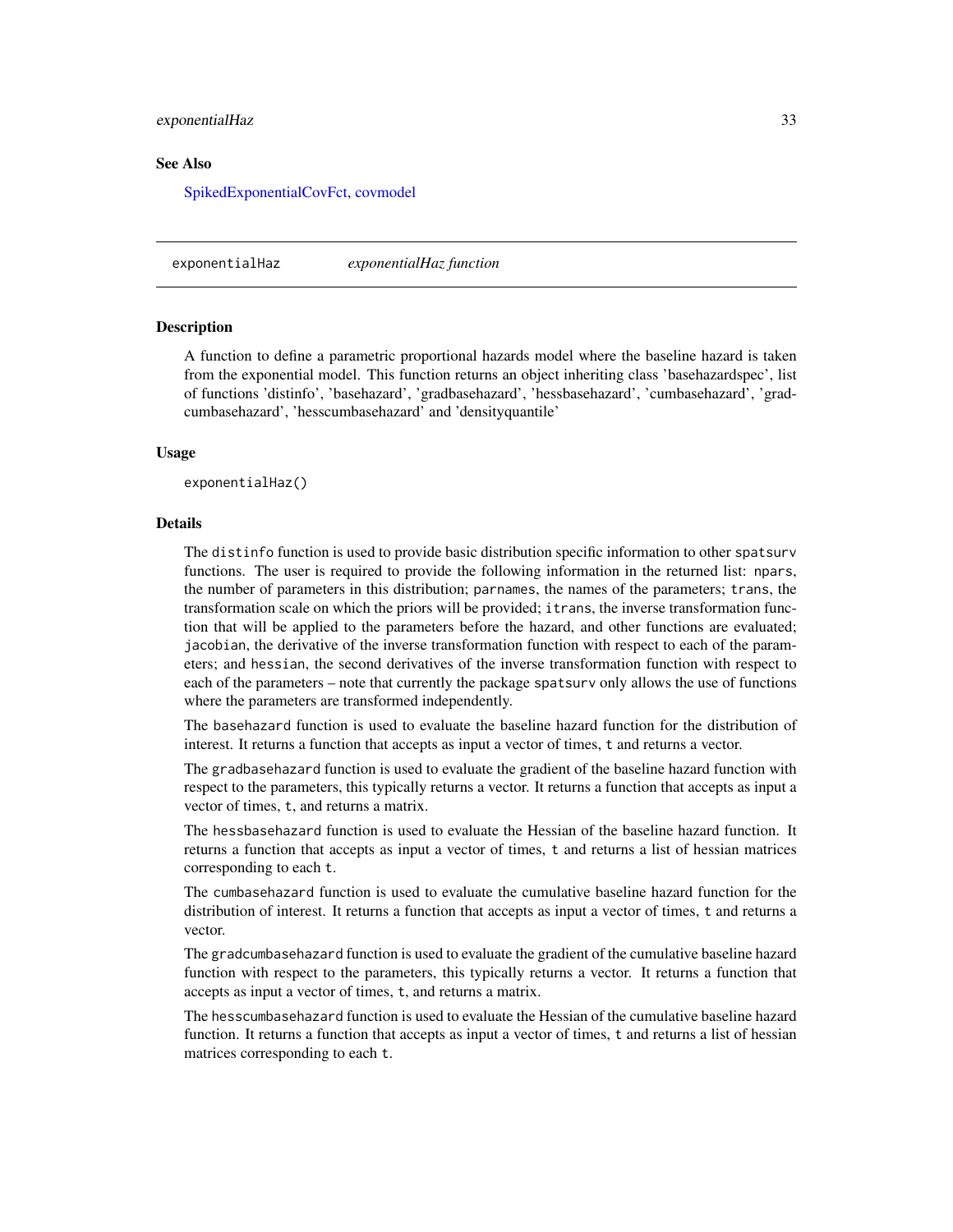The densityquantile function is used to return quantiles of the density function. This is NOT REQUIRED for running the MCMC, merely for us in post-processing with the predict function where type is 'densityquantile'. In the case of the Weibull model for the baseline hazard, it can be shown that the q-th quantile is:

### Value

an object inheriting class 'basehazardspec'

### See Also

[tpowHaz,](#page-118-1) [gompertzHaz,](#page-44-1) [makehamHaz,](#page-67-1) [weibullHaz](#page-123-1)

FFTgrid *FFTgrid function*

#### Description

A function to generate an FFT grid and associated quantities including cell dimensions, size of extended grid, centroids,

#### Usage

```
FFTgrid(spatialdata, cellwidth, ext, boundingbox = NULL)
```
#### Arguments

| spatialdata | a SpatialPixelsDataFrame object                                                                                                                  |
|-------------|--------------------------------------------------------------------------------------------------------------------------------------------------|
| cellwidth   | width of computational cells                                                                                                                     |
| ext         | multiplying constant: the size of the extended grid: ext*M by ext*N                                                                              |
| boundingbox | optional bounding box over which to construct computational grid, supplied as<br>an object on which the function 'bbox' returns the bounding box |

### Value

a list

<span id="page-33-0"></span>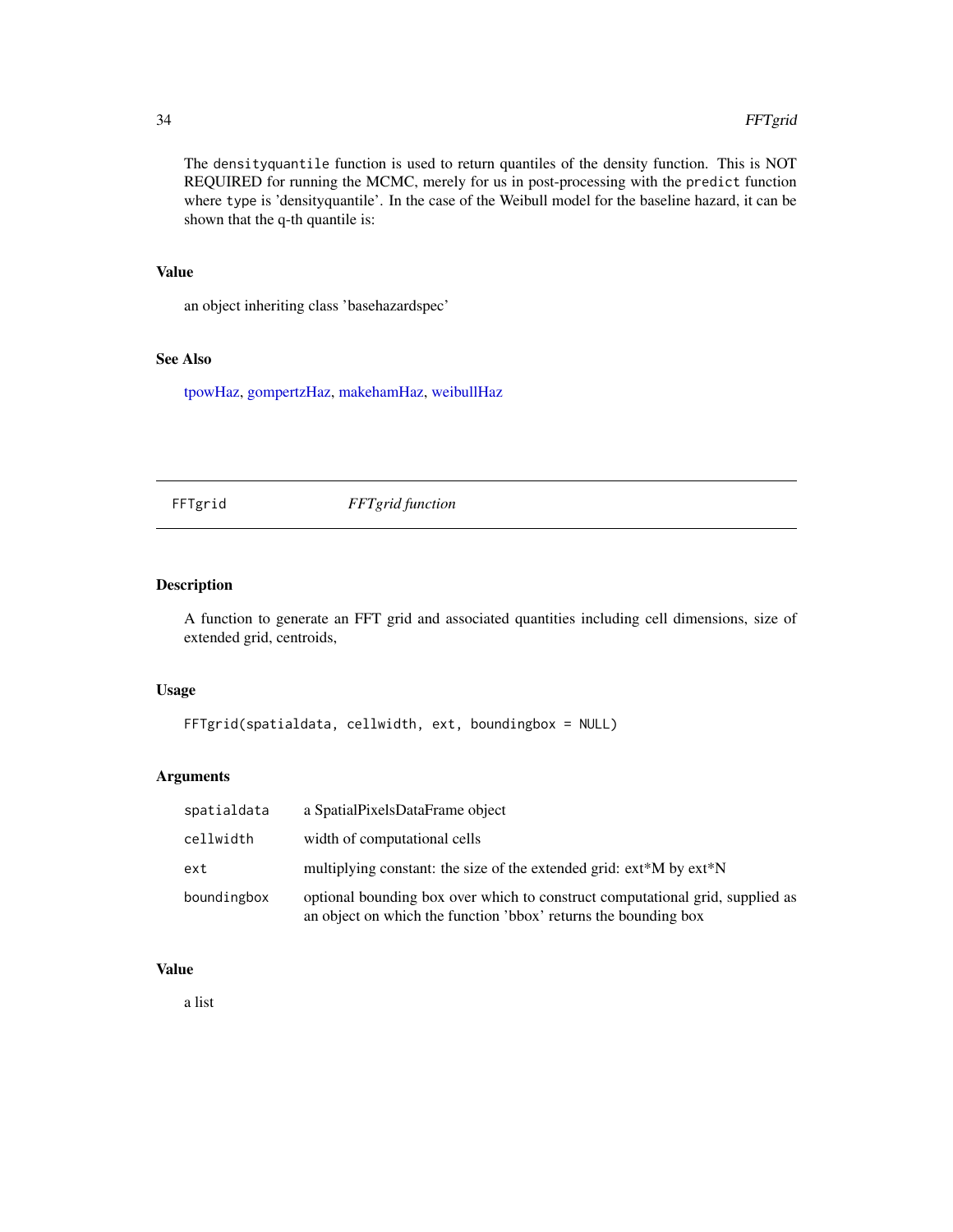<span id="page-34-1"></span><span id="page-34-0"></span>

A function to return the mcmc chains for the covariate effects

#### Usage

fixedpars(x)

### Arguments

x an object of class mcmcspatsurv

### Value

the beta mcmc chains

### See Also

[print.mcmcspatsurv,](#page-84-1) [quantile.mcmcspatsurv,](#page-94-1) [summary.mcmcspatsurv,](#page-111-1) [vcov.mcmcspatsurv,](#page-122-1) [frailty](#page-35-1)[lag1,](#page-35-1) [spatialpars,](#page-104-1) [hazardpars,](#page-52-1) [randompars,](#page-96-1) [baselinehazard,](#page-14-1) [predict.mcmcspatsurv,](#page-82-1) [priorposterior,](#page-86-1) [posteriorcov,](#page-81-1) [MCE,](#page-69-1) [hazardexceedance](#page-51-1)

fixmatrix *fixmatrix function*

### Description

!! THIS FUNCTION IS NOT INTENDED FOR GENERAL USE !!

#### Usage

fixmatrix(mat)

#### Arguments

mat a matrix

### Details

A function to fix up an estimated covariance matrix using a VERY ad-hoc method.

### Value

the fixed matrix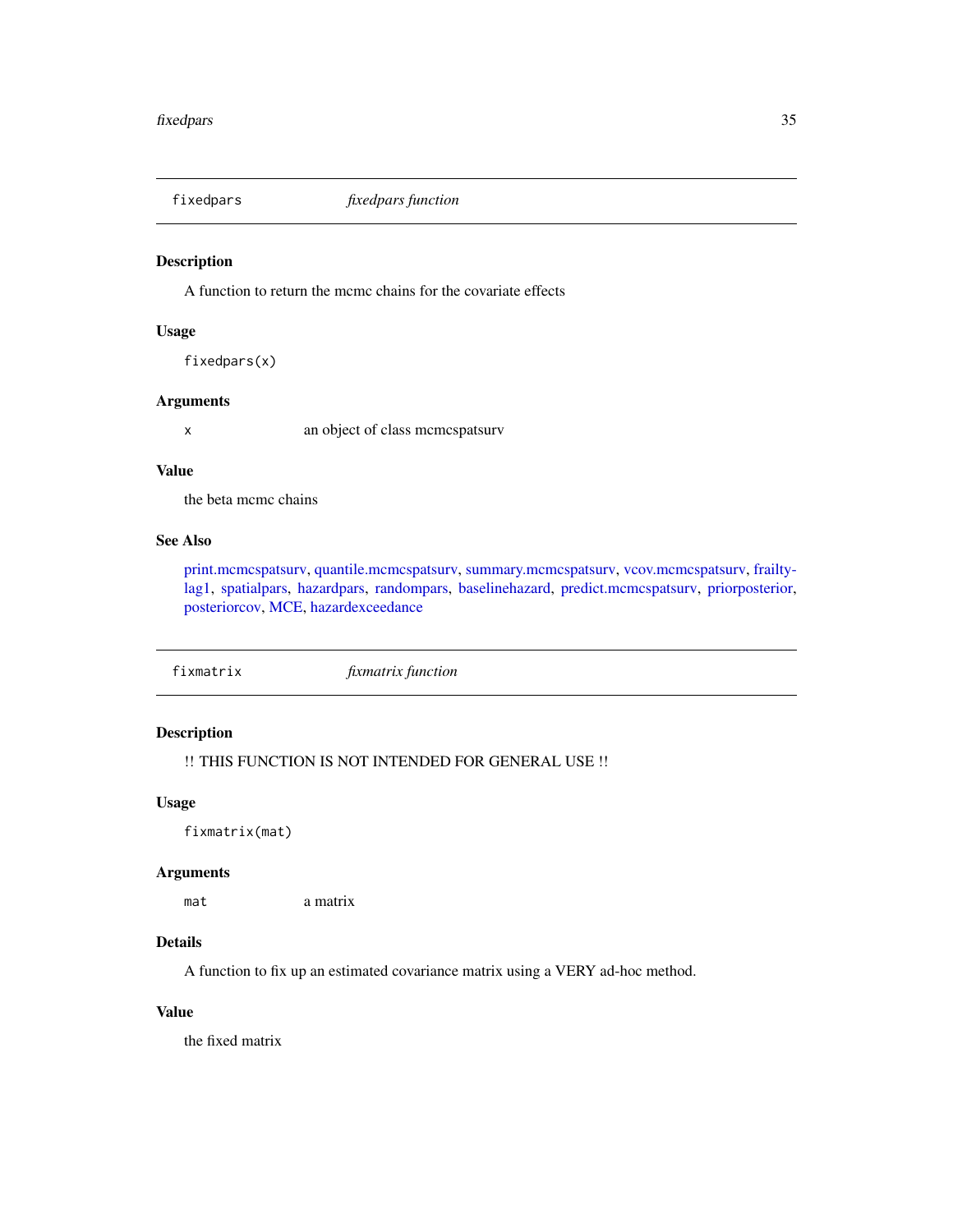<span id="page-35-0"></span>

A function to

### Usage

fixParHaz(bh, idx, fixval)

### Arguments

| bh     | X |
|--------|---|
| idx    | X |
| fixval | X |

#### Value

...

<span id="page-35-1"></span>frailtylag1 *frailtylag1 function*

### Description

A function to produce a plot of, and return, the lag 1 (or higher, see argument 'lag') autocorrelation for each of the spatially correlated frailty chains

#### Usage

```
frailtylag1(object, plot = TRUE, lag = 1, ...)
```
### Arguments

| object | an object inheriting class memespatsury             |
|--------|-----------------------------------------------------|
| plot   | logical whether to plot the result, default is TRUE |
| lag    | the lag to plot, the default is 1                   |
|        | other arguments to be passed to the plot function   |

### Value

the lag 1 autocorrelation for each of the spatially correlated frailty chains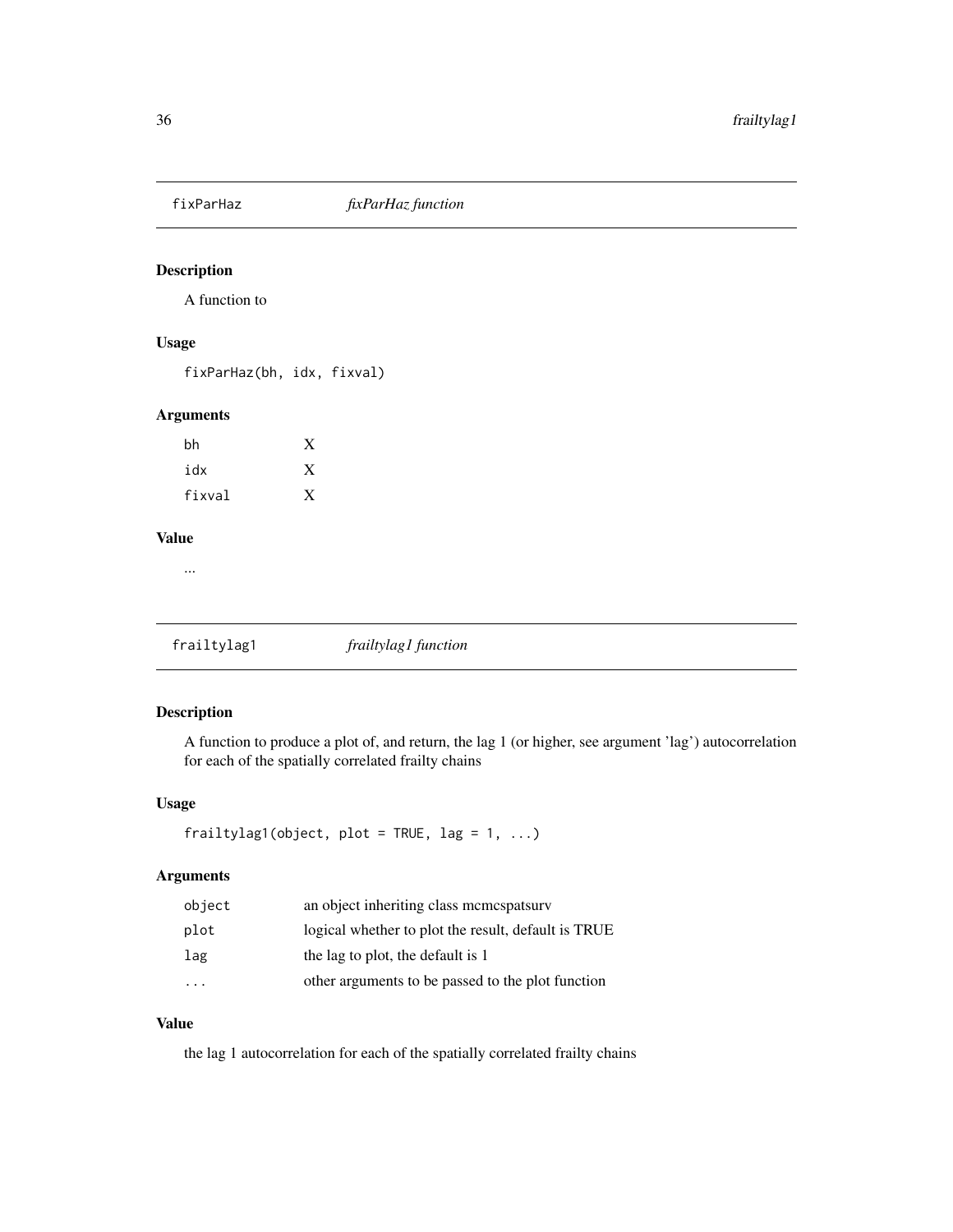## See Also

[print.mcmcspatsurv,](#page-84-0) [quantile.mcmcspatsurv,](#page-94-0) [summary.mcmcspatsurv,](#page-111-0) [vcov.mcmcspatsurv,](#page-122-0) [spatial](#page-104-0)[pars,](#page-104-0) [hazardpars,](#page-52-0) [fixedpars,](#page-34-0) [randompars,](#page-96-0) [baselinehazard,](#page-14-0) [predict.mcmcspatsurv,](#page-82-0) [priorposterior,](#page-86-0) [pos](#page-81-0)[teriorcov,](#page-81-0) [MCE,](#page-69-0) [hazardexceedance](#page-51-0)

#### fs *London Fire Brigade property*

## Description

London Fire Brigade property

## Usage

data(fs)

# Format

data.frame

## Source

https://data.london.gov.uk/

## References

<https://data.london.gov.uk/>,[https://www.nationalarchives.gov.uk/doc/open-governm](https://www.nationalarchives.gov.uk/doc/open-government-licence/version/3/)ent-licence/ [version/3/](https://www.nationalarchives.gov.uk/doc/open-government-licence/version/3/)

## Examples

fire  $\leq$  data(fs)

fstimes *London Fire Brigade response times to dwelling fires, 2009*

#### Description

London Fire Brigade response times to dwelling fires, 2009

#### Usage

data(fstimes)

### Format

data.frame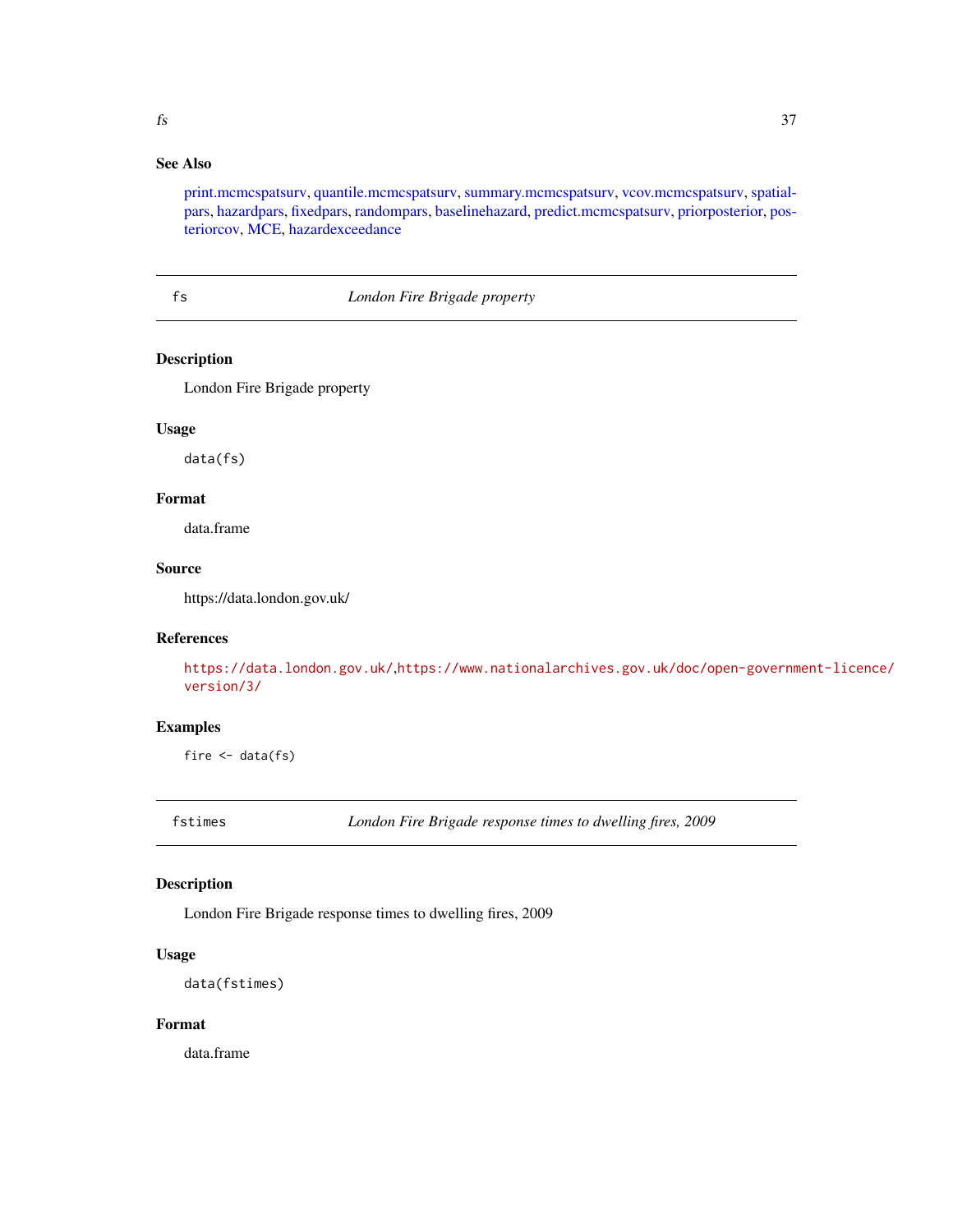## Source

https://data.london.gov.uk/

## References

<https://data.london.gov.uk/>,[https://www.nationalarchives.gov.uk/doc/open-governm](https://www.nationalarchives.gov.uk/doc/open-government-licence/version/3/)ent-licence/ [version/3/](https://www.nationalarchives.gov.uk/doc/open-government-licence/version/3/)

## Examples

firetimes <- data(fstimes)

gamma2risk *gamma2risk function*

# Description

A function to

## Usage

gamma2risk(mod)

# Arguments

mod X

## Value

...

GammafromY *GammafromY function*

## Description

A function to change Ys (spatially correlated noise) into Gammas (white noise). Used in the MALA algorithm.

## Usage

GammafromY(Y, rootQeigs, mu)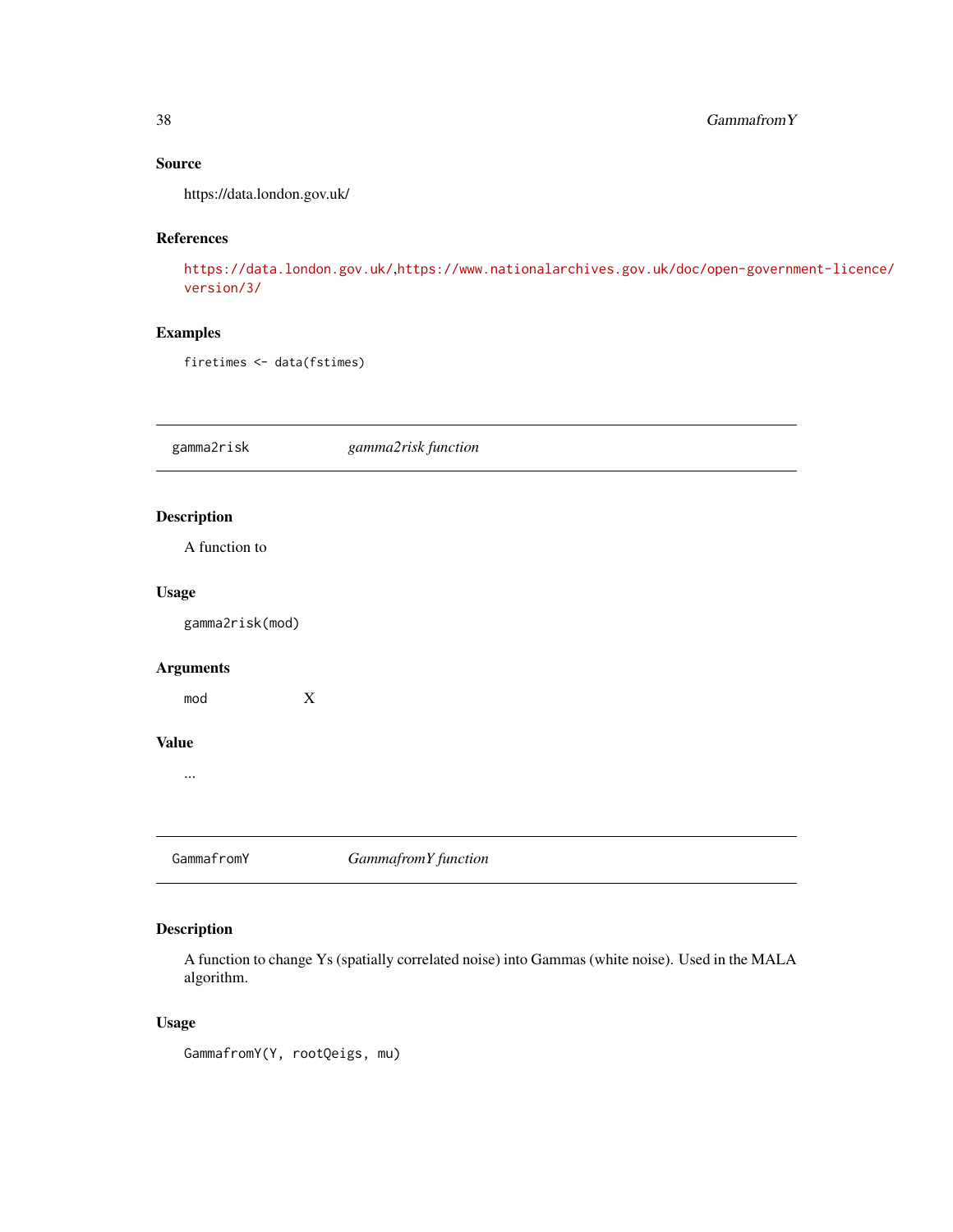## GammaFrom Y\_SPDE 39

## Arguments

|           | Y matrix                                                |
|-----------|---------------------------------------------------------|
| root0eigs | square root of the eigenvectors of the precision matrix |
| mu        | parameter of the latent Gaussian field                  |

# Value

Gamma

GammaFromY\_SPDE *GammaFromY\_SPDE function*

## Description

A function to go from Y to Gamma

## Usage

GammaFromY\_SPDE(Y, U, mu)

#### Arguments

| -11 | upper Cholesky matrix |
|-----|-----------------------|
| mu  | the mean              |

## Value

the value of Gamma for the given Y

## References

- 1. Benjamin M. Taylor and Barry S. Rowlingson (2017). spatsurv: An R Package for Bayesian Inference with Spatial Survival Models. Journal of Statistical Software, 77(4), 1-32, doi:10.18637/jss.v077.i04.
- 2. Finn Lindgren, Havard Rue, Johan Lindstrom. An explicit link between Gaussian fields and Gaussian Markov random fields: the stochastic partial differential equation approach. Journal of the Royal Statistical Society: Series B 73(4)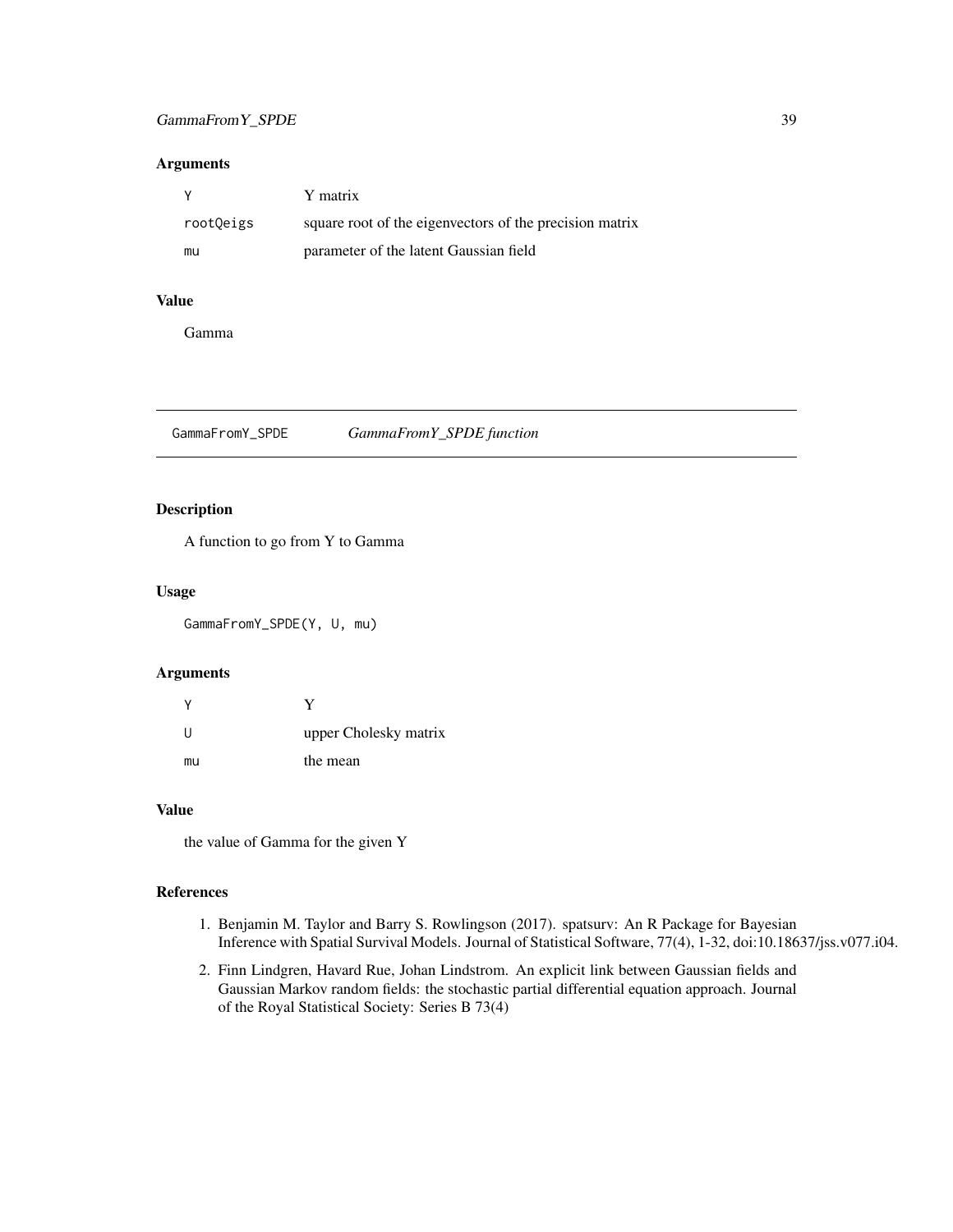A function to generate observed times given a vector of true survival times and a vector of censoring times. Used in the simulation of survival data.

#### Usage

```
gencens(survtimes, censtimes, type = "right")
```
## Arguments

| survtimes | a vector of survival times                                                                                                                                                         |
|-----------|------------------------------------------------------------------------------------------------------------------------------------------------------------------------------------|
| censtimes | a vector of censoring times for left or right censored data, 2-column matrix of<br>censoring times for interval censoring (number of rows equal to the number of<br>observations). |
| type      | the type of censoring to generate can be 'right' (default), 'left' or 'interval'                                                                                                   |

## Value

an object of class 'Surv', the censoring indicator is equal to 1 if the event is uncensored and 0 otherwise for right/left censored data, or for interval censored data, the indicator is 0 uncensored, 1 right censored, 2 left censored, or 3 interval censored.

```
getBackground getBackground function
```
# Description

A function to

## Usage

```
getBackground(poly, type = "stamen-toner")
```
#### Arguments

| poly | a spatial object that can be transformed and the extent obtained using the boox<br>function. |
|------|----------------------------------------------------------------------------------------------|
| type | see ?openmap                                                                                 |

# Value

...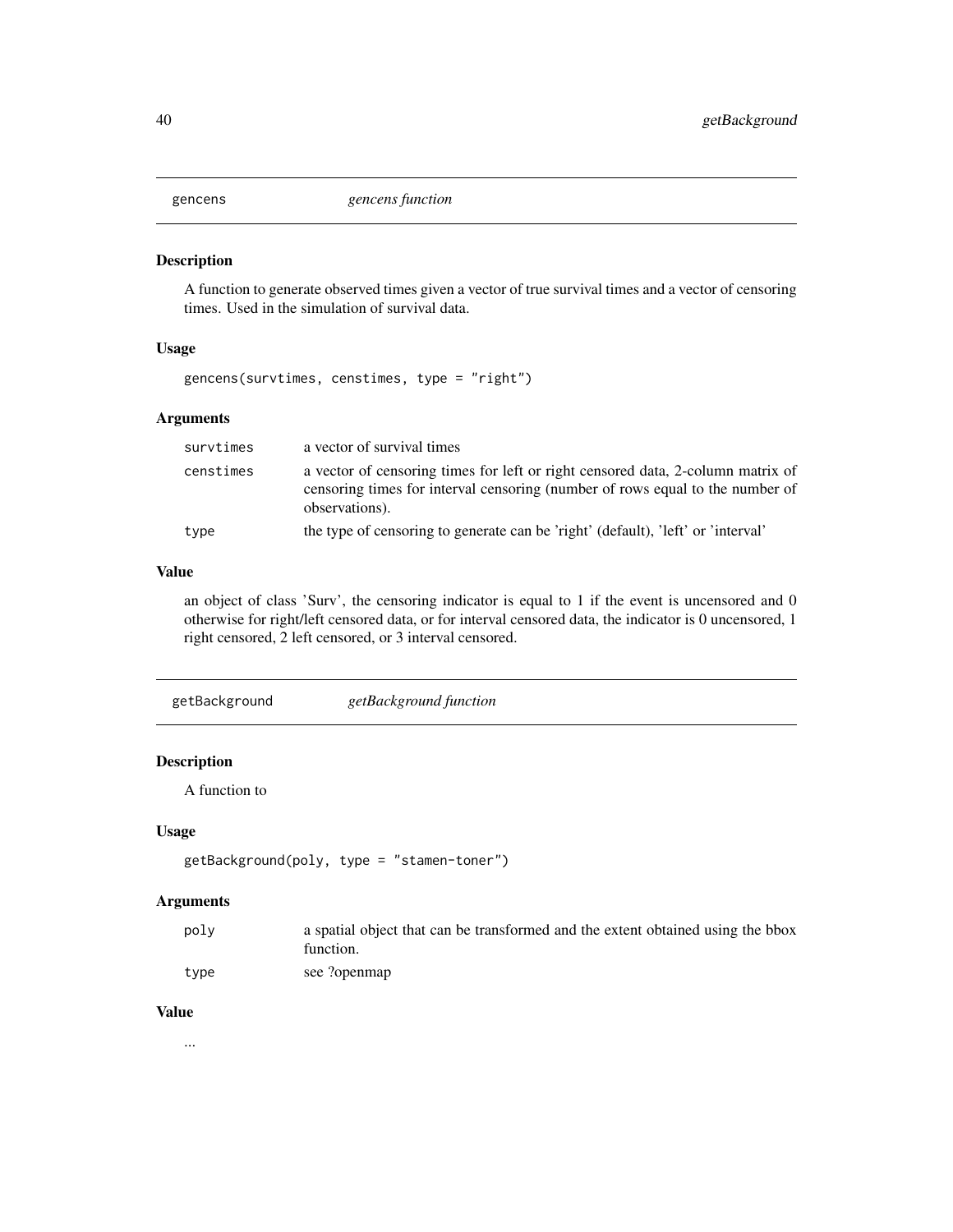A function to get the bounding box of a Spatial object

#### Usage

getbb(obj)

## Arguments

obj a spatial object e.g. a SpatialPolygonsDataFrame, SpatialPolygons, etc ... anything with a bounding box that can be computed with bbox(obj)

## Value

a SpatialPolygons object: the bounding box

| getBbasis |
|-----------|
|-----------|

## Description

A function returning the piecewise polynomial coefficients for a B-spline basis function i.e. the basis functions.

# Usage

getBbasis(x, knots, degree, force = FALSE)

# Arguments

| X      | a vector of data                                                                                                     |
|--------|----------------------------------------------------------------------------------------------------------------------|
| knots  | a vector of knots in ascending order. The first and last knots must be respectively<br>the minimum and maximum of x. |
| degree | the degree of the spline                                                                                             |
| force  | logical: skip check on knots? (not recommended!)                                                                     |

## Value

the knots and the piecewise polynomial coefficients for a B-spline basis function i.e. the basis functions.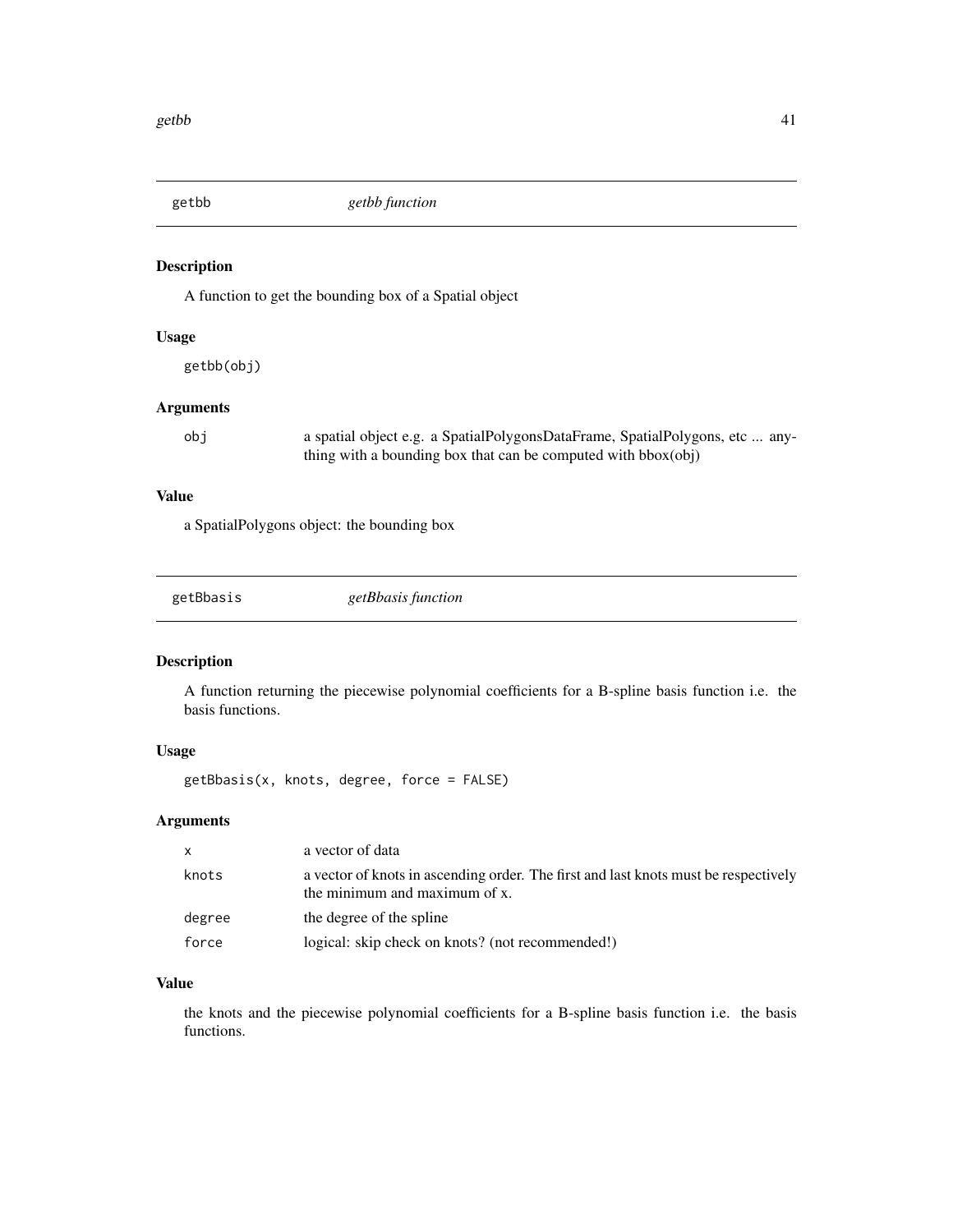A function to return the covariance from a model based on the randomFields covariance functions. Not intended for general use.

#### Usage

getcov(u, sigma, phi, model, pars)

# Arguments

| u     | distance                                                                                                                                                                        |
|-------|---------------------------------------------------------------------------------------------------------------------------------------------------------------------------------|
| sigma | variance parameter                                                                                                                                                              |
| phi   | scale parameter                                                                                                                                                                 |
| model | correlation type, see ?CovarianceFct                                                                                                                                            |
| pars  | vector of additional parameters for certain classes of covariance function (eg<br>Matern), these must be supplied in the order given in ?CovarianceFct and are<br>not estimated |

# Value

this is just a wrapper for CovarianceFct

getgrd *getgrd function*

# Description

A function to create a regular grid over an observation window in order to model the spatial randome effects as a Gaussian Markov random field.

## Usage

```
getgrd(shape, cellwidth)
```

| shape     | an object of class SpatialPolygons or SpatialPolygonsDataFrame |
|-----------|----------------------------------------------------------------|
| cellwidth | a scalar, the width of the grid cells                          |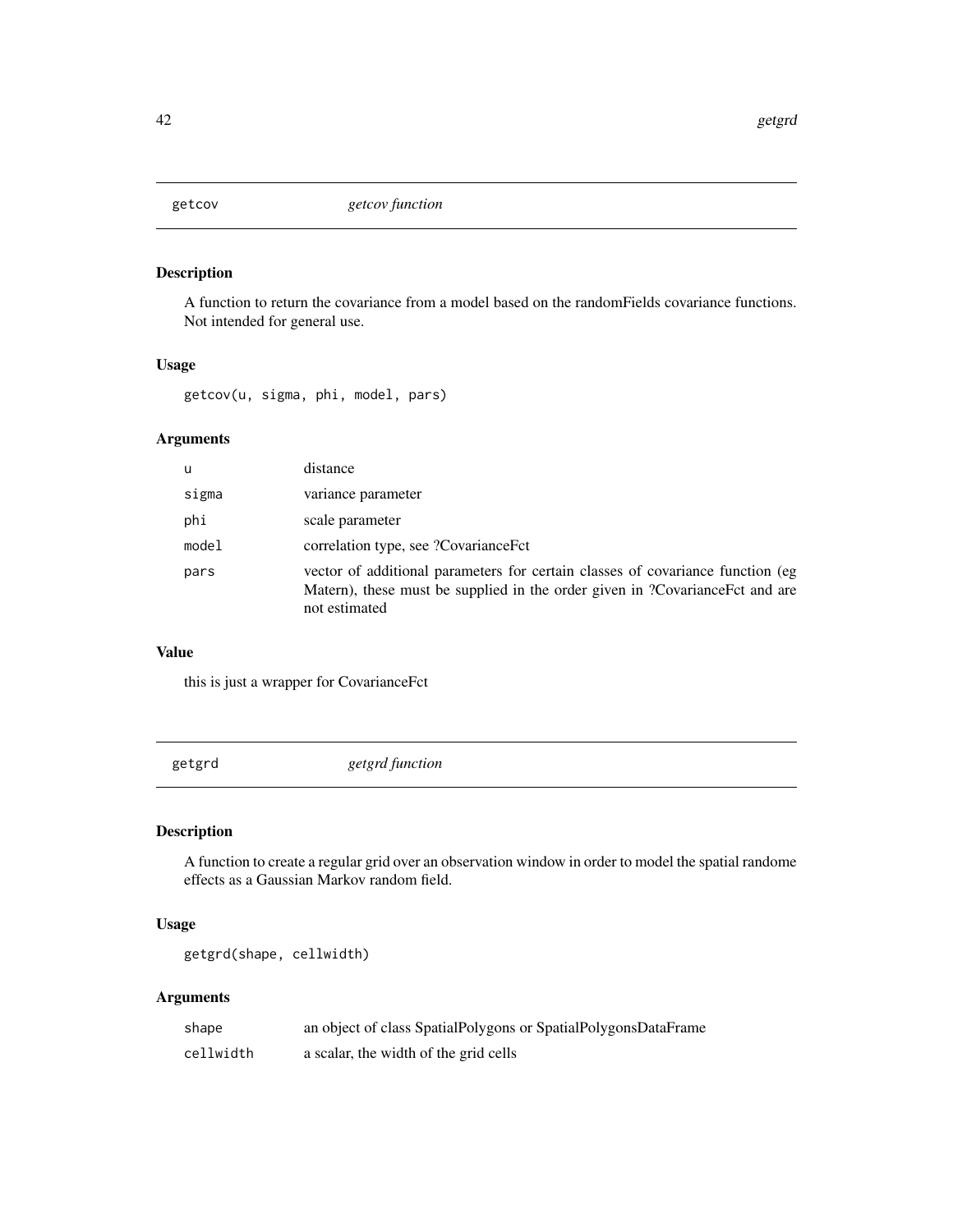#### getGrid **43**

## Value

a SpatialPolygons object: the grid on which prediction of the spatial effects will occur

#### References

- 1. Benjamin M. Taylor and Barry S. Rowlingson (2017). spatsurv: An R Package for Bayesian Inference with Spatial Survival Models. Journal of Statistical Software, 77(4), 1-32, doi:10.18637/jss.v077.i04.
- 2. Finn Lindgren, Havard Rue, Johan Lindstrom. An explicit link between Gaussian fields and Gaussian Markov random fields: the stochastic partial differential equation approach. Journal of the Royal Statistical Society: Series B 73(4)

| getGrid | getGrid function |  |
|---------|------------------|--|
|         |                  |  |

# Description

A function to extract and return the computational grid from a gridded analysis.

#### Usage

getGrid(mod, returnclass = "SpatialPolygonsDataFrame")

#### Arguments

| mod         | an object of class memospatsury, returned by the function survspat              |
|-------------|---------------------------------------------------------------------------------|
| returnclass | the class of object to return, default is a SpatialPolygonsDataFrame'. Other    |
|             | options are 'raster', which returns a raster brick; or 'SpatialPixelsDataFrame' |

## Value

a SpatialPolygonsDataFrame in which Monte Carlo expectations can be stored and later plotted.

getleneta *getleneta function*

#### Description

A function to compute the length of eta

#### Usage

getleneta(cov.model)

#### Arguments

cov.model a covariance model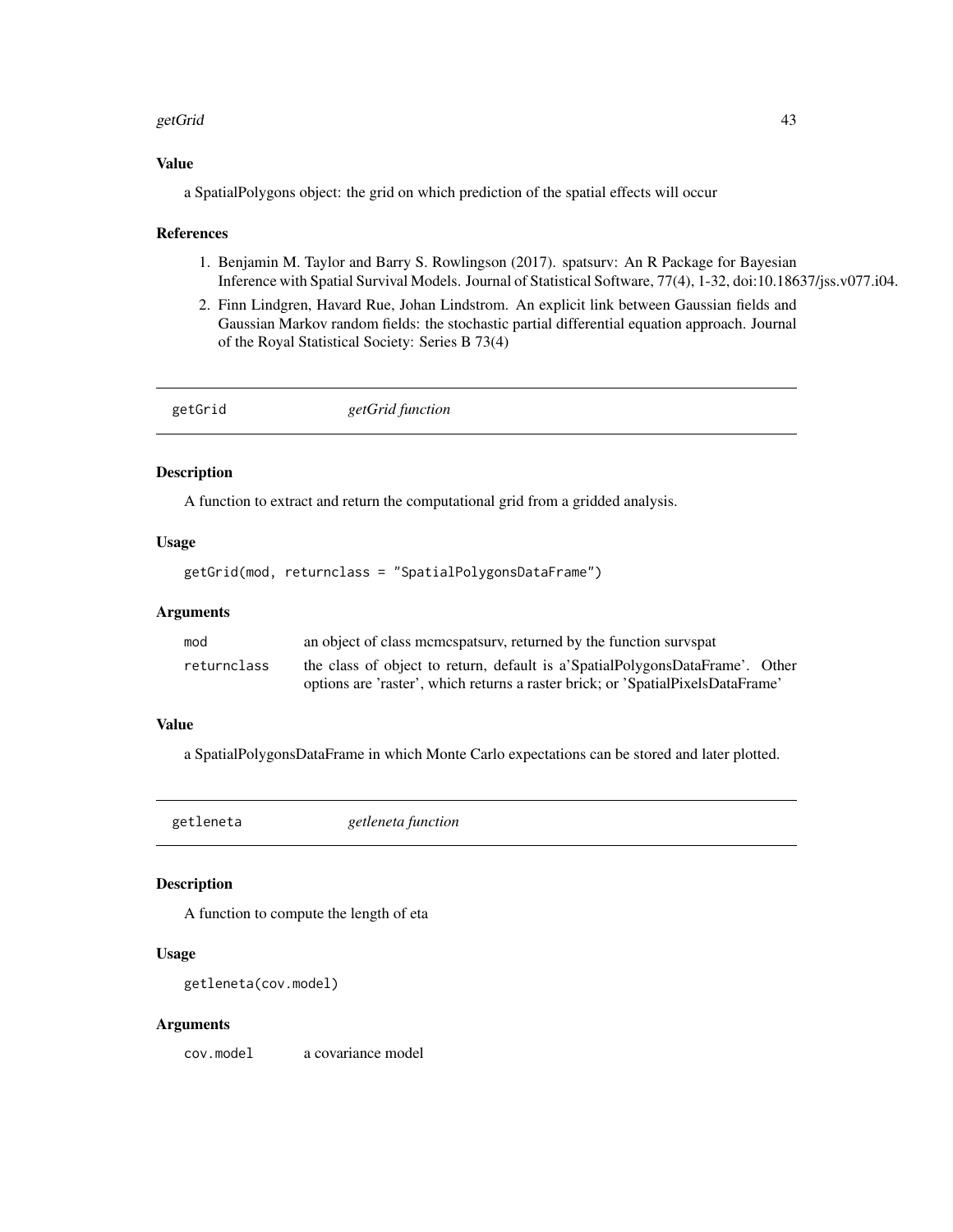## Value

the length of eta

getOptCellwidth *getOptCellwidth function*

## Description

A function to compute an optimal cellwidth close to an initial suggestion. This maximises the efficiency of the MCMC algorithm when in the control argument of the function survspat, the option gridded is set to TRUE

## Usage

```
getOptCellwidth(dat, cellwidth, ext = 2, plot = TRUE, boundingbox = NULL)
```
## Arguments

| dat         | any spatial data object whose bounding box can be computed using the function<br>bbox.                                                           |
|-------------|--------------------------------------------------------------------------------------------------------------------------------------------------|
| cellwidth   | an initial suggested cellwidth                                                                                                                   |
| ext         | the extension parameter for the FFT transform, set to 2 by default                                                                               |
| plot        | whether to plot the grid and data to illustrate the optimal grid                                                                                 |
| boundingbox | optional bounding box over which to construct computational grid, supplied as<br>an object on which the function 'bbox' returns the bounding box |

#### Value

the optimum cell width

getparranges *getparranges function*

## Description

A function to extract parameter ranges for creating a grid on which to evaluate the log-posterior, used in calibrating the MCMC. This function is not intended for general use.

#### Usage

```
getparranges(priors, leneta, mult = 1.96)
```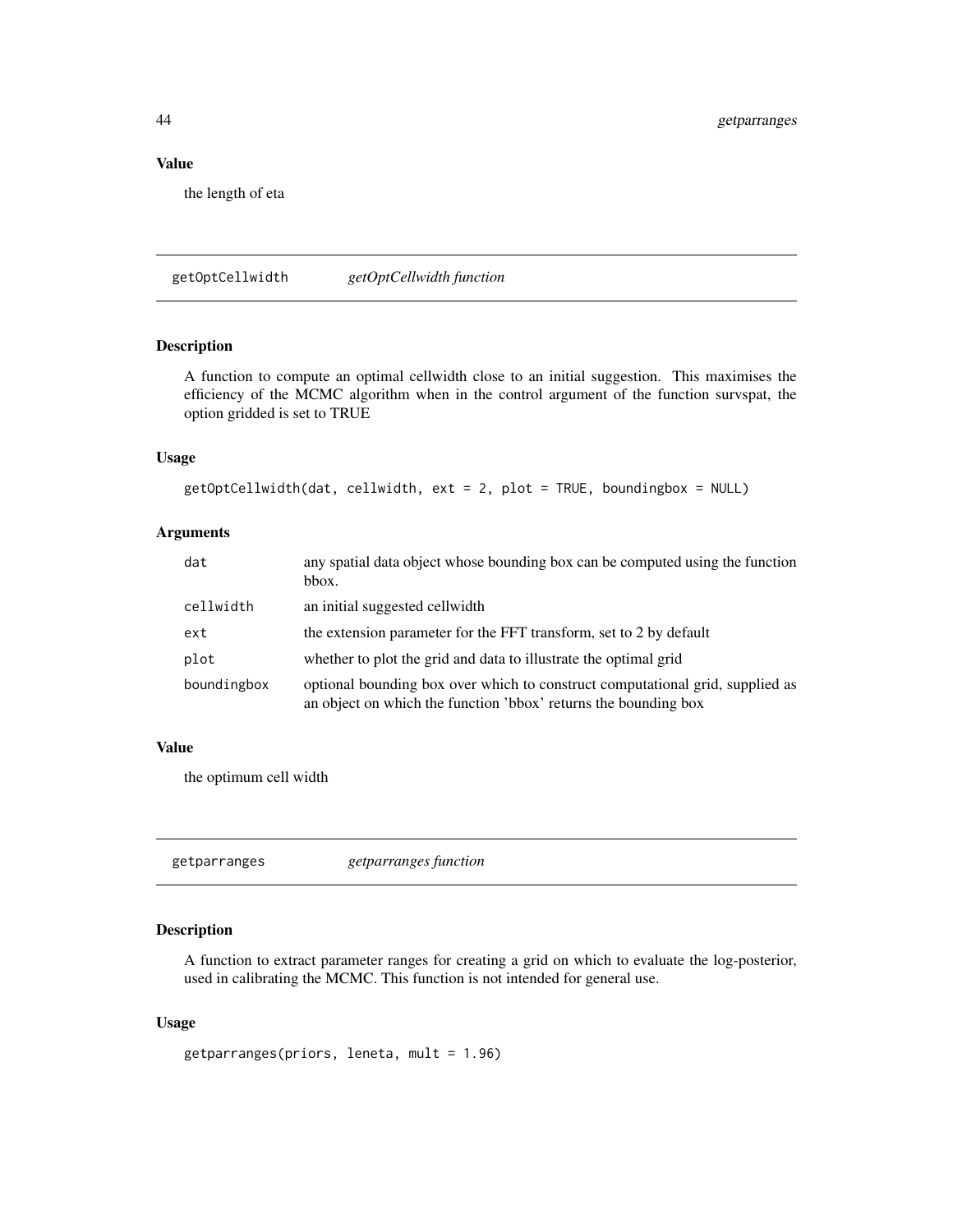## getsurvdata 45

#### Arguments

| priors | an object of class memePriors                                                                      |
|--------|----------------------------------------------------------------------------------------------------|
| leneta | the length of eta passed to the function                                                           |
| mult   | defaults to 1.96 so the grid formed will be mean plus/minus 1.96 times the stan-<br>dard deviation |

#### Value

an appropriate range used to calibrate the MCMC: the mean of the prior for eta plus/minus 1.96 times the standard deviation

getsurvdata *getsurvdata function*

#### Description

A function to return the survival data from an object of class mcmcspatsurv. This function is not intended for general use.

#### Usage

getsurvdata(x)

## Arguments

x an object of class mcmcspatsurv

#### Value

the survival data from an object of class mcmcspatsurv

<span id="page-44-0"></span>gompertzHaz *gompertzHaz function*

## Description

A function to define a parametric proportional hazards model where the baseline hazard is taken from a Gompertz model. This function returns an object inheriting class 'basehazardspec', list of functions 'distinfo', 'basehazard', 'gradbasehazard', 'hessbasehazard', 'cumbasehazard', 'gradcumbasehazard', 'hesscumbasehazard' and 'densityquantile'

#### Usage

gompertzHaz()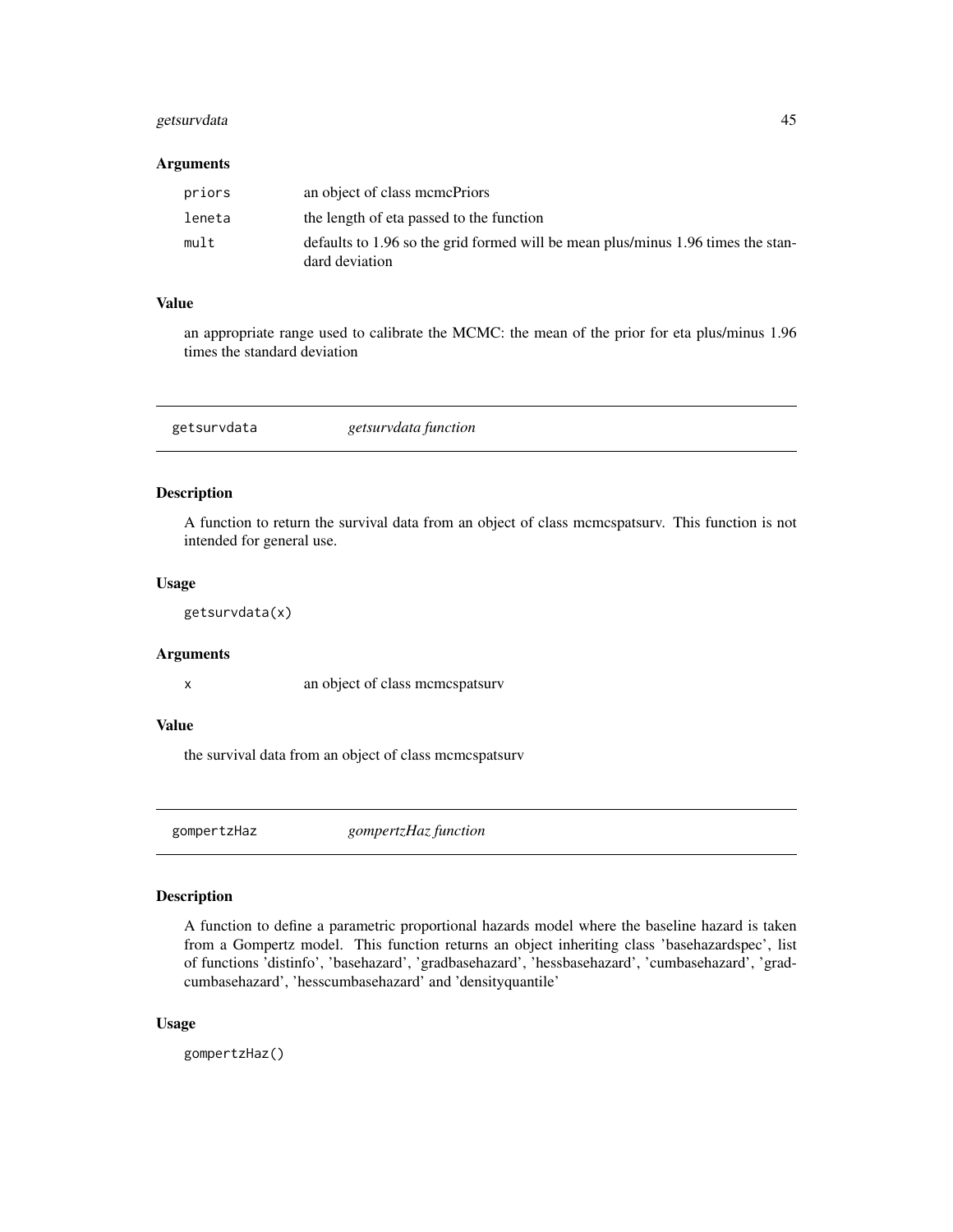#### Details

The distinfo function is used to provide basic distribution specific information to other spatsurv functions. The user is required to provide the following information in the returned list: npars, the number of parameters in this distribution; parnames, the names of the parameters; trans, the transformation scale on which the priors will be provided; itrans, the inverse transformation function that will be applied to the parameters before the hazard, and other functions are evaluated; jacobian, the derivative of the inverse transformation function with respect to each of the parameters; and hessian, the second derivatives of the inverse transformation function with respect to each of the parameters – note that currently the package spatsurv only allows the use of functions where the parameters are transformed independently.

The basehazard function is used to evaluate the baseline hazard function for the distribution of interest. It returns a function that accepts as input a vector of times, t and returns a vector.

The gradbasehazard function is used to evaluate the gradient of the baseline hazard function with respect to the parameters, this typically returns a vector. It returns a function that accepts as input a vector of times, t, and returns a matrix.

The hessbasehazard function is used to evaluate the Hessian of the baseline hazard function. It returns a function that accepts as input a vector of times, t and returns a list of hessian matrices corresponding to each t.

The cumbasehazard function is used to evaluate the cumulative baseline hazard function for the distribution of interest. It returns a function that accepts as input a vector of times, t and returns a vector.

The gradcumbasehazard function is used to evaluate the gradient of the cumulative baseline hazard function with respect to the parameters, this typically returns a vector. It returns a function that accepts as input a vector of times, t, and returns a matrix.

The hesscumbasehazard function is used to evaluate the Hessian of the cumulative baseline hazard function. It returns a function that accepts as input a vector of times, t and returns a list of hessian matrices corresponding to each t.

The densityquantile function is used to return quantiles of the density function. This is NOT REQUIRED for running the MCMC, merely for us in post-processing with the predict function where type is 'densityquantile'. In the case of the Weibull model for the baseline hazard, it can be shown that the q-th quantile is:

### Value

an object inheriting class 'basehazardspec'

## See Also

[tpowHaz,](#page-118-0) [exponentialHaz,](#page-32-0) [makehamHaz,](#page-67-0) [weibullHaz](#page-123-0)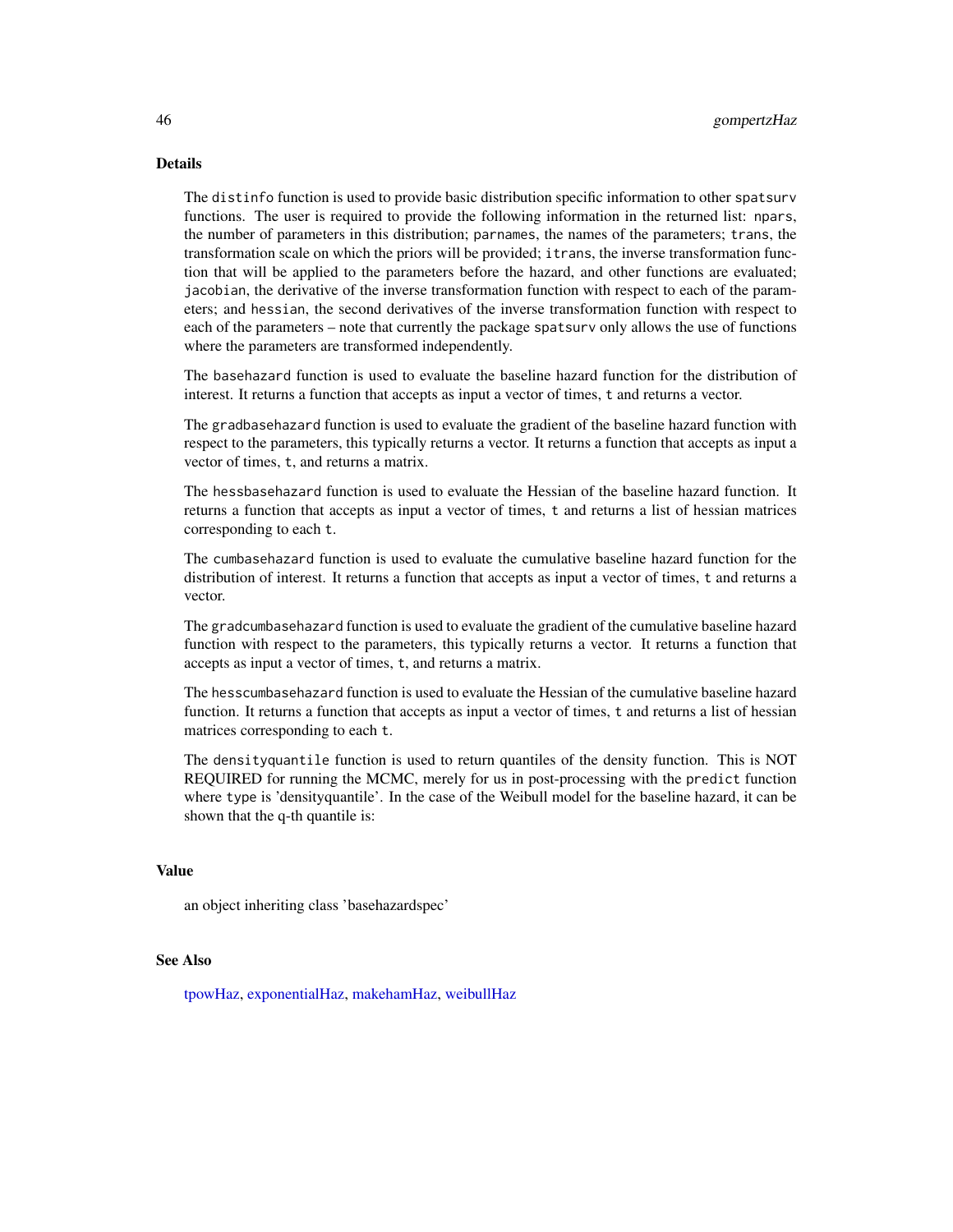gradbasehazard *gradbasehazard function*

## Description

Generic function for computing the gradient of the baseline hazard

#### Usage

```
gradbasehazard(obj, ...)
```
#### Arguments

| obj      | an object                                                                      |
|----------|--------------------------------------------------------------------------------|
| $\cdots$ | additional arguments – currently there are none, but this is for extensibility |

## Value

method gradbasehazard

## See Also

[gradbasehazard.basehazardspec,](#page-46-0) [exponentialHaz,](#page-32-0) [weibullHaz,](#page-123-0) [gompertzHaz,](#page-44-0) [makehamHaz,](#page-67-0) [tpow-](#page-118-0)[Haz](#page-118-0)

<span id="page-46-0"></span>gradbasehazard.basehazardspec *gradbasehazard.basehazardspec function*

#### Description

A function to retrieve the gradient of the baseline hazard function

## Usage

```
## S3 method for class 'basehazardspec'
gradbasehazard(obj, ...)
```
## Arguments

| obi      | an object of class base hazard spec                                            |
|----------|--------------------------------------------------------------------------------|
| $\cdots$ | additional arguments – currently there are none, but this is for extensibility |

## Value

a function returning the gradient of the baseline hazard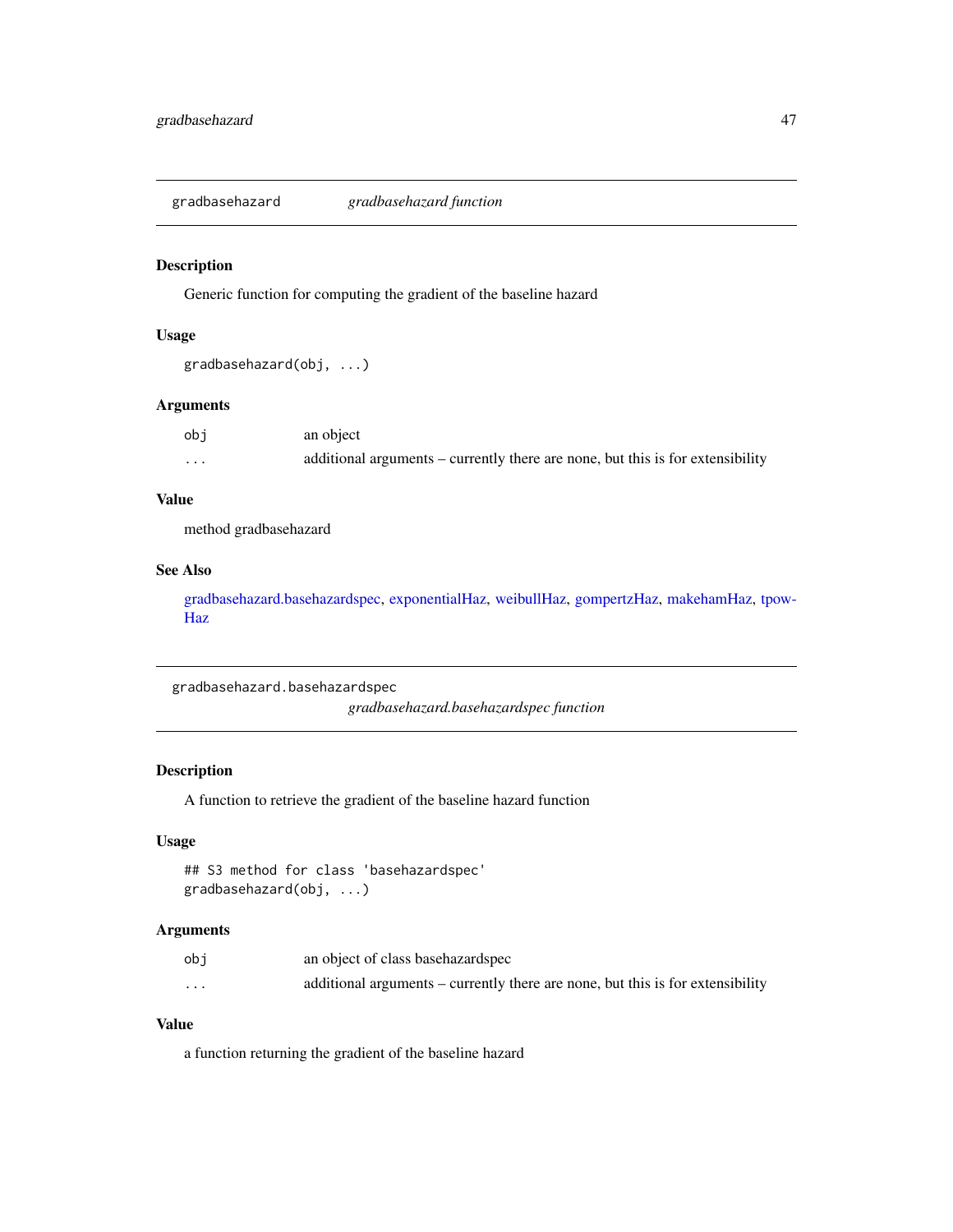## See Also

[exponentialHaz,](#page-32-0) [weibullHaz,](#page-123-0) [gompertzHaz,](#page-44-0) [makehamHaz,](#page-67-0) [tpowHaz](#page-118-0)

gradcumbasehazard *gradcumbasehazard function*

## Description

Generic function for computing the gradient of the cumulative baseline hazard

#### Usage

```
gradcumbasehazard(obj, ...)
```
## Arguments

| obi      | an object                                                                      |
|----------|--------------------------------------------------------------------------------|
| $\cdots$ | additional arguments – currently there are none, but this is for extensibility |

## Value

method gradcumbasehazard

## See Also

[gradcumbasehazard.basehazardspec,](#page-47-0) [exponentialHaz,](#page-32-0) [weibullHaz,](#page-123-0) [gompertzHaz,](#page-44-0) [makehamHaz,](#page-67-0) [tpo](#page-118-0)w-[Haz](#page-118-0)

<span id="page-47-0"></span>gradcumbasehazard.basehazardspec

*gradcumbasehazard.basehazardspec function*

#### Description

A function to retrieve the gradient of the cumulative baseline hazard function

#### Usage

```
## S3 method for class 'basehazardspec'
gradcumbasehazard(obj, ...)
```

| obj      | an object of class basehazardspec                                              |
|----------|--------------------------------------------------------------------------------|
| $\cdots$ | additional arguments – currently there are none, but this is for extensibility |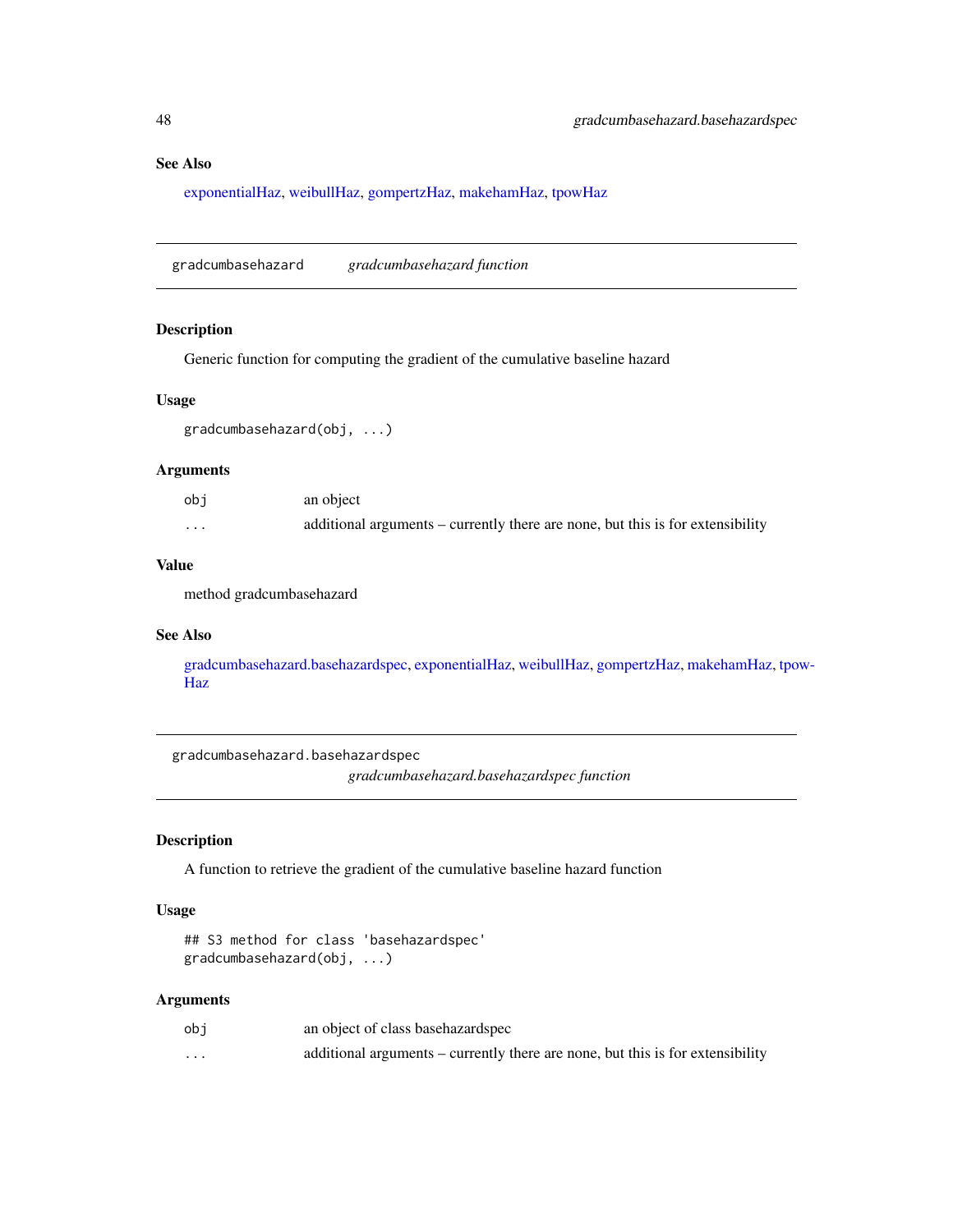#### grid2spdf 49

# Value

a function returning the gradient of the cumulative baseline hazard

## See Also

[exponentialHaz,](#page-32-0) [weibullHaz,](#page-123-0) [gompertzHaz,](#page-44-0) [makehamHaz,](#page-67-0) [tpowHaz](#page-118-0)

| grid2spdf | grid2spdf function |  |
|-----------|--------------------|--|
|-----------|--------------------|--|

# Description

A function to convert a regular (x,y) grid of centroids into a SpatialPoints object

## Usage

```
grid2spdf(xgrid, ygrid, proj4string = CRS(as.character(NA)))
```
## Arguments

| xgrid       | vector of x centroids (equally spaced)                                              |
|-------------|-------------------------------------------------------------------------------------|
| vgrid       | vector of x centroids (equally spaced)                                              |
| proj4string | an optional proj4string, projection string for the grid, set using the function CRS |

#### Value

a SpatialPolygonsDataFrame

| grid2spix | grid2spix function |  |
|-----------|--------------------|--|
|-----------|--------------------|--|

# Description

A function to convert a regular (x,y) grid of centroids into a SpatialPixels object

## Usage

```
grid2spix(xgrid, ygrid, proj4string = CRS(as.character(NA)))
```
## Arguments

| xgrid       | vector of x centroids (equally spaced)                                              |
|-------------|-------------------------------------------------------------------------------------|
| ygrid       | vector of x centroids (equally spaced)                                              |
| proj4string | an optional proj4string, projection string for the grid, set using the function CRS |

# Value

a SpatialPixels object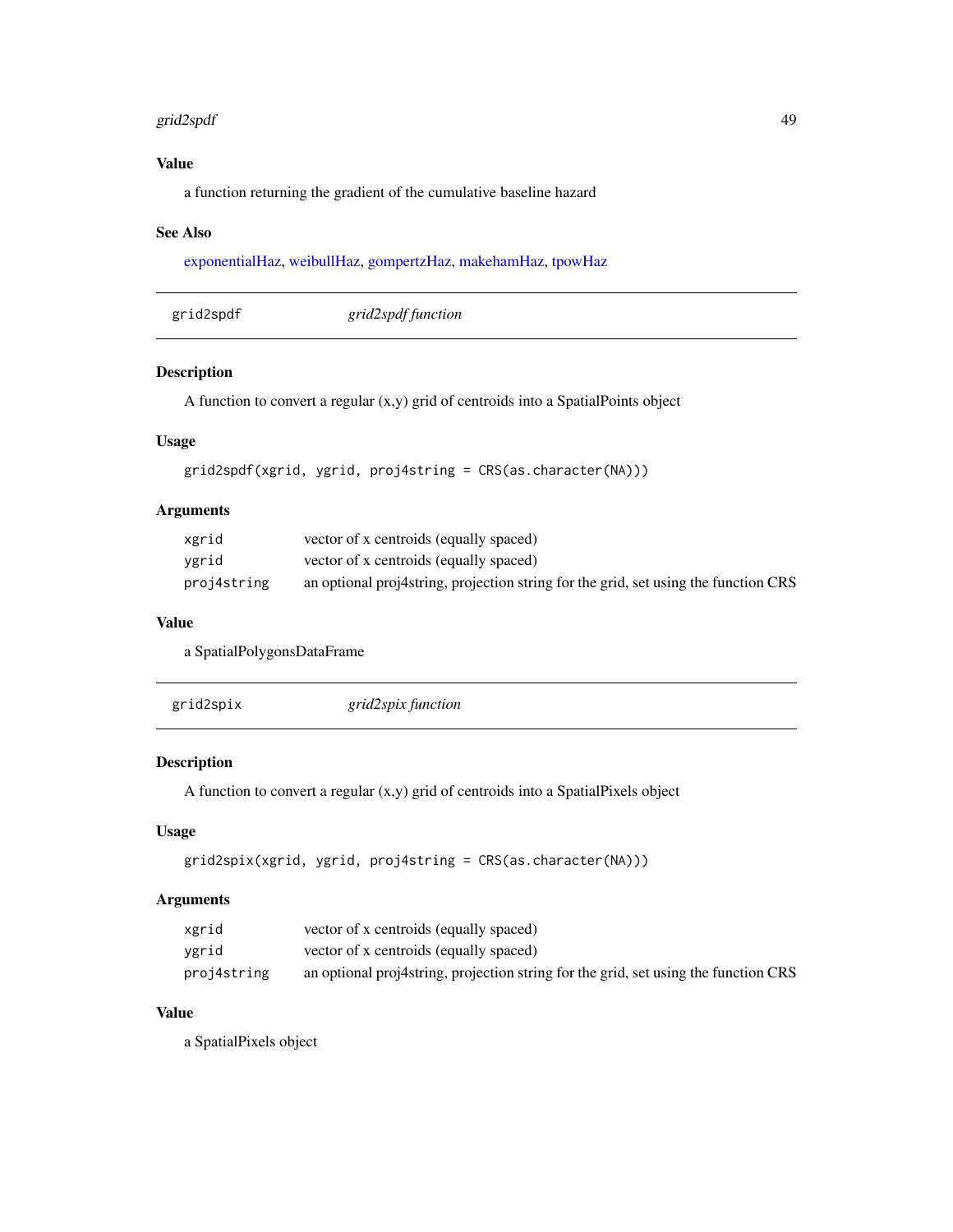A function to convert a regular (x,y) grid of centroids into a SpatialPoints object

# Usage

```
grid2spts(xgrid, ygrid, proj4string = CRS(as.character(NA)))
```
## Arguments

| xgrid       | vector of x centroids (equally spaced)                                              |
|-------------|-------------------------------------------------------------------------------------|
| vgrid       | vector of x centroids (equally spaced)                                              |
| proj4string | an optional proj4string, projection string for the grid, set using the function CRS |

#### Value

a SpatialPoints object

| gridY | gridY function |
|-------|----------------|
|       |                |

## Description

A function to put estimated individual Y's onto a grid

## Usage

```
gridY(Y, control)
```
# Arguments

| $\vee$  | estimate of Y      |
|---------|--------------------|
| control | control parameters |

## Value

...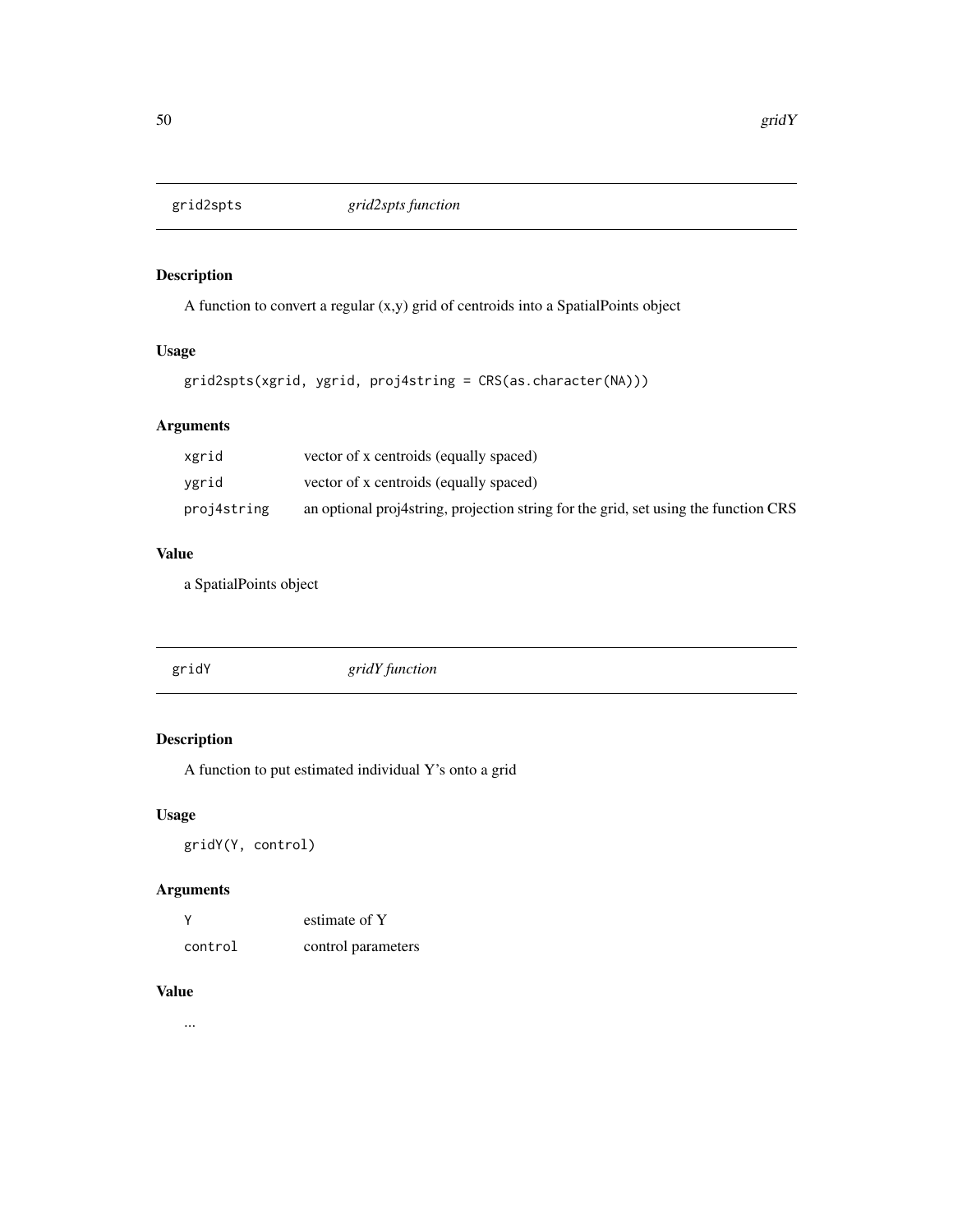A function to put estimated individual Y's onto a grid

#### Usage

gridY\_polygonal(Y, control)

## Arguments

| ٧       | estimate of Y      |
|---------|--------------------|
| control | control parameters |

## Value

...

# guess\_t *guess\_t function*

## Description

A function to get an initial guess of the failure time t, to be used in calibrating the MCMC. Not for general use

## Usage

guess\_t(surv)

#### Arguments

surv an object of class Surv

# Value

a guess at the failure times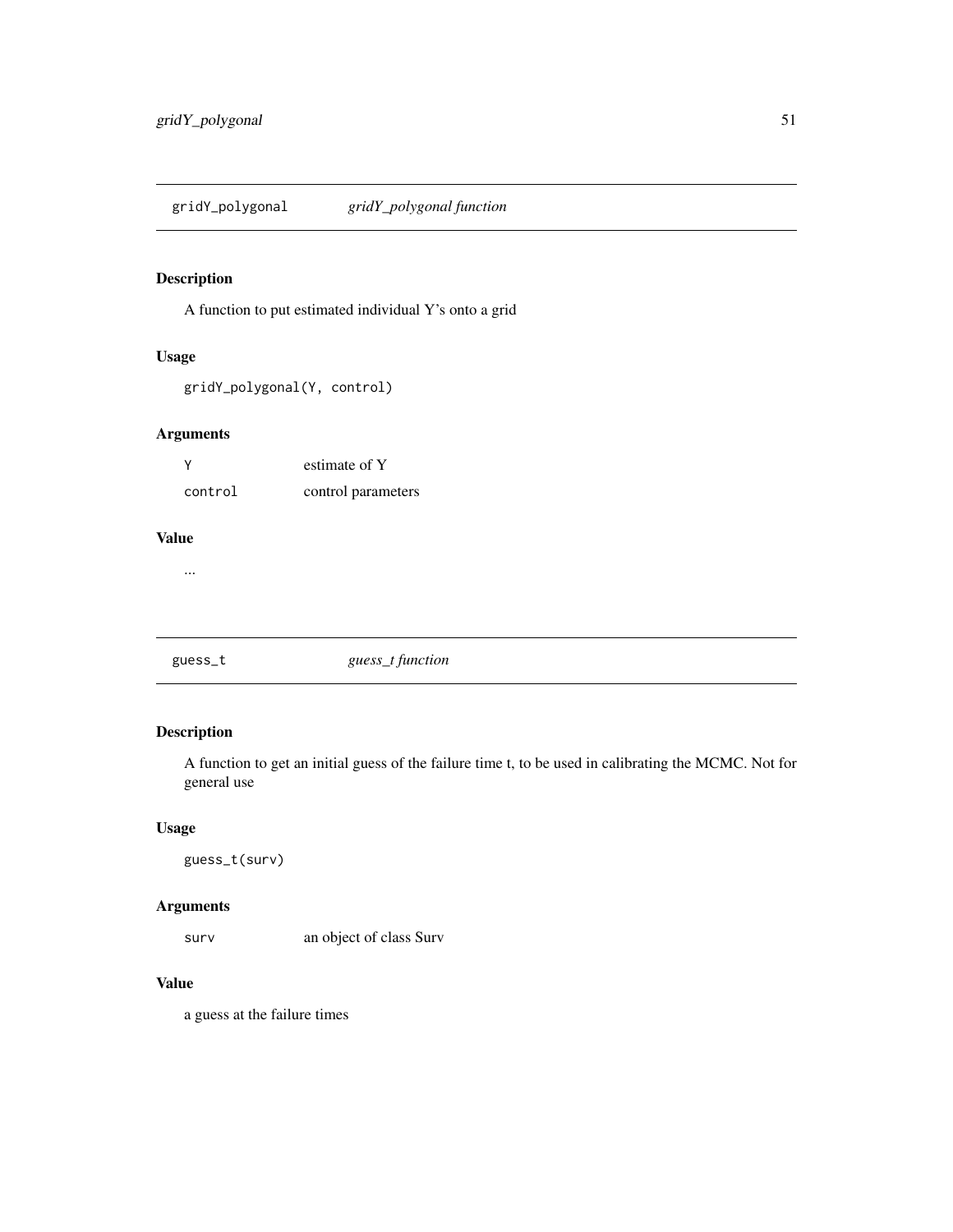test if an iterator has any more values to go

#### Usage

hasNext(obj)

#### Arguments

obj an iterator

hasNext.iter *hasNext.iter function*

## Description

method for iter objects test if an iterator has any more values to go

## Usage

## S3 method for class 'iter' hasNext(obj)

## Arguments

obj an iterator

<span id="page-51-0"></span>hazardexceedance *hazardexceedance function*

## Description

A function to compute exceedance probabilities for the spatially correlated frailties.

#### Usage

```
hazardexceedance(threshold, direction = "upper")
```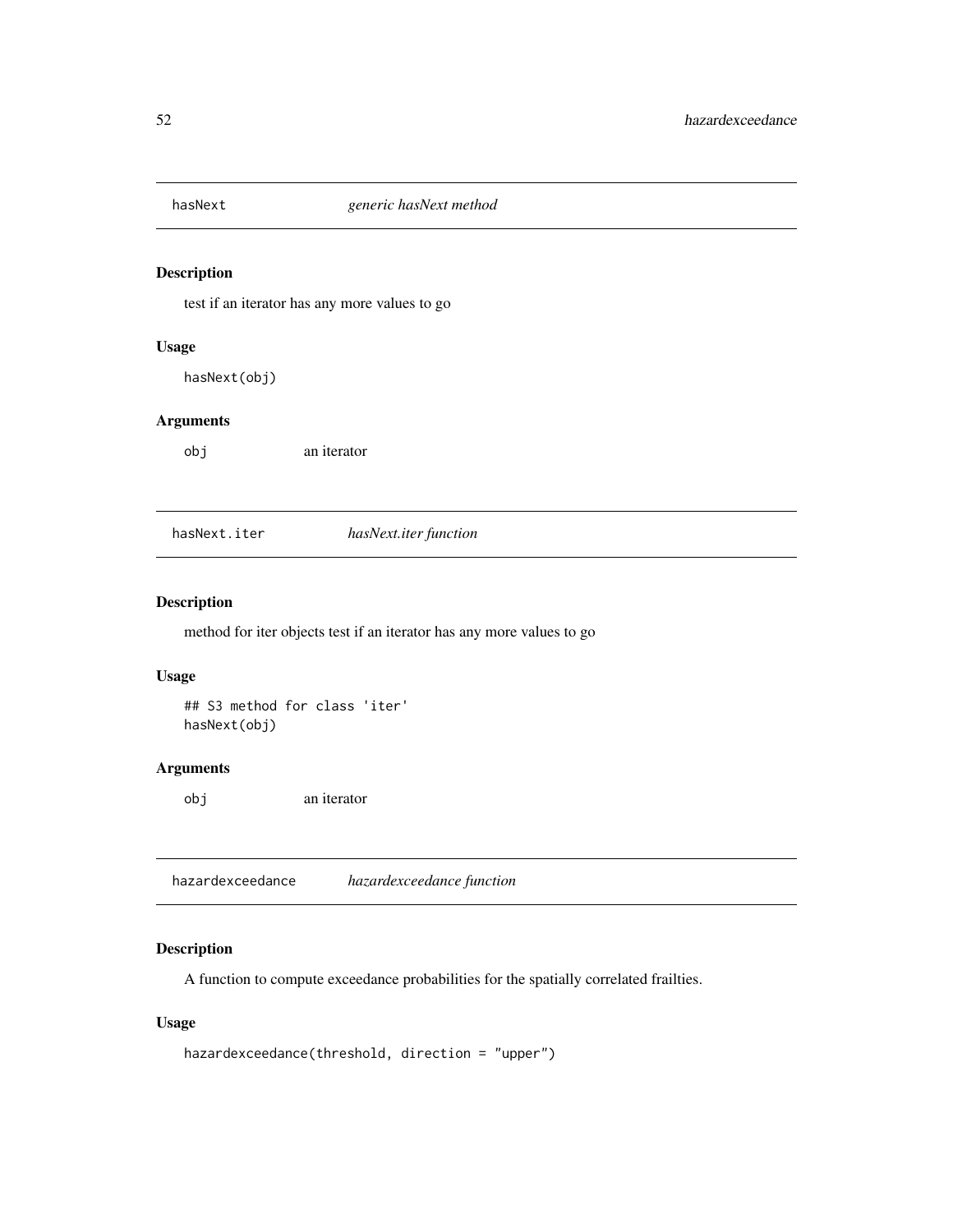## hazardpars 53

#### Arguments

| threshold | vector of thresholds                                                                                                                             |
|-----------|--------------------------------------------------------------------------------------------------------------------------------------------------|
| direction | default is "upper" which will calculate $P(Y>threshold)$ , alternative is "lower",<br>which will calculate P(Y <threshold)< td=""></threshold)<> |

#### Value

a function that can be passed to the function MCE in order to compute the exceedance probabilities

## See Also

[print.mcmcspatsurv,](#page-84-0) [quantile.mcmcspatsurv,](#page-94-0) [summary.mcmcspatsurv,](#page-111-0) [vcov.mcmcspatsurv,](#page-122-0) [frailty](#page-35-0)[lag1,](#page-35-0) [spatialpars,](#page-104-0) [hazardpars,](#page-52-0) [fixedpars,](#page-34-0) [randompars,](#page-96-0) [baselinehazard,](#page-14-0) [predict.mcmcspatsurv,](#page-82-0) [prior](#page-86-0)[posterior,](#page-86-0) [posteriorcov,](#page-81-0) [MCE,](#page-69-0)

<span id="page-52-0"></span>hazardpars *hazardpars function*

#### Description

A function to return the mcmc chains for the hazard function parameters

#### Usage

hazardpars(x)

## Arguments

x an object of class mcmcspatsurv

## Value

the omega mcmc chains

#### See Also

[print.mcmcspatsurv,](#page-84-0) [quantile.mcmcspatsurv,](#page-94-0) [summary.mcmcspatsurv,](#page-111-0) [vcov.mcmcspatsurv,](#page-122-0) [frailty](#page-35-0)[lag1,](#page-35-0) [spatialpars,](#page-104-0) [fixedpars,](#page-34-0) [randompars,](#page-96-0) [baselinehazard,](#page-14-0) [predict.mcmcspatsurv,](#page-82-0) [priorposterior,](#page-86-0) [pos](#page-81-0)[teriorcov,](#page-81-0) [MCE,](#page-69-0) [hazardexceedance](#page-51-0)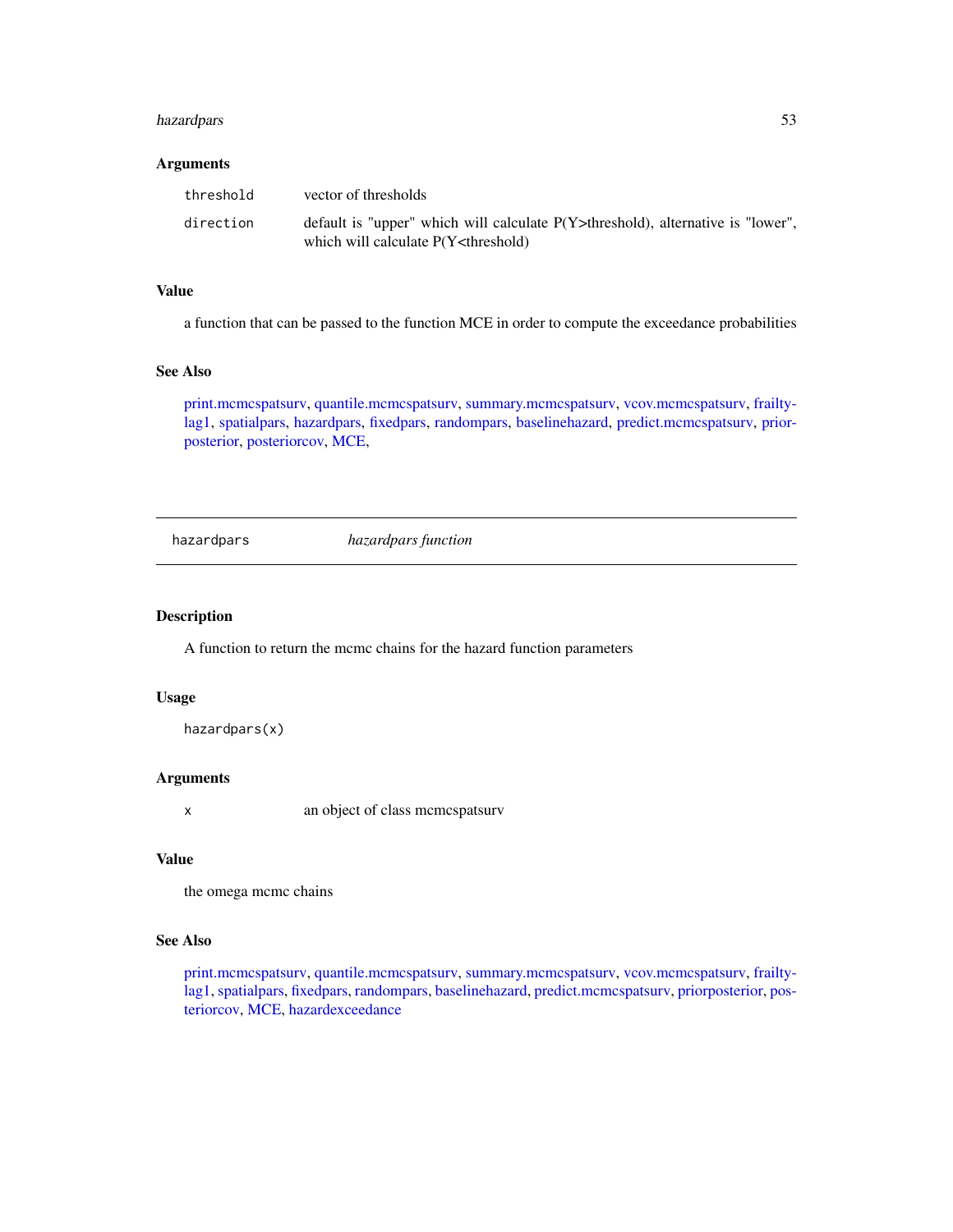A function to compute an individual's hazard function.

#### Usage

hazard\_PP(inputs)

## Arguments

inputs inputs for the function including the model matrix, frailties, fixed effects and the parameters of the baseline hazard derived from this model

## Value

the hazard function for the individual

| hessbasehazard | hessbasehazard function |
|----------------|-------------------------|
|----------------|-------------------------|

## Description

Generic function for computing the hessian of the baseline hazard

## Usage

```
hessbasehazard(obj, ...)
```
## Arguments

| obj      | an object                                                                      |
|----------|--------------------------------------------------------------------------------|
| $\cdots$ | additional arguments – currently there are none, but this is for extensibility |

### Value

method hessbasehazard

## See Also

[hessbasehazard.basehazardspec,](#page-54-0) [exponentialHaz,](#page-32-0) [weibullHaz,](#page-123-0) [gompertzHaz,](#page-44-0) [makehamHaz,](#page-67-0) [tpow-](#page-118-0)[Haz](#page-118-0)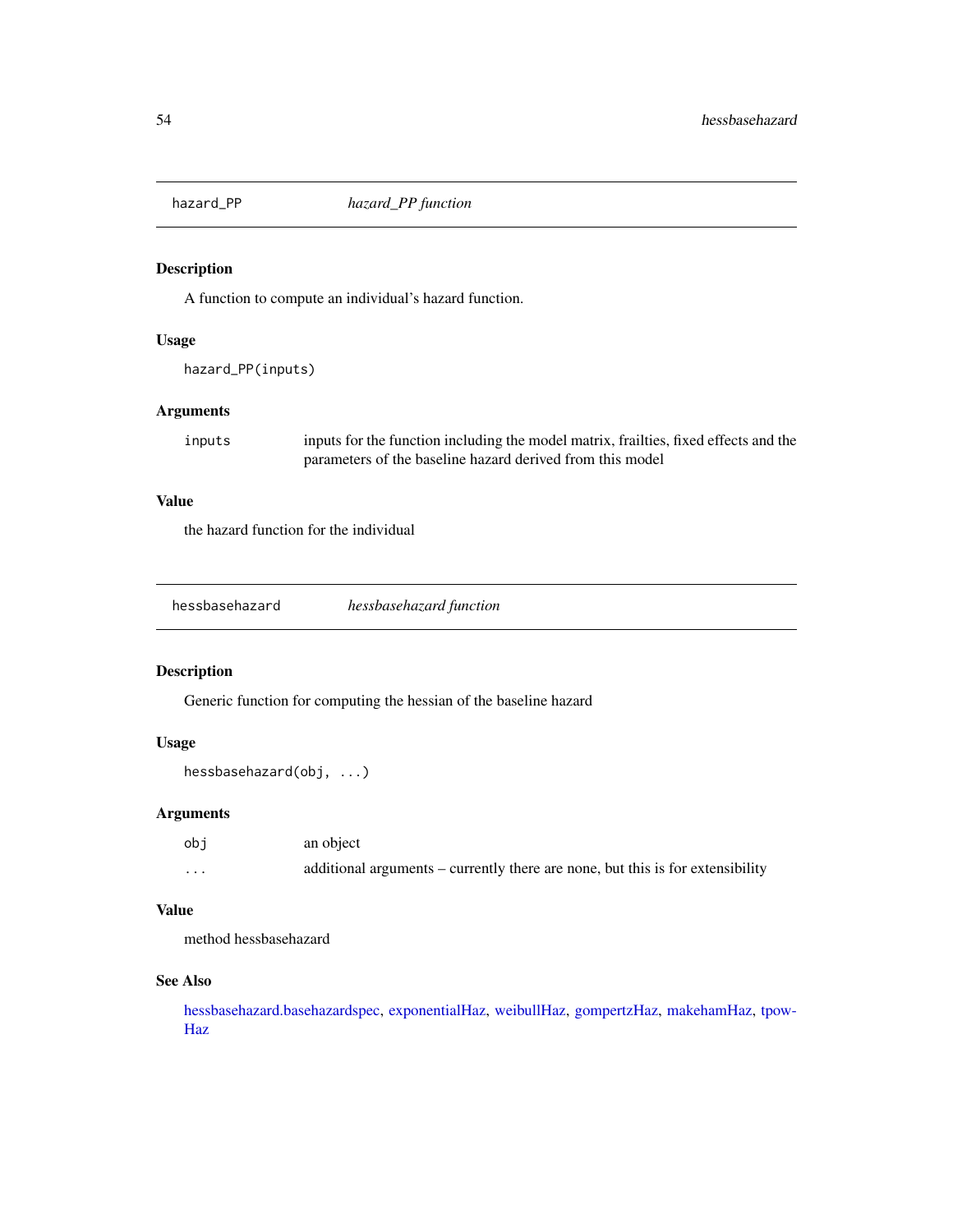<span id="page-54-0"></span>hessbasehazard.basehazardspec

*hessbasehazard.basehazardspec function*

#### Description

A function to retrieve the Hessian of the baseline hazard function

# Usage

## S3 method for class 'basehazardspec' hessbasehazard(obj, ...)

## Arguments

| obi      | an object of class base hazardspec                                             |
|----------|--------------------------------------------------------------------------------|
| $\cdots$ | additional arguments – currently there are none, but this is for extensibility |

#### Value

a function returning the Hessian of the baseline hazard

## See Also

[exponentialHaz,](#page-32-0) [weibullHaz,](#page-123-0) [gompertzHaz,](#page-44-0) [makehamHaz,](#page-67-0) [tpowHaz](#page-118-0)

hesscumbasehazard *hesscumbasehazard function*

## Description

Generic function for computing the Hessian of the cumulative baseline hazard

## Usage

```
hesscumbasehazard(obj, ...)
```
## Arguments

| obi     | an object                                                                      |
|---------|--------------------------------------------------------------------------------|
| $\cdot$ | additional arguments – currently there are none, but this is for extensibility |

## Value

method hesscumbasehazard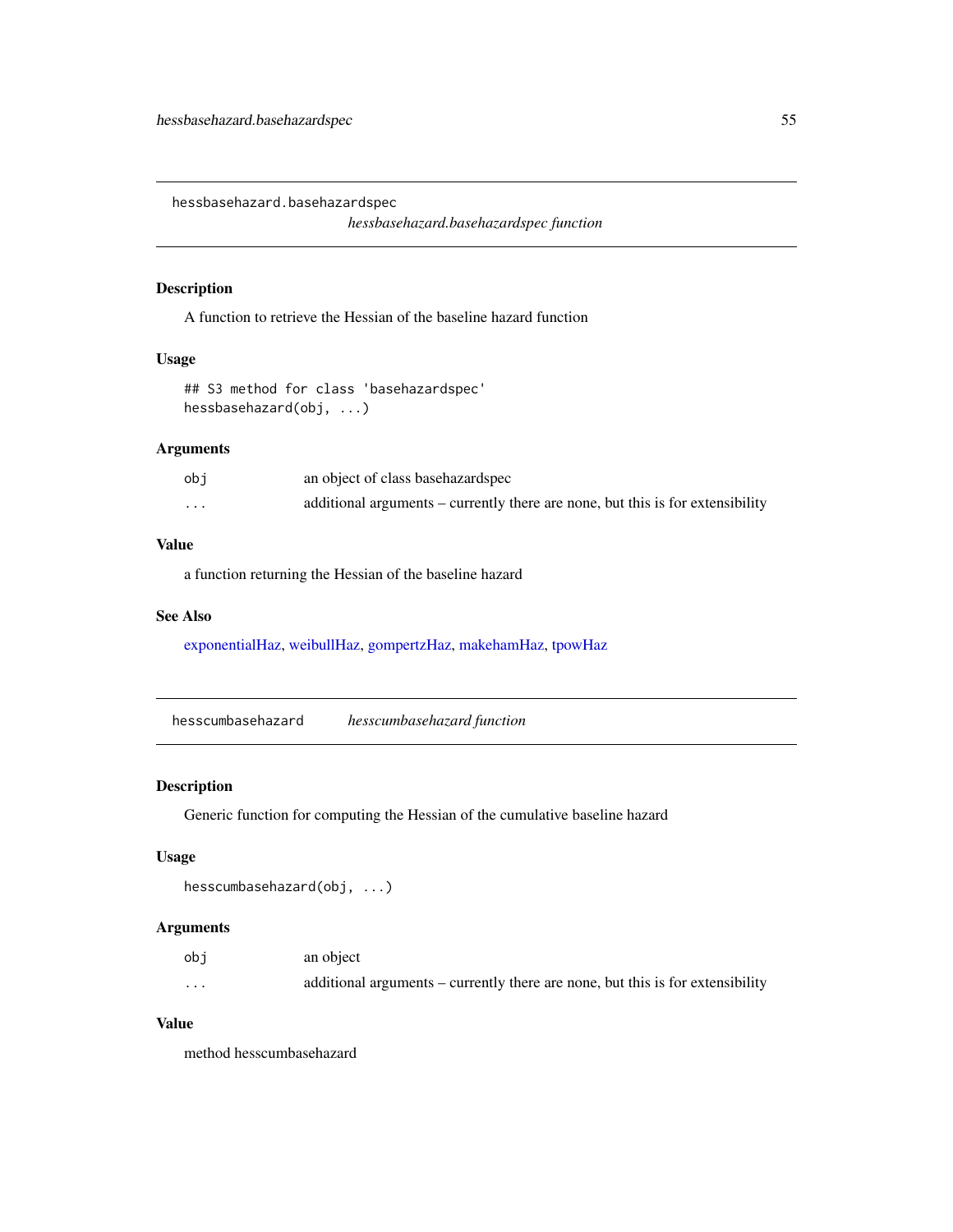# See Also

[hesscumbasehazard.basehazardspec,](#page-55-0) [exponentialHaz,](#page-32-0) [weibullHaz,](#page-123-0) [gompertzHaz,](#page-44-0) [makehamHaz,](#page-67-0) [tpow](#page-118-0)-[Haz](#page-118-0)

<span id="page-55-0"></span>hesscumbasehazard.basehazardspec

*hesscumbasehazard.basehazardspec function*

# Description

A function to retrieve the hessian of the cumulative baseline hazard function

## Usage

```
## S3 method for class 'basehazardspec'
hesscumbasehazard(obj, ...)
```
## Arguments

| obi      | an object of class basehazardspec                                              |
|----------|--------------------------------------------------------------------------------|
| $\cdots$ | additional arguments – currently there are none, but this is for extensibility |

#### Value

a function returning the hessian of the cumulative baseline hazard

## See Also

[exponentialHaz,](#page-32-0) [weibullHaz,](#page-123-0) [gompertzHaz,](#page-44-0) [makehamHaz,](#page-67-0) [tpowHaz](#page-118-0)

imputationModel *imputationModel function*

## Description

A function to

#### Usage

imputationModel(formula, offset, covariateData, priors)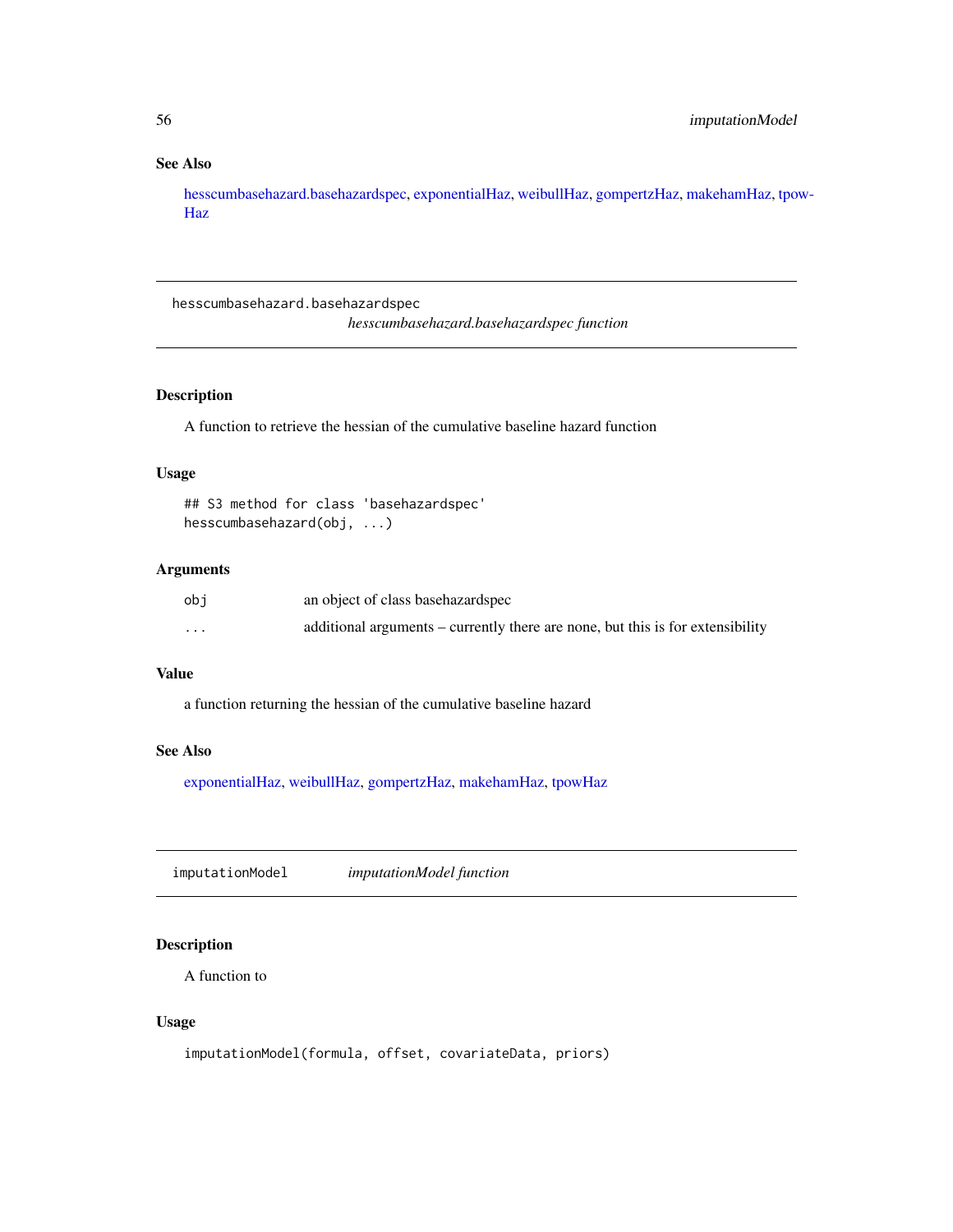## Independent 57

## Arguments

| formula       | X |
|---------------|---|
| offset        | X |
| covariateData | X |
| priors        | X |

## Value

...

Independent *Independent function*

## Description

A function to declare and also evaluate an exponential covariance function.

## Usage

Independent()

## Value

the exponential covariance function

# See Also

[SpikedExponentialCovFct,](#page-106-0) [covmodel](#page-22-0)

<span id="page-56-0"></span>indepGaussianprior *indepGaussianprior function*

## Description

A function for evaluating the log of an independent Gaussian prior for a given set of parameter values.

### Usage

```
indepGaussianprior(beta = NULL, omega = NULL, eta = NULL, priors)
```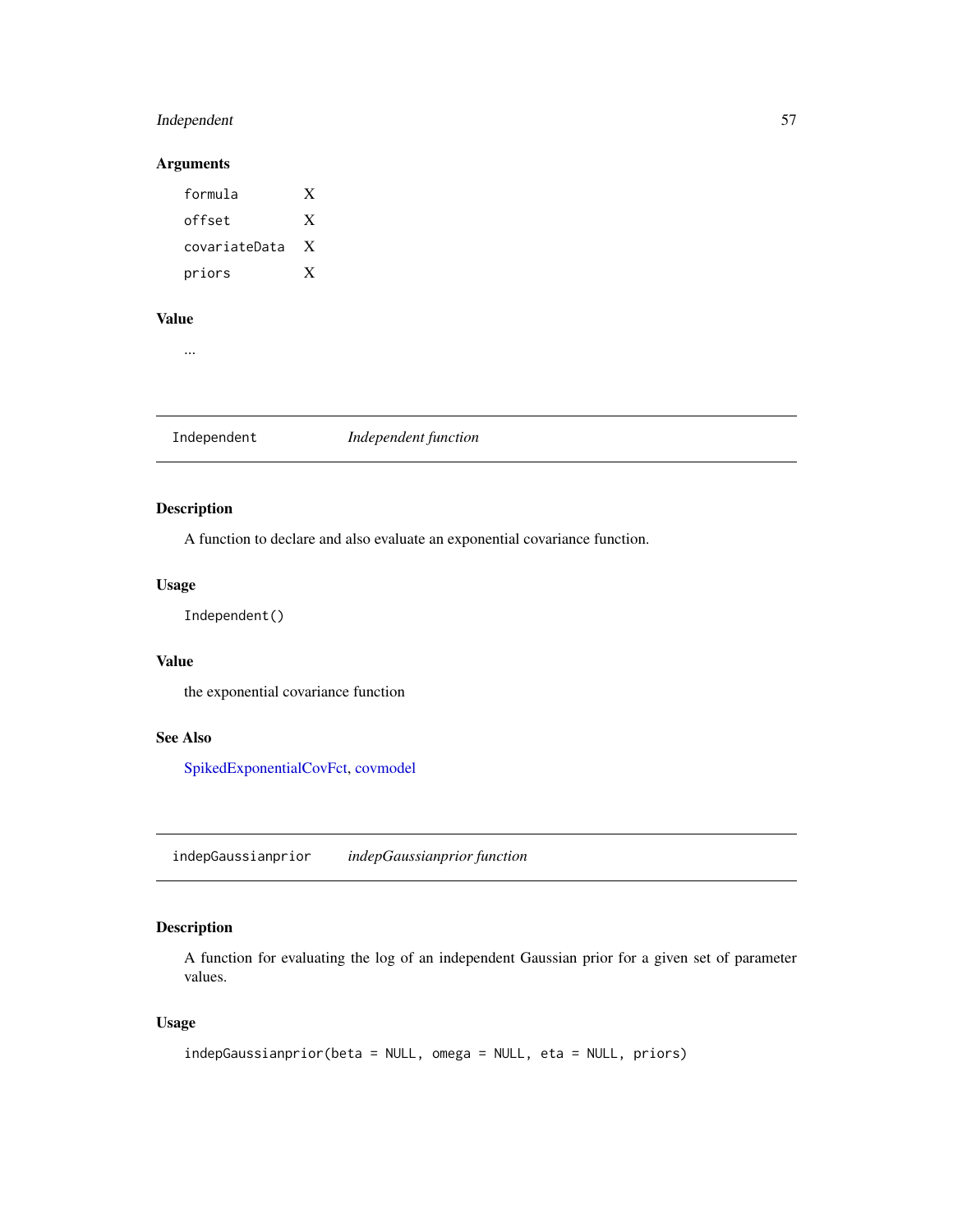# Arguments

| beta   | parameter beta at which prior is to be evaluated  |
|--------|---------------------------------------------------|
| omega  | parameter omega at which prior is to be evaluated |
| eta    | parameter eta at which prior is to be evaluated   |
| priors | an object of class memePriors, see ?memePriors    |

## Value

the log of the prior evaluated at the given parameter values

## See Also

[survspat,](#page-114-0) [betapriorGauss,](#page-16-0) [omegapriorGauss,](#page-76-0) [etapriorGauss,](#page-30-0) [indepGaussianprior,](#page-56-0) [derivindepGaus](#page-26-0)[sianprior](#page-26-0)

indepGaussianpriorST *indepGaussianpriorST function*

# Description

A function to

## Usage

```
indepGaussianpriorST(beta = NULL, omega = NULL, eta = NULL, priors)
```
## Arguments

| beta   | X |
|--------|---|
| omega  | X |
| eta    | X |
| priors | x |

# Value

...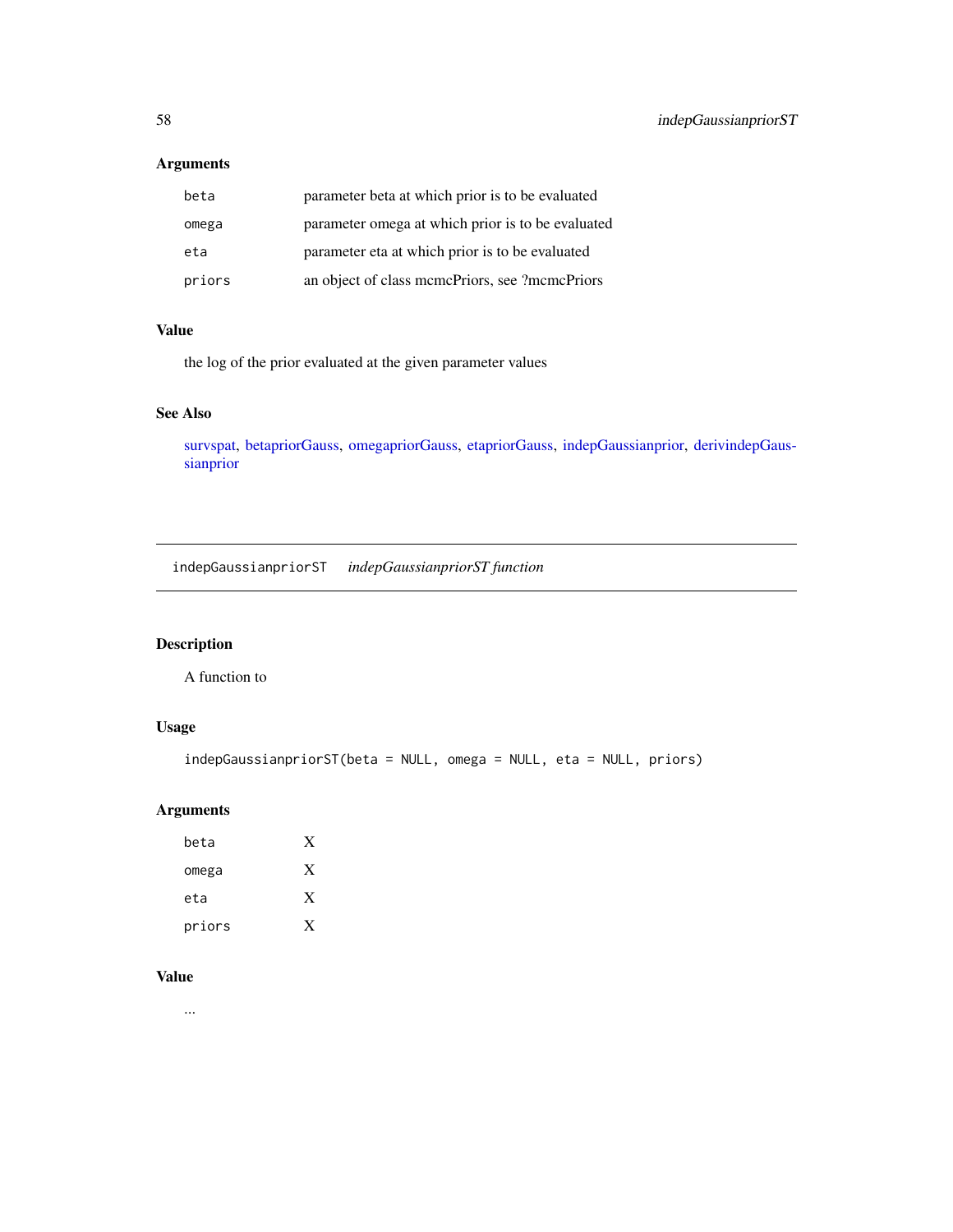inference.control *inference.control function*

### Description

A function to control inferential settings. This function is used to set parameters for more advanced use of spatsurv.

#### Usage

```
inference.control(
 gridded = FALSE,
 cellwidth = NULL,
 ext = 2,imputation = NULL,
  optimcontrol = NULL,
 hessian = FALSE,
 plotcal = FALSE,
  timeonlyMCMC = FALSE,
 nugget = FALSE,savenugget = FALSE,
  split = 0.5,logUsigma_priormean = 0,
  logUsingma\_priorsd = 0.5,
 nis = NULL,
 olinfo = NULL
)
```

| gridded      | logical. Whether to perform compuation on a grid. Default is FALSE.                                                                                                                                                                                                     |
|--------------|-------------------------------------------------------------------------------------------------------------------------------------------------------------------------------------------------------------------------------------------------------------------------|
| cellwidth    | the width of computational cells to use                                                                                                                                                                                                                                 |
| ext          | integer the number of times to extend the computational grid by in order to<br>perform computation. The default is 2.                                                                                                                                                   |
| imputation   | for polygonal data, an optional model for inference at the sub-polygonal level,<br>see function imputation Model                                                                                                                                                        |
| optimcontrol | a list of optional arguments to be passed to optim for non-spatial models                                                                                                                                                                                               |
| hessian      | whether to return a numerical hessian. Set this to TRUE for non-spatial models.<br>equal to the number of parameters of the baseline hazard                                                                                                                             |
| plotcal      | logical, whether to produce plots of the MCMC calibration process, this is a<br>technical option and should onyl be set to TRUE if poor mixing is evident (the<br>printed h is low), then it is also useful to use a graphics device with multiple<br>plotting windows. |
| timeonlyMCMC | logical, whether to only time the MCMC part of the algorithm, or whether to<br>include in the reported running time the time taken to calibrate the method (de-<br>fault)                                                                                               |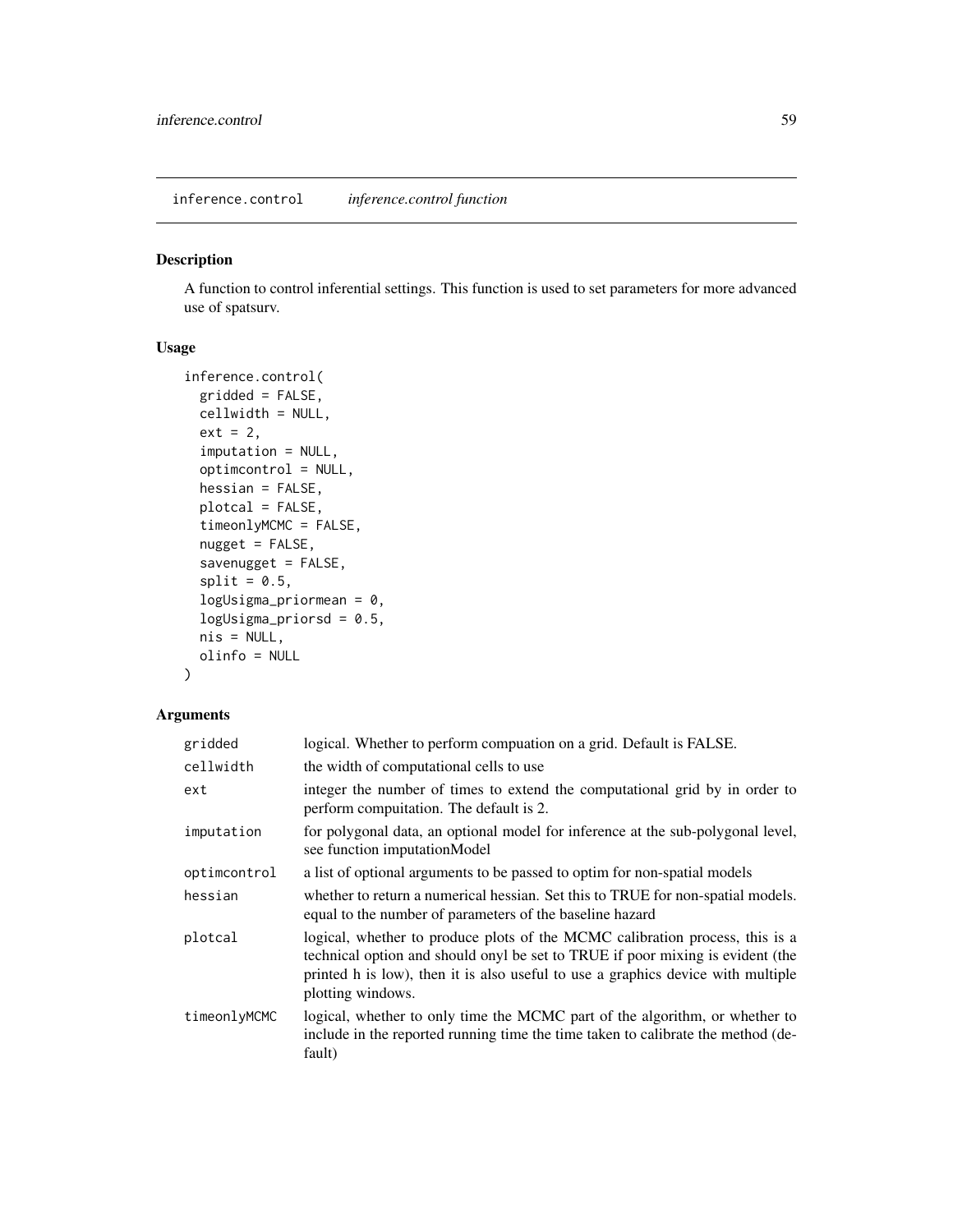| nugget              | whether to include a nugget effect in the estimation. Note that only the mean<br>and variance of the nugget effect is returned.                                                |
|---------------------|--------------------------------------------------------------------------------------------------------------------------------------------------------------------------------|
| savenugget          | whether to save the MCMC chain for the nugget effect                                                                                                                           |
| split               | how to split the spatial and nugget proposal variance as a the proportion of vari-<br>ance assigned to the spatial effect apriori. Default is 0.5                              |
| logUsigma_priormean |                                                                                                                                                                                |
|                     | prior mean for log standard deviation of nugget effect                                                                                                                         |
| logUsigma_priorsd   |                                                                                                                                                                                |
|                     | prior sd for log standard deviation of nugget effect                                                                                                                           |
| nis                 | list of cell counts, each element being a matrix, with attributes "x" and "y" giving<br>grid centroids in x and y directions. Used to impute locations of aggregated<br>data:. |
| olinfo              | to be supplied with nis, if continuous inference from aggregated data is required                                                                                              |

## Value

returns parameters to be used in the function survspat

## See Also

[survspat](#page-114-0)

insert *insert function*

# Description

A function to

# Usage

insert(pars, idx, val)

# Arguments

| pars | Y |
|------|---|
| idx  | X |
| val  | v |

# Value

...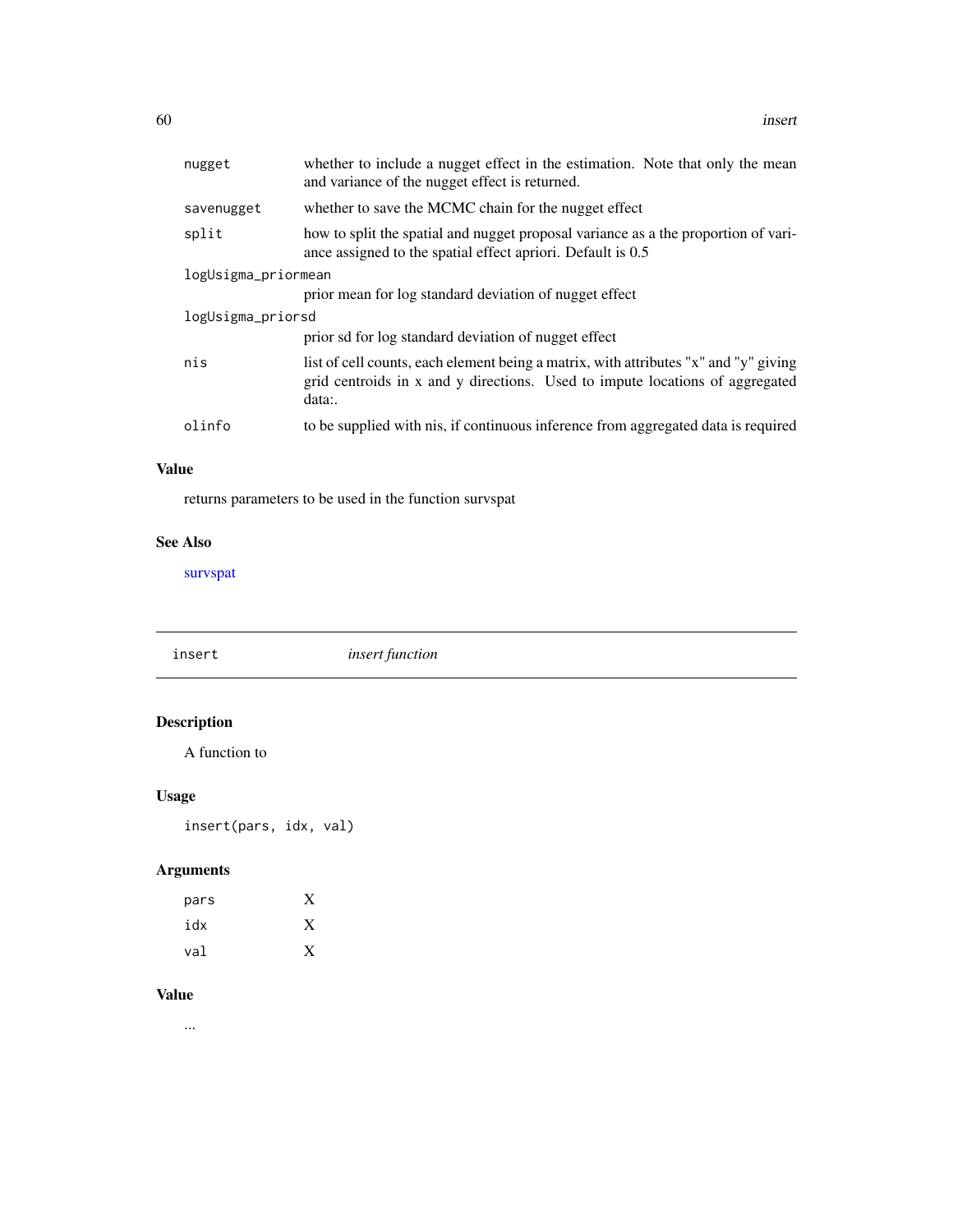## invtransformweibull *invtransformweibull function*

## Description

A function to transform estimates of the (alpha, lambda) parameters of the weibull baseline hazard function, so they are commensurate with R's inbuilt density functions, (shape, scale).

## Usage

```
invtransformweibull(x)
```
## Arguments

x a vector of paramters

## Value

the transformed parameters. For the weibull model, this transforms 'shape' 'scale' (see ?dweibull) to 'alpha' and 'lambda' for the MCMC

is.burnin *is this a burn-in iteration?*

## Description

if this mcmc iteration is in the burn-in period, return TRUE

#### Usage

```
is.burnin(obj)
```
#### Arguments

obj an mcmc iterator

## Value

TRUE or FALSE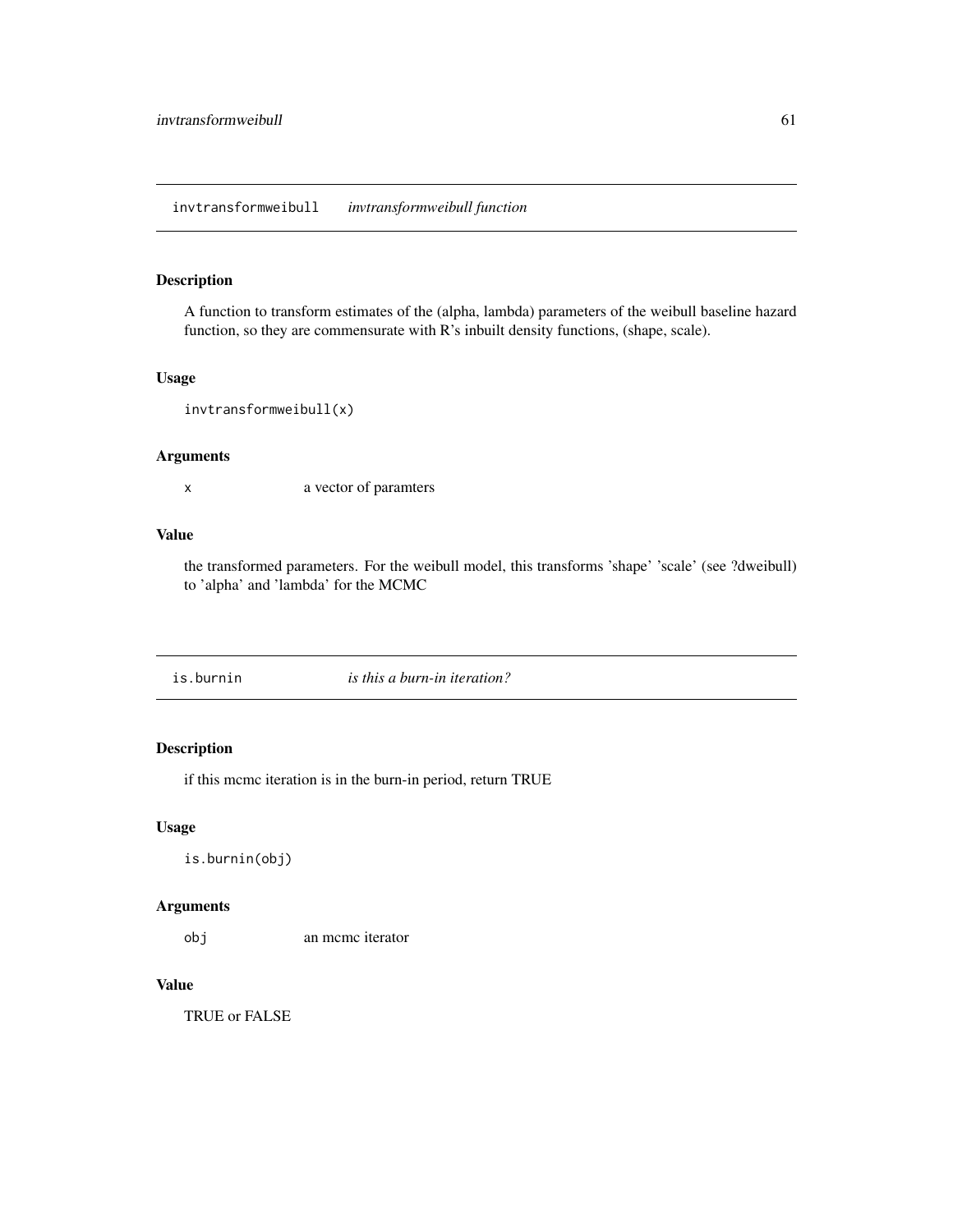if this mcmc iteration is one not thinned out, this is true

#### Usage

is.retain(obj)

## Arguments

obj an mcmc iterator

# Value

TRUE or FALSE

| iteration | <i>iteration number</i> |  |
|-----------|-------------------------|--|
|           |                         |  |

# Description

within a loop, this is the iteration number we are currently doing.

## Usage

iteration(obj)

## Arguments

obj an mcmc iterator

## Details

get the iteration number

## Value

integer iteration number, starting from 1.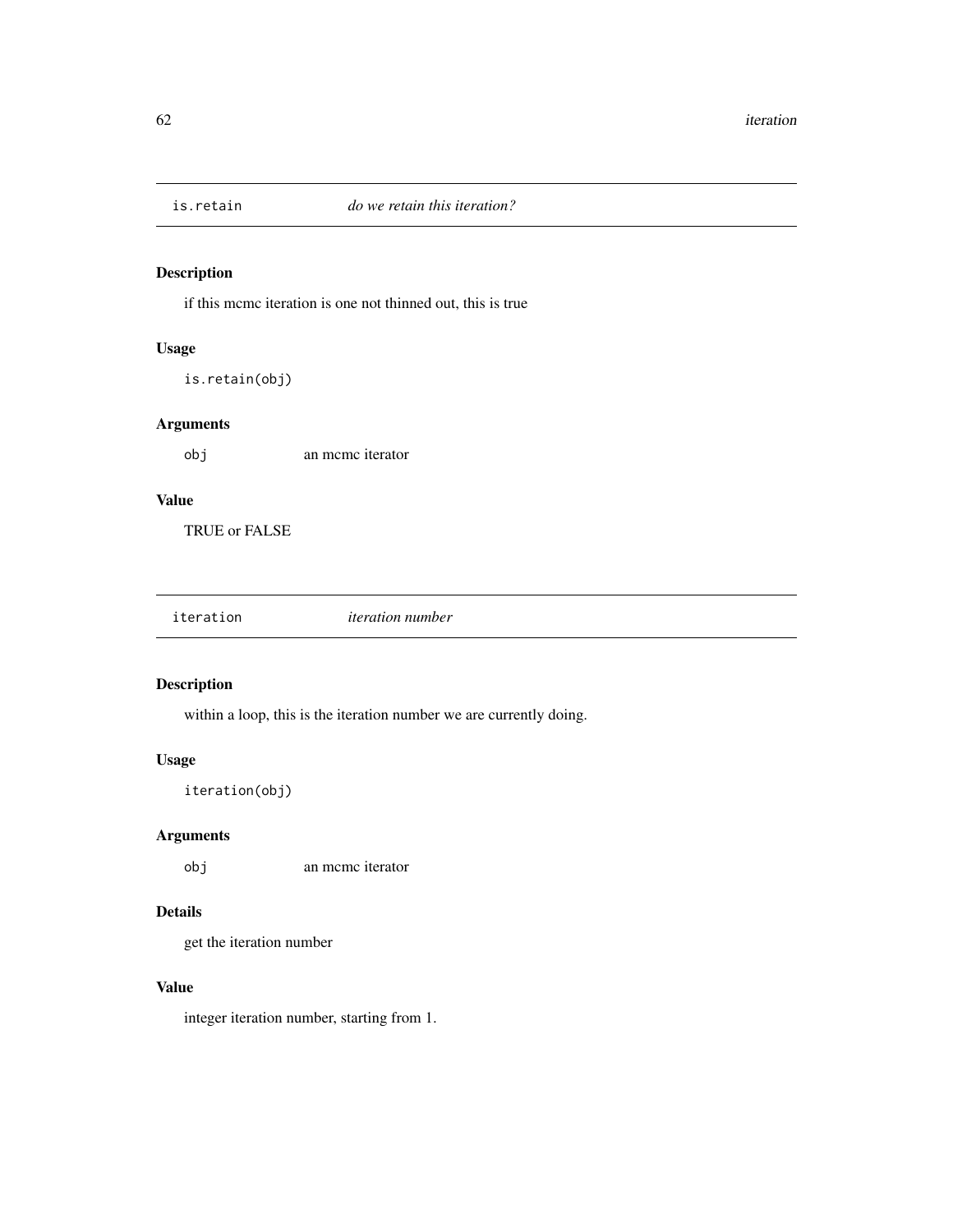A function to evaluate the log-posterior of a spatial parametric proportional hazards model. Not intended for general use.

## Usage

```
logPosterior(
  surv,
  X,
  beta,
  omega,
  eta,
  gamma,
  priors,
  cov.model,
  u,
  control,
  gradient = FALSE,
  hessian = FALSE
\mathcal{L}
```
# Arguments

| surv      | an object of class Surv                                                                 |
|-----------|-----------------------------------------------------------------------------------------|
| X         | the design matrix, containing covariate information                                     |
| beta      | parameter beta                                                                          |
| omega     | parameter omega                                                                         |
| eta       | parameter eta                                                                           |
| gamma     | parameter gamma                                                                         |
| priors    | the priors, an object of class 'mcmcPriors'                                             |
| cov.model | the spatial covariance model                                                            |
| u         | vector of interpoint distances                                                          |
| control   | a list containg various control parameters for the MCMC and post-processing<br>routines |
| gradient  | logical whether to evaluate the gradient                                                |
| hessian   | logical whether to evaluate the Hessian                                                 |

## Value

evaluates the log-posterior and the gradient and hessian, if required.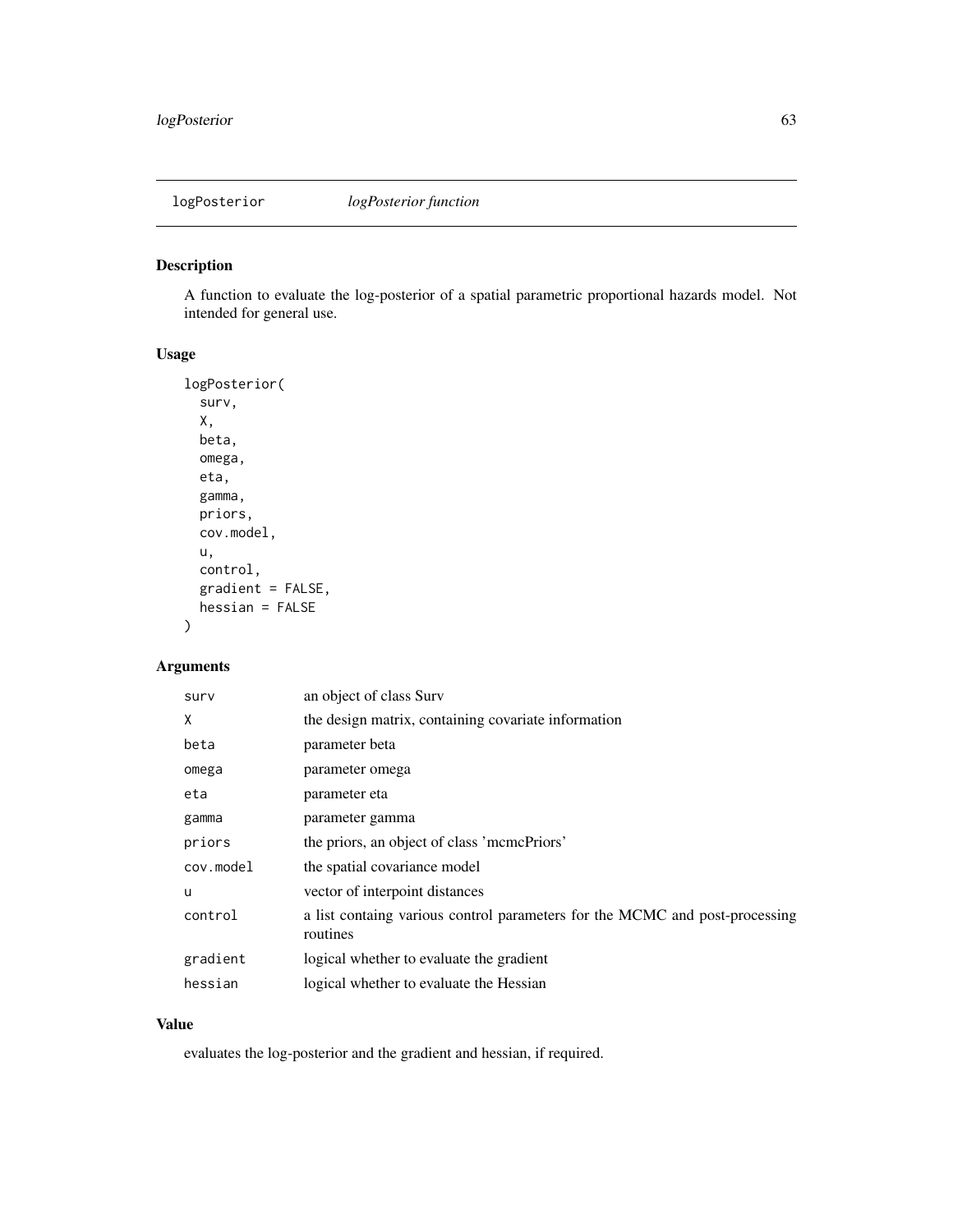# References

1. Benjamin M. Taylor and Barry S. Rowlingson (2017). spatsurv: An R Package for Bayesian Inference with Spatial Survival Models. Journal of Statistical Software, 77(4), 1-32, doi:10.18637/jss.v077.i04.

logPosterior\_gridded *logPosterior\_gridded function*

## Description

A function to evaluate the log-posterior of a spatial parametric proportional hazards model using gridded Y. Not intended for general use.

## Usage

```
logPosterior_gridded(
  surv,
  X,
 beta,
 omega,
 eta,
 gamma,
 priors,
 cov.model,
 u,
  control,
 gradient = FALSE,
 hessian = FALSE
)
```

| surv      | an object of class Surv                                                                 |
|-----------|-----------------------------------------------------------------------------------------|
| X         | the design matrix, containing covariate information                                     |
| beta      | parameter beta                                                                          |
| omega     | parameter omega                                                                         |
| eta       | parameter eta                                                                           |
| gamma     | parameter gamma                                                                         |
| priors    | the priors, an object of class 'mcmcPriors'                                             |
| cov.model | the spatial covariance model                                                            |
| u         | vector of interpoint distances                                                          |
| control   | a list containg various control parameters for the MCMC and post-processing<br>routines |
| gradient  | logical whether to evaluate the gradient                                                |
| hessian   | logical whether to evaluate the Hessian                                                 |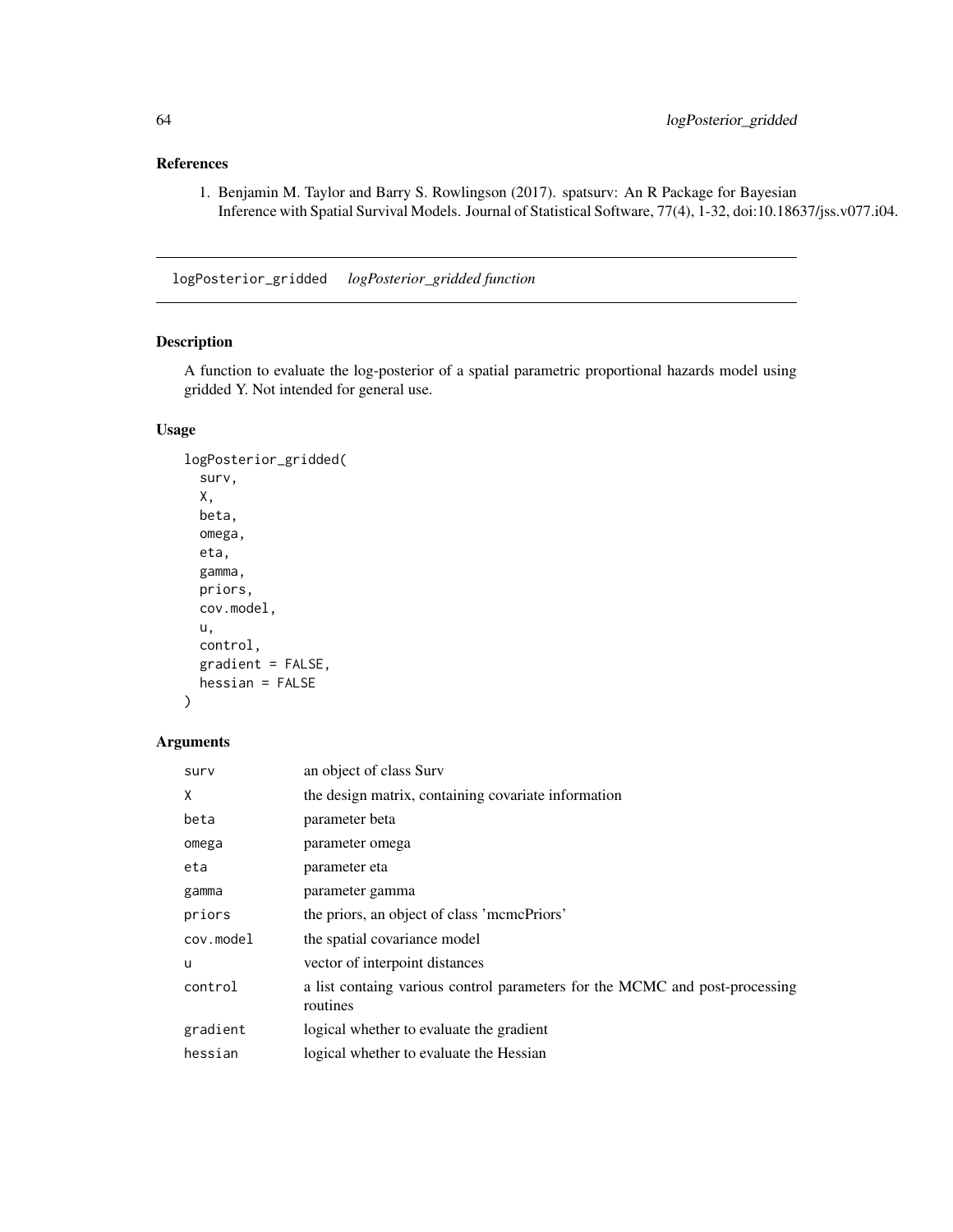# Value

evaluates the log-posterior and the gradient and hessian, if required.

## References

1. Benjamin M. Taylor and Barry S. Rowlingson (2017). spatsurv: An R Package for Bayesian Inference with Spatial Survival Models. Journal of Statistical Software, 77(4), 1-32, doi:10.18637/jss.v077.i04.

logPosterior\_polygonal

*logPosterior\_polygonal function*

# Description

A function to evaluate the log-posterior of a spatial parametric proportional hazards model. Not intended for general use.

## Usage

```
logPosterior_polygonal(
  surv,
 X,
 beta,
  omega,
 eta,
  gamma,
 priors,
  cov.model,
 u,
  control,
 gradient = FALSE,
 hessian = FALSE
)
```

| surv      | an object of class Surv                             |
|-----------|-----------------------------------------------------|
| χ         | the design matrix, containing covariate information |
| beta      | parameter beta                                      |
| omega     | parameter omega                                     |
| eta       | parameter eta                                       |
| gamma     | parameter gamma                                     |
| priors    | the priors, an object of class 'mcmcPriors'         |
| cov.model | the spatial covariance model                        |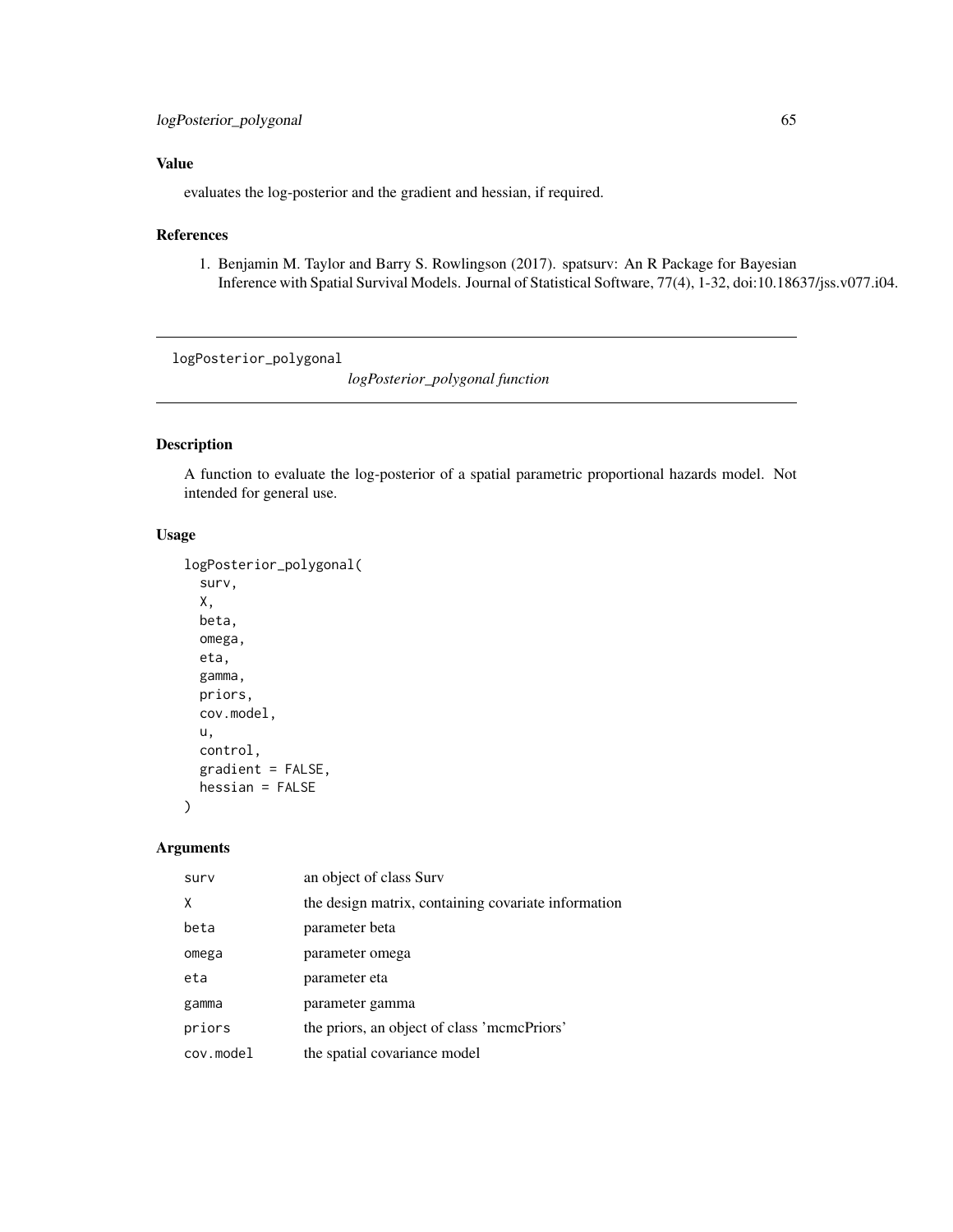| u        | vector of interpoint distances                                                          |
|----------|-----------------------------------------------------------------------------------------|
| control  | a list containg various control parameters for the MCMC and post-processing<br>routines |
| gradient | logical whether to evaluate the gradient                                                |
| hessian  | logical whether to evaluate the Hessian                                                 |

## Value

evaluates the log-posterior and the gradient and hessian, if required.

## References

1. Benjamin M. Taylor and Barry S. Rowlingson (2017). spatsurv: An R Package for Bayesian Inference with Spatial Survival Models. Journal of Statistical Software, 77(4), 1-32, doi:10.18637/jss.v077.i04.

logPosterior\_SPDE *logPosterior\_SPDE function*

## Description

A function to evaluate the log-posterior of a spatial parametric proportional hazards model. Not intended for general use.

## Usage

```
logPosterior_SPDE(
  surv,
  X,
  beta,
  omega,
  eta,
  gamma,
 priors,
  cov.model,
  u,
  control,
  gradient = FALSE,
  hessian = FALSE
\mathcal{E}
```

| surv  | an object of class Surv                             |
|-------|-----------------------------------------------------|
| X.    | the design matrix, containing covariate information |
| beta  | parameter beta                                      |
| omega | parameter omega                                     |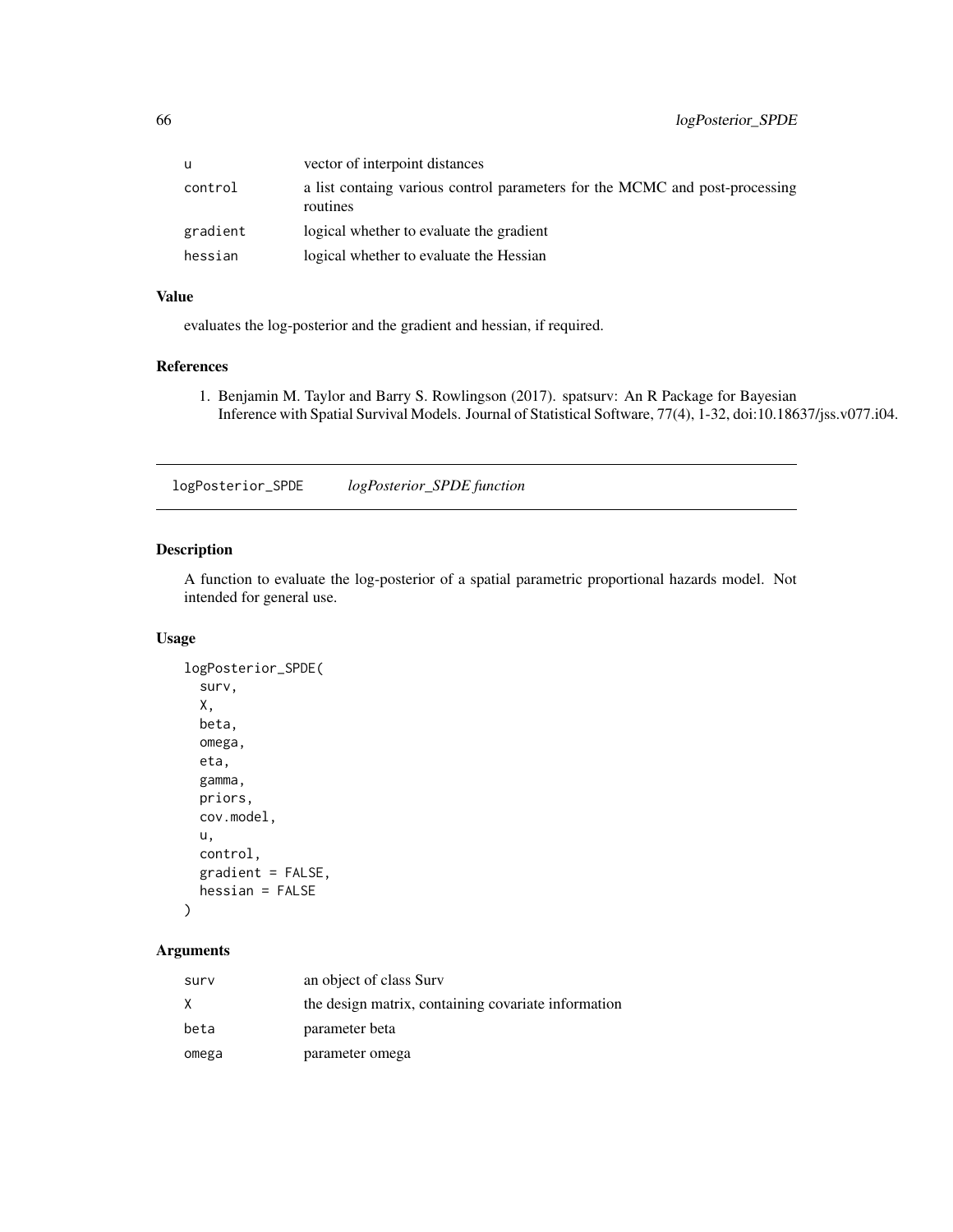## loop.mcmc 67

| eta       | parameter eta                                                                           |
|-----------|-----------------------------------------------------------------------------------------|
| gamma     | parameter gamma                                                                         |
| priors    | the priors, an object of class 'memePriors'                                             |
| cov.model | the spatial covariance model                                                            |
| u         | vector of interpoint distances                                                          |
| control   | a list containg various control parameters for the MCMC and post-processing<br>routines |
| gradient  | logical whether to evaluate the gradient                                                |
| hessian   | logical whether to evaluate the Hessian                                                 |

## Value

evaluates the log-posterior and the gradient and hessian, if required.

## References

- 1. Benjamin M. Taylor and Barry S. Rowlingson (2017). spatsurv: An R Package for Bayesian Inference with Spatial Survival Models. Journal of Statistical Software, 77(4), 1-32, doi:10.18637/jss.v077.i04.
- 2. Finn Lindgren, Havard Rue, Johan Lindstrom. An explicit link between Gaussian fields and Gaussian Markov random fields: the stochastic partial differential equation approach. Journal of the Royal Statistical Society: Series B 73(4)

loop.mcmc *loop over an iterator*

## Description

useful for testing progress bars

### Usage

```
loop.mcmc(object, sleep = 1)
```

| object | an meme iterator                    |
|--------|-------------------------------------|
| sleep  | pause between iterations in seconds |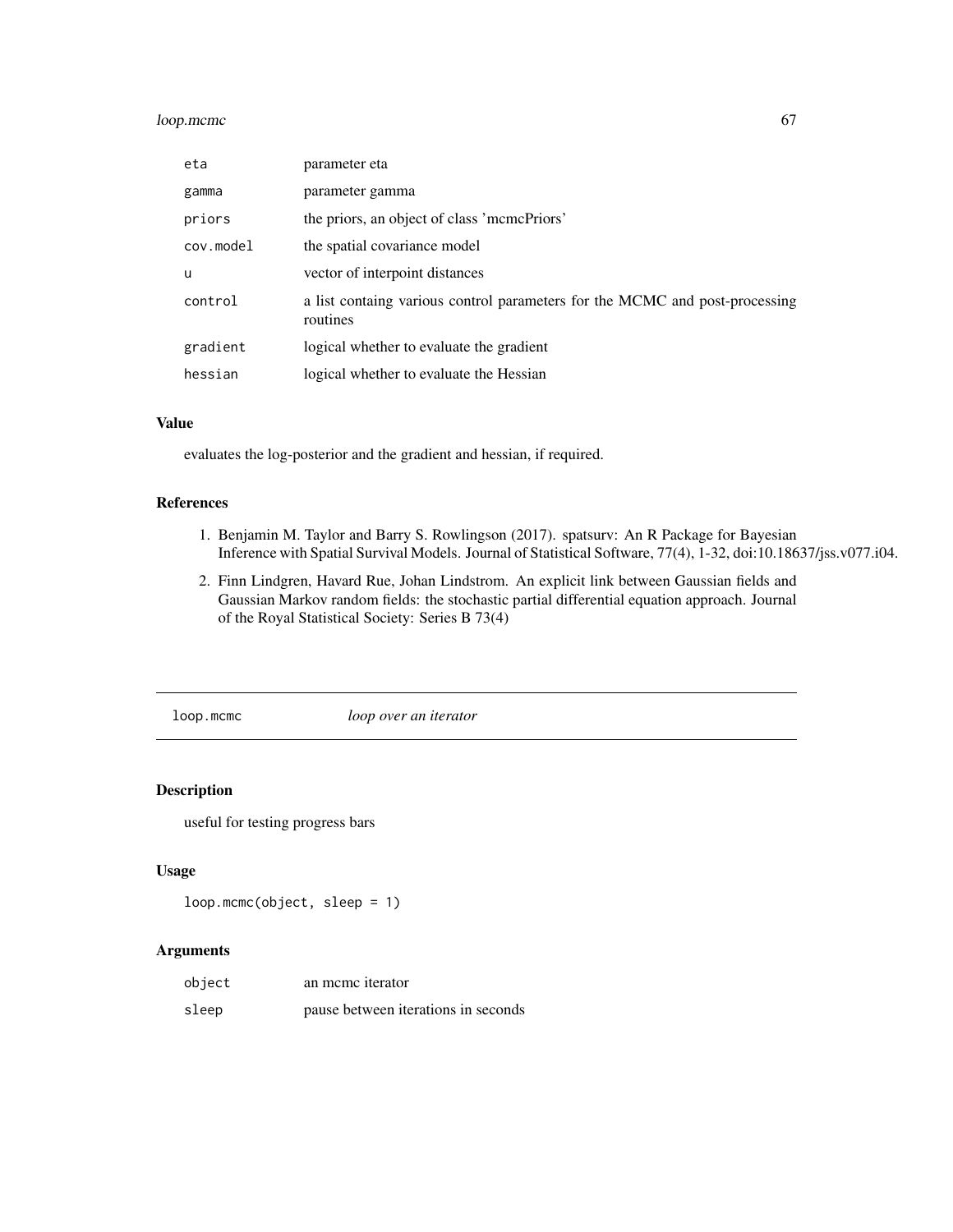<span id="page-67-0"></span>A function to define a parametric proportional hazards model where the baseline hazard is taken from the Gompertz-Makeham model. This function returns an object inheriting class 'basehazardspec', list of functions 'distinfo', 'basehazard', 'gradbasehazard', 'hessbasehazard', 'cumbasehazard', 'gradcumbasehazard', 'hesscumbasehazard' and 'densityquantile'

#### Usage

makehamHaz()

#### Details

The distinfo function is used to provide basic distribution specific information to other spatsurv functions. The user is required to provide the following information in the returned list: npars, the number of parameters in this distribution; parnames, the names of the parameters; trans, the transformation scale on which the priors will be provided; itrans, the inverse transformation function that will be applied to the parameters before the hazard, and other functions are evaluated; jacobian, the derivative of the inverse transformation function with respect to each of the parameters; and hessian, the second derivatives of the inverse transformation function with respect to each of the parameters – note that currently the package spatsurv only allows the use of functions where the parameters are transformed independently.

The basehazard function is used to evaluate the baseline hazard function for the distribution of interest. It returns a function that accepts as input a vector of times, t and returns a vector.

The gradbasehazard function is used to evaluate the gradient of the baseline hazard function with respect to the parameters, this typically returns a vector. It returns a function that accepts as input a vector of times, t, and returns a matrix.

The hessbasehazard function is used to evaluate the Hessian of the baseline hazard function. It returns a function that accepts as input a vector of times, t and returns a list of hessian matrices corresponding to each t.

The cumbasehazard function is used to evaluate the cumulative baseline hazard function for the distribution of interest. It returns a function that accepts as input a vector of times, t and returns a vector.

The gradcumbasehazard function is used to evaluate the gradient of the cumulative baseline hazard function with respect to the parameters, this typically returns a vector. It returns a function that accepts as input a vector of times, t, and returns a matrix.

The hesscumbasehazard function is used to evaluate the Hessian of the cumulative baseline hazard function. It returns a function that accepts as input a vector of times, t and returns a list of hessian matrices corresponding to each t.

The densityquantile function is used to return quantiles of the density function. This is NOT REQUIRED for running the MCMC, merely for us in post-processing with the predict function where type is 'densityquantile'. In the case of the Weibull model for the baseline hazard, it can be shown that the q-th quantile is: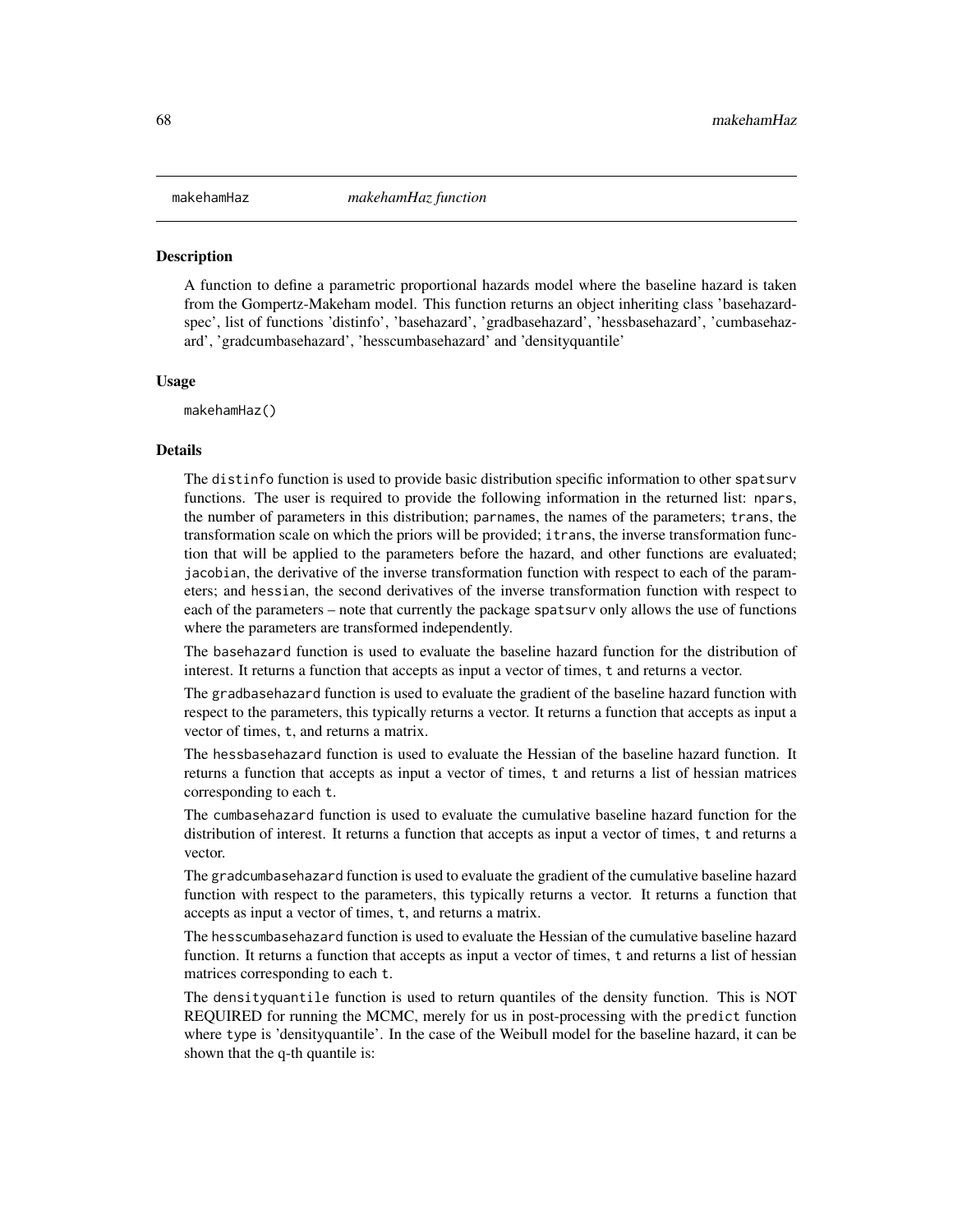## maxlikparamPHsurv 69

# Value

an object inheriting class 'basehazardspec'

## See Also

[tpowHaz,](#page-118-0) [exponentialHaz,](#page-32-0) [gompertzHaz,](#page-44-0) [weibullHaz](#page-123-0)

maxlikparamPHsurv *maxlikparamPHsurv function*

## Description

A function to get initial estimates of model parameters using maximum likelihood. Not intended for general purose use.

## Usage

maxlikparamPHsurv(surv, X, control)

## Arguments

| surv    | an object of class Surv                                                                 |
|---------|-----------------------------------------------------------------------------------------|
| X       | the design matrix, containing covariate information                                     |
| control | a list containg various control parameters for the MCMC and post-processing<br>routines |

## Value

initial estimates of the parameters

#### References

1. Benjamin M. Taylor and Barry S. Rowlingson (2017). spatsurv: An R Package for Bayesian Inference with Spatial Survival Models. Journal of Statistical Software, 77(4), 1-32, doi:10.18637/jss.v077.i04.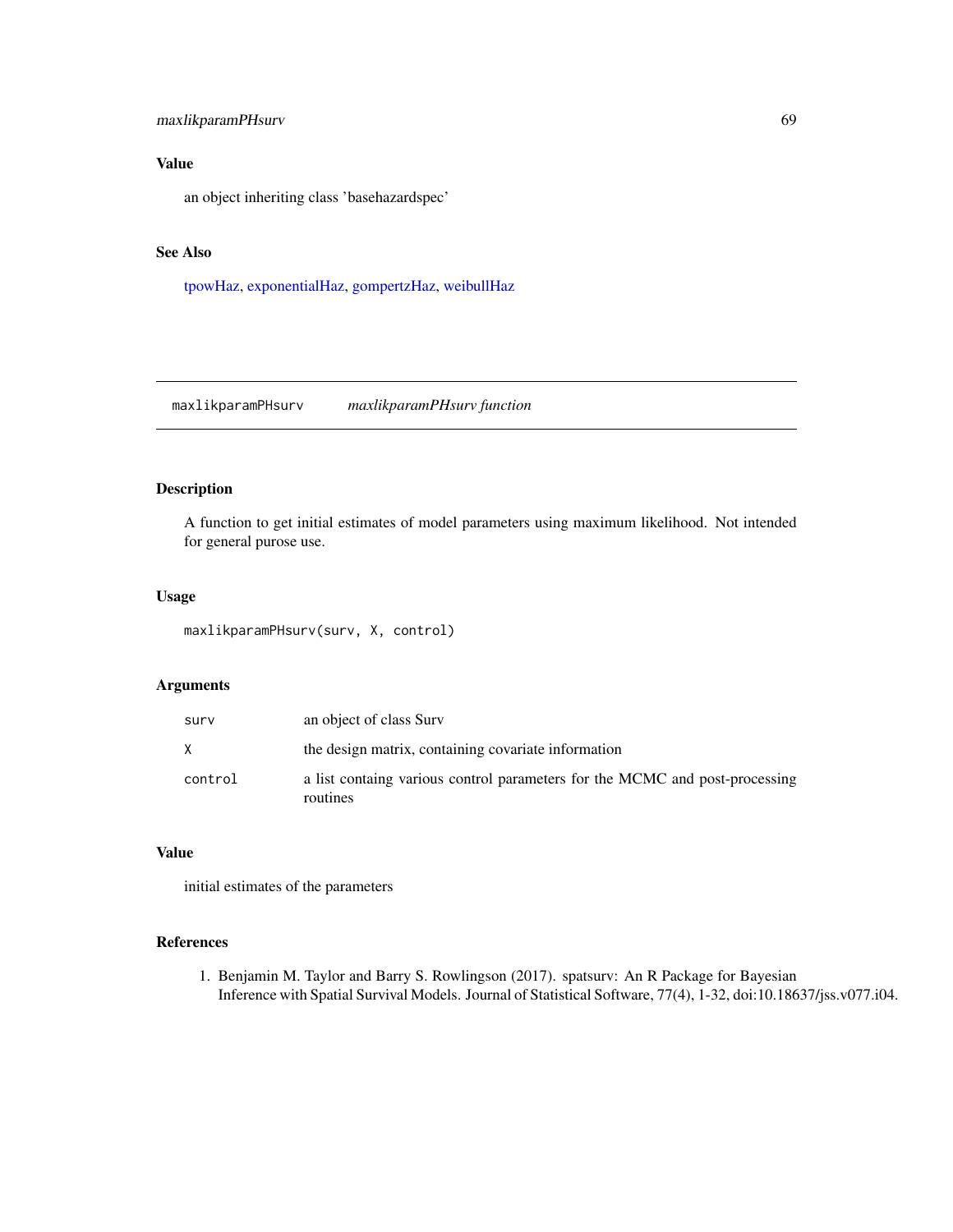<span id="page-69-0"></span>MCE *MCE function*

## Description

A function to compute Monte Carlo expectations from an object inheriting class mcmcspatsurv

#### Usage

MCE(object, fun)

## Arguments

| object | an object inheriting class memespatsury          |
|--------|--------------------------------------------------|
| fun    | a function with arguments beta, omega, eta and Y |

## Value

the Monte Carlo mean of the function over the posterior.

## See Also

[print.mcmcspatsurv,](#page-84-0) [quantile.mcmcspatsurv,](#page-94-0) [summary.mcmcspatsurv,](#page-111-0) [vcov.mcmcspatsurv,](#page-122-0) [frailty](#page-35-0)[lag1,](#page-35-0) [spatialpars,](#page-104-0) [hazardpars,](#page-52-0) [fixedpars,](#page-34-0) [randompars,](#page-96-0) [baselinehazard,](#page-14-0) [predict.mcmcspatsurv,](#page-82-0) [prior](#page-86-0)[posterior,](#page-86-0) [posteriorcov,](#page-81-0) [hazardexceedance](#page-51-0)

mcmcLoop *iterator for MCMC loops*

# Description

control an MCMC loop with this iterator

## Usage

```
mcmcLoop(N, burnin, thin, trim = TRUE, progressor = mcmcProgressPrint)
```

| N          | number of iterations                                            |
|------------|-----------------------------------------------------------------|
| burnin     | length of burn-in                                               |
| thin       | frequency of thinning                                           |
| trim       | whether to cut off iterations after the last retained iteration |
| progressor | a function that returns a progress object                       |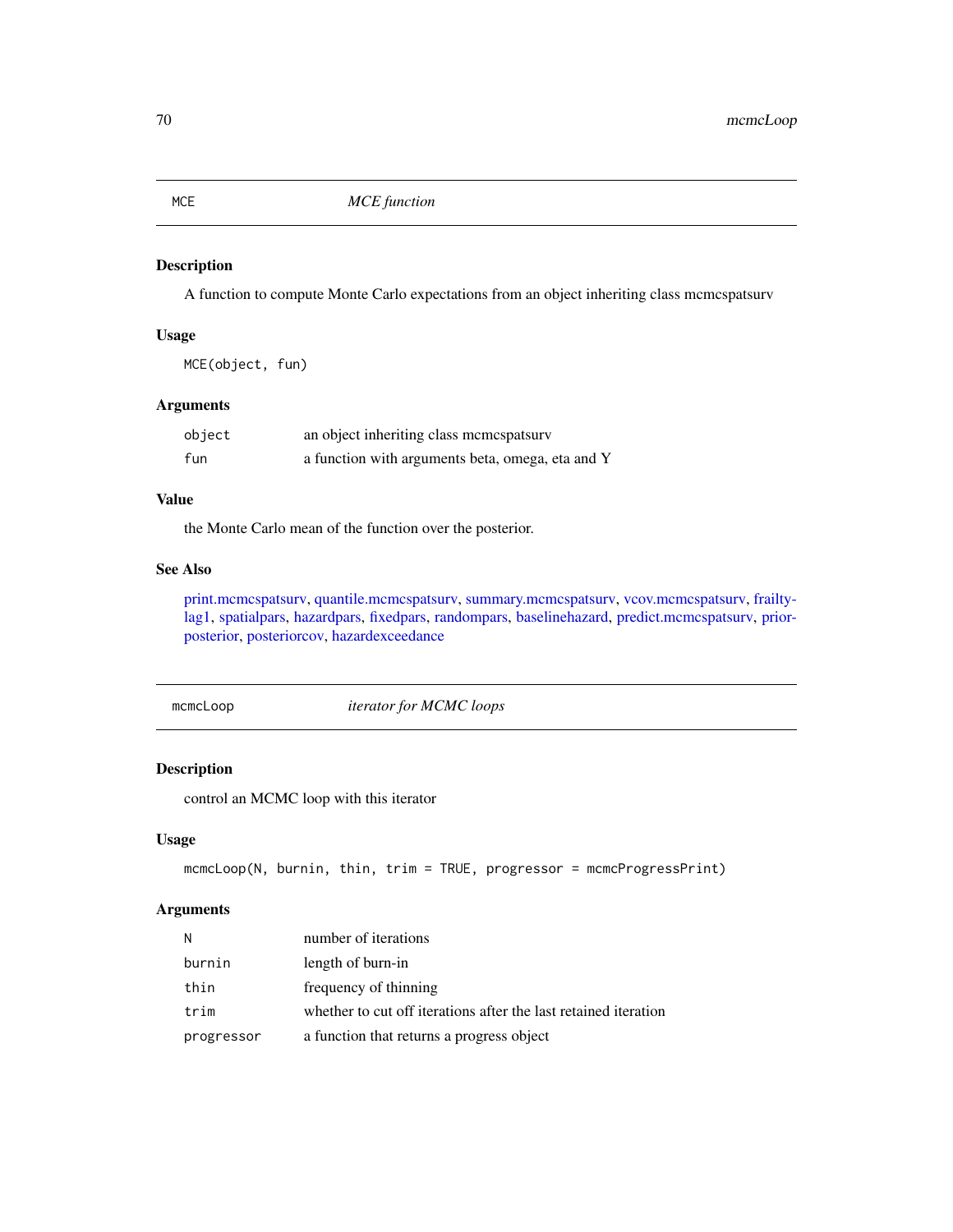A function for setting MCMC options.

#### Usage

mcmcpars(nits, burn, thin, inits = NULL, adaptivescheme = NULL)

# Arguments

| nits  | numer of iterations,                                                                                                     |
|-------|--------------------------------------------------------------------------------------------------------------------------|
| burn  | length of burnin                                                                                                         |
| thin  | thinning parameter eg operated on chain every 'thin' iteration (eg store output<br>or compute some posterior functional) |
| inits | NOT CURRENTLY IN USE                                                                                                     |
|       | adaptivescheme NOT CURRENTLY IN USE                                                                                      |

#### Value

mcmc parameters

mcmcPriors *mcmcPriors function*

# Description

A function to define priors for the MCMC.

## Usage

```
mcmcPriors(
  betaprior = NULL,
  omegaprior = NULL,
  etaprior = NULL,
  call = NULL,derivative = NULL
\mathcal{E}
```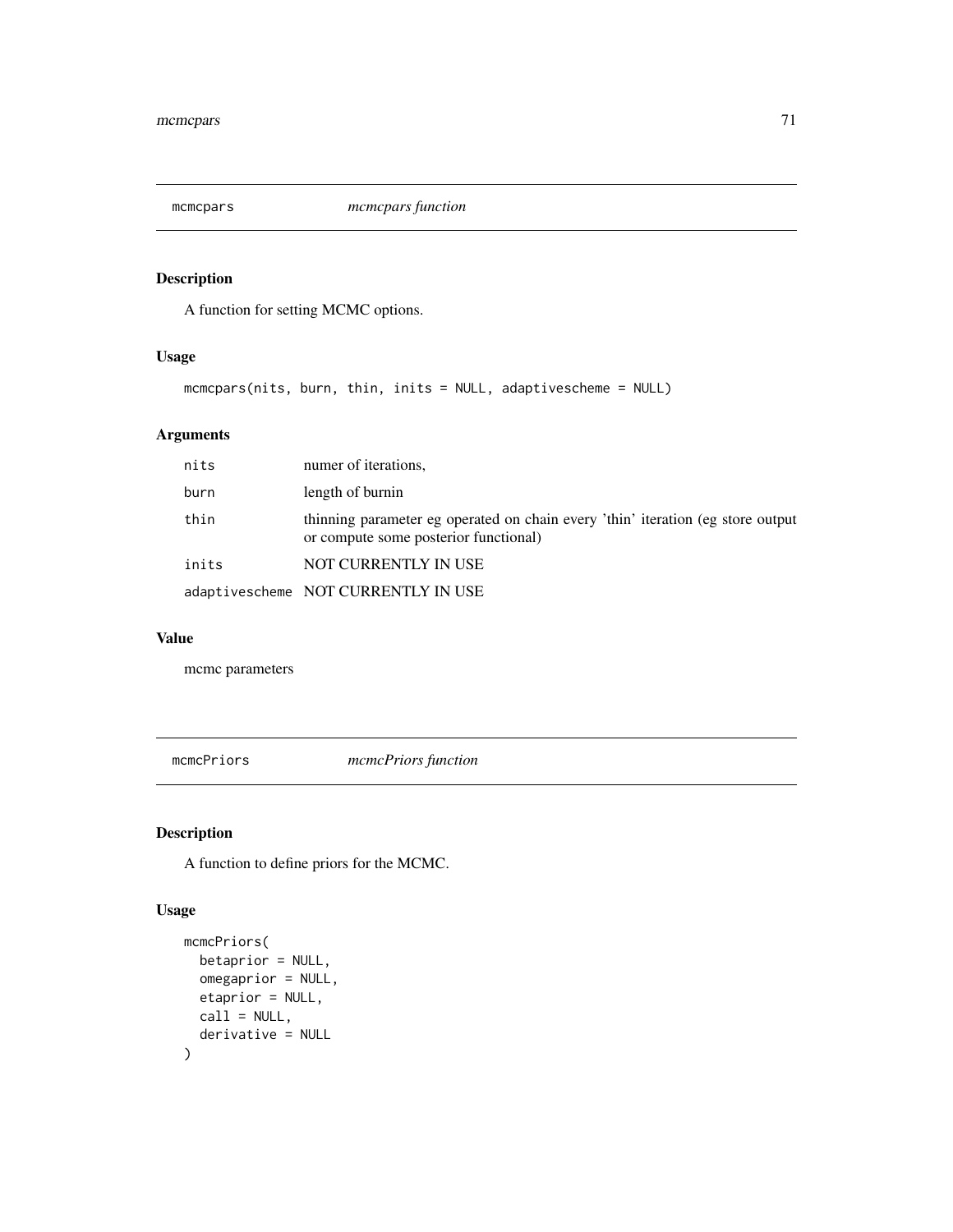## Arguments

| betaprior  | prior for beta, the covariate effects                              |
|------------|--------------------------------------------------------------------|
| omegaprior | prior for omega, the parameters of the baseline hazard             |
| etaprior   | prior for eta, the parameters of the latent field                  |
| call       | function to evaluate the log-prior e.g. logindepGaussianprior      |
| derivative | function to evaluate the first and second derivatives of the prior |

### Details

The package spatsurv only provides functionality for the built-in Gaussian priors. However, the choice of prior is extensible by the user by creating functions similar to the functions betapriorGauss, omegapriorGauss, etapriorGauss, indepGaussianprior and derivindepGaussianprior: the first three of which provide a mechanism for storing and retrieving the parameters of the priors; the fourth, a function for evaluating the log of the prior for a given set of parameter values; and the fifth, a function for evaluating the first and second derivatives of the log of the prior. It is assumed that parameters are a priori independent. The user interested in using other priors is encouraged to look at the structure of the five functions mentioned above.

## Value

an object of class mcmcPriors

## See Also

[survspat,](#page-114-0) [betapriorGauss,](#page-16-0) [omegapriorGauss,](#page-76-0) [etapriorGauss,](#page-30-0) [indepGaussianprior,](#page-56-0) [derivindepGaus](#page-26-0)[sianprior](#page-26-0)

mcmcProgressNone *null progress monitor*

# Description

a progress monitor that does nothing

#### Usage

```
mcmcProgressNone(mcmcloop)
```
#### Arguments

mcmcloop an mcmc loop iterator

#### Value

a progress monitor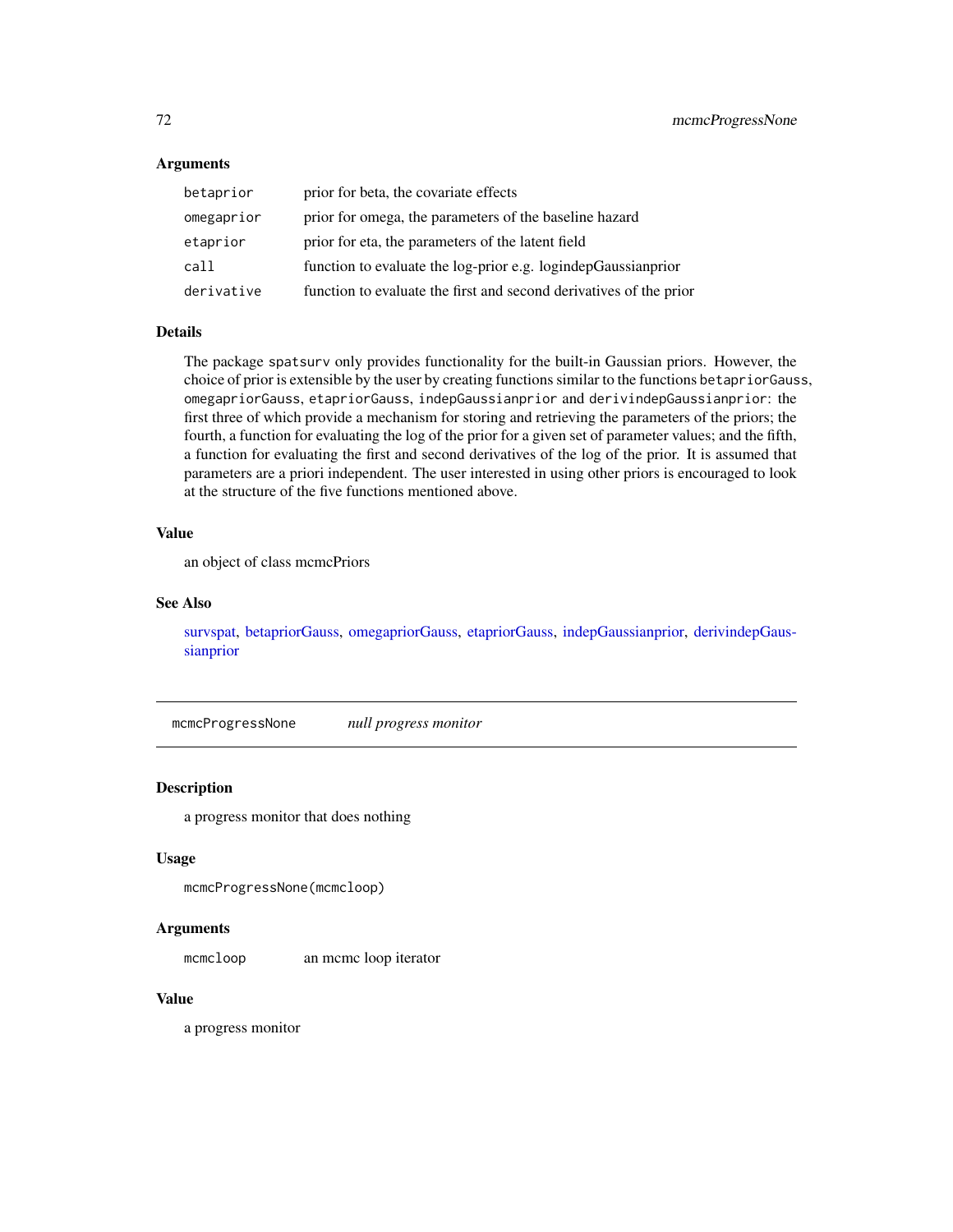a progress monitor that prints each iteration

## Usage

```
mcmcProgressPrint(mcmcloop)
```
# Arguments

mcmcloop an mcmc loop iterator

### Value

a progress monitor

mcmcProgressTextBar *text bar progress monitor*

# Description

a progress monitor that uses a text progress bar

### Usage

```
mcmcProgressTextBar(mcmcloop)
```
## Arguments

mcmcloop an mcmc loop iterator

## Value

a progress monitor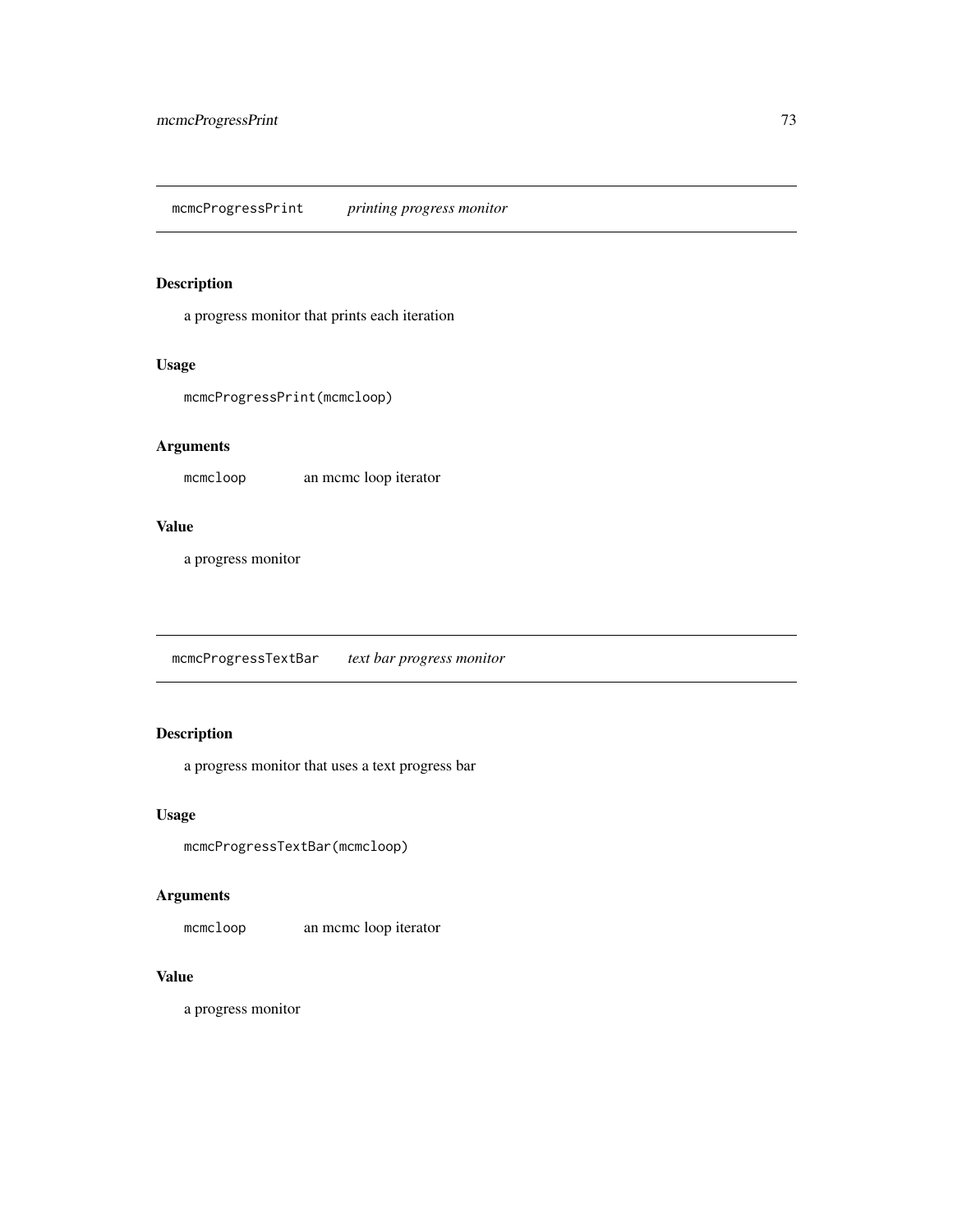A function to compute the midpoints of a vector

# Usage

midpts(x)

## Arguments

x a vector

## Value

the midpoints, a vector of length length $(x)$ -1

| multiWayHaz | multiWayHaz function |  |
|-------------|----------------------|--|
|             |                      |  |

# Description

A function to

# Usage

multiWayHaz(bhlist, bhtime, bhfix, MLinits = NULL)

# Arguments

| bhlist  | X |
|---------|---|
| bhtime  | X |
| bhfix   | X |
| MLinits | X |

#### Value

...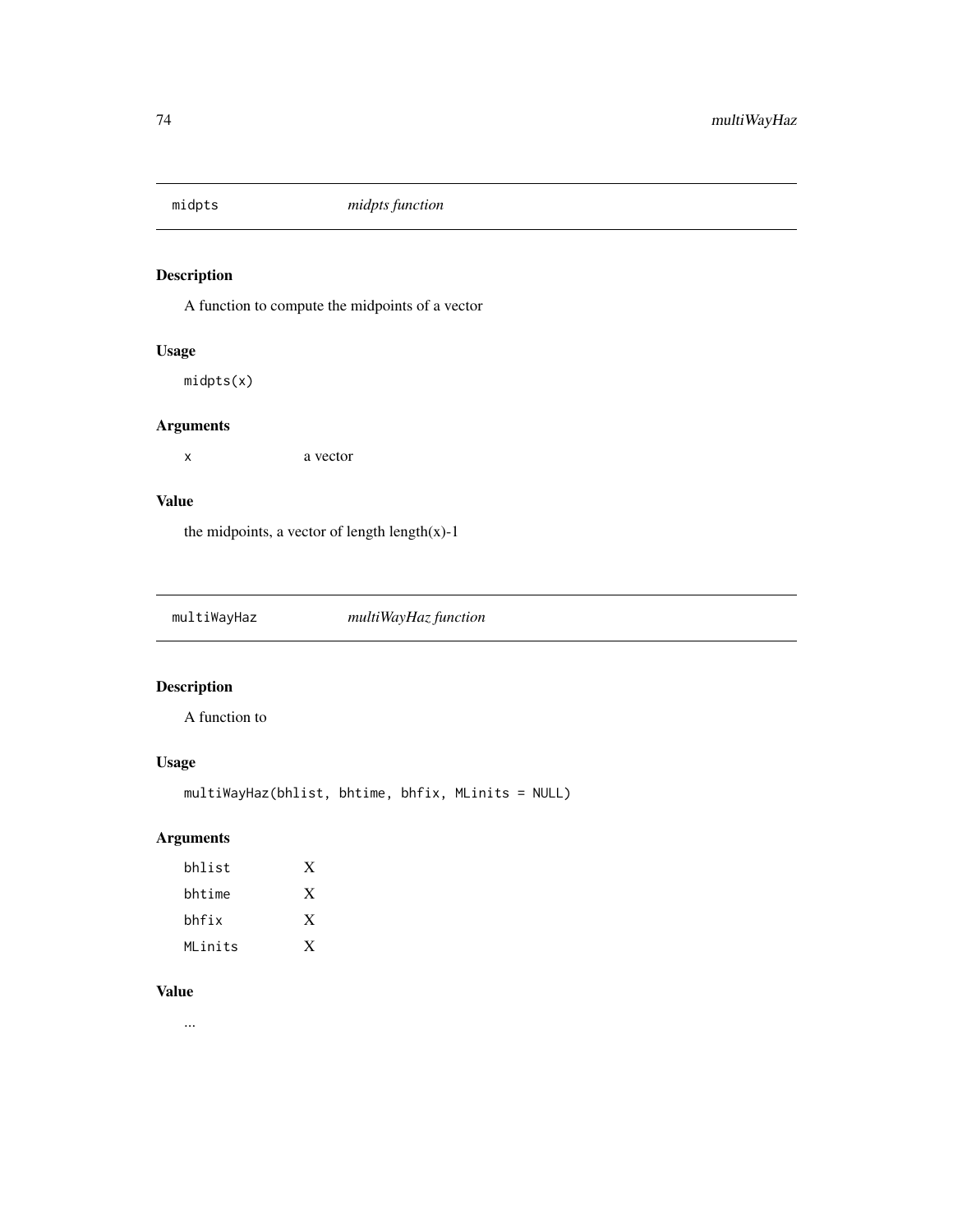A function used in the computation of neighbours on non-rectangular grids. Not intended for general use.

#### Usage

neighLocs(coord, cellwidth, order)

### Arguments

| coord     | coordinate of interest                                                   |
|-----------|--------------------------------------------------------------------------|
| cellwidth | a scalar, the width of the grid cells                                    |
| order     | the order of the SPDE approximation: see Lindgren et al 2011 for details |

### Value

coordinates of centroids of neighbours

## References

- 1. Benjamin M. Taylor and Barry S. Rowlingson (2017). spatsurv: An R Package for Bayesian Inference with Spatial Survival Models. Journal of Statistical Software, 77(4), 1-32, doi:10.18637/jss.v077.i04.
- 2. Finn Lindgren, Havard Rue, Johan Lindstrom. An explicit link between Gaussian fields and Gaussian Markov random fields: the stochastic partial differential equation approach. Journal of the Royal Statistical Society: Series B 73(4)

neighOrder *neighOrder function*

## Description

A function to compute the order of a set of neighbours. Not intended for general use.

## Usage

```
neighOrder(neighlocs)
```
#### Arguments

neighlocs an object created by the function neighLocs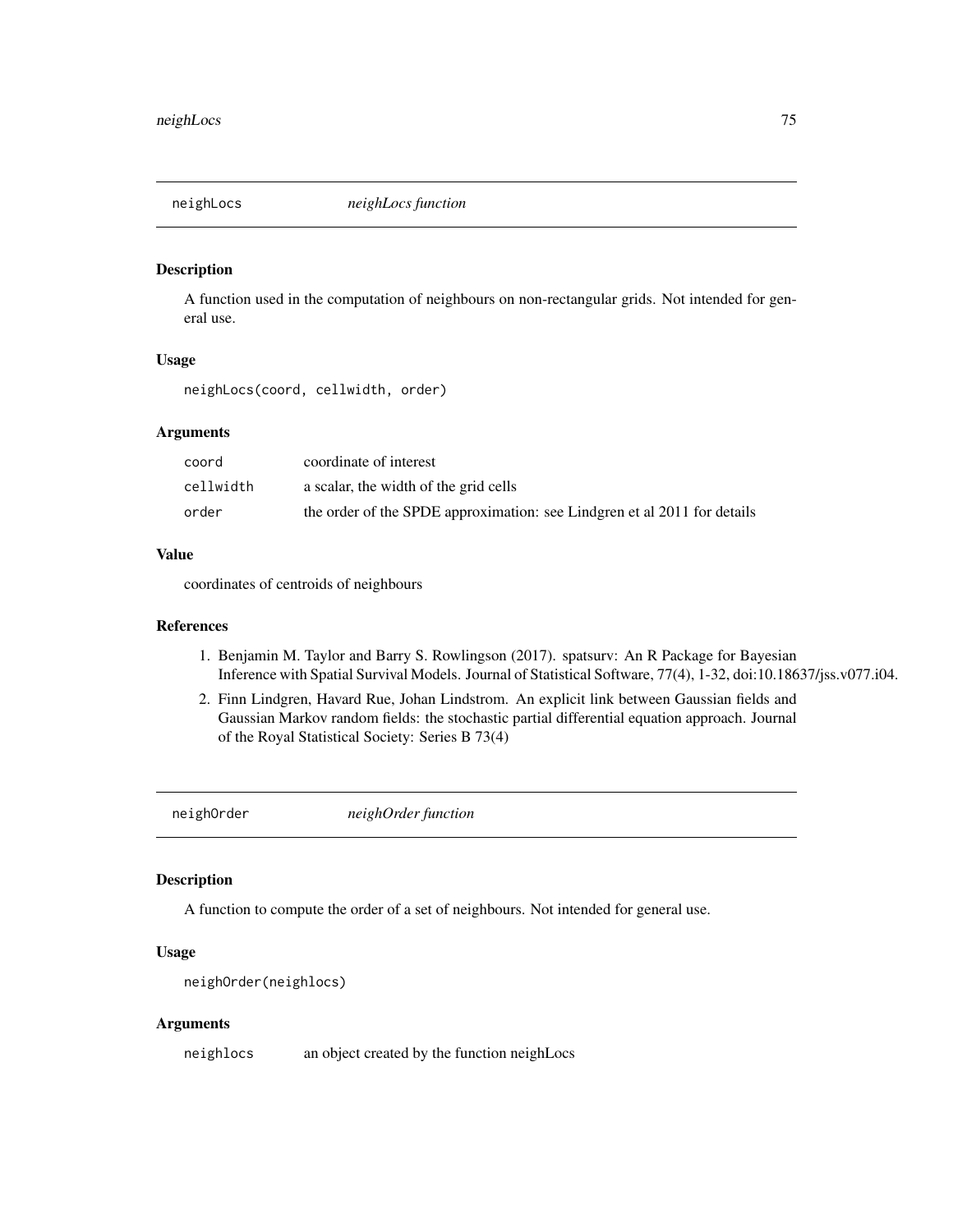### Value

the neighbour orders

#### References

- 1. Benjamin M. Taylor and Barry S. Rowlingson (2017). spatsurv: An R Package for Bayesian Inference with Spatial Survival Models. Journal of Statistical Software, 77(4), 1-32, doi:10.18637/jss.v077.i04.
- 2. Finn Lindgren, Havard Rue, Johan Lindstrom. An explicit link between Gaussian fields and Gaussian Markov random fields: the stochastic partial differential equation approach. Journal of the Royal Statistical Society: Series B 73(4)

nextStep *next step of an MCMC chain*

## Description

just a wrapper for nextElem really.

## Usage

nextStep(object)

#### Arguments

object an mcmc loop object

NonSpatialLogLikelihood\_or\_gradient *NonSpatialLogLikelihood\_or\_gradient function*

#### Description

A function to evaluate the log-likelihood of a non-spatial parametric proportional hazards model. Not intended for general use.

## Usage

```
NonSpatialLogLikelihood_or_gradient(
  surv,
 X,
 beta,
 omega,
  control,
  loglikelihood,
  gradient
)
```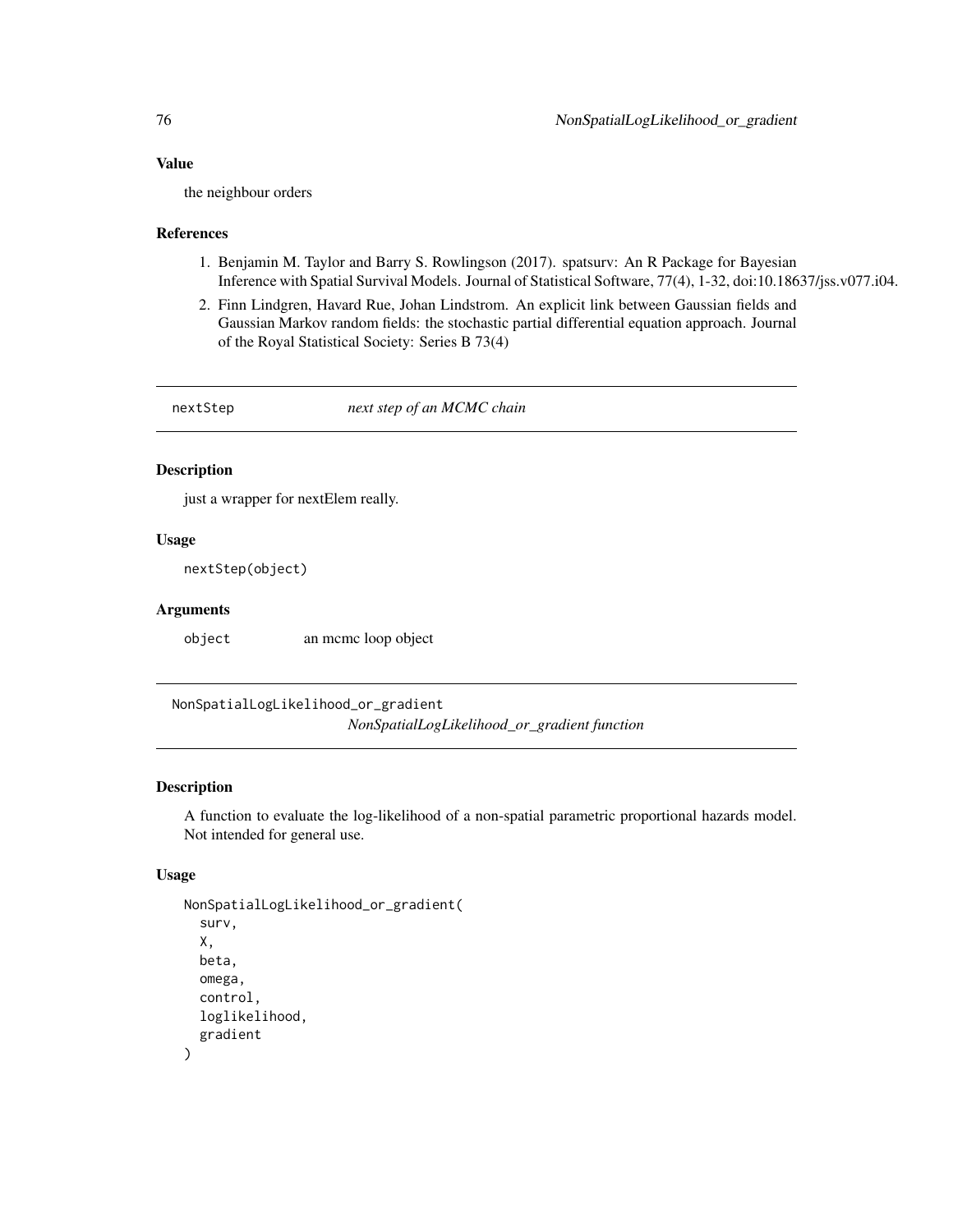## omegapriorGauss 77

#### Arguments

| surv          | an object of class Surv                                                                 |
|---------------|-----------------------------------------------------------------------------------------|
| $\times$      | the design matrix, containing covariate information                                     |
| beta          | parameter beta                                                                          |
| omega         | parameter omega                                                                         |
| control       | a list containg various control parameters for the MCMC and post-processing<br>routines |
| loglikelihood | logical whether to evaluate the log-likelihood                                          |
| gradient      | logical whether to evaluate the gradient                                                |

#### Value

...

#### References

1. Benjamin M. Taylor and Barry S. Rowlingson (2017). spatsurv: An R Package for Bayesian Inference with Spatial Survival Models. Journal of Statistical Software, 77(4), 1-32, doi:10.18637/jss.v077.i04.

<span id="page-76-0"></span>omegapriorGauss *omegapriorGauss function*

## Description

A function to define Gaussian priors for omega. This function simply stores a vector of means and standard deviations to be passed to the main MCMC function, survspat.

## Usage

```
omegapriorGauss(mean, sd)
```
## Arguments

| mean | the prior mean, a vector of length 1 or more. 1 implies a common mean.                                |
|------|-------------------------------------------------------------------------------------------------------|
| sd   | the prior standard deviation, a vector of length 1 or more. 1 implies a common<br>standard deviation. |

## Value

an object of class "omegapriorGauss"

## See Also

[survspat,](#page-114-0) [betapriorGauss,](#page-16-0) [omegapriorGauss,](#page-76-0) [etapriorGauss,](#page-30-0) [indepGaussianprior,](#page-56-0) [derivindepGaus](#page-26-0)[sianprior](#page-26-0)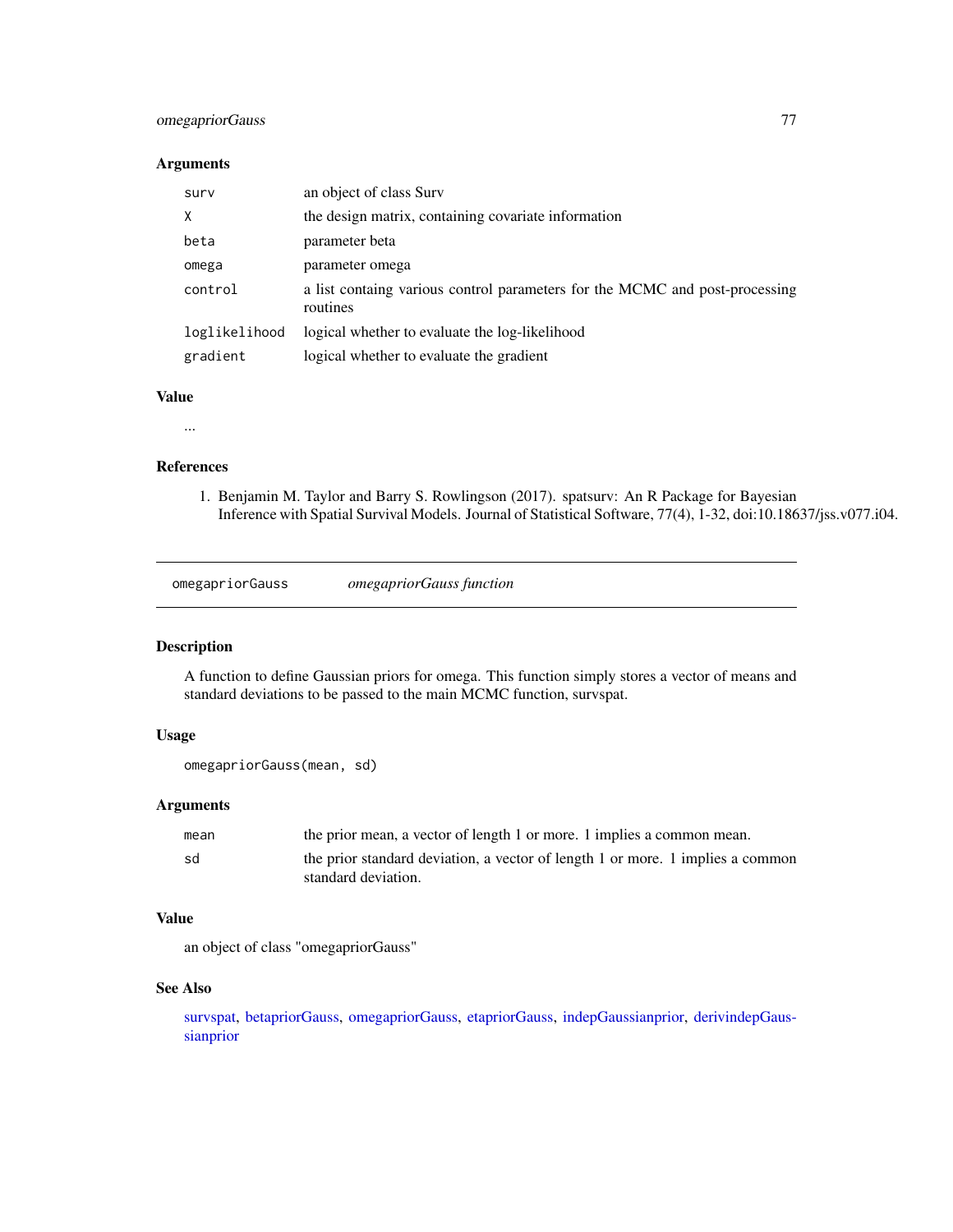omegapriorGaussST *omegapriorGaussST function*

## Description

A function to

## Usage

omegapriorGaussST(basehaz, fmean, fsd, taumean, tausd, thetamean, thetasd)

### Arguments

| hasehaz   | X |
|-----------|---|
| fmean     | X |
| fsd       | X |
| taumean   | X |
| tausd     | X |
| thetamean | X |
| thetasd   | X |

### Value

...

## optifix *optifix function*

# Description

optifix. Optimise with fixed parameters

## Usage

```
optifix(
 par,
 fixed,
 fn,
 gr = NULL,...,
 method = c("Nelder-Mead", "BFGS", "CG", "L-BFGS-B", "SANN"),
 lower = -Inf,upper = Inf,
 control = list(),
 hessian = FALSE
)
```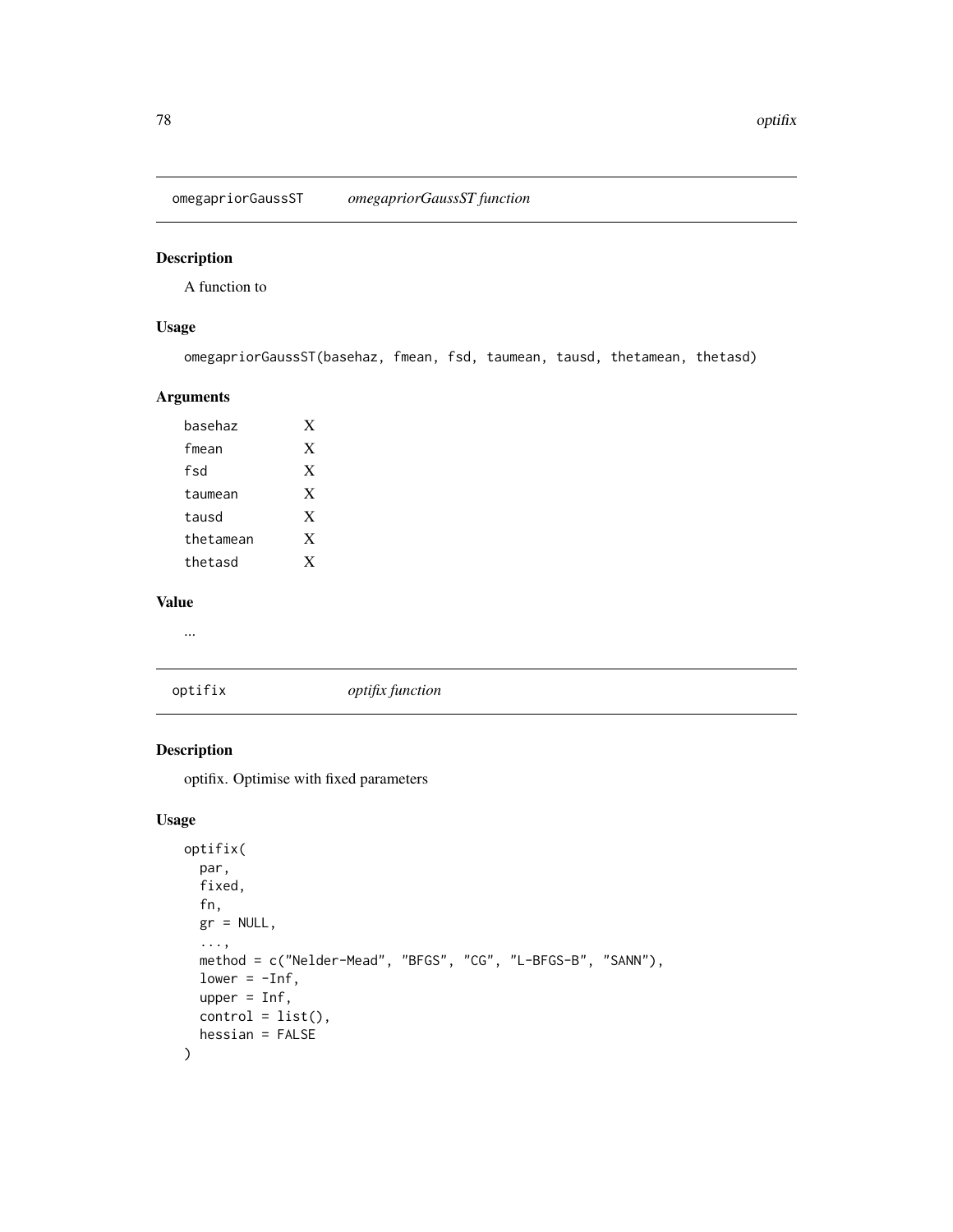## plot.FFTgrid 79

## Arguments

| par     | X |
|---------|---|
| fixed   | X |
| fn      | X |
| gr      | X |
|         | X |
| method  | X |
| lower   | X |
| upper   | X |
| control | X |
| hessian | X |

## Details

its like optim, but with fixed parameters.

specify a second argument 'fixed', a vector of TRUE/FALSE values. If TRUE, the corresponding parameter in fn() is fixed. Otherwise its variable and optimised over.

The return thing is the return thing from optim() but with a couple of extra bits - a vector of all the parameters and a vector copy of the 'fixed' argument.

Written by Barry Rowlingson <b.rowlingson@lancaster.ac.uk> October 2011

This file released under a CC By-SA license: http://creativecommons.org/licenses/by-sa/3.0/

and must retain the text: "Originally written by Barry Rowlingson" in comments.

## Value

...

plot.FFTgrid *plot.FFTgrid function*

## Description

A function to

## Usage

## S3 method for class 'FFTgrid'  $plot(x, y = NULL, ...)$ 

#### Arguments

| $\boldsymbol{\mathsf{x}}$ | X |
|---------------------------|---|
| y                         | X |
| $\bullet$                 | X |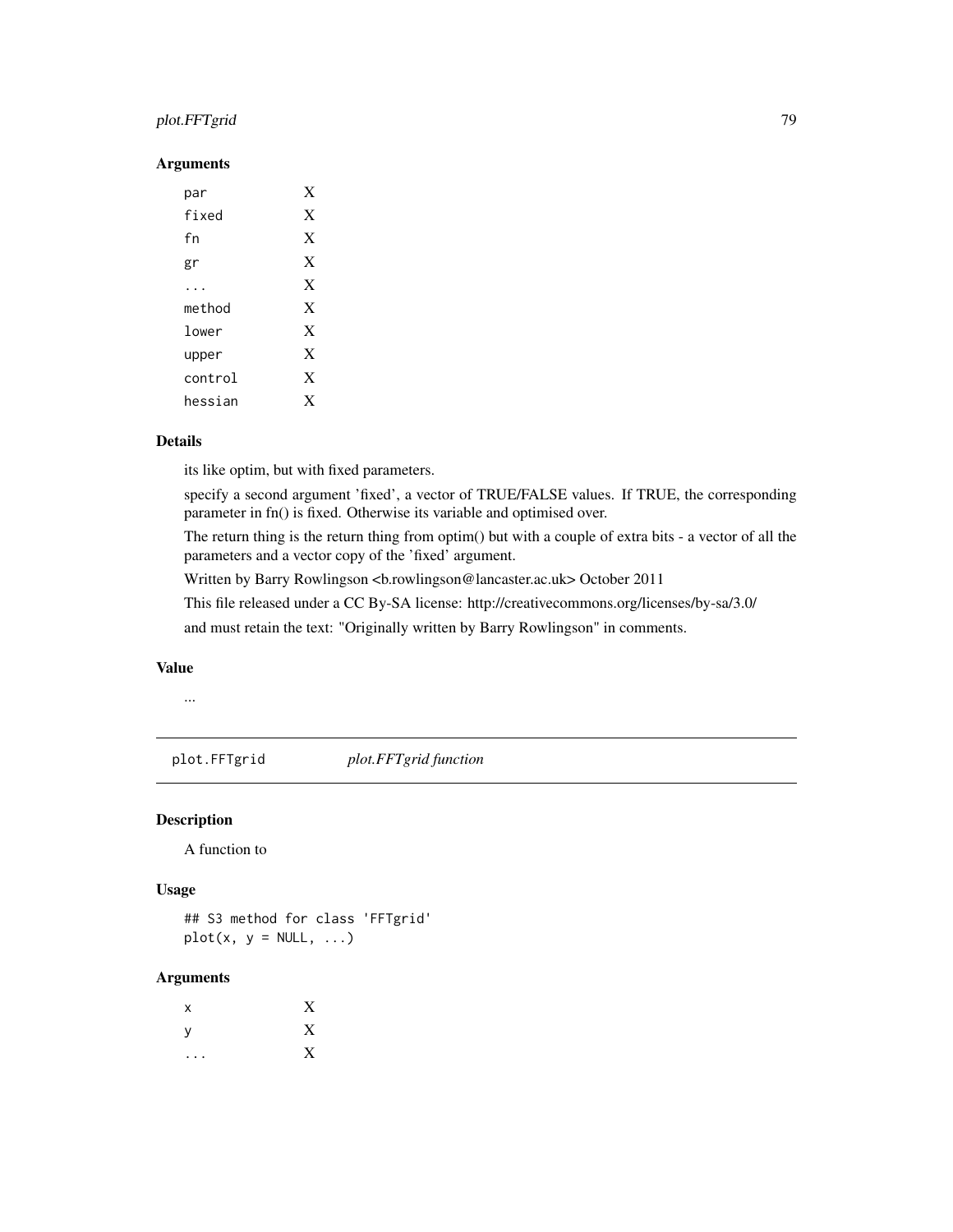## Value

...

# plotsurv *plotsurv function*

## Description

A function to produce a 2-D plot of right censored spatial survival data.

## Usage

```
plotsurv(
  spp,
  ss,
  maxcex = 1,
  transform = identity,
  background = NULL,
  eventpt = 19,
  eventcol = "red",
  censpt = "+",
  censcol = "black",
  xlim = NULL,
  ylim = NULL,
  xlab = NULL,
  ylab = NULL,
  add = FALSE,...
\mathcal{L}
```
# Arguments

| spp        | A spatial points data frame                                                                                                                                          |
|------------|----------------------------------------------------------------------------------------------------------------------------------------------------------------------|
| SS         | A Surv object (with right-censoring)                                                                                                                                 |
| maxcex     | maximum size of dots default is equavalent to setting cex equal to 1                                                                                                 |
| transform  | optional transformation to apply to the data, a function, for example 'sqrt'                                                                                         |
| background | a background object to plot default is null, which gives a blamk background note<br>that if non-null, the parameters xlim and ylim will be derived from this object. |
| eventpt    | The type of point to illustrate events, default is 19 (see ?pch)                                                                                                     |
| eventcol   | the colour of events, default is black                                                                                                                               |
| censpt     | The type of point to illustrate events, default is "+" (see ?pch)                                                                                                    |
| censcol    | the colour of censored observations, default is red                                                                                                                  |
| xlim       | optional x-limits of plot, default is to choose this automatically                                                                                                   |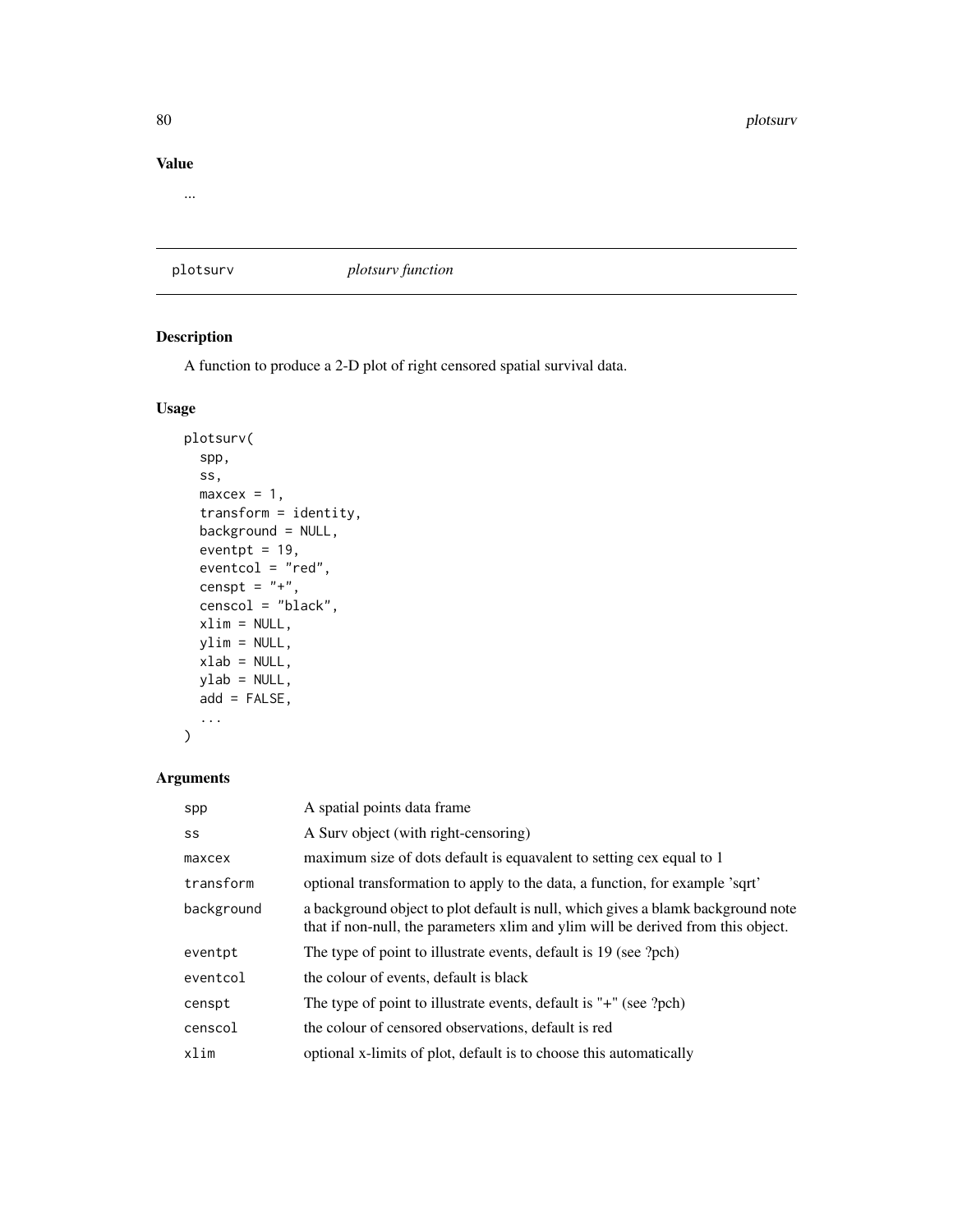#### polyadd a 1999 - 1999 - 1999 - 1999 - 1999 - 1999 - 1999 - 1999 - 1999 - 1999 - 1999 - 1999 - 1999 - 1999 - 19

| vlim      | optional y-limits of plot, default is to choose this automatically                                                               |
|-----------|----------------------------------------------------------------------------------------------------------------------------------|
| xlab      | label for x-axis                                                                                                                 |
| vlab      | label for y-axis                                                                                                                 |
| add       | logical, whether to add the survival plot on top of an existing plot, default is<br>FALSE, which produces a plot in a new device |
| $\ddotsc$ | other arguments to pass to plot                                                                                                  |

## Value

Plots the survival data non-censored observations appear as dots and censored observations as crosses. The size of the dot is proportional to the observed time.

polyadd *polyadd function*

## Description

A function to add two polynomials in the form of vectors of coefficients. The first element of the vector being the constant (order 0) term

## Usage

polyadd(poly1, poly2)

## Arguments

| poly1 | a vector of coefficients for the first polynomial of length degree plus 1  |
|-------|----------------------------------------------------------------------------|
| poly2 | a vector of coefficients for the second polynomial of length degree plus 1 |

## Value

the coefficients of the sum of poly1 and poly2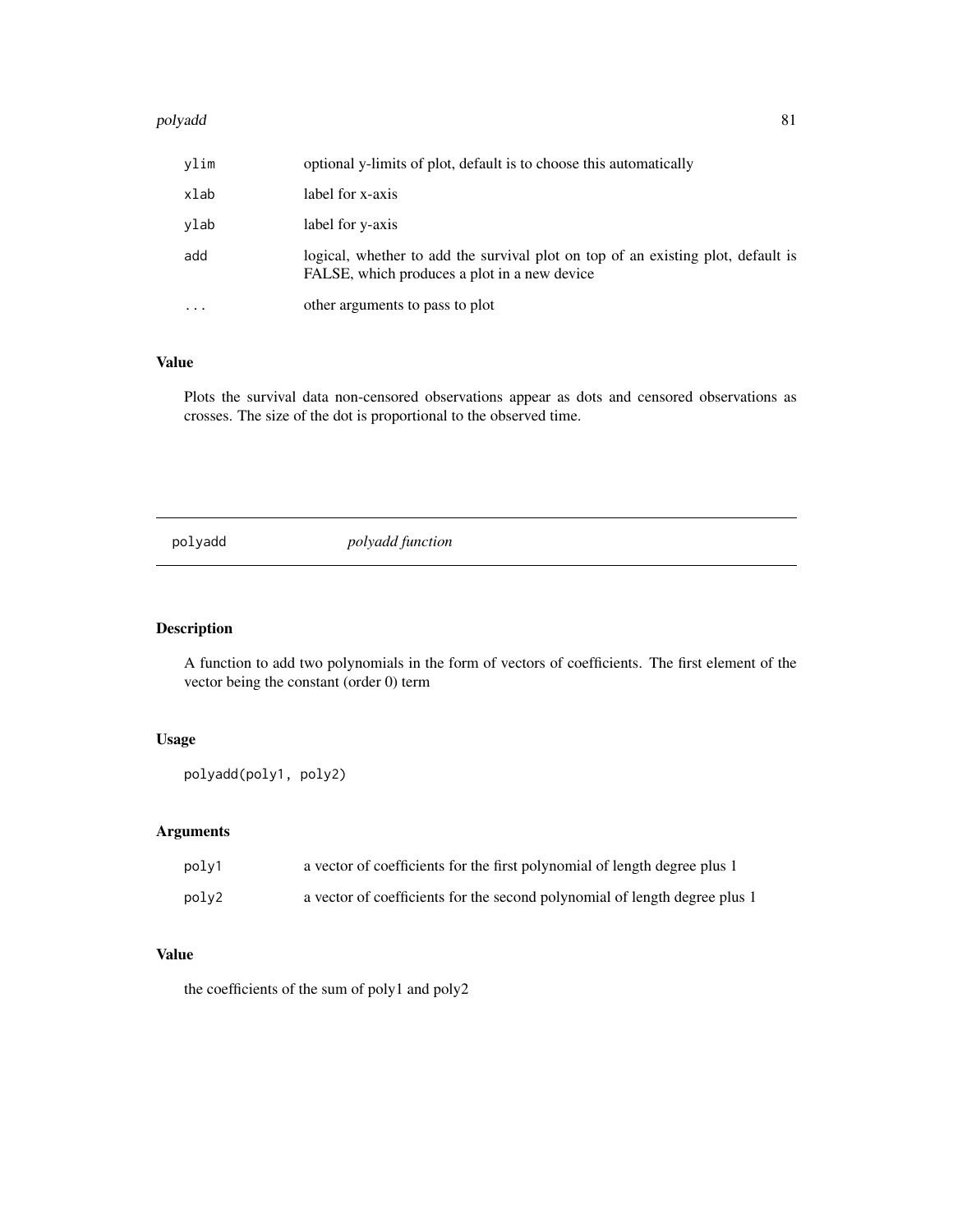A function to multiply two polynomials in the form of vectors of coefficients. The first element of the vector being the constant (order 0) term

#### Usage

polymult(poly1, poly2)

## Arguments

| polv1 | a vector of coefficients for the first polynomial of length degree plus 1  |
|-------|----------------------------------------------------------------------------|
| polv2 | a vector of coefficients for the second polynomial of length degree plus 1 |

## Value

the coefficients of the product of poly1 and poly2

<span id="page-81-0"></span>posteriorcov *posteriorcov function*

## Description

A function to produce a plot of the posterior covariance function with upper and lower quantiles.

## Usage

```
posteriorcov(
 x,
 probs = c(0.025, 0.5, 0.975),
 rmax = NULL,n = 100,
 plot = TRUE,
 bw = FALSE,corr = FALSE,
  ...
)
```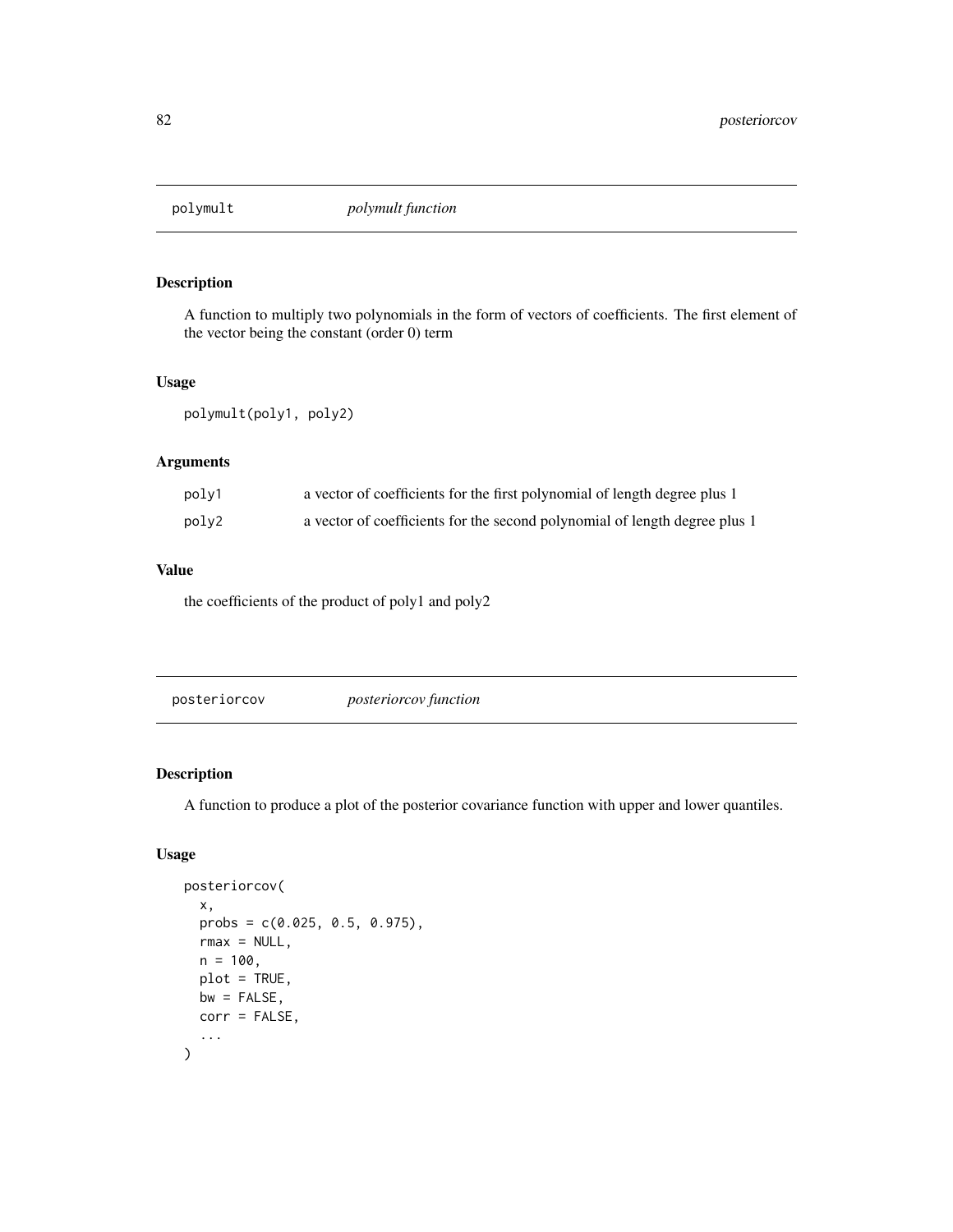#### Arguments

| x     | an object of class memespatsury                                                                                                                          |
|-------|----------------------------------------------------------------------------------------------------------------------------------------------------------|
| probs | vector of probabilities to be fed to quantile function                                                                                                   |
| rmax  | maximum distance in space to compute this distance up to                                                                                                 |
| n     | the number of points at which to evaluate the posterior covariance.                                                                                      |
| plot  | whether to plot the result                                                                                                                               |
| bw    | Logical. Plot in black/white/greyscale? Default is to produce a colour plot.<br>Useful for producing plots for journals that do not accept colour plots. |
| corr  | logical whether to return the correlation function, default is FALSE <i>i.e.</i> returns<br>the covariance function                                      |
| .     | other arguments to be passed to matplot function                                                                                                         |
|       |                                                                                                                                                          |

## Value

produces a plot of the posterior spatial covariance function.

## See Also

[print.mcmcspatsurv,](#page-84-0) [quantile.mcmcspatsurv,](#page-94-0) [summary.mcmcspatsurv,](#page-111-0) [vcov.mcmcspatsurv,](#page-122-0) [frailty](#page-35-0)[lag1,](#page-35-0) [spatialpars,](#page-104-0) [hazardpars,](#page-52-0) [fixedpars,](#page-34-0) [randompars,](#page-96-0) [baselinehazard,](#page-14-0) [predict.mcmcspatsurv,](#page-82-0) [prior](#page-86-0)[posterior,](#page-86-0) [MCE,](#page-69-0) [hazardexceedance](#page-51-0)

<span id="page-82-0"></span>predict.mcmcspatsurv *predict.mcmcspatsurv function*

## Description

A function to produce predictions from MCMC output. These could include quantiles of the individual density, survival or hazard functions or quantiles of the density function (if available analytically).

#### Usage

```
## S3 method for class 'mcmcspatsurv'
predict(
  object,
  type = "density",
  t = NULL,n = 110,
  indx = NULL,probs = c(0.025, 0.5, 0.975),
 plot = TRUE,
 pause = TRUE,
 bw = FALSE,...
\mathcal{E}
```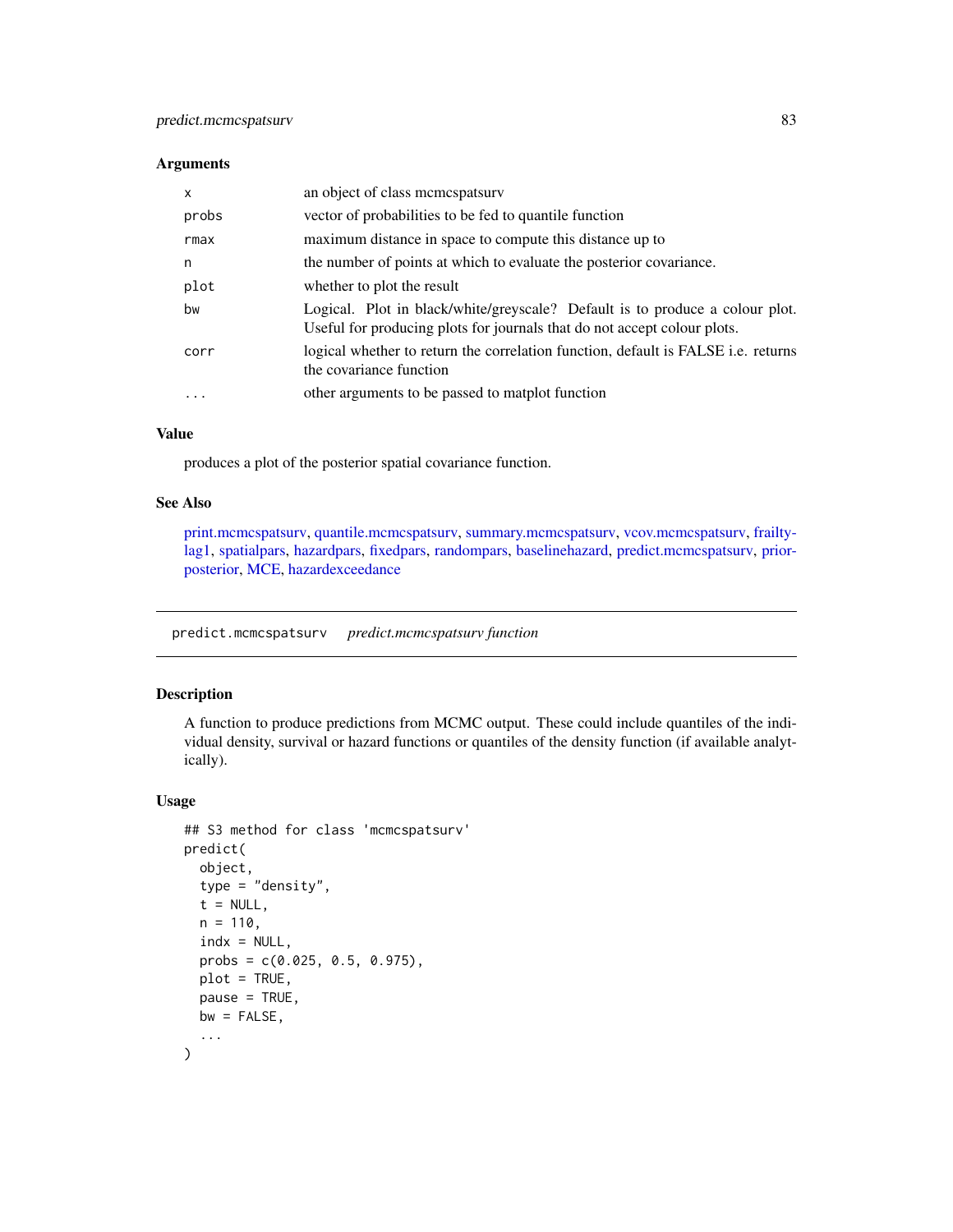## Arguments

| object    | an object of class mcmcspatsurv                                                                                                                                                                           |
|-----------|-----------------------------------------------------------------------------------------------------------------------------------------------------------------------------------------------------------|
| type      | can be "density", "hazard", "survival" or "density quantile". Default is "density".<br>Note that "density quantile" is not always analytically tractable for some choices<br>of baseline hazard function. |
| t         | optional vector of times at which to compute the quantiles, Defult is NULL, in<br>which case a uniformly spaced vector of length $n$ from $0$ to the maximum time<br>is used                              |
| n         | the number of points at which to compute the quantiles if t is NULL                                                                                                                                       |
| indx      | the index number of a particular individual or vector of indices of individuals<br>for which the quantiles should be produced                                                                             |
| probs     | vector of probabilities                                                                                                                                                                                   |
| plot      | whether to plot the result                                                                                                                                                                                |
| pause     | logical whether to pause between plots, the default is TRUE                                                                                                                                               |
| bw        | Logical. Plot in black/white/greyscale? Default is to produce a colour plot.<br>Useful for producing plots for journals that do not accept colour plots.                                                  |
| $\ddotsc$ | other arguments, not used here                                                                                                                                                                            |

### Value

the required predictions

## See Also

[print.mcmcspatsurv,](#page-84-0) [quantile.mcmcspatsurv,](#page-94-0) [summary.mcmcspatsurv,](#page-111-0) [vcov.mcmcspatsurv,](#page-122-0) [frailty](#page-35-0)[lag1,](#page-35-0) [spatialpars,](#page-104-0) [hazardpars,](#page-52-0) [fixedpars,](#page-34-0) [randompars,](#page-96-0) [baselinehazard,](#page-14-0) [priorposterior,](#page-86-0) [posteriorcov,](#page-81-0) [MCE,](#page-69-0) [hazardexceedance](#page-51-0)

print.mcmc *print.mcmc function*

## Description

print method print an mcmc iterator's details

## Usage

## S3 method for class 'mcmc'  $print(x, \ldots)$ 

# Arguments

| x | a meme iterator |
|---|-----------------|
| . | other args      |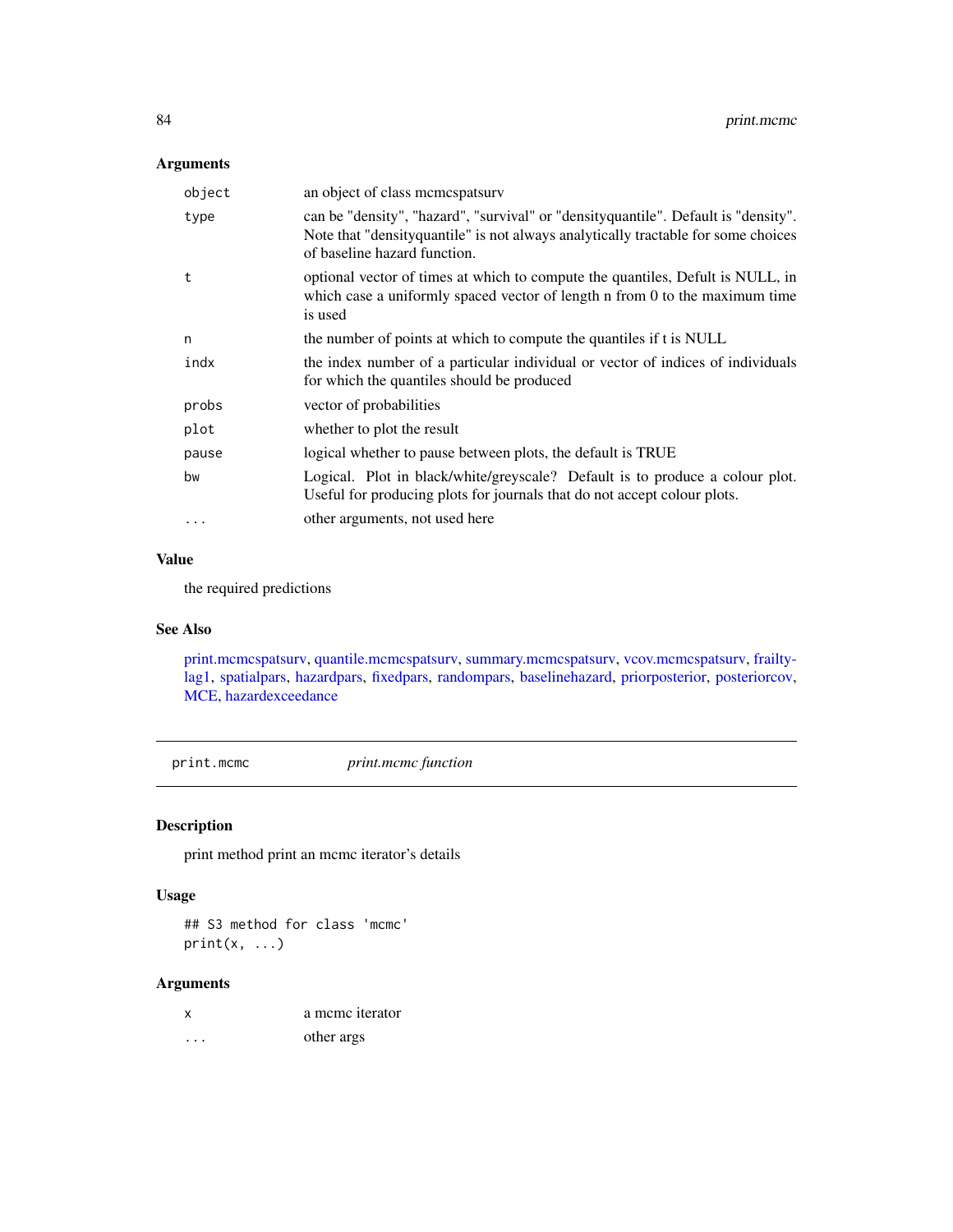<span id="page-84-0"></span>print.mcmcspatsurv *print.mcmcspatsurv function*

#### Description

A function to print summary tables from an MCMC run

#### Usage

```
## S3 method for class 'mcmcspatsurv'
print(x, probs = c(0.5, 0.025, 0.975), digits = 3, scientific = -3, ...)
```
#### Arguments

| X          | an object inheriting class mcmcspatsurv |
|------------|-----------------------------------------|
| probs      | vector of quantiles to return           |
| digits     | see help file ?format                   |
| scientific | see help file ?format                   |
|            | additional arguments, not used here     |

#### Value

prints summary tables to the console

## See Also

[quantile.mcmcspatsurv,](#page-94-0) [summary.mcmcspatsurv,](#page-111-0) [vcov.mcmcspatsurv,](#page-122-0) [frailtylag1,](#page-35-0) [spatialpars,](#page-104-0) [haz](#page-52-0)[ardpars,](#page-52-0) [fixedpars,](#page-34-0) [randompars,](#page-96-0) [baselinehazard,](#page-14-0) [predict.mcmcspatsurv,](#page-82-0) [priorposterior,](#page-86-0) [posteriorcov,](#page-81-0) [MCE,](#page-69-0) [hazardexceedance](#page-51-0)

print.mlspatsurv *print.mlspatsurv function*

## Description

A function to print summary tables from an MCMC run

#### Usage

```
## S3 method for class 'mlspatsurv'
print(x, probs = c(0.5, 0.025, 0.975), digits = 3, scientific = -3, ...)
```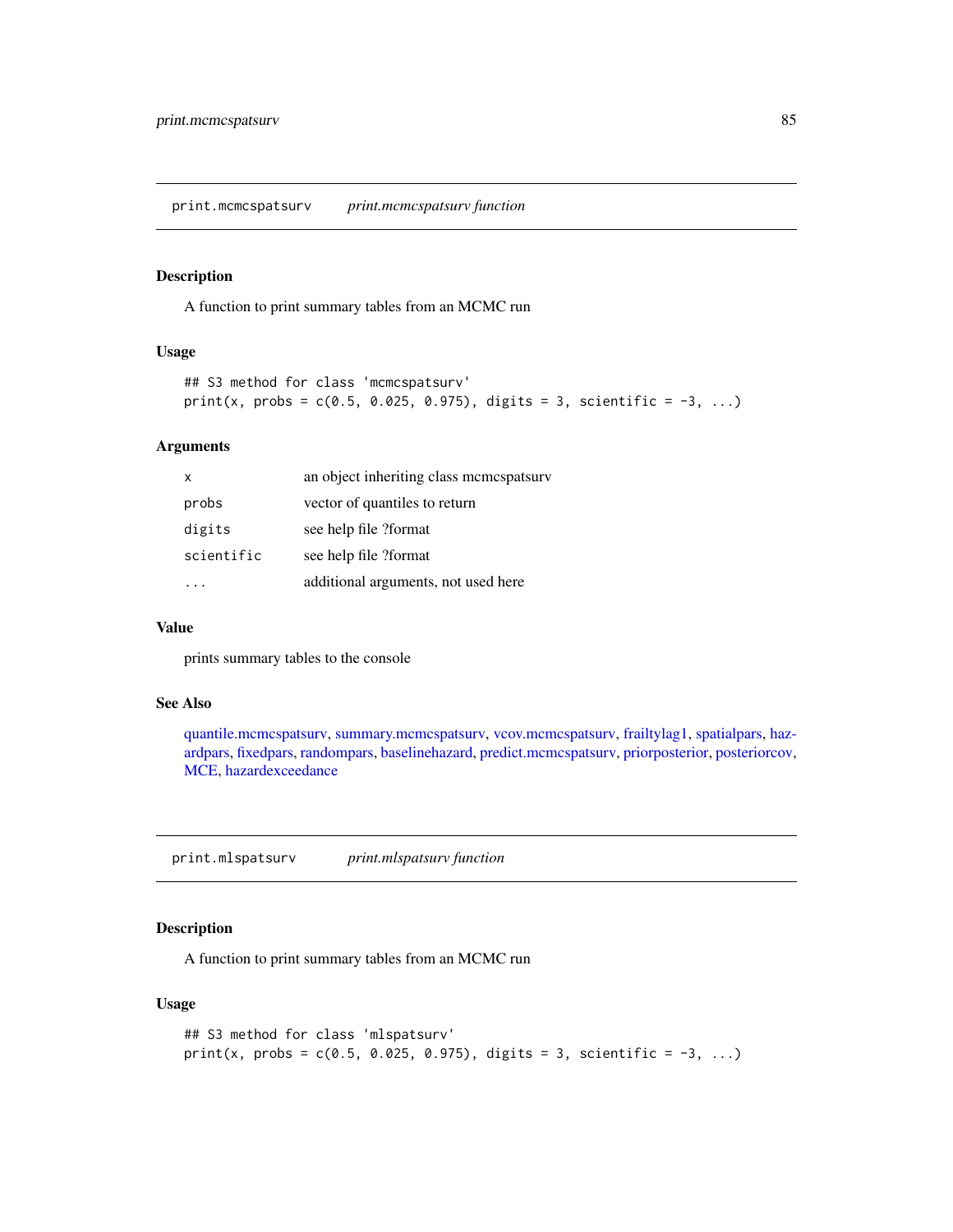## Arguments

| X          | an object inheriting class mcmcspatsurv |
|------------|-----------------------------------------|
| probs      | vector of quantiles to return           |
| digits     | see help file ?format                   |
| scientific | see help file ?format                   |
|            | additional arguments, not used here     |

#### Value

prints summary tables to the console

## See Also

[quantile.mcmcspatsurv,](#page-94-0) [summary.mcmcspatsurv,](#page-111-0) [vcov.mcmcspatsurv,](#page-122-0) [frailtylag1,](#page-35-0) [spatialpars,](#page-104-0) [haz](#page-52-0)[ardpars,](#page-52-0) [fixedpars,](#page-34-0) [randompars,](#page-96-0) [baselinehazard,](#page-14-0) [predict.mcmcspatsurv,](#page-82-0) [priorposterior,](#page-86-0) [posteriorcov,](#page-81-0) [MCE,](#page-69-0) [hazardexceedance](#page-51-0)

print.textSummary *print.textSummary function*

## Description

A function to print summary tables from an MCMC run

## Usage

```
## S3 method for class 'textSummary'
print(x, \ldots)
```
### Arguments

|          | an object inheriting class textSummary |
|----------|----------------------------------------|
| $\cdots$ | additional arguments, not used here    |

## Value

prints a text summary of 'x' to the console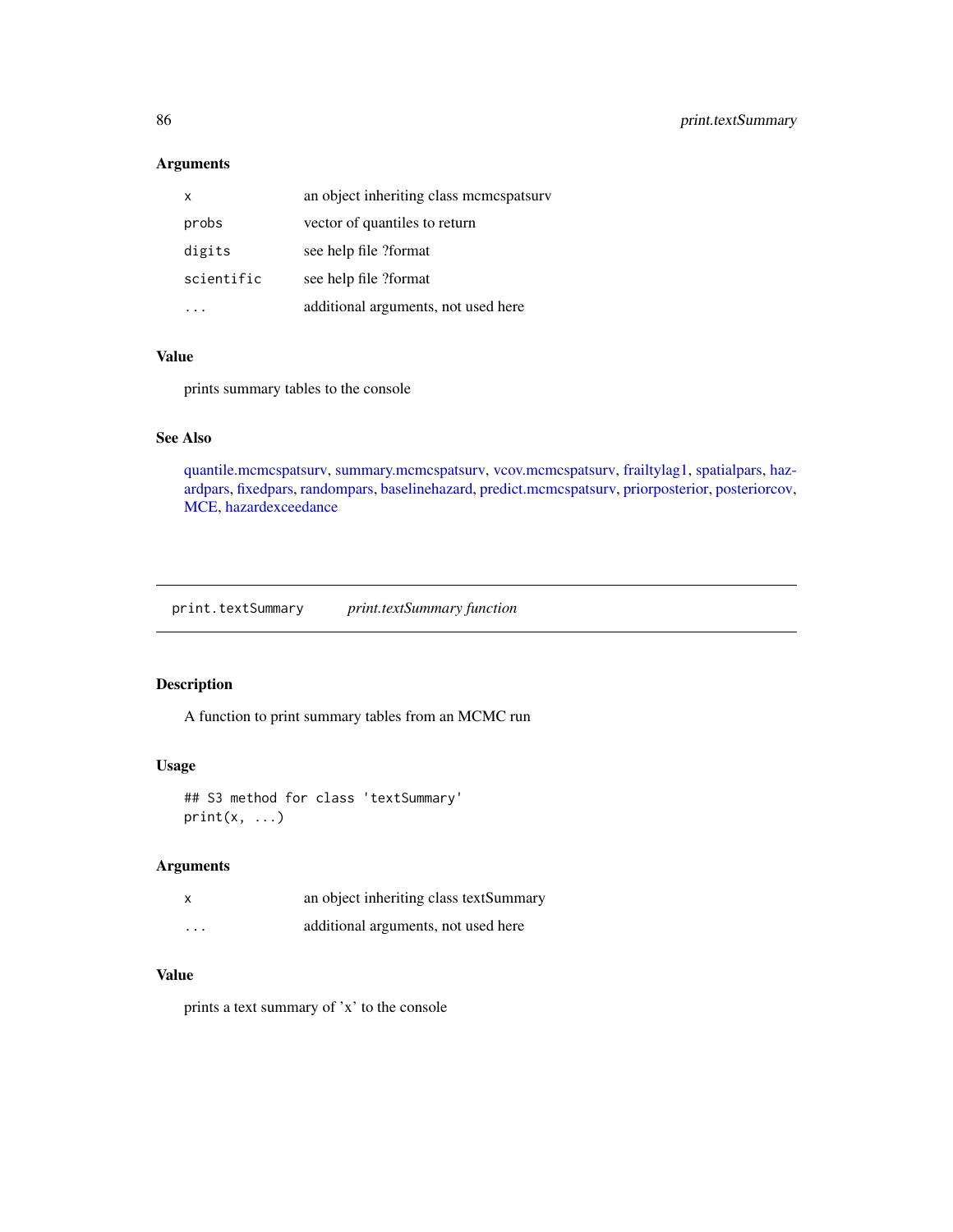<span id="page-86-0"></span>A function to produce plots of the prior (which shows as a red line) and posterior (showing as a histogram)

### Usage

```
priorposterior(
 x,
 breaks = 30.
 ylab = "Density",
 main = "",pause = TRUE,
 bw = FALSE,...
)
```
# Arguments

| $\mathsf{x}$ | an object inheriting class memespatsury                                                                                                                  |
|--------------|----------------------------------------------------------------------------------------------------------------------------------------------------------|
| breaks       | see ?hist                                                                                                                                                |
| ylab         | optional y label                                                                                                                                         |
| main         | optional title                                                                                                                                           |
| pause        | logical whether to pause between plots, the default is TRUE                                                                                              |
| bw           | Logical. Plot in black/white/greyscale? Default is to produce a colour plot.<br>Useful for producing plots for journals that do not accept colour plots. |
| $\ddotsc$    | other arguments passed to the hist function                                                                                                              |

### Value

plots of the prior (red line) and posterior (histogram).

### See Also

[print.mcmcspatsurv,](#page-84-0) [quantile.mcmcspatsurv,](#page-94-0) [summary.mcmcspatsurv,](#page-111-0) [vcov.mcmcspatsurv,](#page-122-0) [frailty](#page-35-0)[lag1,](#page-35-0) [spatialpars,](#page-104-0) [hazardpars,](#page-52-0) [fixedpars,](#page-34-0) [randompars,](#page-96-0) [baselinehazard,](#page-14-0) [predict.mcmcspatsurv,](#page-82-0) [poste](#page-81-0)[riorcov,](#page-81-0) [MCE,](#page-69-0) [hazardexceedance](#page-51-0)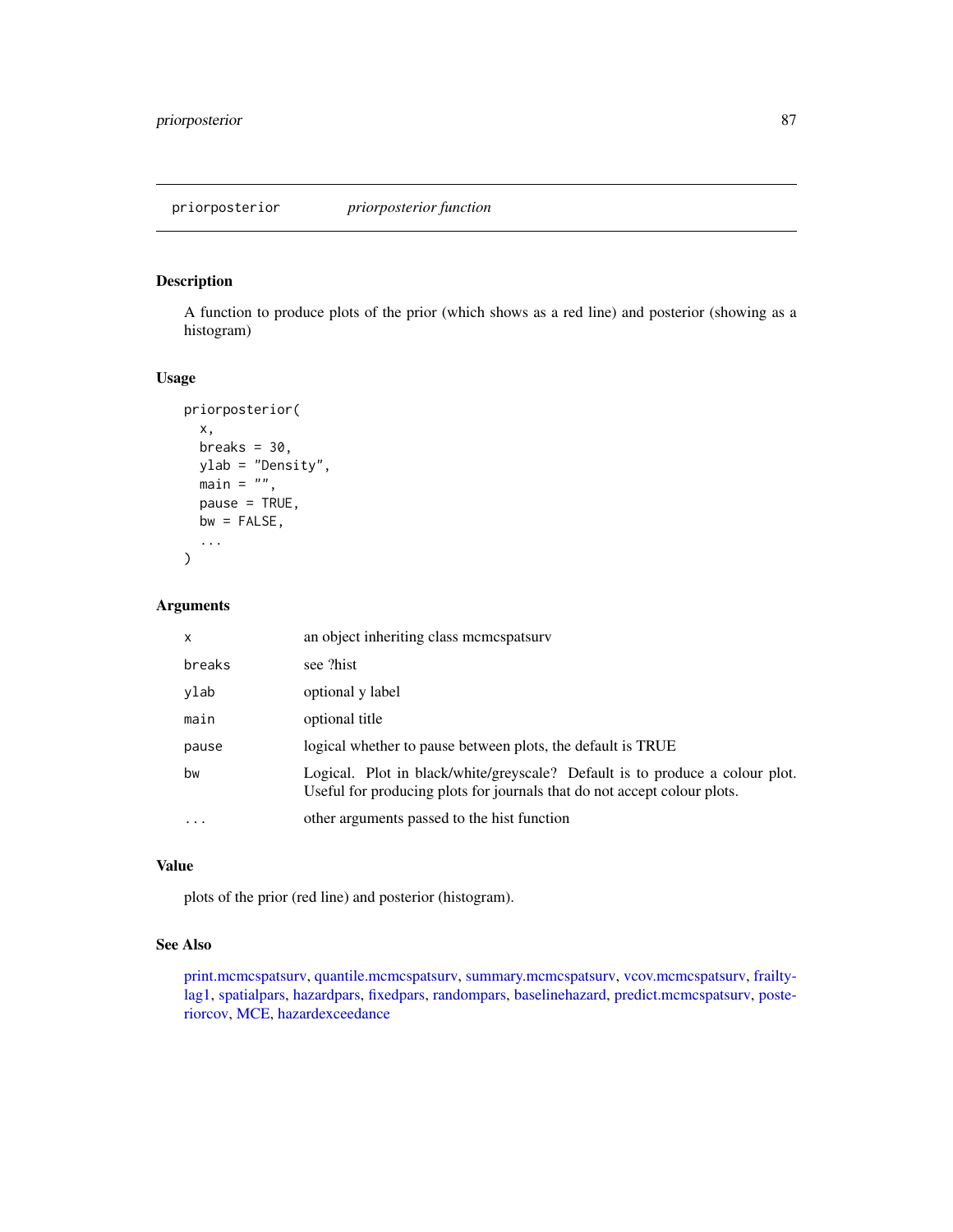proposalVariance *proposalVariance function*

# Description

A function to compute an approximate scaling matrix for the MCMC algorithm. Not intended for general use.

# Usage

```
proposalVariance(
 X,
  surv,
 betahat,
 omegahat,
 Yhat,
 priors,
 cov.model,
 u,
 control
)
```
## Arguments

| X         | the design matrix, containing covariate information                                     |
|-----------|-----------------------------------------------------------------------------------------|
| surv      | an object of class Surv                                                                 |
| betahat   | an estimate of beta                                                                     |
| omegahat  | an estimate of omega                                                                    |
| Yhat      | an estimate of Y                                                                        |
| priors    | the priors                                                                              |
| cov.model | the spatial covariance model                                                            |
| u         | a vector of pairwise distances                                                          |
| control   | a list containg various control parameters for the MCMC and post-processing<br>routines |

# Value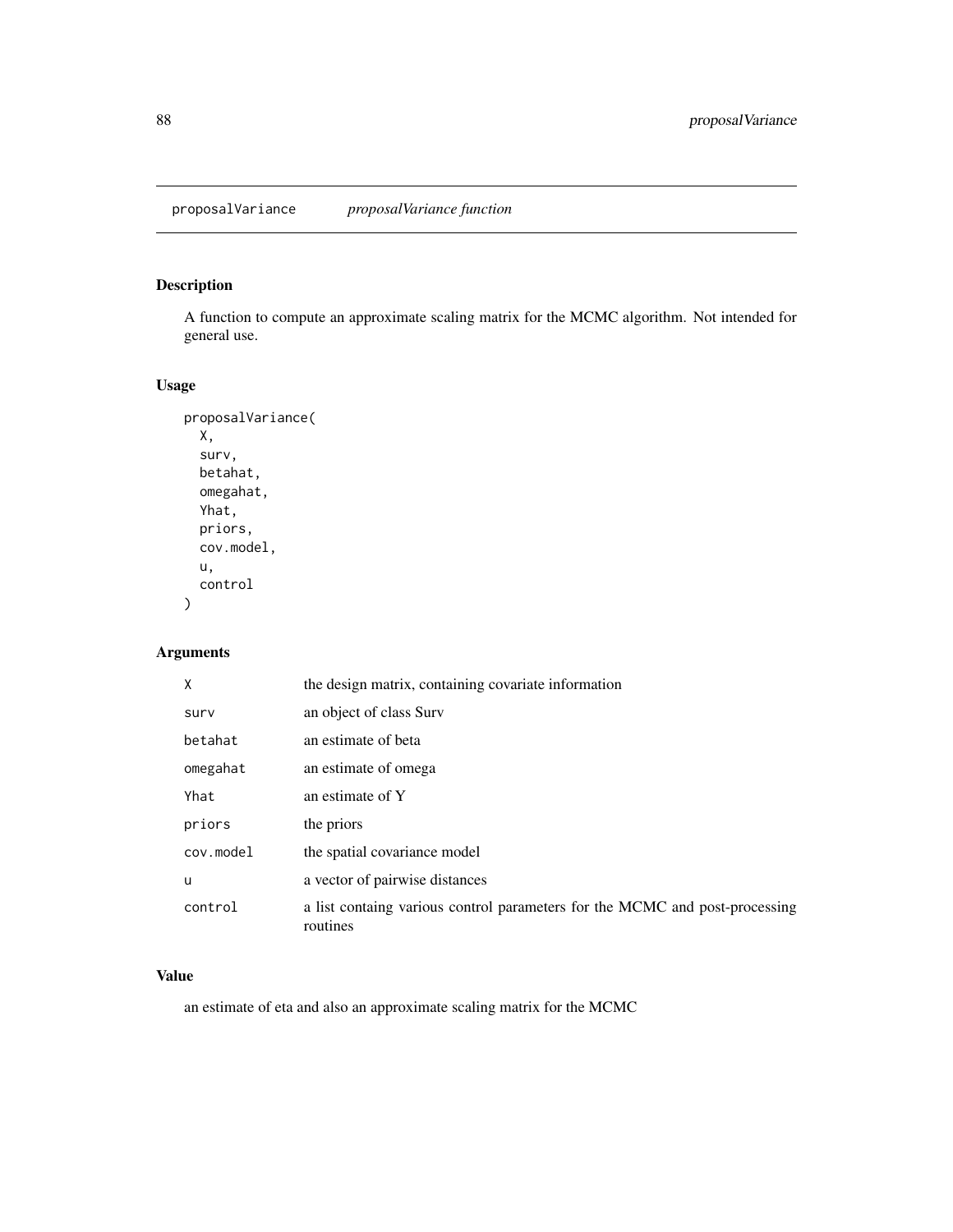proposalVariance\_gridded

*proposalVariance\_gridded function*

# Description

A function to compute an approximate scaling matrix for the MCMC algorithm. Not intended for general use.

## Usage

```
proposalVariance_gridded(
  X,
  surv,
  betahat,
  omegahat,
  Yhat,
  priors,
  cov.model,
  u,
  control
\mathcal{L}
```
## Arguments

| X         | the design matrix, containing covariate information                                     |
|-----------|-----------------------------------------------------------------------------------------|
| surv      | an object of class Surv                                                                 |
| betahat   | an estimate of beta                                                                     |
| omegahat  | an estimate of omega                                                                    |
| Yhat      | an estimate of Y                                                                        |
| priors    | the priors                                                                              |
| cov.model | the spatial covariance model                                                            |
| u         | a vector of pairwise distances                                                          |
| control   | a list containg various control parameters for the MCMC and post-processing<br>routines |

## Value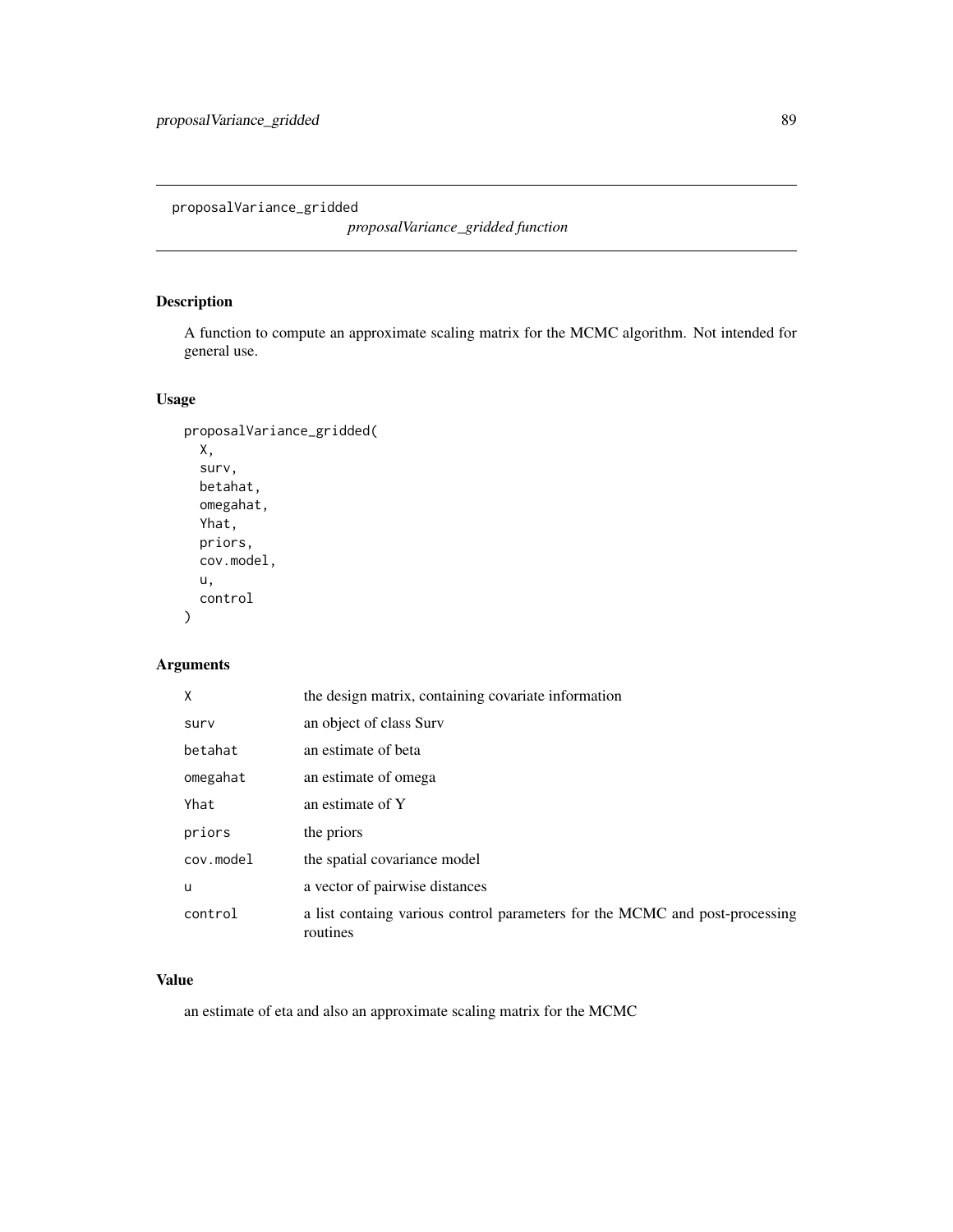proposalVariance\_polygonal

*proposalVariance\_polygonal function*

# Description

A function to compute an approximate scaling matrix for the MCMC algorithm. Not intended for general use.

## Usage

```
proposalVariance_polygonal(
  X,
  surv,
  betahat,
  omegahat,
  Yhat,
  priors,
  cov.model,
  u,
  control
\mathcal{L}
```
## Arguments

| X         | the design matrix, containing covariate information                                     |
|-----------|-----------------------------------------------------------------------------------------|
| surv      | an object of class Surv                                                                 |
| betahat   | an estimate of beta                                                                     |
| omegahat  | an estimate of omega                                                                    |
| Yhat      | an estimate of Y                                                                        |
| priors    | the priors                                                                              |
| cov.model | the spatial covariance model                                                            |
| u         | a vector of pairwise distances                                                          |
| control   | a list containg various control parameters for the MCMC and post-processing<br>routines |

## Value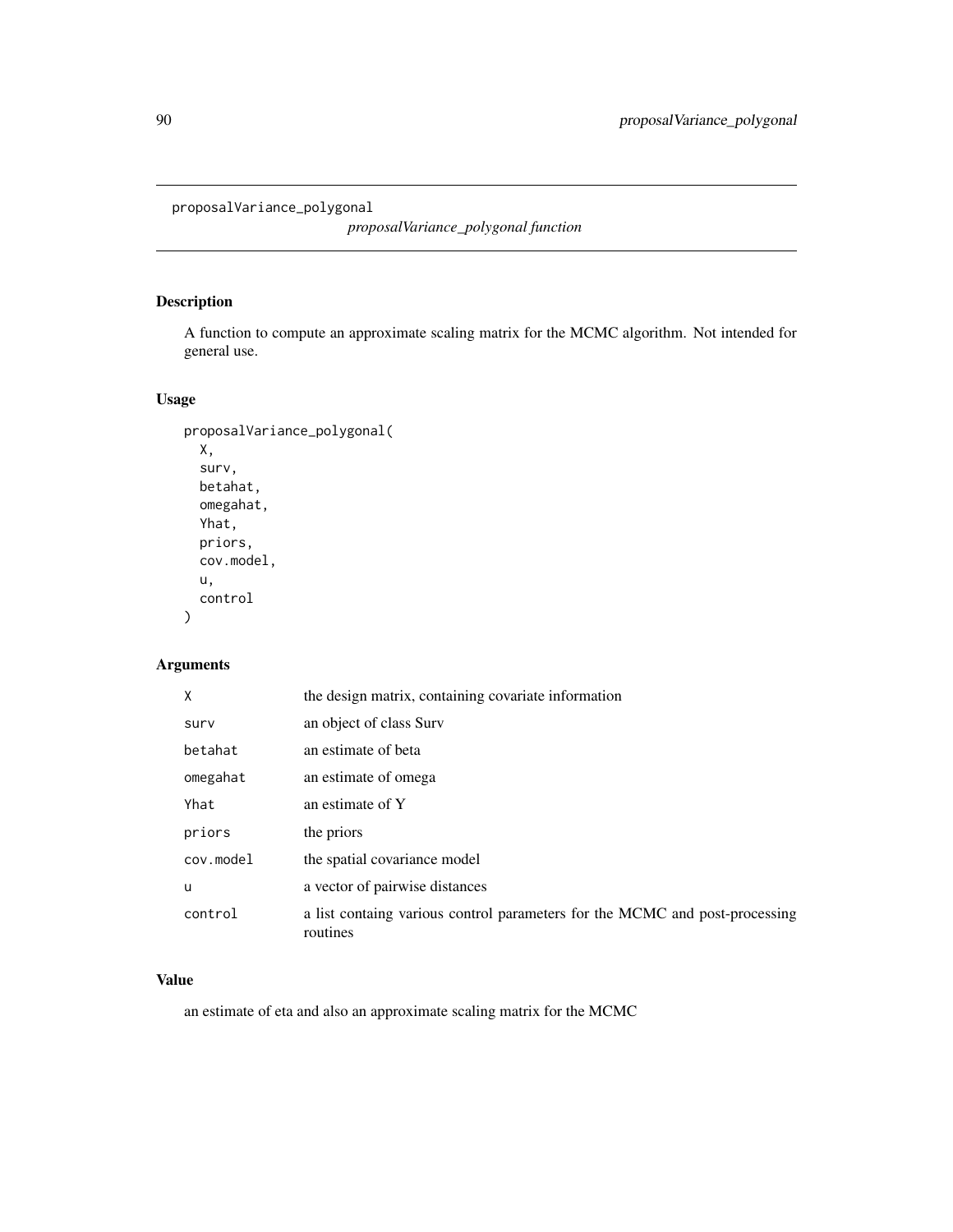A function to compute an approximate scaling matrix for the MCMC algorithm. Not intended for general use.

# Usage

```
proposalVariance_SPDE(
 X,
 surv,
 betahat,
 omegahat,
 Yhat,
 priors,
 cov.model,
 u,
 control
)
```
## Arguments

| X         | the design matrix, containing covariate information                                     |
|-----------|-----------------------------------------------------------------------------------------|
| surv      | an object of class Surv                                                                 |
| betahat   | an estimate of beta                                                                     |
| omegahat  | an estimate of omega                                                                    |
| Yhat      | an estimate of Y                                                                        |
| priors    | the priors                                                                              |
| cov.model | the spatial covariance model                                                            |
| u         | a vector of pairwise distances                                                          |
| control   | a list containg various control parameters for the MCMC and post-processing<br>routines |

# Value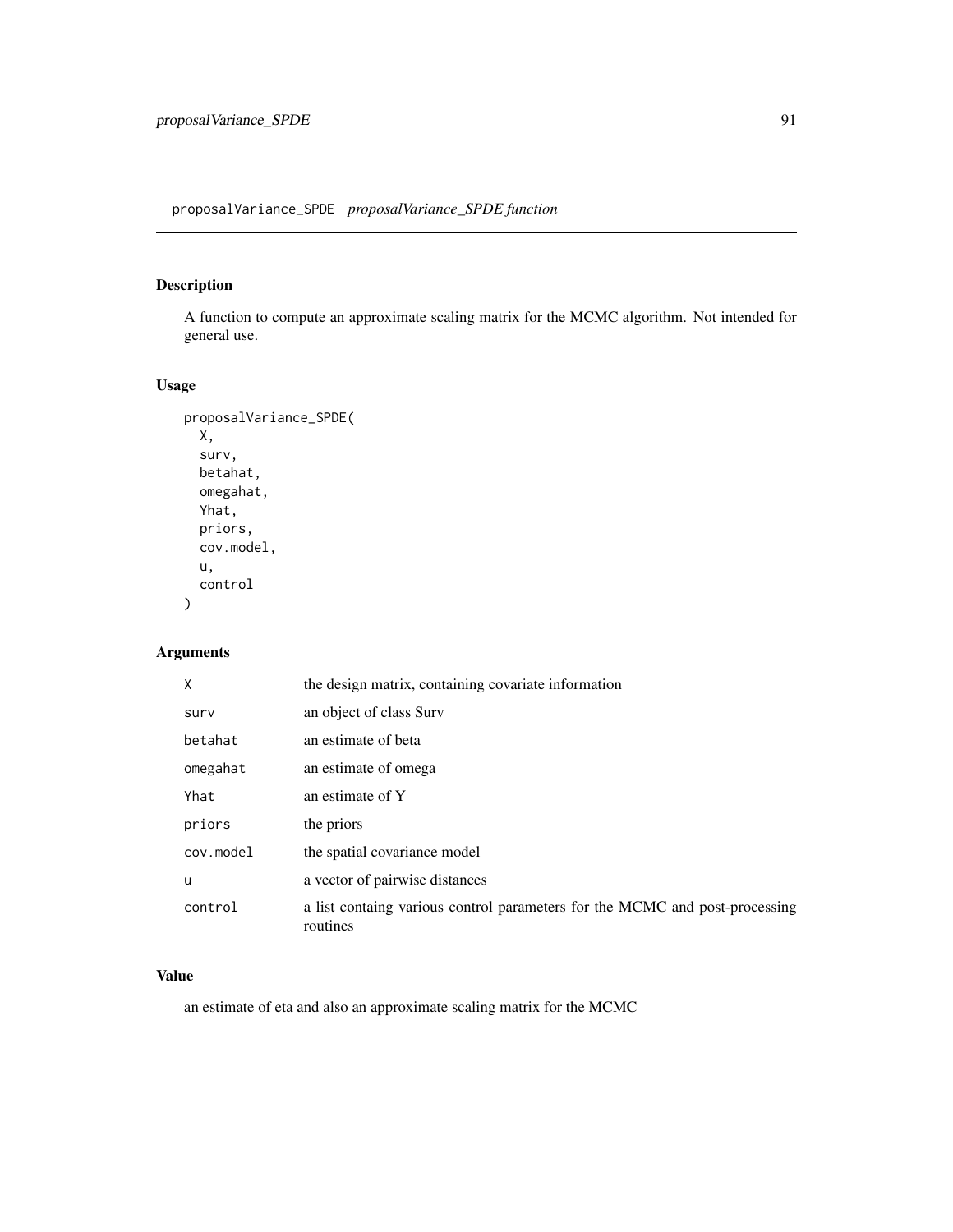A function to define a parametric proportional hazards model where the baseline hazard is modelled by a basis spline and where the coefficients of the model follow a partially imporper random walk prior. This function returns an object inheriting class 'basehazardspec', list of functions 'distinfo', 'basehazard', 'gradbasehazard', 'hessbasehazard', 'cumbasehazard', 'gradcumbasehazard', 'hesscumbasehazard' and 'densityquantile'

#### Usage

```
PsplineHaz(times, knots = quantile(times), degree = 3, MLinits = NULL)
```
#### Arguments

| times   | vector of survival times (both censored and uncensored)                                                                                                                          |
|---------|----------------------------------------------------------------------------------------------------------------------------------------------------------------------------------|
| knots   | vector of knots in ascending order, must include minimum and maximum values<br>of 'times'                                                                                        |
| degree  | degree of the spline basis, default is 3                                                                                                                                         |
| MLinits | optional starting values for the non-spatial maximisation routine using optim.<br>Note that we are working with the log of the parameters. Default is -10 for each<br>parameter. |

## Details

The distinfo function is used to provide basic distribution specific information to other spatsurv functions. The user is required to provide the following information in the returned list: npars, the number of parameters in this distribution; parnames, the names of the parameters; trans, the transformation scale on which the priors will be provided; itrans, the inverse transformation function that will be applied to the parameters before the hazard, and other functions are evaluated; jacobian, the derivative of the inverse transformation function with respect to each of the parameters; and hessian, the second derivatives of the inverse transformation function with respect to each of the parameters – note that currently the package spatsurv only allows the use of functions where the parameters are transformed independently.

The basehazard function is used to evaluate the baseline hazard function for the distribution of interest. It returns a function that accepts as input a vector of times, t and returns a vector.

The gradbasehazard function is used to evaluate the gradient of the baseline hazard function with respect to the parameters, this typically returns a vector. It returns a function that accepts as input a vector of times, t, and returns a matrix.

The hessbasehazard function is used to evaluate the Hessian of the baseline hazard function. It returns a function that accepts as input a vector of times, t and returns a list of hessian matrices corresponding to each t.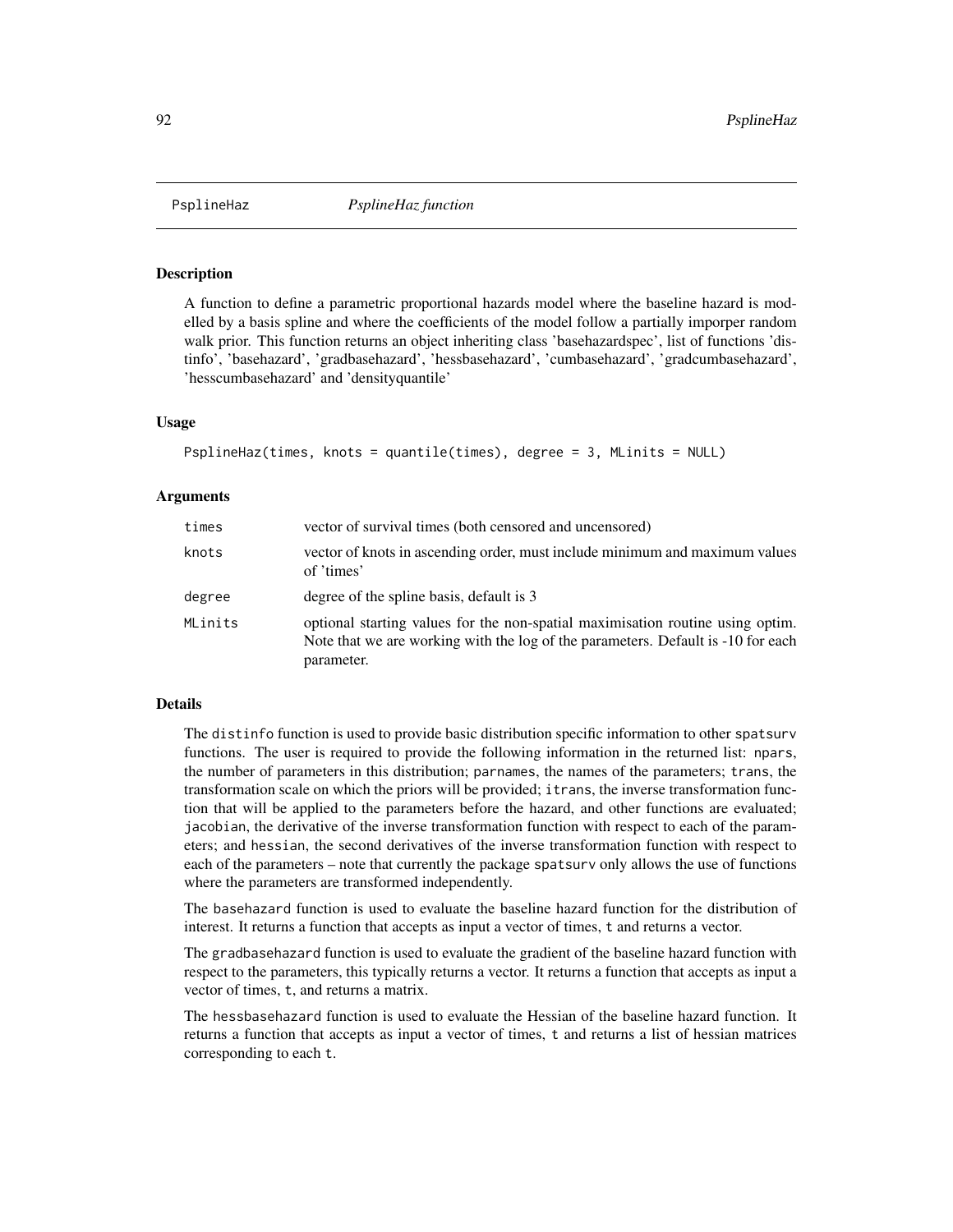## psplineprior 93

The cumbasehazard function is used to evaluate the cumulative baseline hazard function for the distribution of interest. It returns a function that accepts as input a vector of times, t and returns a vector.

The gradcumbasehazard function is used to evaluate the gradient of the cumulative baseline hazard function with respect to the parameters, this typically returns a vector. It returns a function that accepts as input a vector of times, t, and returns a matrix.

The hesscumbasehazard function is used to evaluate the Hessian of the cumulative baseline hazard function. It returns a function that accepts as input a vector of times, t and returns a list of hessian matrices corresponding to each t.

The densityquantile function is used to return quantiles of the density function. This is NOT REQUIRED for running the MCMC, merely for us in post-processing with the predict function where type is 'densityquantile'. In the case of the Weibull model for the baseline hazard, it can be shown that the q-th quantile is:

## Value

an object inheriting class 'basehazardspec'

#### See Also

[exponentialHaz,](#page-32-0) [gompertzHaz,](#page-44-0) [makehamHaz,](#page-67-0) [weibullHaz](#page-123-0)

psplineprior *psplineprior function*

#### **Description**

A function for evaluating the log of an independent Gaussian prior for a given set of parameter values.

#### Usage

```
psplineprior(beta = NULL, omega = NULL, eta = NULL, priors)
```
## Arguments

| beta   | parameter beta at which prior is to be evaluated  |
|--------|---------------------------------------------------|
| omega  | parameter omega at which prior is to be evaluated |
| eta    | parameter eta at which prior is to be evaluated   |
| priors | an object of class memePriors, see ?memePriors    |

### Value

the log of the prior evaluated at the given parameter values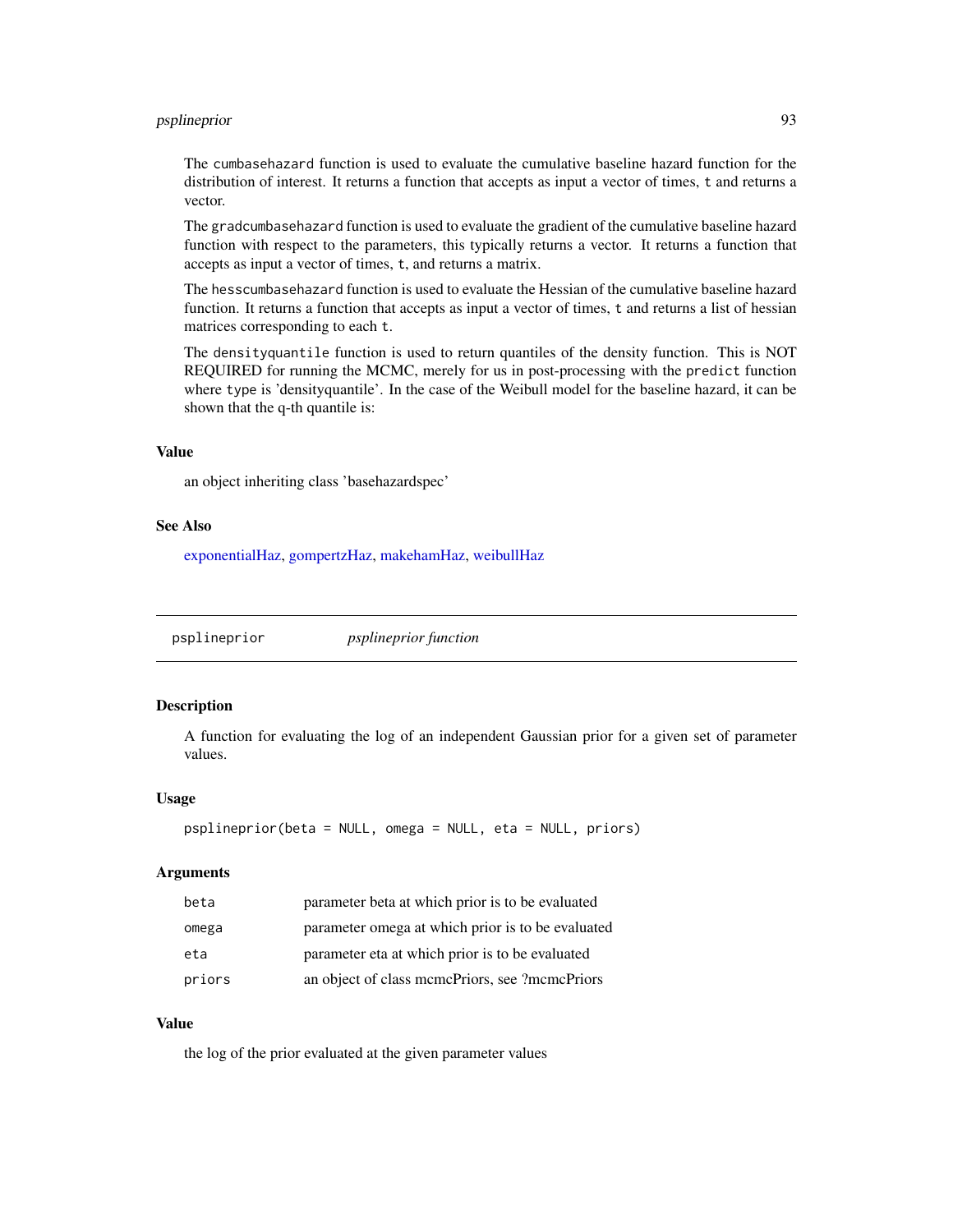## See Also

[survspat,](#page-114-0) [betapriorGauss,](#page-16-0) [omegapriorGauss,](#page-76-0) [etapriorGauss,](#page-30-0) [indepGaussianprior,](#page-56-0) [derivindepGaus](#page-26-0)[sianprior](#page-26-0)

psplineRWprior *psplineRWprior function*

## Description

A function to define Gaussian priors for omega. This function simply stores a vector of means and standard deviations to be passed to the main MCMC function, survspat.

## Usage

psplineRWprior(taumean, tausd, basehaz, order = 2)

## Arguments

| taumean | the prior mean, a vector of length 1 or more. 1 implies a common mean.                                                                            |
|---------|---------------------------------------------------------------------------------------------------------------------------------------------------|
| tausd   | the prior standard deviation, a vector of length 1 or more. 1 implies a common<br>standard deviation.                                             |
| basehaz | an object inheriting class "basehazardspec", specificlly, this function was used<br>for such objects created by a call to the function PsplineHaz |
| order   | the order of the random walk, default is 2                                                                                                        |

#### Value

an object of class "omegapriorGauss"

## See Also

[survspat,](#page-114-0) [betapriorGauss,](#page-16-0) [omegapriorGauss,](#page-76-0) [etapriorGauss,](#page-30-0) [indepGaussianprior,](#page-56-0) [derivindepGaus](#page-26-0)[sianprior](#page-26-0)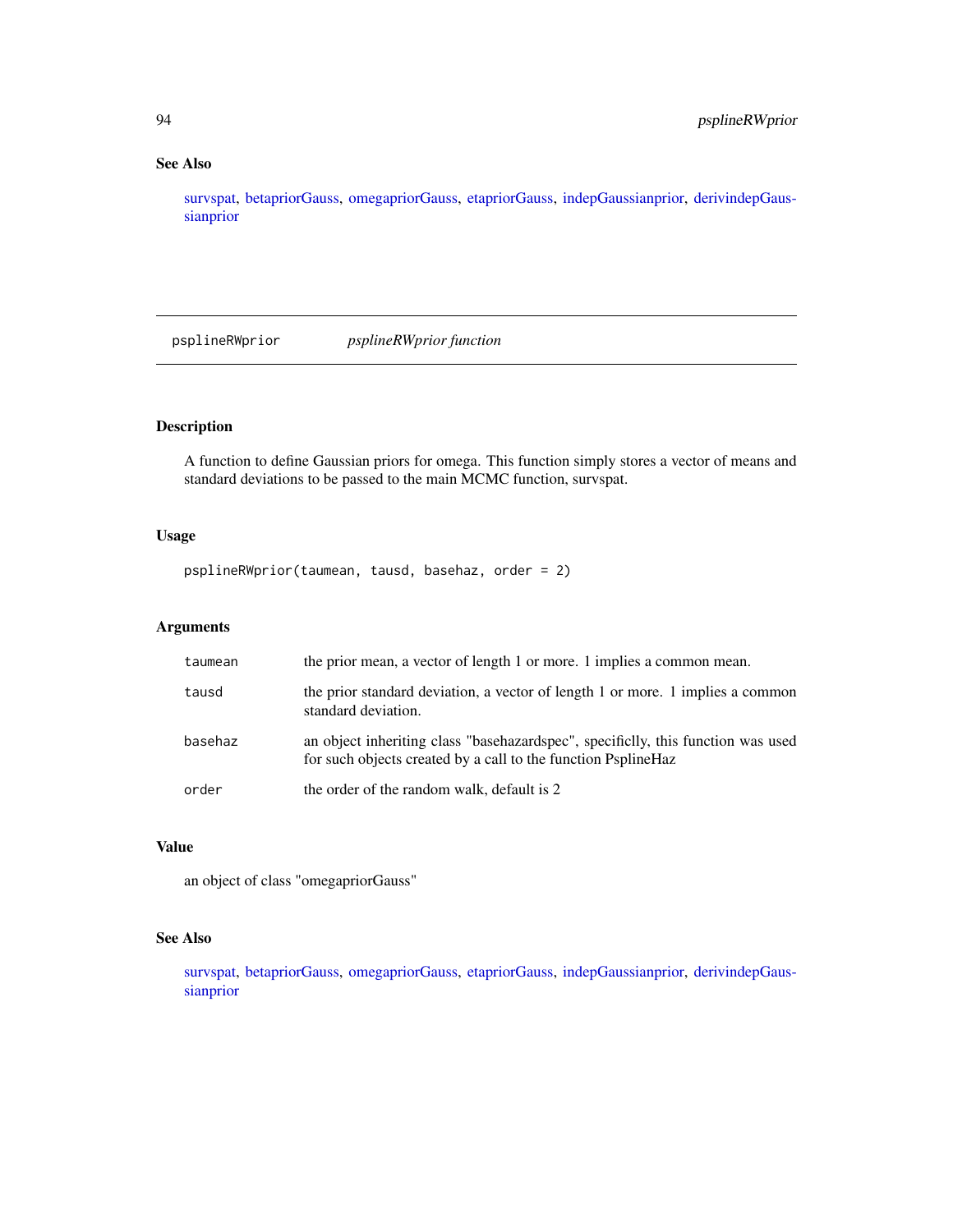A function to compute the second derivative of a function (of several real variables) using a quadratic approximation on a grid of points defined by the list argRanges. Also returns the local maximum.

## Usage

QuadApprox(fun, npts, argRanges, plot = FALSE, ...)

## Arguments

| fun       | a function                                                                                            |
|-----------|-------------------------------------------------------------------------------------------------------|
| npts      | integer number of points in each direction                                                            |
| argRanges | a list of ranges on which to construct the grid for each parameter                                    |
| plot      | whether to plot the quadratic approximation of the posterior (for two-dimensional<br>parameters only) |
| $\cdots$  | other arguments to be passed to fun                                                                   |

## Value

a 2 by 2 matrix containing the curvature at the maximum and the  $(x,y)$  value at which the maximum occurs

<span id="page-94-0"></span>quantile.mcmcspatsurv *quantile.mcmcspatsurv function*

#### Description

A function to extract quantiles of the parameters from an mcmc run

#### Usage

## S3 method for class 'mcmcspatsurv' quantile(x, probs =  $c(0.025, 0.5, 0.975), ...$ )

## Arguments

|                         | an object inheriting class memespatsury                     |
|-------------------------|-------------------------------------------------------------|
| probs                   | vector of probabilities                                     |
| $\cdot$ $\cdot$ $\cdot$ | other arguments to be passed to the function, not used here |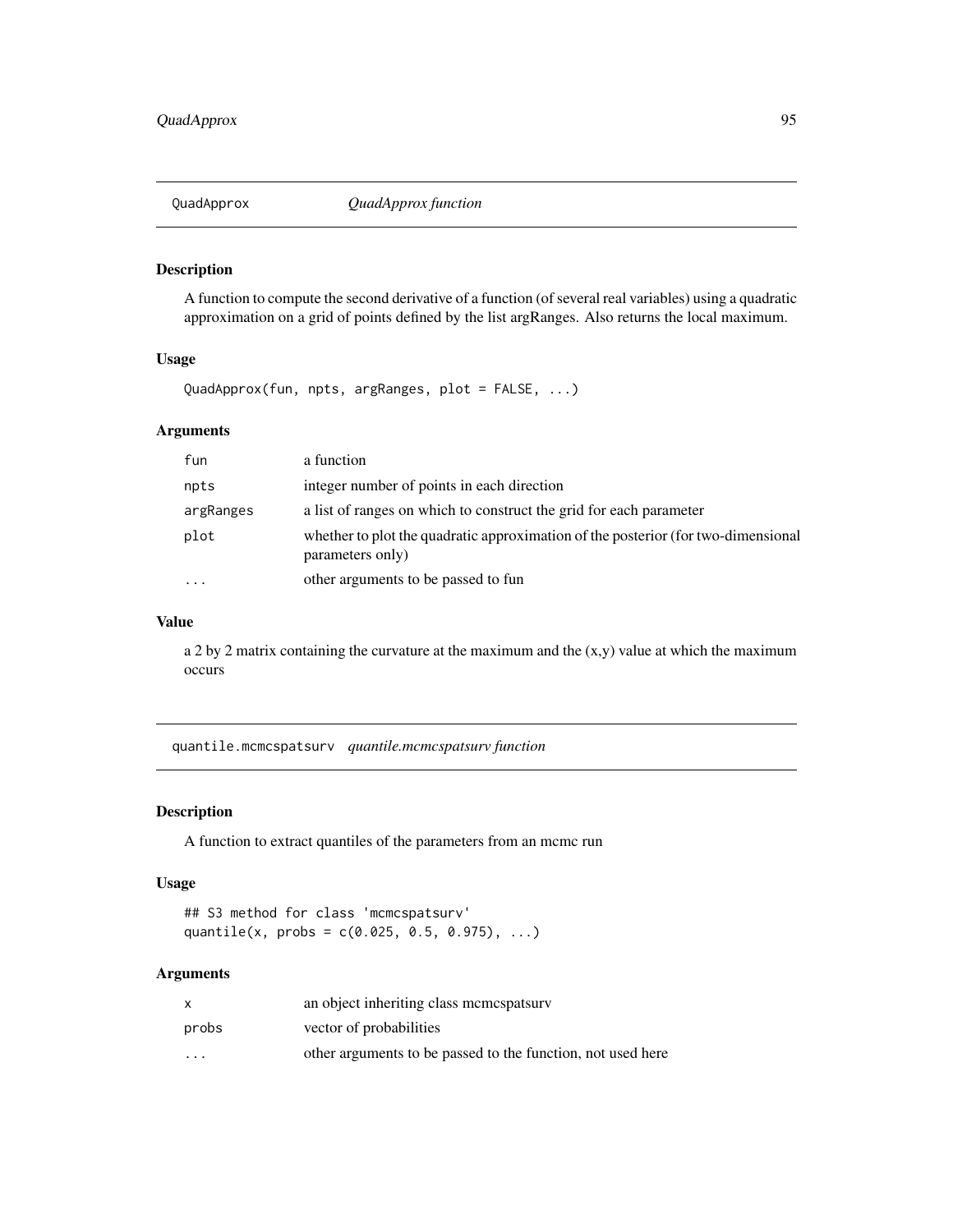## Value

quantiles of model parameters

## See Also

[print.mcmcspatsurv,](#page-84-0) [summary.mcmcspatsurv,](#page-111-0) [vcov.mcmcspatsurv,](#page-122-0) [frailtylag1,](#page-35-0) [spatialpars,](#page-104-0) [hazard](#page-52-0)[pars,](#page-52-0) [fixedpars,](#page-34-0) [randompars,](#page-96-0) [baselinehazard,](#page-14-0) [predict.mcmcspatsurv,](#page-82-0) [priorposterior,](#page-86-0) [posteriorcov,](#page-81-0) [MCE,](#page-69-0) [hazardexceedance](#page-51-0)

quantile.mlspatsurv *quantile.mlspatsurv function*

## Description

A function to extract quantiles of the parameters from an mcmc run

### Usage

```
## S3 method for class 'mlspatsurv'
quantile(x, probs = c(0.025, 0.5, 0.975), ...)
```
## Arguments

| x       | an object inheriting class memospatsury                     |
|---------|-------------------------------------------------------------|
| probs   | vector of probabilities                                     |
| $\cdot$ | other arguments to be passed to the function, not used here |

#### Value

quantiles of model parameters

### See Also

[print.mcmcspatsurv,](#page-84-0) [summary.mcmcspatsurv,](#page-111-0) [vcov.mcmcspatsurv,](#page-122-0) [frailtylag1,](#page-35-0) [spatialpars,](#page-104-0) [hazard](#page-52-0)[pars,](#page-52-0) [fixedpars,](#page-34-0) [randompars,](#page-96-0) [baselinehazard,](#page-14-0) [predict.mcmcspatsurv,](#page-82-0) [priorposterior,](#page-86-0) [posteriorcov,](#page-81-0) [MCE,](#page-69-0) [hazardexceedance](#page-51-0)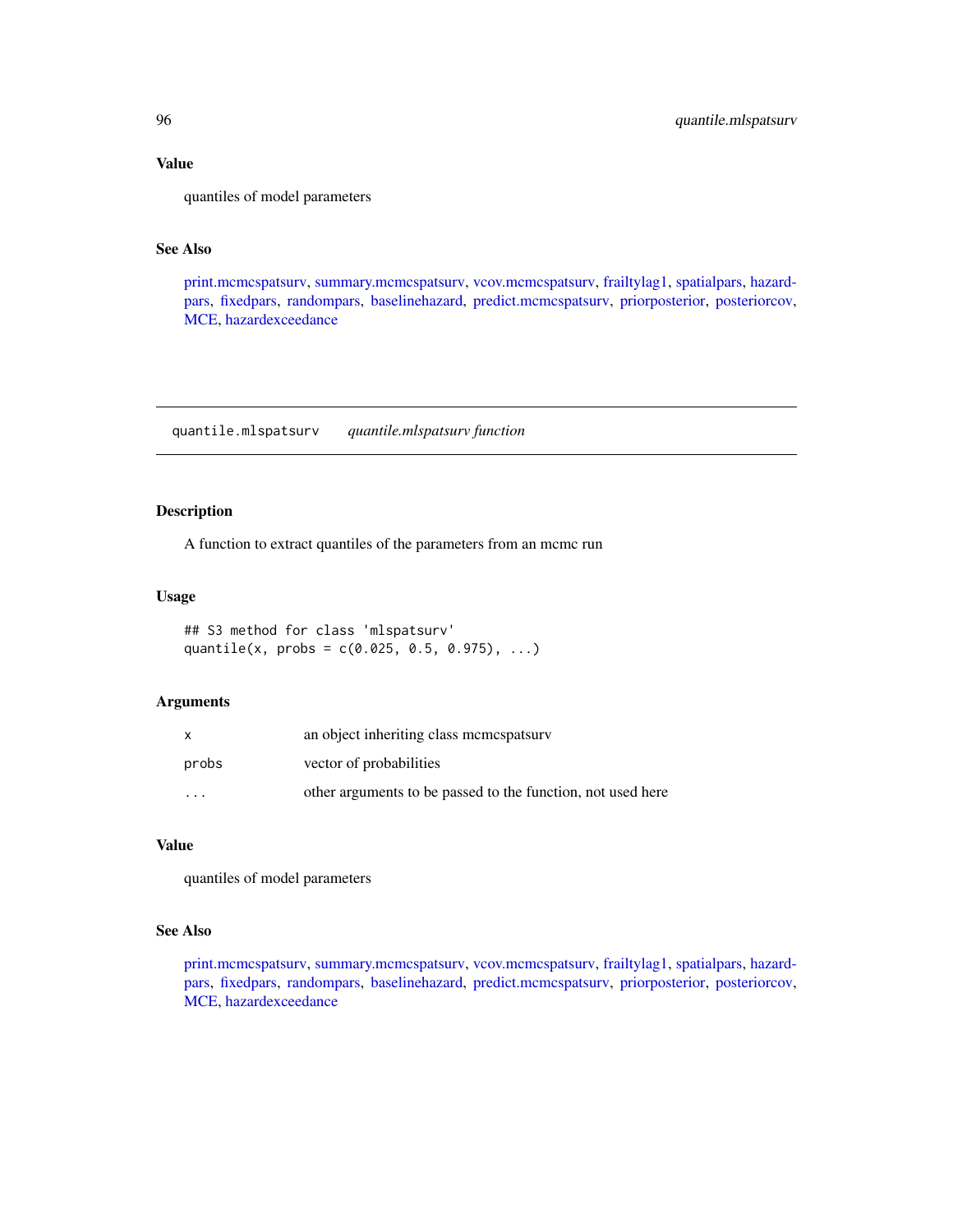<span id="page-96-0"></span>

A function to return the mcmc chains for the spatially correlated frailties

#### Usage

```
randompars(x)
```
## Arguments

x an object of class mcmcspatsurv

#### Value

the Y mcmc chains

## See Also

[print.mcmcspatsurv,](#page-84-0) [quantile.mcmcspatsurv,](#page-94-0) [summary.mcmcspatsurv,](#page-111-0) [vcov.mcmcspatsurv,](#page-122-0) [frailty](#page-35-0)[lag1,](#page-35-0) [spatialpars,](#page-104-0) [hazardpars,](#page-52-0) [fixedpars,](#page-34-0) [baselinehazard,](#page-14-0) [predict.mcmcspatsurv,](#page-82-0) [priorposterior,](#page-86-0) [pos](#page-81-0)[teriorcov,](#page-81-0) [MCE,](#page-69-0) [hazardexceedance](#page-51-0)

reconstruct.bs *reconstruct.bs function*

## Description

Generic function for reconstructing B-spline covariate effects. See ?reconstruct.bs.mcmcspatsurv and ?reconstruct.bs.coxph

## Usage

reconstruct.bs(mod, ...)

### Arguments

| mod | an object            |
|-----|----------------------|
| .   | additional arguments |

## Value

method reconstruct.bs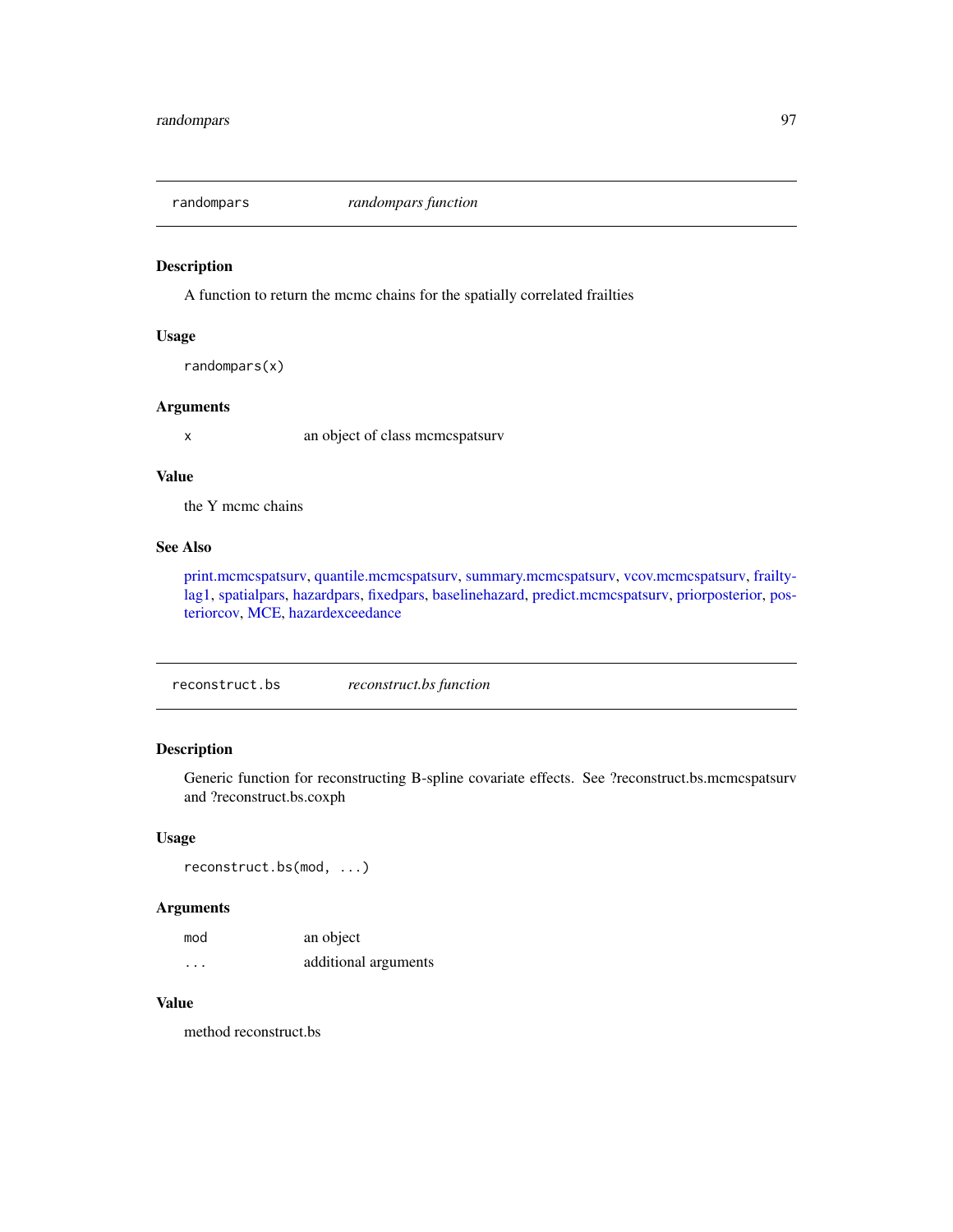reconstruct.bs.coxph *reconstruct.bs.coxph function*

## Description

When bs(varname) has been used in the formula of a coxph model, this function can be used to reconstruct the predicted relative risk of that parameter over time.

## Usage

```
## S3 method for class 'coxph'
reconstruct.bs(
 mod,
 varname,
  fun = NULL,probs = c(0.025, 0.975),
 bw = FALSE,xlab = NULL,
 ylab = NULL,
 plot = TRUE,
  ...
)
```
## Arguments

| mod     | model output, created by function survspat                                                                                                                                                                                              |
|---------|-----------------------------------------------------------------------------------------------------------------------------------------------------------------------------------------------------------------------------------------|
| varname | name of the variable modelled by a B-spline                                                                                                                                                                                             |
| fun     | optional function to feed in. Default is to plot relative risk against the covariate<br>of interest. Useful choices include "identity" (but with no quotes), which plots<br>the non-linear effect on the scale of the linear predictor. |
| probs   | upper and lower quantiles for confidence regions to plot The default is $c(0.025, 0.975)$ .                                                                                                                                             |
| bw      | Logical. Plot in black/white/greyscale? Default is to produce a colour plot.<br>Useful for producing plots for journals that do not accept colour plots.                                                                                |
| xlab    | label for x axis, there is a sensible default                                                                                                                                                                                           |
| ylab    | label for y axis, there is a sensible default                                                                                                                                                                                           |
| plot    | logical, whether to plot the effect of variance over time                                                                                                                                                                               |
| .       | other arguments to be passed to the plotting function.                                                                                                                                                                                  |

## Value

median, upper and lower confidence bands for the effect of varname over time; the funciton also produces a plot.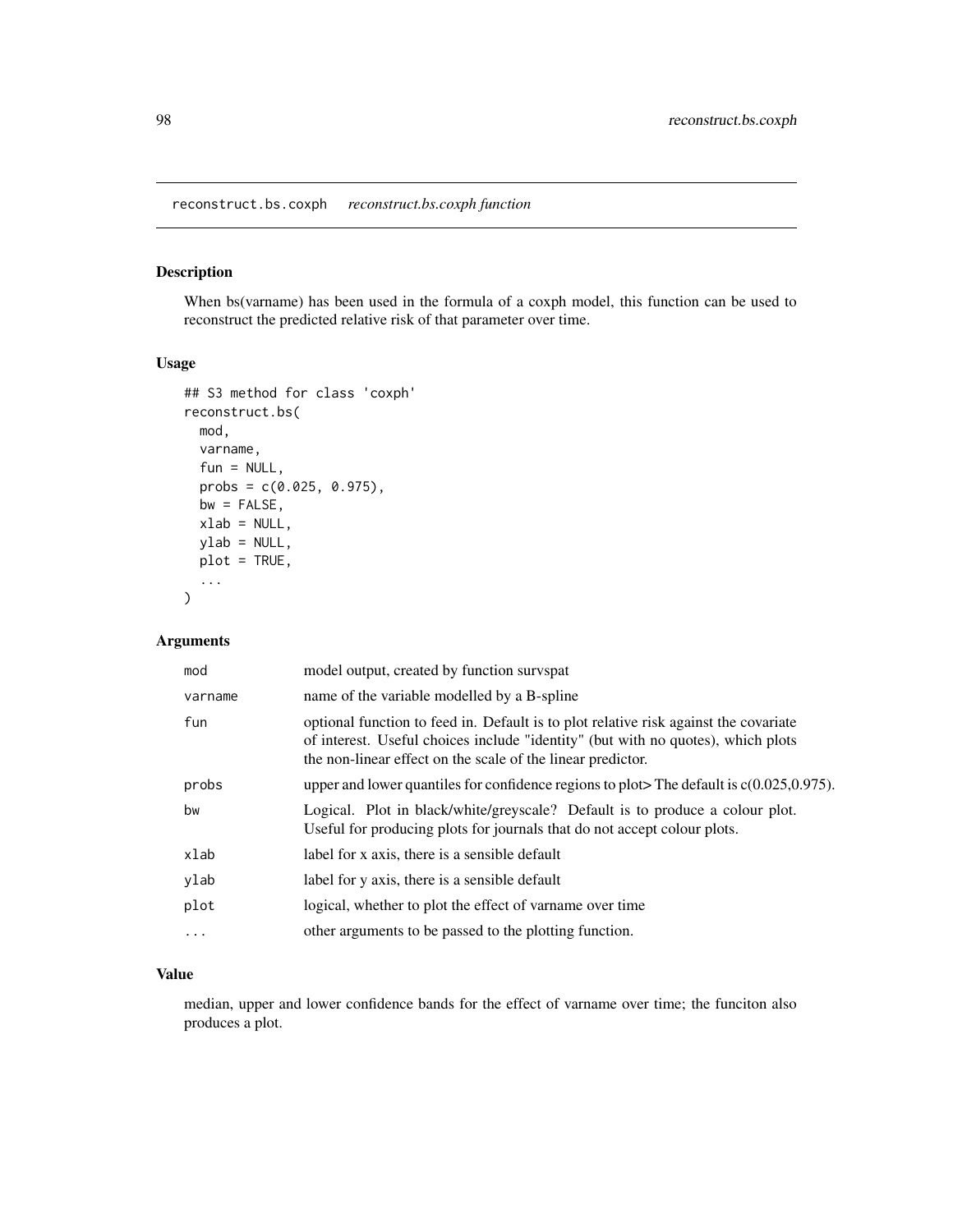reconstruct.bs.mcmcspatsurv

*reconstruct.bs.mcmcspatsurv function*

## Description

When bs(varname) has been used in the formula of a model, this function can be used to reconstruct the posterior relative risk of that parameter over time.

## Usage

```
## S3 method for class 'mcmcspatsurv'
reconstruct.bs(
 mod,
 varname,
 probs = c(0.025, 0.975),
 bw = FALSE,xlab = NULL,
 ylab = NULL,
 plot = TRUE,
  ...
\mathcal{L}
```
## Arguments

| mod      | model output, created by function survspat                                                                                                               |
|----------|----------------------------------------------------------------------------------------------------------------------------------------------------------|
| varname  | name of the variable modelled by a B-spline                                                                                                              |
| probs    | upper and lower quantiles for confidence regions to plot The default is $c(0.025, 0.975)$ .                                                              |
| bw       | Logical. Plot in black/white/greyscale? Default is to produce a colour plot.<br>Useful for producing plots for journals that do not accept colour plots. |
| xlab     | label for x axis, there is a sensible default                                                                                                            |
| ylab     | label for y axis, there is a sensible default                                                                                                            |
| plot     | logical, whether to plot the effect of varname over time                                                                                                 |
| $\cdots$ | other arguments to be passed to the plotting function.                                                                                                   |
|          |                                                                                                                                                          |

# Value

median, upper and lower confidence bands for the effect of varname over time; the funciton also produces a plot.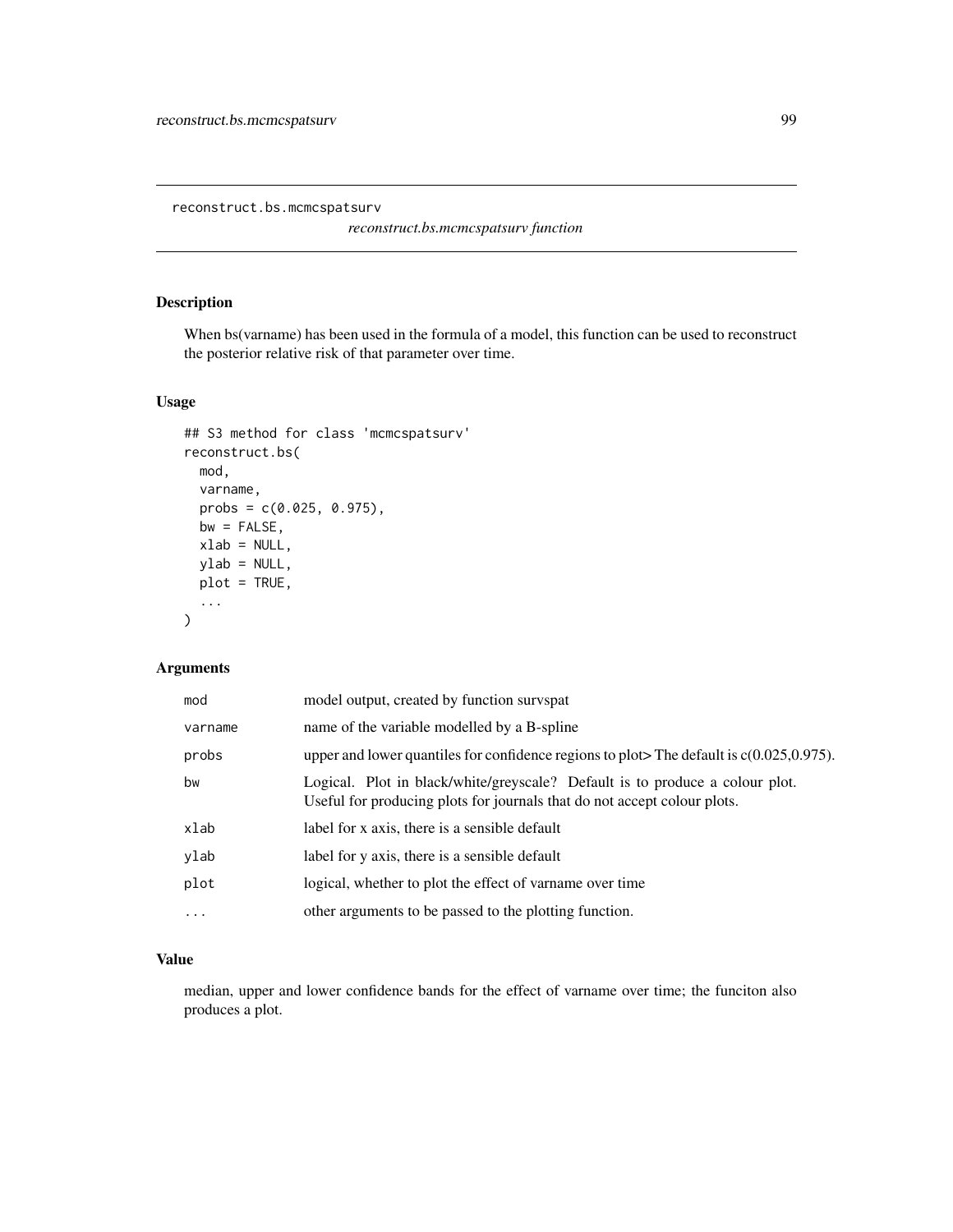resetLoop *reset iterator*

## Description

call this to reset an iterator's state to the initial

# Usage

resetLoop(obj)

# Arguments

obj an mcmc iterator

residuals.mcmcspatsurv

*resuiduals.mcmcspatsurv function*

## Description

A function to compute Cox-Snell / modeified Cox-Snell / Martingale or Deviance residuals

## Usage

```
## S3 method for class 'mcmcspatsurv'
residuals(object, type = "Cox-Snell", ...)
```
# Arguments

| object    | an object produced by the function survspat                                                                          |
|-----------|----------------------------------------------------------------------------------------------------------------------|
| type      | type of residuals to return. Possible choices are 'Cox-Snell', 'modified-Cox-<br>Snell', 'Martingale' or 'deviance'. |
| $\ddotsc$ | other arguments (not used here)                                                                                      |

# Value

the residuals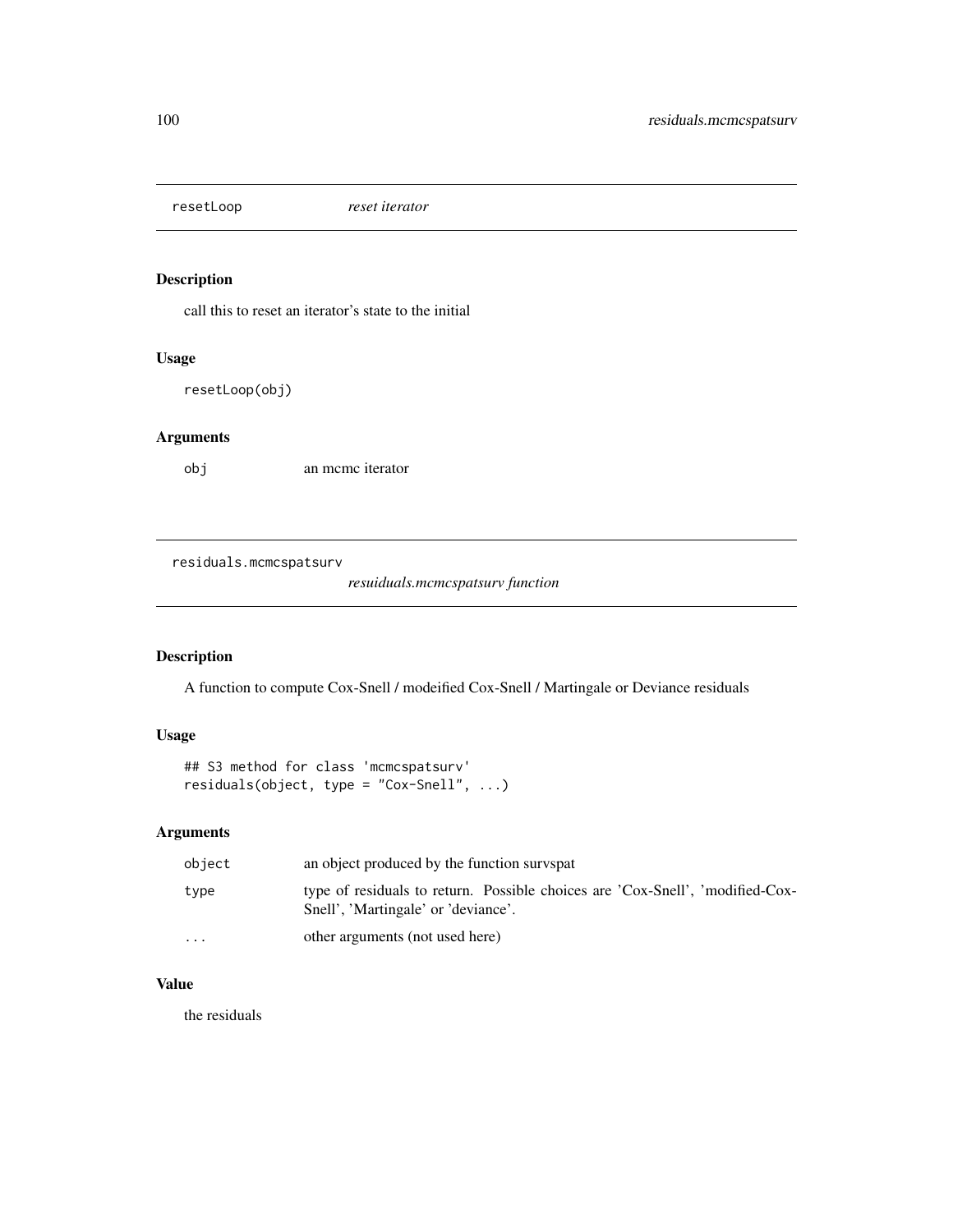A function to define a parametric proportional hazards model where the baseline hazard is taken from the Weibull model. This function returns an object inheriting class 'basehazardspec', list of functions 'distinfo', 'basehazard', 'gradbasehazard', 'hessbasehazard', 'cumbasehazard', 'gradcumbasehazard', 'hesscumbasehazard' and 'densityquantile'

#### Usage

rootWeibullHaz(MLinits = NULL)

#### Arguments

MLinits initial values for optim, default is NULL

#### **Details**

The distinfo function is used to provide basic distribution specific information to other spatsurv functions. The user is required to provide the following information in the returned list: npars, the number of parameters in this distribution; parnames, the names of the parameters; trans, the transformation scale on which the priors will be provided; itrans, the inverse transformation function that will be applied to the parameters before the hazard, and other functions are evaluated; jacobian, the derivative of the inverse transformation function with respect to each of the parameters; and hessian, the second derivatives of the inverse transformation function with respect to each of the parameters – note that currently the package spatsurv only allows the use of functions where the parameters are transformed independently.

The basehazard function is used to evaluate the baseline hazard function for the distribution of interest. It returns a function that accepts as input a vector of times, t and returns a vector.

The gradbasehazard function is used to evaluate the gradient of the baseline hazard function with respect to the parameters, this typically returns a vector. It returns a function that accepts as input a vector of times, t, and returns a matrix.

The hessbasehazard function is used to evaluate the Hessian of the baseline hazard function. It returns a function that accepts as input a vector of times, t and returns a list of hessian matrices corresponding to each t.

The cumbasehazard function is used to evaluate the cumulative baseline hazard function for the distribution of interest. It returns a function that accepts as input a vector of times, t and returns a vector.

The gradcumbasehazard function is used to evaluate the gradient of the cumulative baseline hazard function with respect to the parameters, this typically returns a vector. It returns a function that accepts as input a vector of times, t, and returns a matrix.

The hesscumbasehazard function is used to evaluate the Hessian of the cumulative baseline hazard function. It returns a function that accepts as input a vector of times, t and returns a list of hessian matrices corresponding to each t.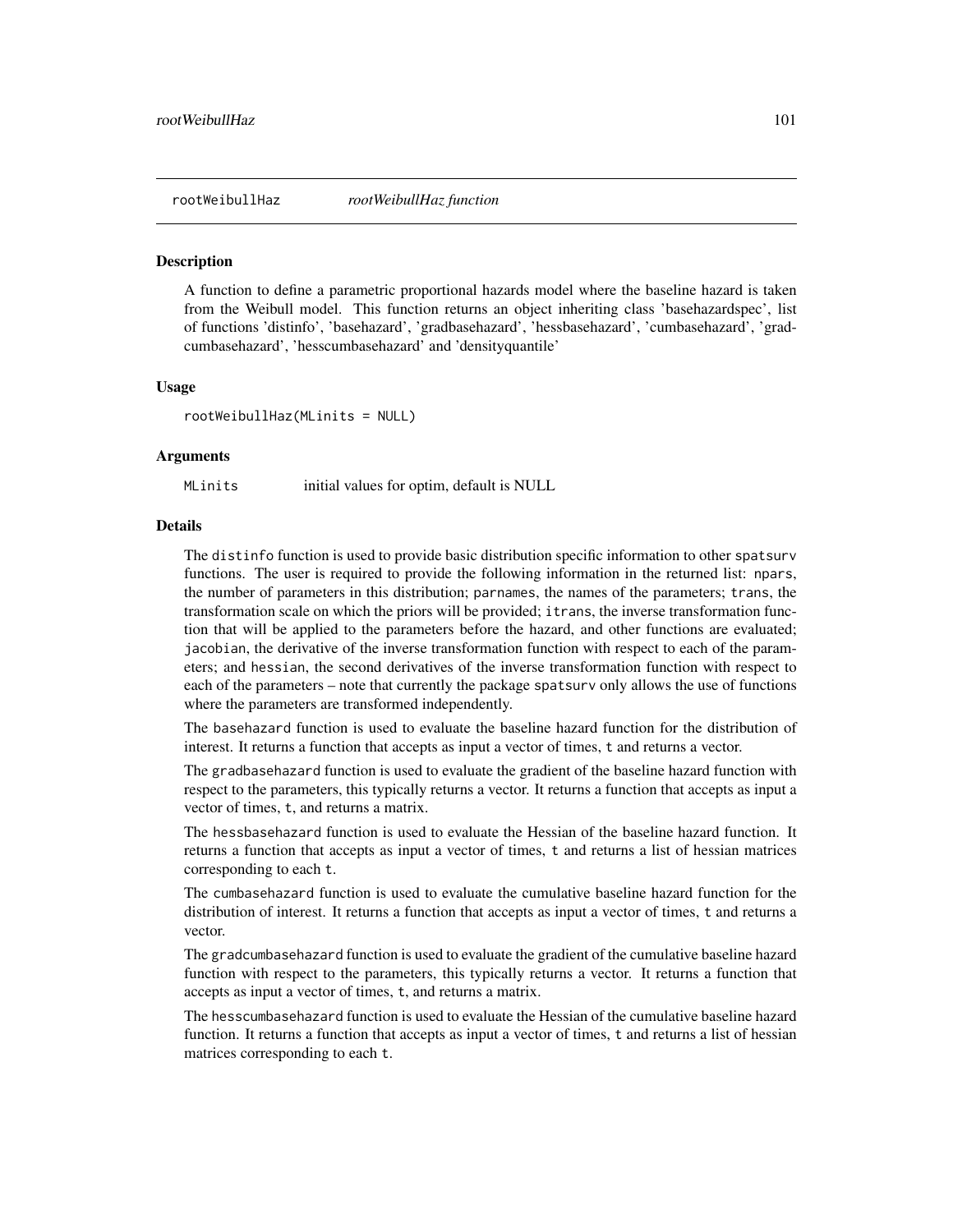The densityquantile function is used to return quantiles of the density function. This is NOT REQUIRED for running the MCMC, merely for us in post-processing with the predict function where type is 'densityquantile'. In the case of the Weibull model for the baseline hazard, it can be shown that the q-th quantile is:

#### Value

an object inheriting class 'basehazardspec'

## See Also

[tpowHaz,](#page-118-0) [exponentialHaz,](#page-32-0) [gompertzHaz,](#page-44-0) [makehamHaz](#page-67-0)

setTxtProgressBar2 *set the progress bar*

## Description

update a text progress bar. See help(txtProgressBar) for more info.

#### Usage

```
setTxtProgressBar2(pb, value, title = NULL, label = NULL)
```
#### Arguments

| pb    | text progress bar object     |
|-------|------------------------------|
| value | new value                    |
| title | ignored                      |
| label | text for end of progress bar |

| setupHazard | setupHazard function |  |
|-------------|----------------------|--|
|             |                      |  |

## Description

A function to set up the baseline hazard, cumulative hazard and derivative functions for use in evaluating the log posterior. This fucntion is not intended for general use.

#### Usage

```
setupHazard(dist, pars, grad = FALSE, hess = FALSE)
```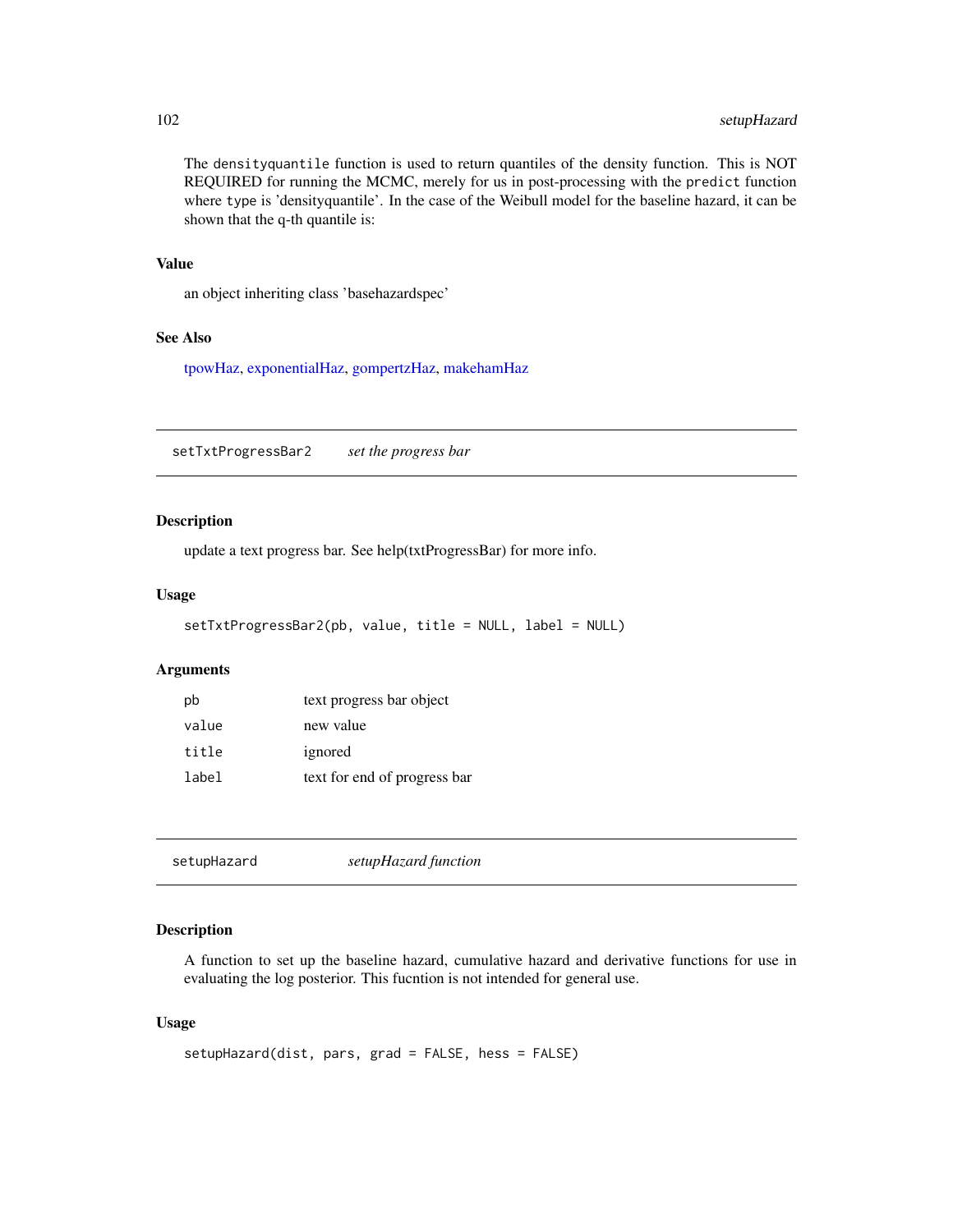## setupPrecMatStruct 103

#### **Arguments**

| dist | an object of class 'basehazardspec'                                                                  |
|------|------------------------------------------------------------------------------------------------------|
| pars | parameters with which to create the functions necessary to evaluate the log pos-<br>terior           |
| grad | logical, whete the r to create gradient functions for the baseline hazard and cu-<br>mulative hazard |
| hess | logical, where the recent experience hesseles for the baseline hazard and cumu-<br>lative hazard     |

### Value

a list of functions used in evaluating the log posterior

setupPrecMatStruct *setupPrecMatStruct function*

## Description

A function to set up the computational grid and precision matrix structure for SPDE models.

#### Usage

```
setupPrecMatStruct(shape, cellwidth, no)
```
#### Arguments

| shape     | an object of class SpatialPolygons or SpatialPolygonsDataFrame           |
|-----------|--------------------------------------------------------------------------|
| cellwidth | a scalar, the width of the grid cells                                    |
| no        | the order of the SPDE approximation: see Lindgren et al 2011 for details |

#### Value

the computational grid and a function for constructing the precision matrix

### References

- 1. Benjamin M. Taylor and Barry S. Rowlingson (2017). spatsurv: An R Package for Bayesian Inference with Spatial Survival Models. Journal of Statistical Software, 77(4), 1-32, doi:10.18637/jss.v077.i04.
- 2. Finn Lindgren, Havard Rue, Johan Lindstrom. An explicit link between Gaussian fields and Gaussian Markov random fields: the stochastic partial differential equation approach. Journal of the Royal Statistical Society: Series B 73(4)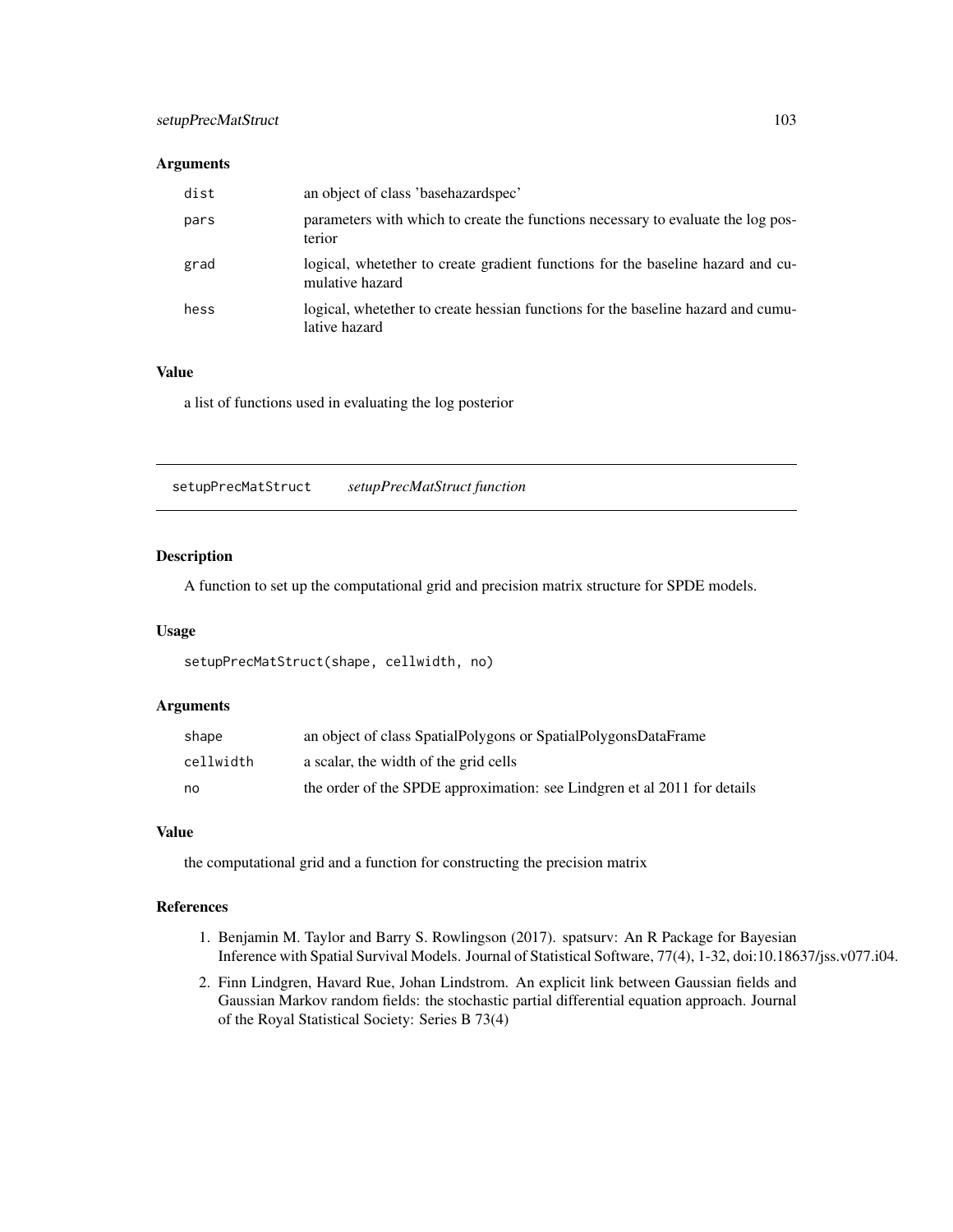A function to show the grid that will be used for a given cellwidth

### Usage

showGrid(dat, cellwidth,  $ext = 2$ , boundingbox = NULL)

## Arguments

| dat         | any spatial data object whose bounding box can be computed using the function<br>bbox.                                                           |
|-------------|--------------------------------------------------------------------------------------------------------------------------------------------------|
| cellwidth   | an initial suggested cellwidth                                                                                                                   |
| ext         | the extension parameter for the FFT transform, set to 2 by default                                                                               |
| boundingbox | optional bounding box over which to construct computational grid, supplied as<br>an object on which the function 'bbox' returns the bounding box |

## Value

a plot showing the grid and the data. Ideally the data should only just fit inside the grid.

|  | simsurv function | simsurv |
|--|------------------|---------|
|--|------------------|---------|

#### Description

A function to simulate spatial parametric proportional hazards model. The function works by simulating candidate survival times using MCMC in parallel for each individual based on each individual's covariates and the common parameter effects, beta.

#### Usage

```
simsurv(
 X = \text{cbind}(age = runif(100, 5, 50), sex = \text{rbinom}(100, 1, 0.5), cancer = \text{rbinom}(100, 1,(0.2),
 beta = c(0.0296, 0.0261, 0.035),
  omega = 1,
  dist = exponentialHaz(),
  coords = matrix(runif(2 * new(X)), nrow(X), 2),
  cov.parameters = c(1, 0.1),cov.model = ExponentialCovFct(),
 mcmc.control = mcmcpars(nits = 1e+05, burn = 10000, thin = 90),
  savechains = TRUE
)
```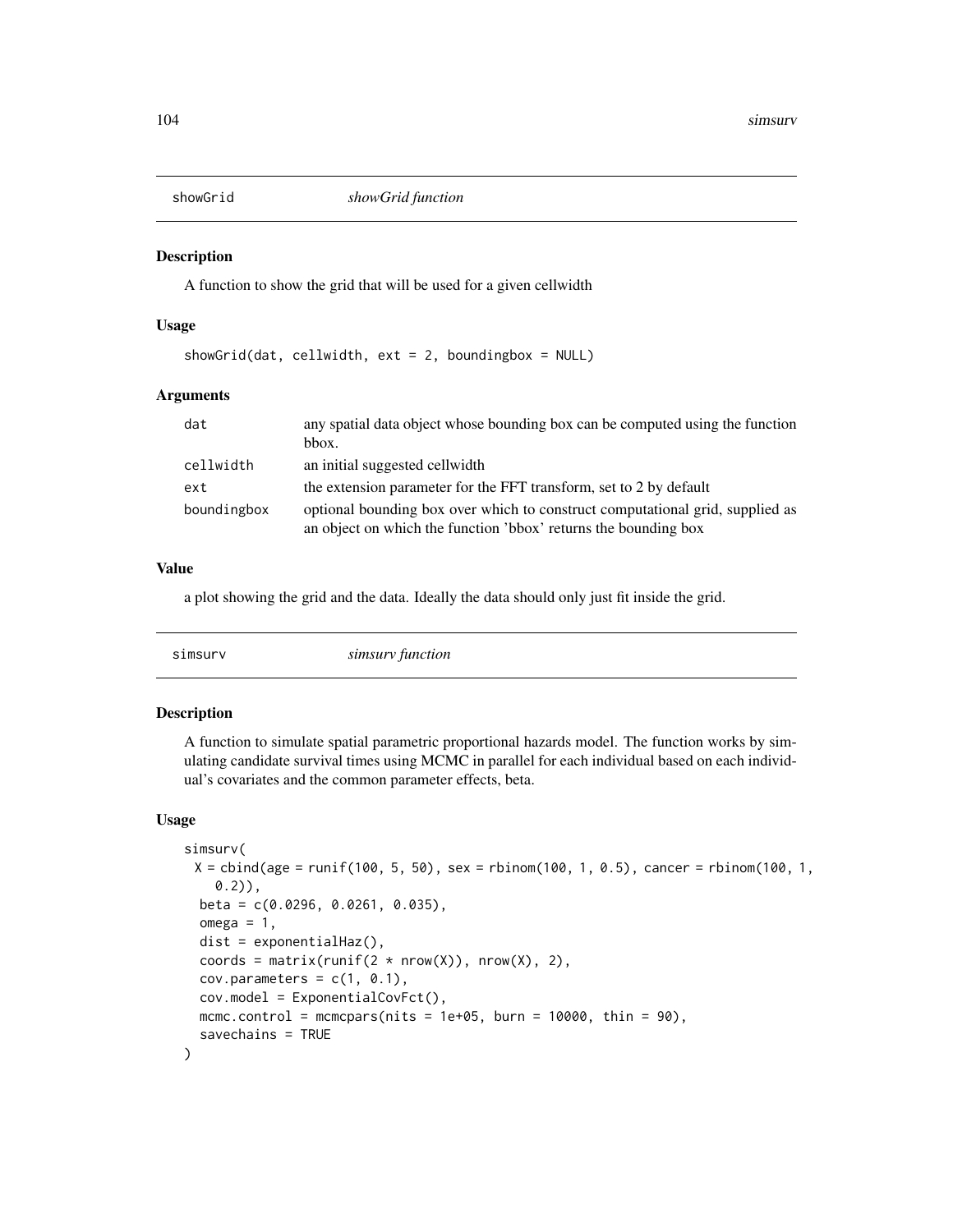## spatialpars 105

### Arguments

| X            | a matrix of covariate information                                                                                    |
|--------------|----------------------------------------------------------------------------------------------------------------------|
| beta         | the parameter effects                                                                                                |
| omega        | vector of parameters for the baseline hazard model                                                                   |
| dist         | the distribution choice: exp or weibull at present                                                                   |
| coords       | matrix with 2 columns giving the coordinates at which to simulate data                                               |
|              | cov. parameters a vector: the parameters for the covariance function                                                 |
| cov.model    | an object of class covmodel, see ?covmodel                                                                           |
| mcmc.control | meme control paramters, see ?memepars                                                                                |
| savechains   | save all chains? runs faster if set to FALSE, but then you'll be unable to conduct<br>convergence/mixing diagnostics |

## Value

in list element 'survtimes', a vector of simulated survival times (the last simulated value from the MCMC chains) in list element 'T' the MCMC chains

## See Also

[covmodel,](#page-22-0) [survspat,](#page-114-0) [tpowHaz,](#page-118-0) [exponentialHaz,](#page-32-0) [gompertzHaz,](#page-44-0) [makehamHaz,](#page-67-0) [weibullHaz](#page-123-0)

<span id="page-104-0"></span>spatialpars *spatialpars function*

## Description

A function to return the mcmc chains for the spatial covariance function parameters

## Usage

spatialpars(x)

### Arguments

x an object of class mcmcspatsurv

#### Value

the eta mcmc chains

## See Also

[print.mcmcspatsurv,](#page-84-0) [quantile.mcmcspatsurv,](#page-94-0) [summary.mcmcspatsurv,](#page-111-0) [vcov.mcmcspatsurv,](#page-122-0) [frailty](#page-35-0)[lag1,](#page-35-0) [hazardpars,](#page-52-0) [fixedpars,](#page-34-0) [randompars,](#page-96-0) [baselinehazard,](#page-14-0) [predict.mcmcspatsurv,](#page-82-0) [priorposterior,](#page-86-0) [pos](#page-81-0)[teriorcov,](#page-81-0) [MCE,](#page-69-0) [hazardexceedance](#page-51-0)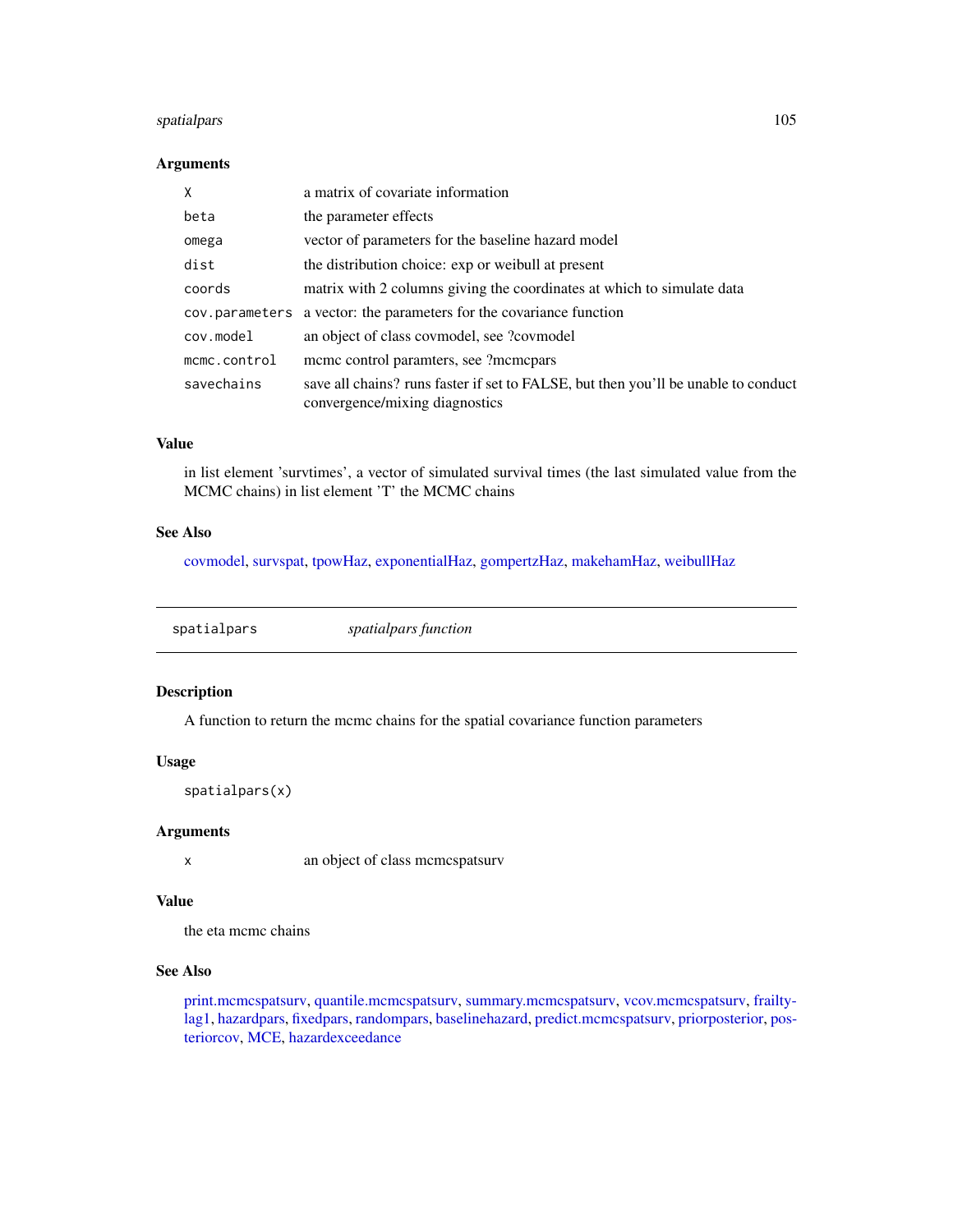spatsurvVignette *spatsurvVignette function*

# Description

Display the introductory vignette for the spatsurv package.

### Usage

```
spatsurvVignette()
```
## Value

displays the vignette by calling browseURL

SPDE *SPDE function*

# Description

A function to declare and evaluate an SPDE covariance function.

## Usage

SPDE(ord)

## Arguments

ord the order of the model to be used, currently an integer between 1 an 3. See Lindgren 2011 paper.

# Value

an covariance function based on the SPDE model

## See Also

[ExponentialCovFct,](#page-31-0) [covmodel](#page-22-0)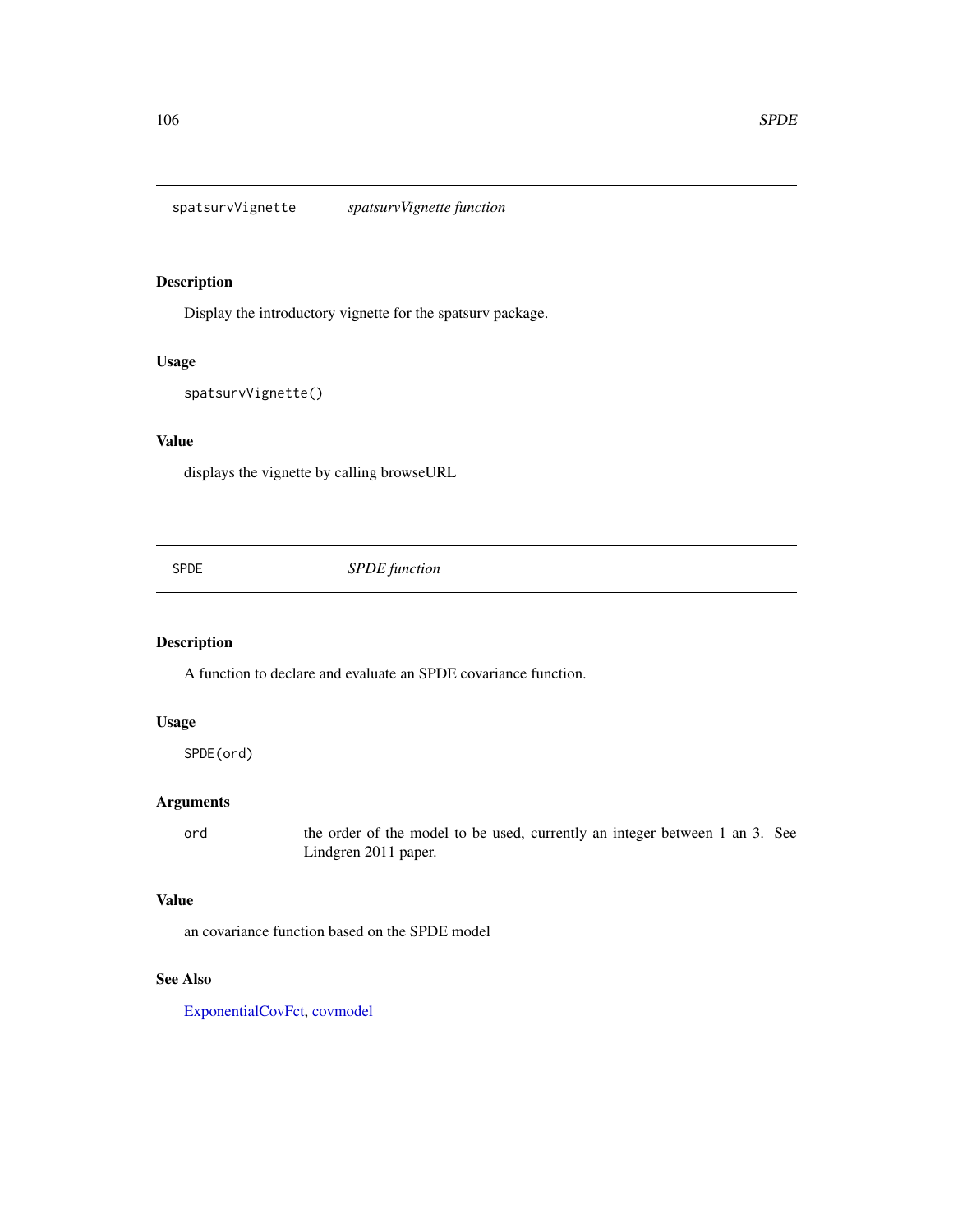A function to used in entering elements into the precision matrix of an SPDE model. Not intended for general use.

## Usage

SPDEprec(a, ord)

## Arguments

| a   | parameter a, see Lindgren et al 2011.                 |
|-----|-------------------------------------------------------|
| ord | the order of the SPDE model, see Lindgren et al 2011. |

## Value

a function used for creating the precision matrix

#### References

- 1. Benjamin M. Taylor and Barry S. Rowlingson (2017). spatsurv: An R Package for Bayesian Inference with Spatial Survival Models. Journal of Statistical Software, 77(4), 1-32, doi:10.18637/jss.v077.i04.
- 2. Finn Lindgren, Havard Rue, Johan Lindstrom. An explicit link between Gaussian fields and Gaussian Markov random fields: the stochastic partial differential equation approach. Journal of the Royal Statistical Society: Series B 73(4)

SpikedExponentialCovFct

*SpikedExponentialCovFct function*

# Description

A function to declare and also evaluate a spiked exponential covariance function. This is an exponential covariance function with a nugget.

#### Usage

```
SpikedExponentialCovFct()
```
## Value

the spiked exponential covariance function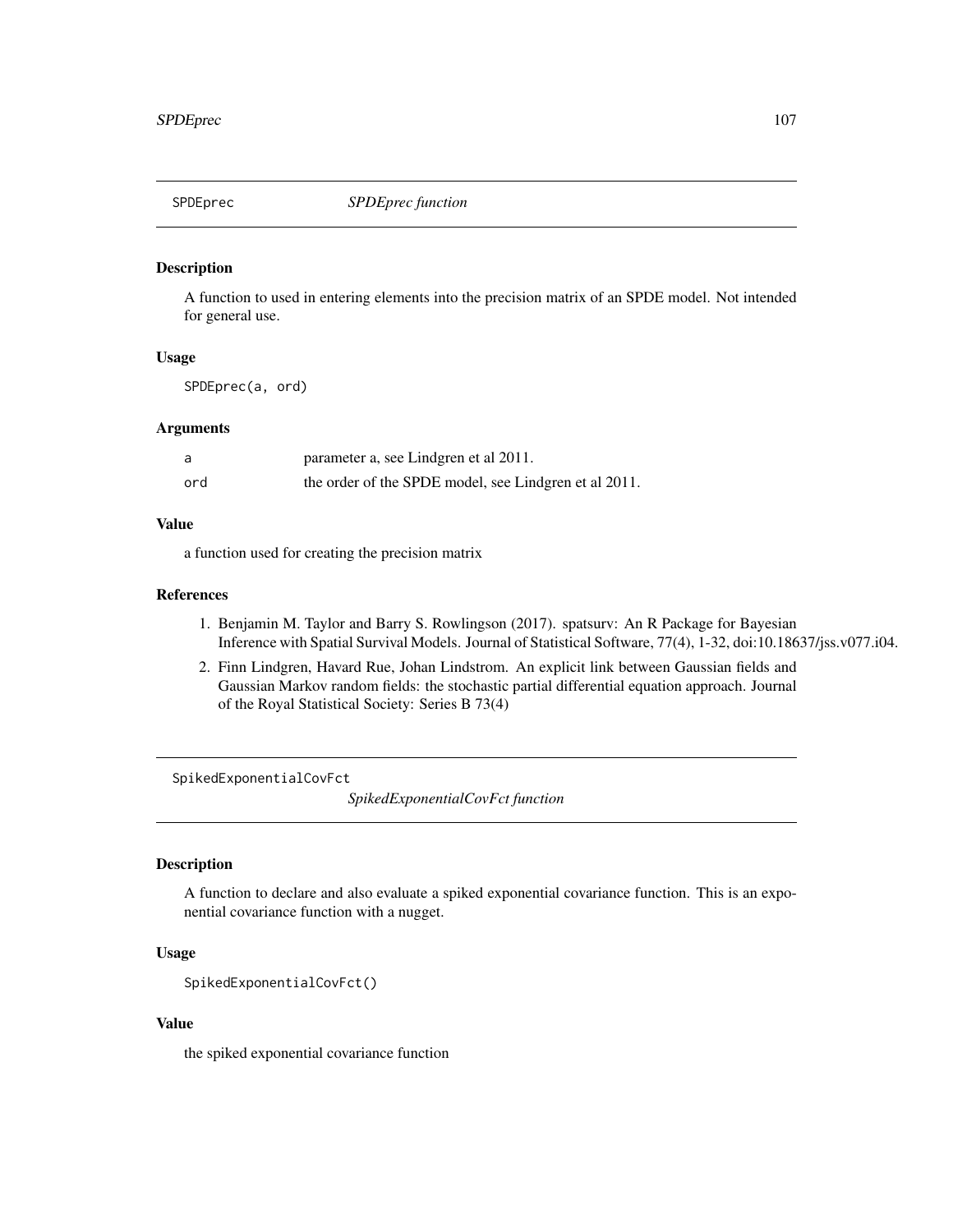## See Also

[ExponentialCovFct,](#page-31-0) [covmodel](#page-22-0)

spplot1 *spplot1 function*

#### Description

A function to provide spplot-like plotting capability but NOT using trellis graphics. This function also acts as an interface for fast plotting of SpatialPolygonsDataFrame or SpatialPixelsDataFrame objects using leaflet HTML plotting capabilities to get zoomable plots with real-world context: transformation to the correct projection is done automatically.

#### Usage

```
spplot1(
 x,
 what,
 palette = brewer.pal(5, "Oranges"),
 breaks = NULL,
  legpos = "topleft",
  fun = identity,
  include.lowest = TRUE,
 bty = "n",bg = NULL,printlegend = TRUE,
 bw = FALSE,useLeaflet = FALSE,
  urltemplate = urlTemplate("Stamen_Toner"),
  fillOpacity = 0.5,
  legendOpacity = 0.5,
  OSMbg = NULL,leafletLegend = TRUE,
  alpha.f = 0.5,
 plotinorder = FALSE,
  legendText = NULL,
  legendFun = NULL,
  ...
```

```
\mathcal{L}
```
## Arguments

|         | a SpatialPolgonsDataFrame or a SpatialPointsDataFrame                                                                               |
|---------|-------------------------------------------------------------------------------------------------------------------------------------|
| what    | the name of the variable to plot                                                                                                    |
| palette | the palette, can either be a vector of names of colours, or a vector of colours<br>produced for example by the brewer pal function. |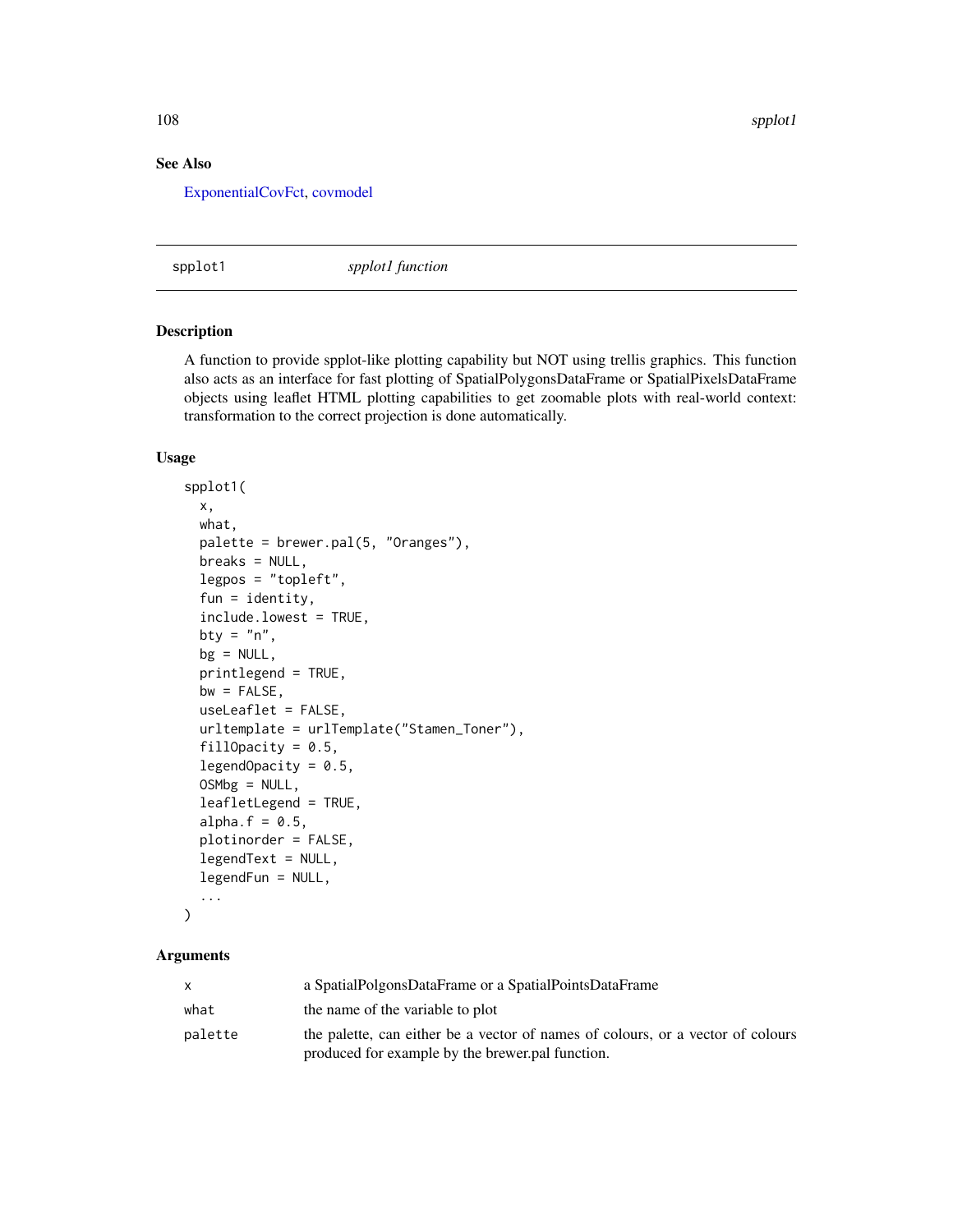#### <span id="page-108-0"></span>spplot1 and the special set of the set of the set of the set of the set of the set of the set of the set of the set of the set of the set of the set of the set of the set of the set of the set of the set of the set of the

| breaks         | optional breaks for the legend, a vector of length $1 + \text{length}(palette)$                                                                                         |
|----------------|-------------------------------------------------------------------------------------------------------------------------------------------------------------------------|
| legpos         | the position of the legend, options are 'topleft', 'topright', 'bottomleft', 'bot-<br>tomright'                                                                         |
| fun            | an optional function of the data to plot, default is the identity function                                                                                              |
| include.lowest | see ?cut                                                                                                                                                                |
| bty            | see ?legend                                                                                                                                                             |
| bg             | see ?legend                                                                                                                                                             |
| printlegend    | logical: print the legend?                                                                                                                                              |
| bw             | Logical. Plot in black/white/greyscale? Default is to produce a colour plot.<br>Useful for producing plots for journals that do not accept colour plots.                |
| useLeaflet     | whether to use leaflet to produce a zoomable map this requires the leaflet pack-<br>age, available by issuing the command "devtools::install_github('rstudio/leaflet')" |
| urltemplate    | template for leaflet map background, default is urlTemplate('Stamen-Toner'),<br>but any valid web address for leaflet templates will work here. See ?urlTemplate.       |
| fillOpacity    | see ?addPolygons                                                                                                                                                        |
| legendOpacity  | see opacity argument in function addLegend                                                                                                                              |
| <b>OSMbg</b>   | optional OpenStreetMap background to add to plot, obtain this using the func-<br>tion getBackground                                                                     |
| leafletLegend  | logical, display the leaflet legend?                                                                                                                                    |
| alpha.f        | point transparency, see ?adjustcolor, default is 0.5                                                                                                                    |
| plotinorder    | whether to plot in order of the size of the variable being plotted, useful for<br>overlapping windows where small counts may obscure big counts                         |
| legendText     | X                                                                                                                                                                       |
| legendFun      | X                                                                                                                                                                       |
| $\cdots$       | other arguments to be passed to plot                                                                                                                                    |

# Details

See <http://leaflet-extras.github.io/leaflet-providers/preview/> for examples of leaflet templates.

Instructions on installing the leaflet R package are available from [https://rstudio.github.io/](https://rstudio.github.io/leaflet/) [leaflet/](https://rstudio.github.io/leaflet/)

# Value

either produces a plot or if useLeaflet is TRUE, returns a leaflet map widget to which further layers can be added

# See Also

[urlTemplate,](#page-121-0) [getBackground,](#page-39-0) brewer.pal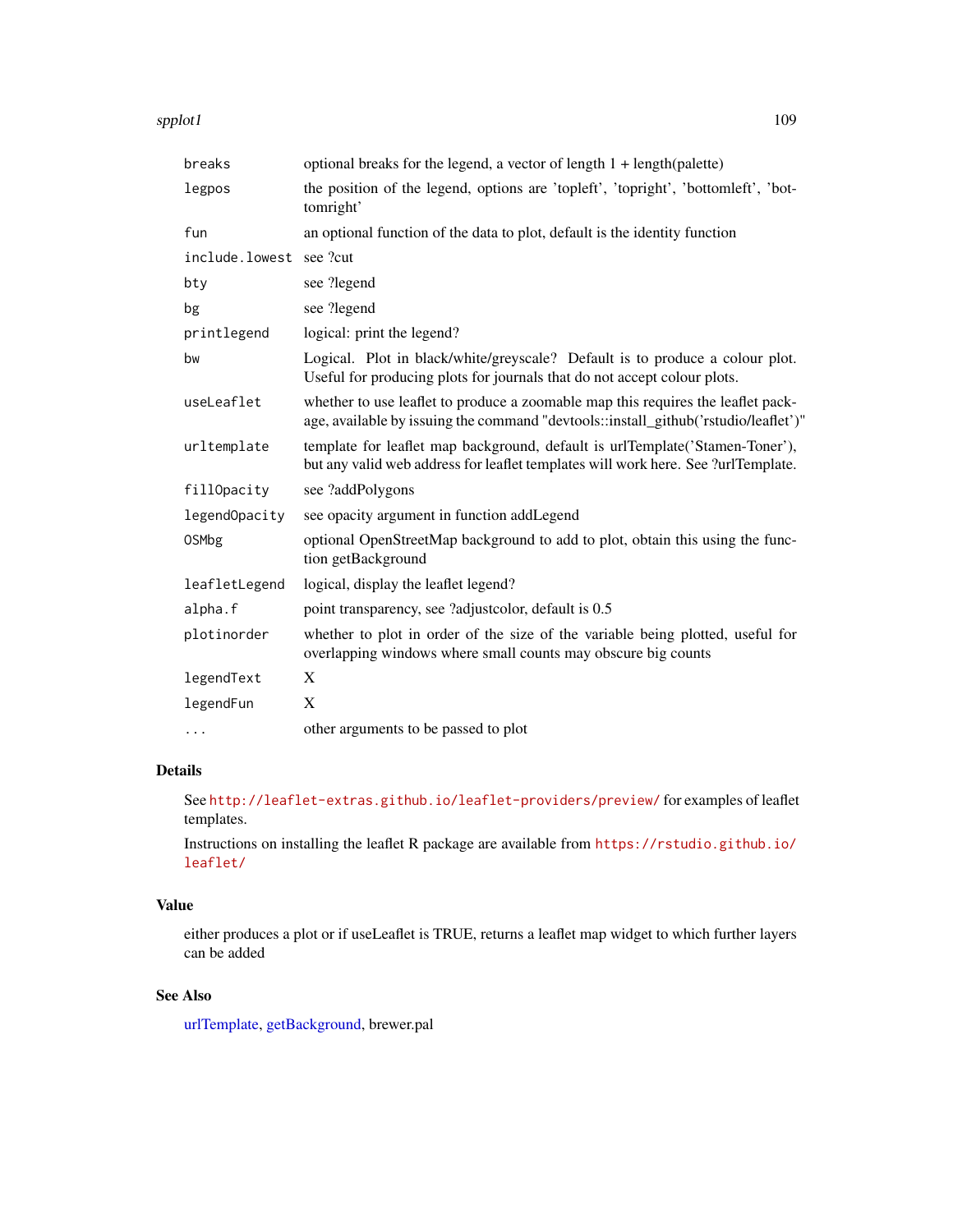<span id="page-109-0"></span>

A function to compare two SpatialPolgonsDataFrame or SpatialPointsDataFrame objects using a unified legend for the variable of interest in both

# Usage

```
spplot_compare(
 x,
 y,
 what,
 what1 = what,palette = brewer.pal(9, "Oranges"),
 legpos = "topleft",
 border = NA,
 fun = identity,
  t1 = "",t2 = "",bw = FALSE,...
\mathcal{L}
```
# Arguments

| $\mathsf{x}$ | a SpatialPolgonsDataFrame or a SpatialPointsDataFrame                                                                                                    |
|--------------|----------------------------------------------------------------------------------------------------------------------------------------------------------|
| У            | a SpatialPolgonsDataFrame or a SpatialPointsDataFrame                                                                                                    |
| what         | the name of the variable from x to plot                                                                                                                  |
| what1        | the name of the variable from y to plot. default is to plot the variable of the same<br>name                                                             |
| palette      | the palette, can either be a vector of names of colours, or a vector of colours<br>produced for example by the brewer.pal function.                      |
| legpos       | the position of the legend, options are 'topleft', 'topright', 'bottomleft', 'bot-<br>tomright'                                                          |
| border       | see ?spplot                                                                                                                                              |
| fun          | an optional function of the data to plot, default is the identity function                                                                               |
| t1           | title for the plot of x                                                                                                                                  |
| t2           | title for the plot of y                                                                                                                                  |
| bw           | Logical. Plot in black/white/greyscale? Default is to produce a colour plot.<br>Useful for producing plots for journals that do not accept colour plots. |
| $\cdots$     | other arguments to be passed to the plot function                                                                                                        |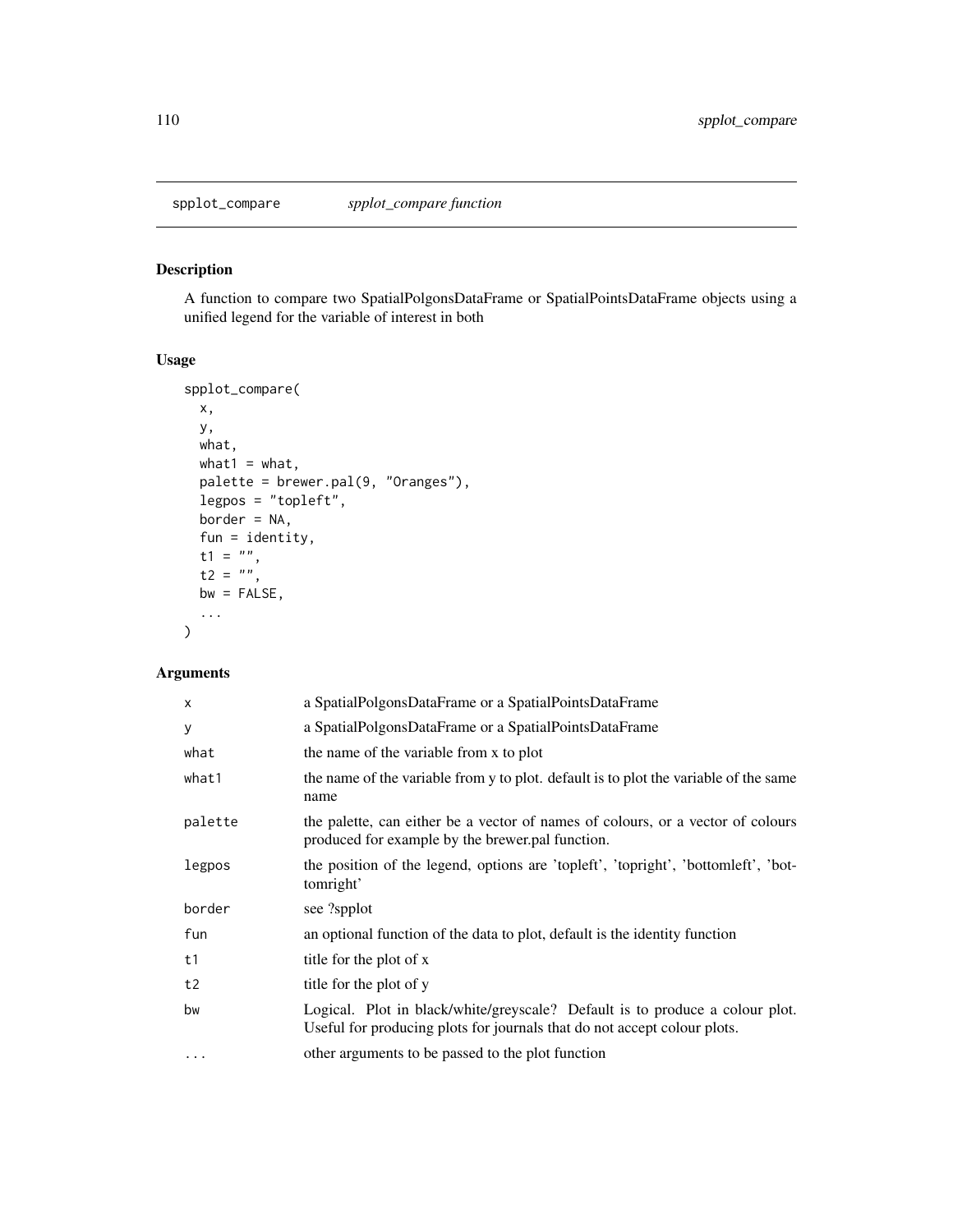#### <span id="page-110-0"></span>Summarise 111

# Value

produces a plot comparing x[[what]] and y[[what1]]

Summarise *Summarise function*

# **Description**

A function to completely summarise the output of an object of class mcmcspatsurv.

# Usage

```
Summarise(
 obj,
 digits = 3,
  scientific = -3,
  inclIntercept = FALSE,
  printmode = "LaTeX",
  displaymode = "console",
  ...
)
```
# Arguments

| obi           | an object produced by a call to lgcpPredictSpatialPlusPars, lgcpPredictAggre-<br>gateSpatialPlusPars, lgcpPredictSpatioTemporalPlusPars orlgcpPredictMultitype-<br><b>SpatialPlusPars</b> |
|---------------|-------------------------------------------------------------------------------------------------------------------------------------------------------------------------------------------|
| digits        | see the option "digits" in ?format                                                                                                                                                        |
| scientific    | see the option "scientific" in ?format                                                                                                                                                    |
| inclIntercept | logical: whether to summarise the intercept term, default is FALSE.                                                                                                                       |
| printmode     | the format of the text to return, can be 'LaTeX' (the default) or 'text' for plain<br>text.                                                                                               |
| displaymode   | default is 'console' alternative is 'rstudio'                                                                                                                                             |
| $\ddotsc$     | other arguments passed to the function "format"                                                                                                                                           |

# Value

A text summary, that can be pasted into a LaTeX document and later edited.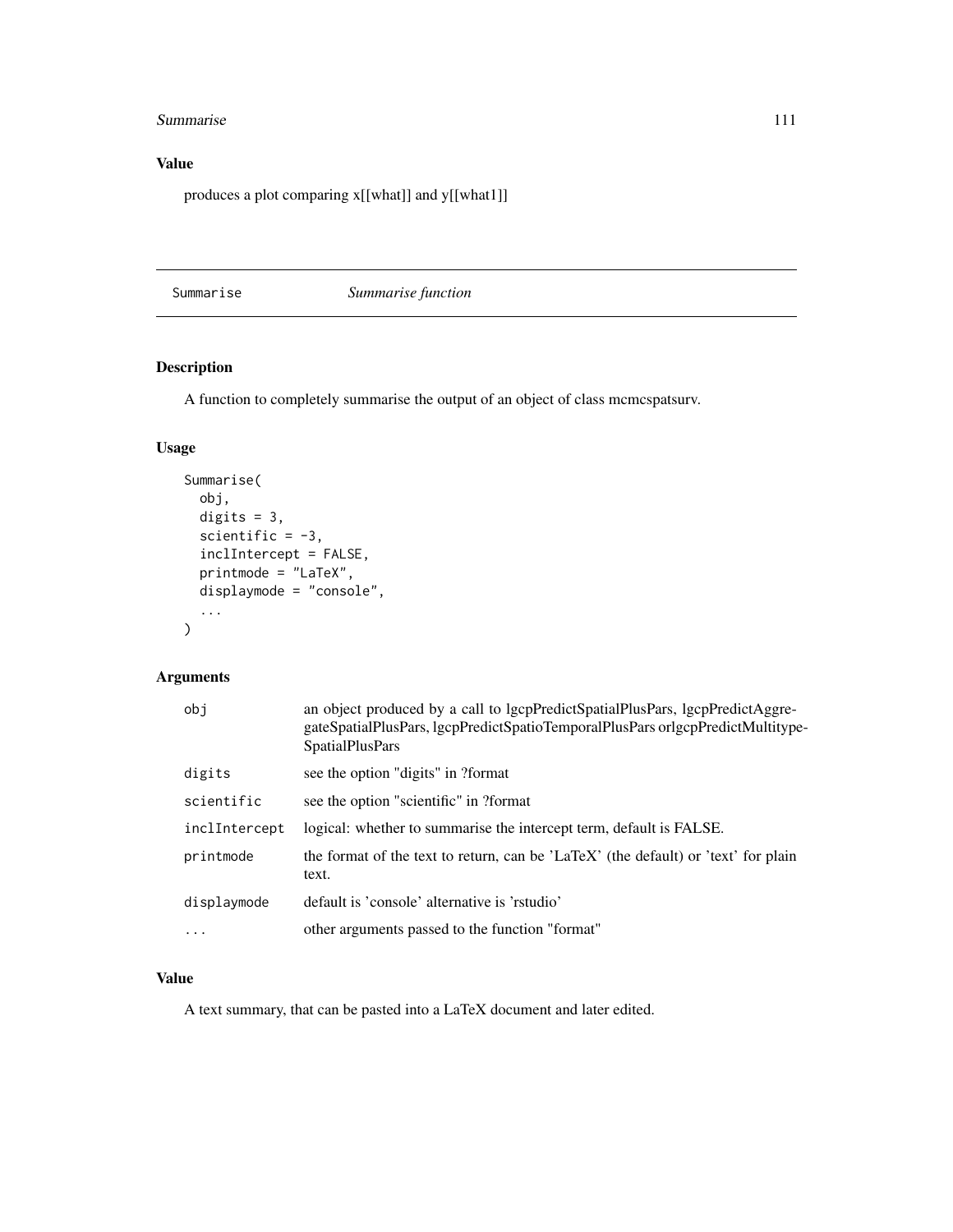<span id="page-111-1"></span>

summary of an mcmc iterator print out values of an iterator and reset it. DONT call this in a loop that uses this iterator - it will reset it. And break.

#### Usage

## S3 method for class 'mcmc' summary(object, ...)

# Arguments

| object   | an meme iterator |
|----------|------------------|
| $\cdots$ | other args       |

<span id="page-111-0"></span>summary.mcmcspatsurv *summary.mcmcspatsurv function*

#### Description

A function to return summary tables from an MCMC run

# Usage

## S3 method for class 'mcmcspatsurv' summary(object, probs = c(0.5, 0.025, 0.975), ...)

#### Arguments

| object | an object inheriting class memespatsury |
|--------|-----------------------------------------|
| probs  | vector of quantiles to return           |
| .      | additional arguments                    |

#### Value

summary tables to the console

#### See Also

[print.mcmcspatsurv,](#page-84-0) [quantile.mcmcspatsurv,](#page-94-0) [vcov.mcmcspatsurv,](#page-122-0) [frailtylag1,](#page-35-0) [spatialpars,](#page-104-0) [hazard](#page-52-0)[pars,](#page-52-0) [fixedpars,](#page-34-0) [randompars,](#page-96-0) [baselinehazard,](#page-14-0) [predict.mcmcspatsurv,](#page-82-0) [priorposterior,](#page-86-0) [posteriorcov,](#page-81-0) [MCE,](#page-69-0) [hazardexceedance](#page-51-0)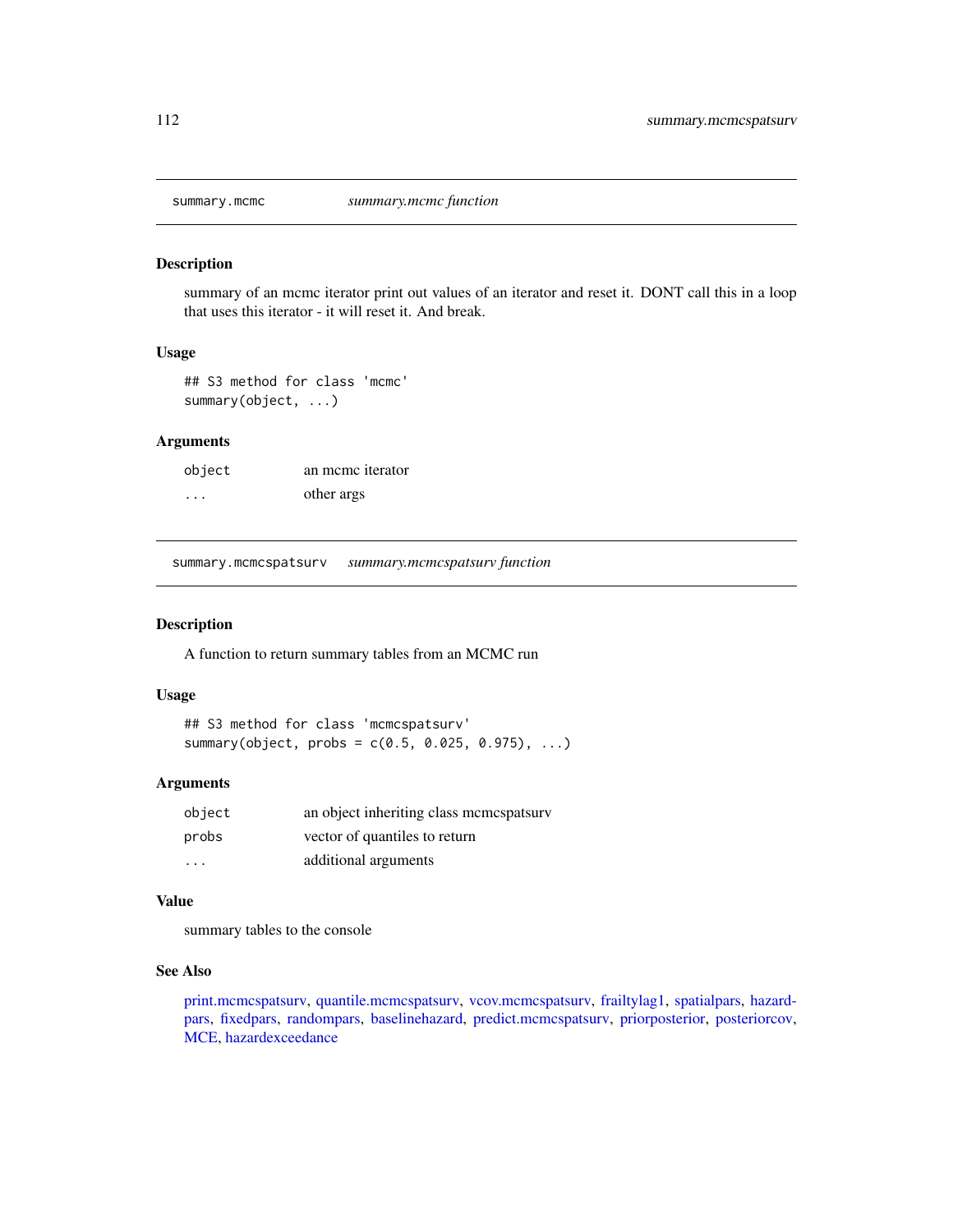<span id="page-112-0"></span>

Do a 3d plot of spatial survival data

# Usage

```
surv3d(
  spp,
 ss,
 1wd = 2,lcol = "black",
 1pstyle = c("point", "text"),
 psize = c(20, 10),
  pcol = c("red", "black"),ptext = c("X", ""),
 palpha = 1,
 title = "Spatial Survival",
 basegrid = TRUE,
 baseplane = TRUE
)
```
### Arguments

| spp       | A spatial points data frame                                |
|-----------|------------------------------------------------------------|
| SS        | A Surv object (with right-censoring)                       |
| lwd       | Line width for stems                                       |
| lcol      | Line colour for stems                                      |
| lalpha    | Opacity for stems                                          |
| pstyle    | Point style "point" or "text"                              |
| psize     | Vector of length 2 for uncensored/censored points size     |
| pcol      | Vector of length 2 for uncensored/censored points colours  |
| ptext     | Vector of length 2 for uncensored/censored text characters |
| palpha    | Opacity for points/text                                    |
| title     | Main title for plot                                        |
| basegrid  | add a grid at $t=0$                                        |
| baseplane | add a plane at $t=0$                                       |

# Details

Uses rgl graphics to make a spinny zoomy plot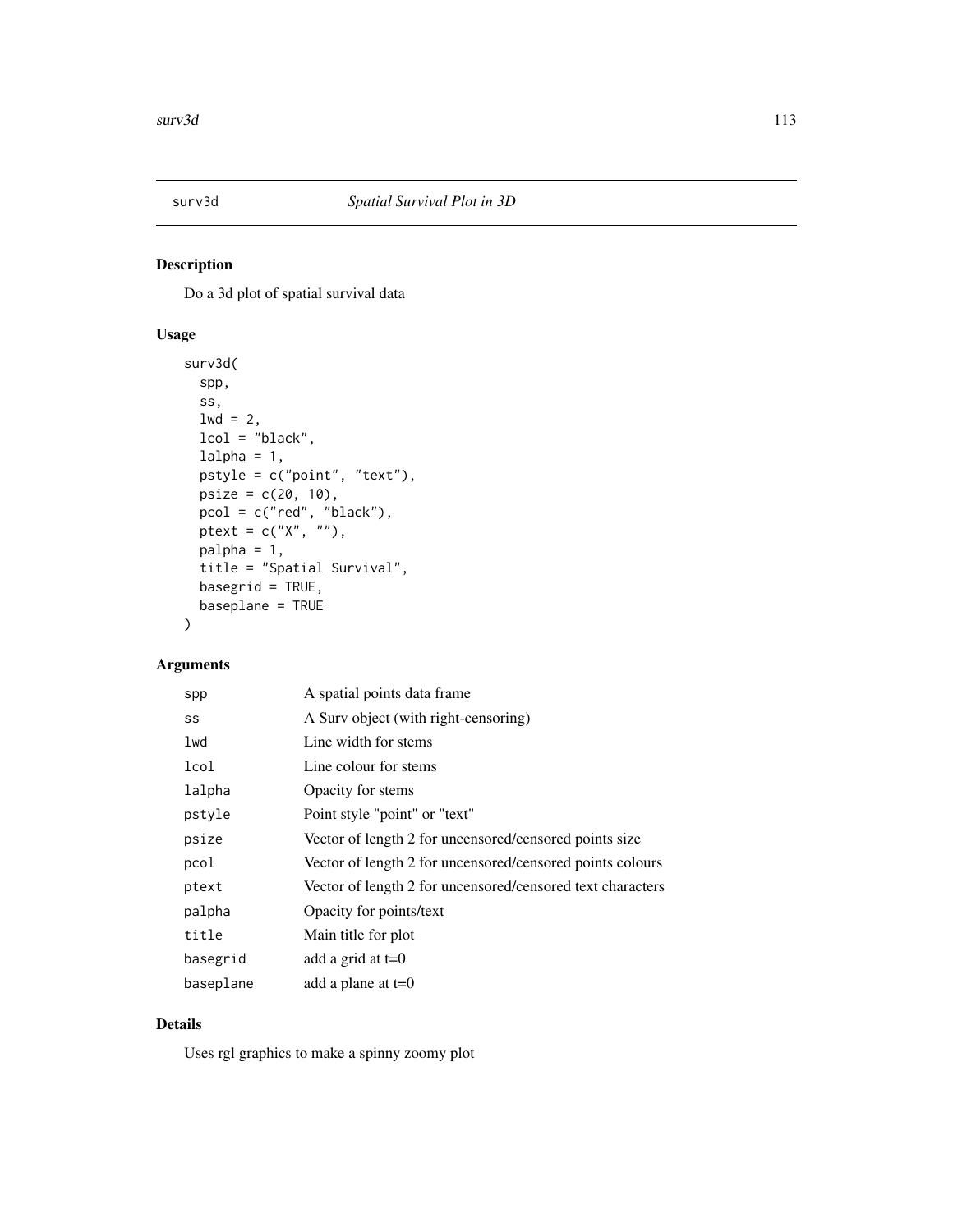# Value

nothing

# Author(s)

Barry S Rowlingson

# Examples

```
## Not run:
require(sp)
require(survival)
d = data frame(x = runif(40)*1.5,
 y = runif(40),
  age=as.integer(20+30*runif(40)),
  sex = sample(c("M","F"),40,TRUE)
\lambdacoordinates(d)=~x+y
d$surv = Surv(as.integer(5+20*runif(40)),runif(40)>.9)
clear3d();surv3d(d,d$surv,baseplane=TRUE,basegrid=TRUE)
clear3d();surv3d(d,d$surv,baseplane=TRUE,basegrid=TRUE,pstyle="t",lalpha=0.5,lwd=3,palpha=1)
```
## End(Not run)

| survival_PP | survival_PP function |
|-------------|----------------------|
|-------------|----------------------|

# Description

A function to compute an individual's survival function

# Usage

```
survival_PP(inputs)
```
#### Arguments

| inputs | inputs for the function including the model matrix, frailties, fixed effects and the |
|--------|--------------------------------------------------------------------------------------|
|        | parameters of the baseline hazard derived from this model                            |

#### Value

the survival function for the individual

<span id="page-113-0"></span>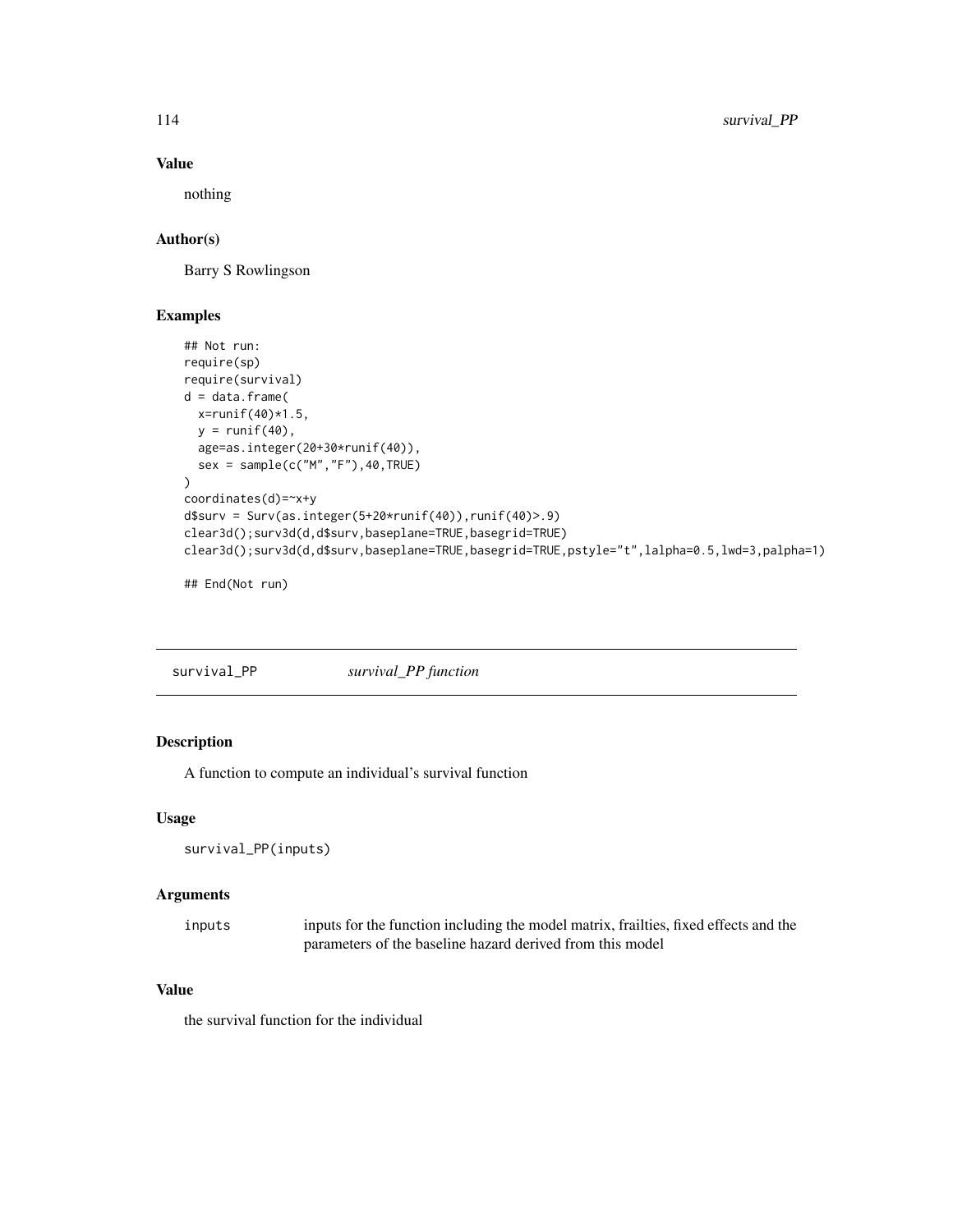<span id="page-114-0"></span>

A function to run a Bayesian analysis on censored spatial survial data assuming a proportional hazards model using an adaptive Metropolis-adjusted Langevin algorithm.

# Usage

```
survspat(
 formula,
 data,
 dist,
 cov.model,
 mcmc.control,
 priors,
  shape = NULL,
  ids = list(shpid = NULL, dataid = NULL),
 control = inference.control(gridded = FALSE),
 boundingbox = NULL
)
```
# Arguments

| formula      | the model formula in a format compatible with the function flexsurvreg from the<br>flexsurv package                                                                                                                                                                      |  |
|--------------|--------------------------------------------------------------------------------------------------------------------------------------------------------------------------------------------------------------------------------------------------------------------------|--|
| data         | a SpatialPointsDataFrame object containing the survival data as one of the columns<br>OR for polygonal data a data.frame, in which case, the argument shape must also<br>be supplied                                                                                     |  |
| dist         | choice of distribution function for baseline hazard. Current options are: expo-<br>nentialHaz, weibullHaz, gompertzHaz, makehamHaz, tpowHaz                                                                                                                              |  |
| cov.model    | an object of class covmodel, see ?covmodel ?ExponentialCovFct or ?SpikedEx-<br>ponentialCovFct                                                                                                                                                                           |  |
| mcmc.control | mcmc control parameters, see ?mcmcpars                                                                                                                                                                                                                                   |  |
| priors       | an object of class Priors, see ?mcmcPriors                                                                                                                                                                                                                               |  |
| shape        | when data is a data.frame, this can be a SpatialPolygonsDataFrame, or a Spatial-<br>PointsDataFrame, used to model spatial variation at the small region level. The<br>regions are the polygons, or they represent the (possibly weighted) centroids of<br>the polygons. |  |
| ids          | named list entry shpid character string giving name of variable in shape to be<br>matched to variable dataid in data. dataid is the second entry of the named list.                                                                                                      |  |
| control      | additional control parameters, see ?inference.control                                                                                                                                                                                                                    |  |
| boundingbox  | optional bounding box over which to construct computational grid, supplied as<br>an object on which the function 'bbox' returns the bounding box                                                                                                                         |  |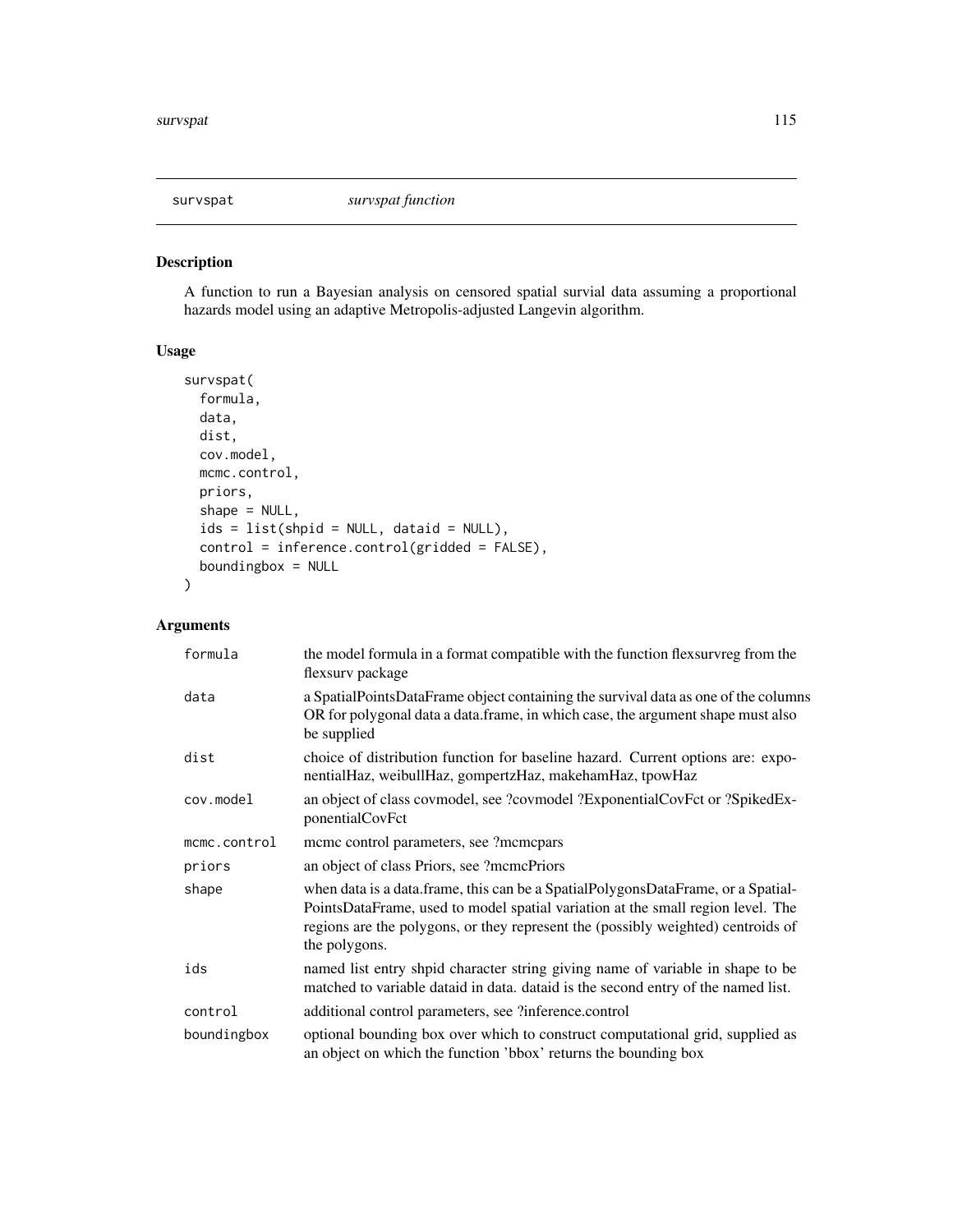#### <span id="page-115-0"></span>Value

an object inheriting class 'mcmcspatsurv' for which there exist methods for printing, summarising and making inference from.

#### References

1. Benjamin M. Taylor and Barry S. Rowlingson (2017). spatsurv: An R Package for Bayesian Inference with Spatial Survival Models. Journal of Statistical Software, 77(4), 1-32, doi:10.18637/jss.v077.i04.

# See Also

[tpowHaz,](#page-118-0) [exponentialHaz,](#page-32-0) [gompertzHaz,](#page-44-0) [makehamHaz,](#page-67-0) [weibullHaz,](#page-123-0) [covmodel,](#page-22-0) linkExponential-CovFct, SpikedExponentialCovFct, [mcmcpars,](#page-70-0) [mcmcPriors,](#page-70-1) [inference.control](#page-58-0)

| survspatNS | survspatNS function |  |
|------------|---------------------|--|
|            |                     |  |

# **Description**

A function to perform maximun likelihood inference for non-spatial survival data.

# Usage

```
survspatNS(formula, data, dist, control = inference.control())
```
#### Arguments

| formula | the model formula in a format compatible with the function flexsurvreg from the<br>flexsury package                                         |
|---------|---------------------------------------------------------------------------------------------------------------------------------------------|
| data    | a SpatialPointsDataFrame object containing the survival data as one of the columns                                                          |
| dist    | choice of distribution function for baseline hazard. Current options are: expo-<br>nentialHaz, weibullHaz, gompertzHaz, makehamHaz, tpowHaz |
| control | additional control parameters, see ?inference.control                                                                                       |

#### Value

an object inheriting class 'mcmcspatsurv' for which there exist methods for printing, summarising and making inference from.

#### References

1. Benjamin M. Taylor and Barry S. Rowlingson (2017). spatsurv: An R Package for Bayesian Inference with Spatial Survival Models. Journal of Statistical Software, 77(4), 1-32, doi:10.18637/jss.v077.i04.

### See Also

[tpowHaz,](#page-118-0) [exponentialHaz,](#page-32-0) [gompertzHaz,](#page-44-0) [makehamHaz,](#page-67-0) [weibullHaz,](#page-123-0) [covmodel,](#page-22-0) linkExponential-CovFct, SpikedExponentialCovFct, [mcmcpars,](#page-70-0) [mcmcPriors,](#page-70-1) [inference.control](#page-58-0)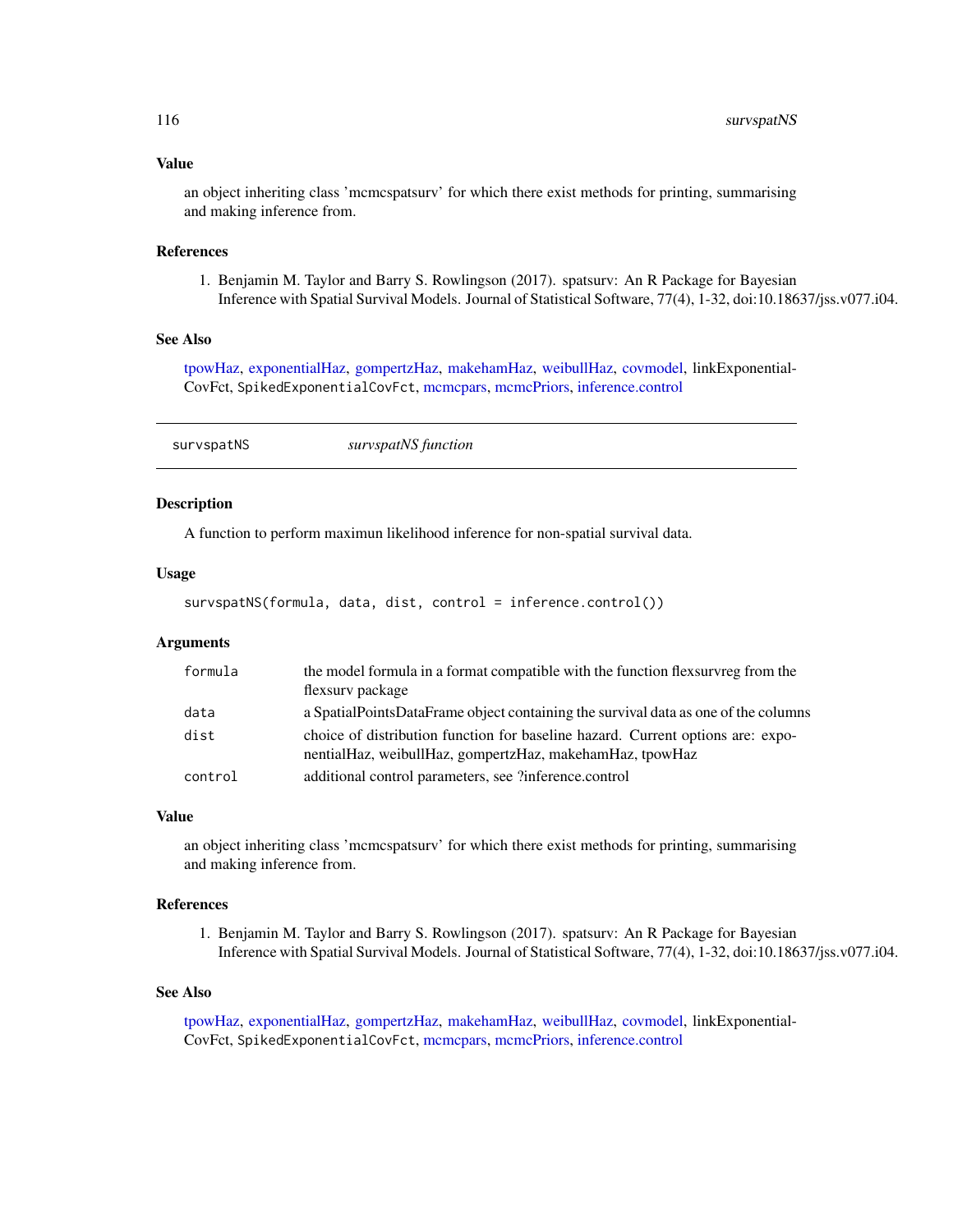<span id="page-116-0"></span>textSummary *textSummary function*

# Description

A function to print a text description of the inferred paramerers beta and eta from a call to the function lgcpPredictSpatialPlusPars, lgcpPredictAggregateSpatialPlusPars, lgcpPredictSpatioTemporalPlusPars or lgcpPredictMultitypeSpatialPlusPars

# Usage

```
textSummary(
  obj,
 digits = 3,
  scientific = -3,
  inclIntercept = FALSE,
 printmode = "LaTeX",
  ...
)
```
# Arguments

| obi           | an object produced by a call to lgcpPredictSpatialPlusPars, lgcpPredictAggre-<br>gateSpatialPlusPars, lgcpPredictSpatioTemporalPlusPars orlgcpPredictMultitype-<br><b>SpatialPlusPars</b> |
|---------------|-------------------------------------------------------------------------------------------------------------------------------------------------------------------------------------------|
| digits        | see the option "digits" in ?format                                                                                                                                                        |
| scientific    | see the option "scientific" in ?format                                                                                                                                                    |
| inclIntercept | logical: whether to summarise the intercept term, default is FALSE.                                                                                                                       |
| printmode     | the format of the text to return, can be 'LaTeX' (the default) or 'text' for plain<br>text.                                                                                               |
| $\ddots$      | other arguments passed to the function "format"                                                                                                                                           |

# Value

A text summary, that can be pasted into a LaTeX document and later edited.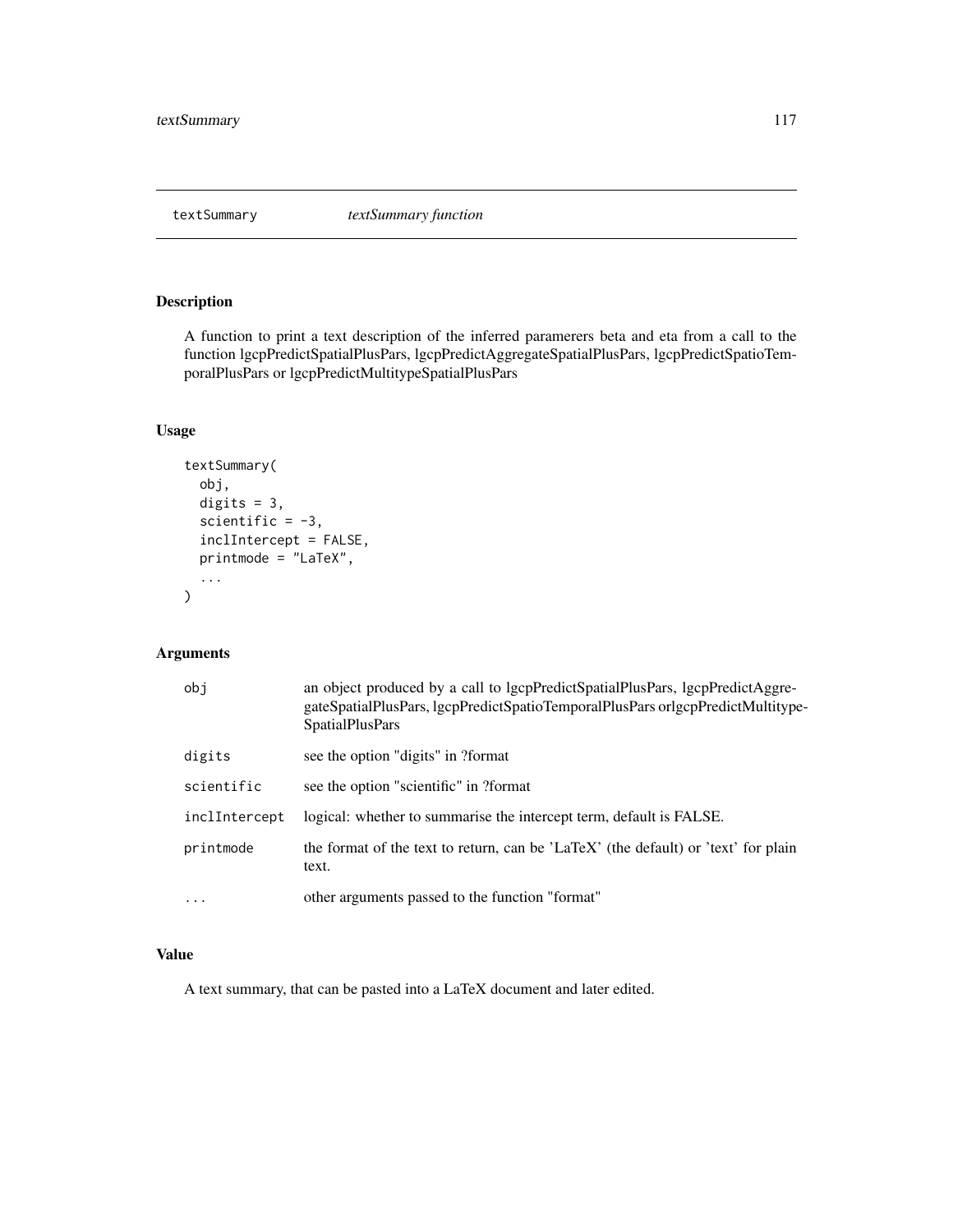<span id="page-117-0"></span>timevaryingPL *timevaryingPL function*

# Description

A function to

# Usage

```
timevaryingPL(
 formula,
  t0,
  t,
 delta,
 dist,
 data,
 ties = "Efron",
 optimcontrol = NULL
)
```
# Arguments

| formula      | a formula of the form $S \sim \text{coeff} + \text{coeff}$ etc the object S will be created |
|--------------|---------------------------------------------------------------------------------------------|
| t0           | X                                                                                           |
| t            | X                                                                                           |
| delta        | censoring indicator a vector of 1 for an event and 0 for censoring                          |
| dist         | X                                                                                           |
| data         | X                                                                                           |
| ties         | X default is Efron                                                                          |
| optimcontrol | X                                                                                           |

# Value

...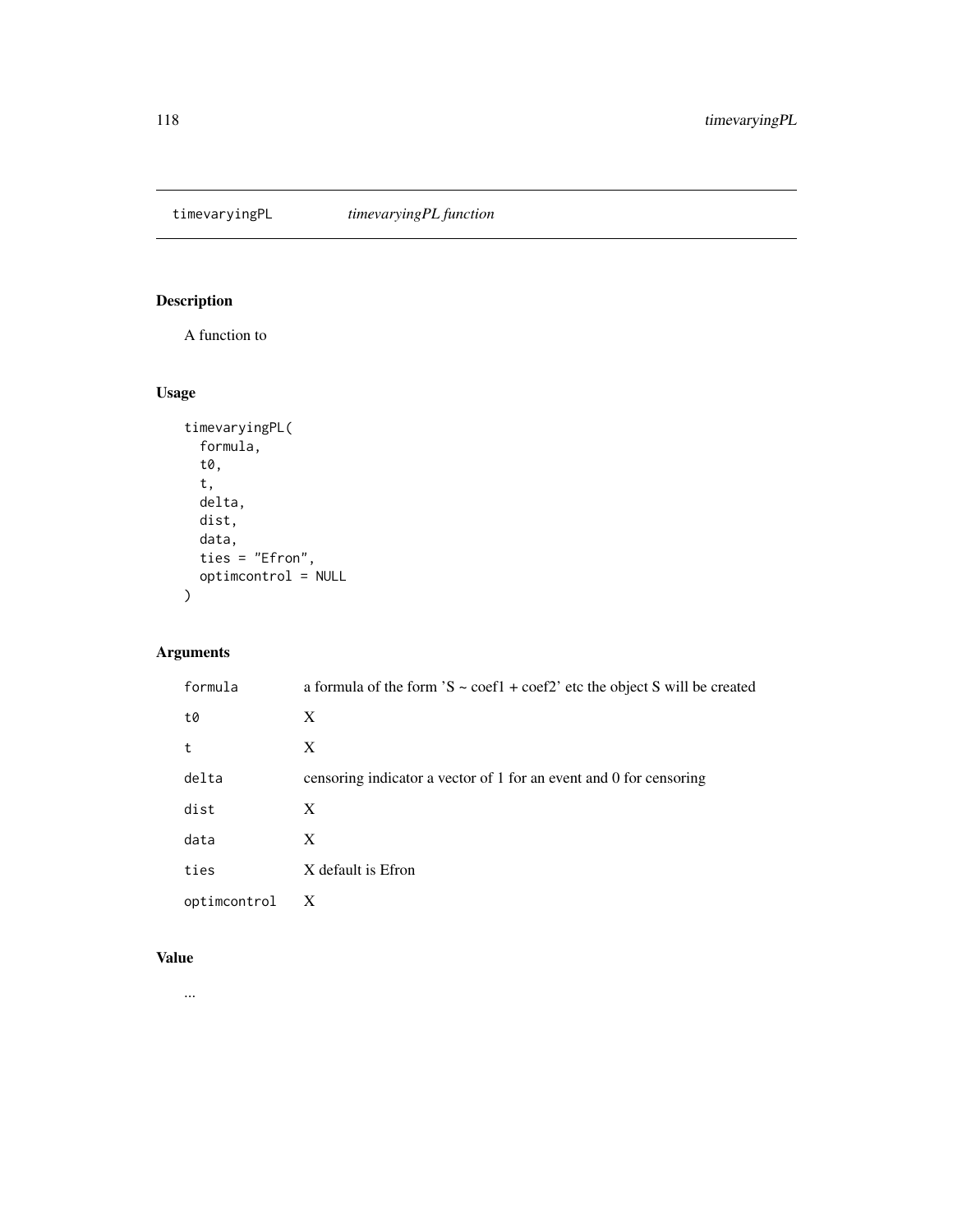<span id="page-118-1"></span><span id="page-118-0"></span>tpowHaz *tpowHaz function*

#### **Description**

A function to define a parametric proportional hazards model where the baseline hazard is taken from the 'powers of t' model. This function returns an object inheriting class 'basehazardspec', list of functions 'distinfo', 'basehazard', 'gradbasehazard', 'hessbasehazard', 'cumbasehazard', 'gradcumbasehazard', 'hesscumbasehazard' and 'densityquantile'

#### Usage

tpowHaz(powers)

#### Arguments

powers a vector of powers of t. These are powers are treated as fixed in estimation routines and it is assumed that the log cumulatice baseline hazard is a linear combination of these powers of t

#### Details

The distinfo function is used to provide basic distribution specific information to other spatsurv functions. The user is required to provide the following information in the returned list: npars, the number of parameters in this distribution; parnames, the names of the parameters; trans, the transformation scale on which the priors will be provided; itrans, the inverse transformation function that will be applied to the parameters before the hazard, and other functions are evaluated; jacobian, the derivative of the inverse transformation function with respect to each of the parameters; and hessian, the second derivatives of the inverse transformation function with respect to each of the parameters – note that currently the package spatsurv only allows the use of functions where the parameters are transformed independently.

The basehazard function is used to evaluate the baseline hazard function for the distribution of interest. It returns a function that accepts as input a vector of times, t and returns a vector.

The gradbasehazard function is used to evaluate the gradient of the baseline hazard function with respect to the parameters, this typically returns a vector. It returns a function that accepts as input a vector of times, t, and returns a matrix.

The hessbasehazard function is used to evaluate the Hessian of the baseline hazard function. It returns a function that accepts as input a vector of times, t and returns a list of hessian matrices corresponding to each t.

The cumbasehazard function is used to evaluate the cumulative baseline hazard function for the distribution of interest. It returns a function that accepts as input a vector of times, t and returns a vector.

The gradcumbasehazard function is used to evaluate the gradient of the cumulative baseline hazard function with respect to the parameters, this typically returns a vector. It returns a function that accepts as input a vector of times, t, and returns a matrix.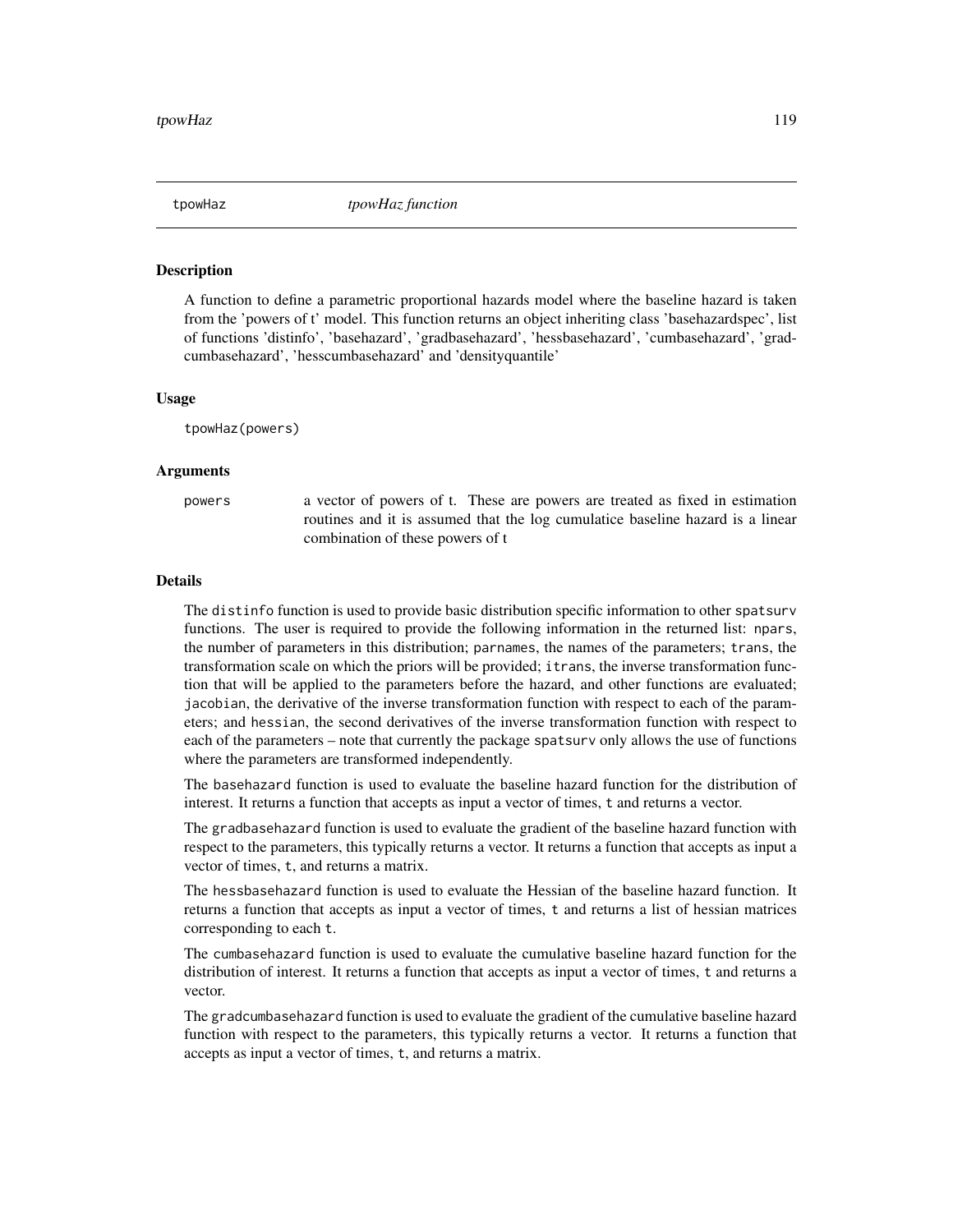<span id="page-119-0"></span>The hesscumbasehazard function is used to evaluate the Hessian of the cumulative baseline hazard function. It returns a function that accepts as input a vector of times, t and returns a list of hessian matrices corresponding to each t.

The densityquantile function is used to return quantiles of the density function. This is NOT REQUIRED for running the MCMC, merely for us in post-processing with the predict function where type is 'densityquantile'. In the case of the Weibull model for the baseline hazard, it can be shown that the q-th quantile is:

# Value

an object inheriting class 'basehazardspec'

#### See Also

[exponentialHaz,](#page-32-0) [gompertzHaz,](#page-44-0) [makehamHaz,](#page-67-0) [weibullHaz](#page-123-0)

transformweibull *transformweibull function*

# Description

A function to back-transform estimates of the parameters of the weibull baseline hazard function, so they are commensurate with R's inbuilt density functions. Transforms from (shape, scale) to (alpha, lambda)

#### Usage

```
transformweibull(x)
```
#### Arguments

x a vector of paramters

#### Value

the transformed parameters. For the weibull model, this is the back-transform from 'alpha' and 'lambda' to 'shape' 'scale' (see ?dweibull).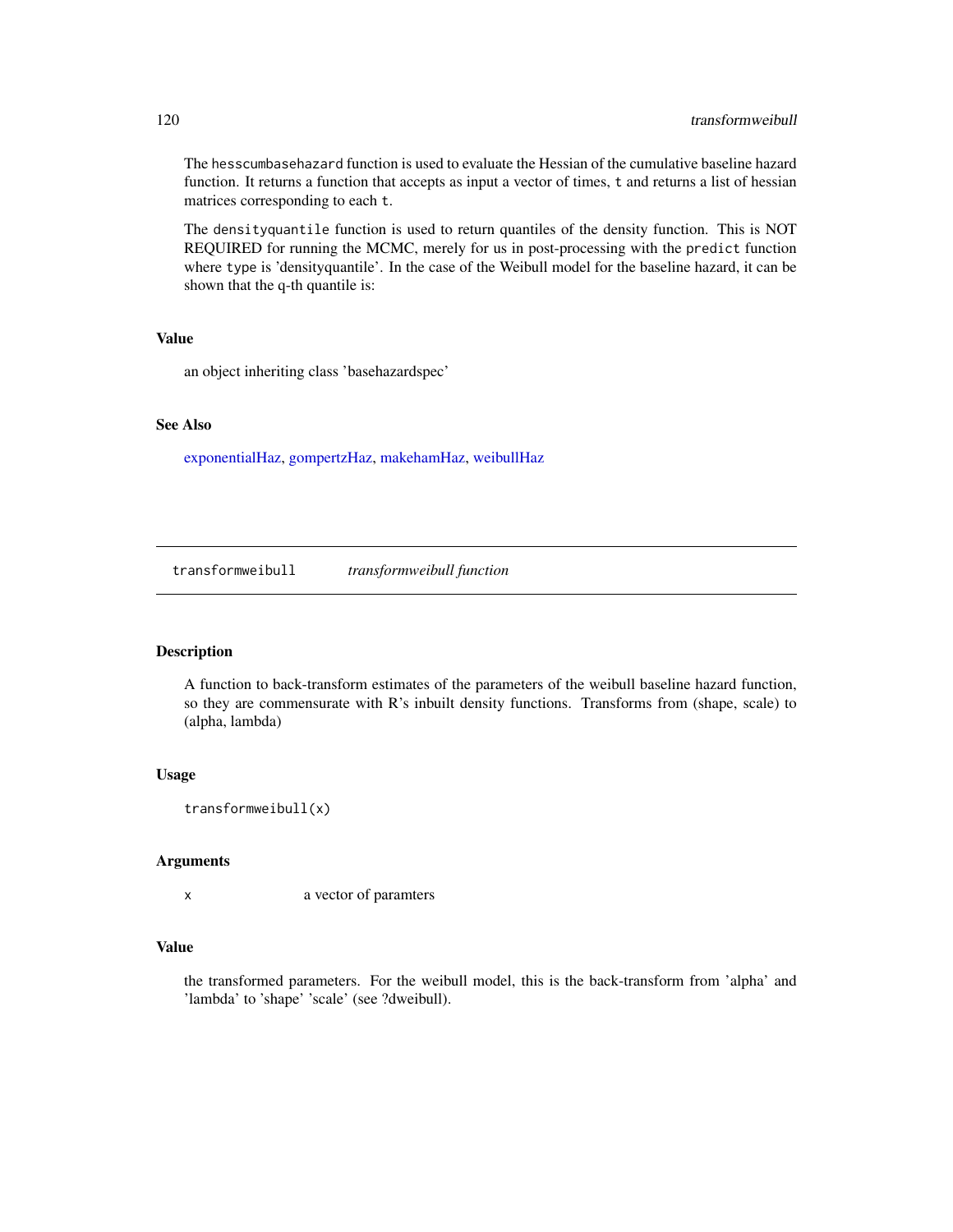<span id="page-120-0"></span>TwoWayHazAdditive *TwoWayHazAdditive function*

#### Description

A function to

# Usage

```
TwoWayHazAdditive(bhlist, bhtime, bhfix, MLinits = NULL)
```
# Arguments

| X |
|---|
| X |
| X |
|   |

#### Value

...

txtProgressBar2 *A text progress bar with label*

# Description

This is the base txtProgressBar but with a little modification to implement the label parameter for style=3. For full info see txtProgressBar

# Usage

```
txtProgressBar2(
  min = 0,max = 1,
  initial = 0,char = " = ",
  width = NA,
  title = ",
  label = "",style = 1
\mathcal{E}
```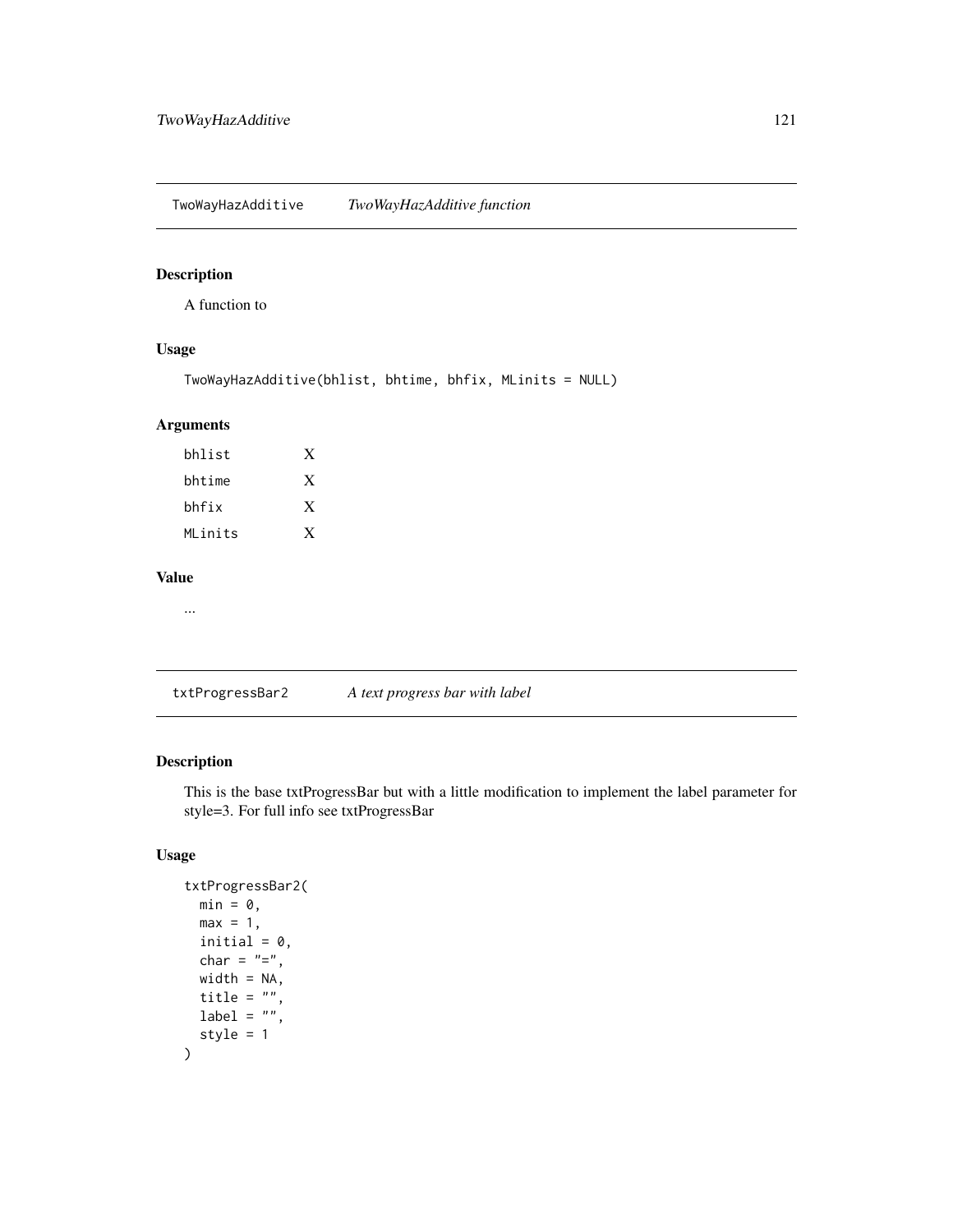#### <span id="page-121-1"></span>Arguments

| min     | min value for bar                                             |
|---------|---------------------------------------------------------------|
| max     | max value for bar                                             |
| initial | initial value for bar                                         |
| char    | the character (or character string) to form the progress bar. |
| width   | progress bar width                                            |
| title   | ignored                                                       |
| label   | text to put at the end of the bar                             |
| style   | bar style                                                     |
|         |                                                               |

<span id="page-121-0"></span>

| urlTemplate function<br>urlTemplate |  |
|-------------------------------------|--|
|-------------------------------------|--|

# Description

A function to return a url for a leaflet template for use as map backgrounds with the spplot1 function.

#### Usage

urlTemplate(name = "Stamen\_Toner")

#### Arguments

name name of the template to use, the default is 'Stamen\_Toner'

### Details

Possible templates are: OpenStreetMap\_Mapnik, OpenStreetMap\_BlackAndWhite, OpenStreetMap\_DE, OpenStreetMap\_France, OpenStreetMap\_HOT, OpenTopoMap, Thunderforest\_OpenCycleMap, Thunderforest\_Transport, Thunderforest\_Landscape, Thunderforest\_Outdoors, OpenMapSurfer\_Roads, OpenMapSurfer\_Grayscale, Hydda\_Full, Hydda\_Base, MapQuestOpen\_OSM, Stamen\_Toner, Stamen\_TonerBackground, Stamen\_TonerLite, Stamen\_Watercolor, Stamen\_Terrain, Stamen\_TerrainBackground, Stamen\_TopOSMRelief, Esri\_WorldStreetMap, Esri\_WorldTopoMap, Esri\_WorldImagery, Esri\_WorldTerrain, Esri\_WorldShadedRelief, Esri\_WorldPhysical, Esri\_OceanBasemap, Esri\_NatGeoWorldMap, Esri\_WorldGrayCanvas, Acetate\_all, Acetate\_terrain, HERE\_satelliteDay, HERE\_hybridDayMobile, HERE\_hybridDay

See <http://leaflet-extras.github.io/leaflet-providers/preview/> for other leaflet templates

# Value

url for the leaflet template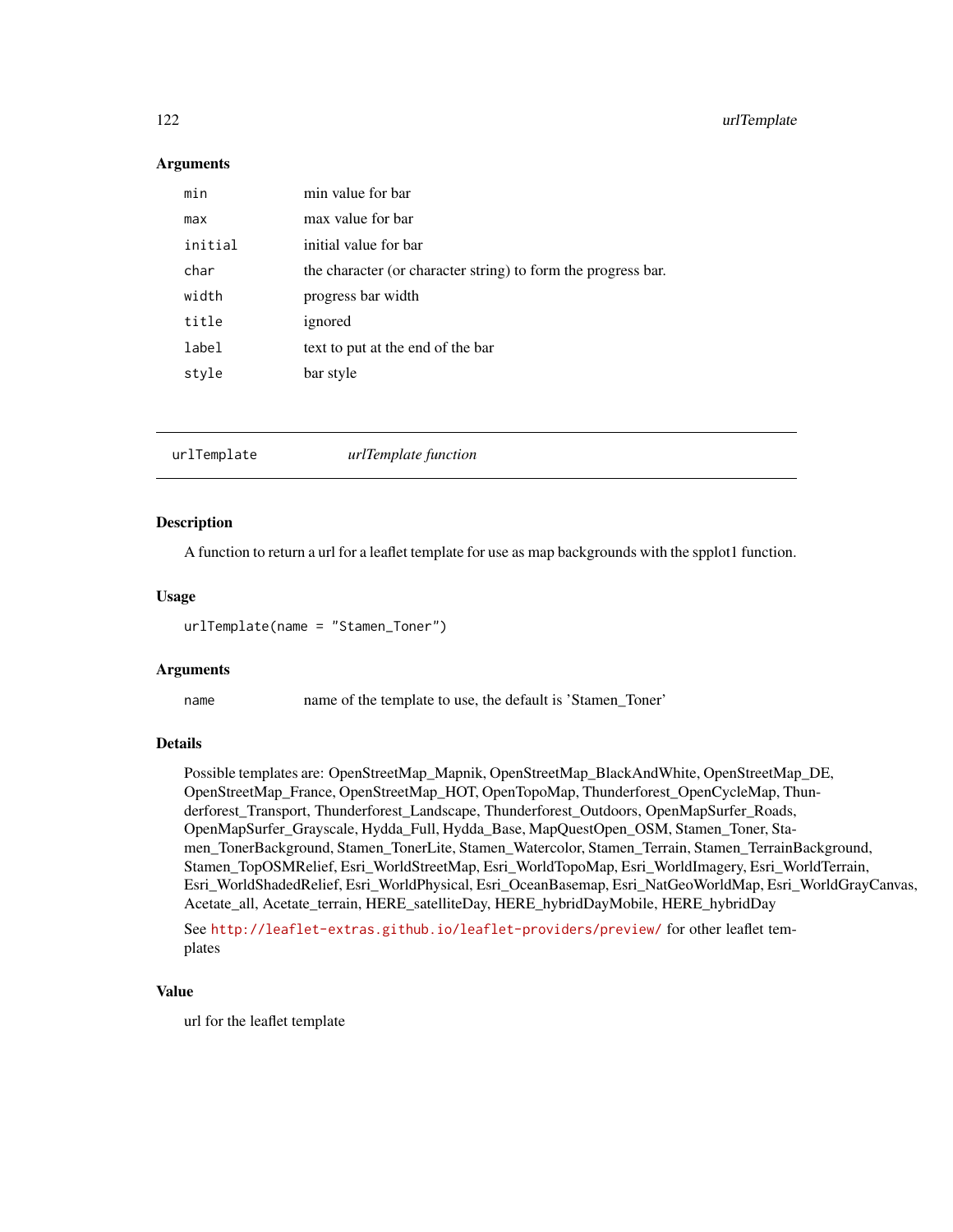<span id="page-122-1"></span><span id="page-122-0"></span>A function to return the variance covariance matrix of the parameters beta, omega and eta

# Usage

```
## S3 method for class 'mcmcspatsurv'
vcov(object, ...)
```
# Arguments

| object   | an object inheriting class memespatsury |
|----------|-----------------------------------------|
| $\cdots$ | other arguments, not used here          |

# Value

the variance covariance matrix of the parameters beta, omega and eta

#### See Also

[print.mcmcspatsurv,](#page-84-0) [quantile.mcmcspatsurv,](#page-94-0) [summary.mcmcspatsurv,](#page-111-0) [frailtylag1,](#page-35-0) [spatialpars,](#page-104-0) [haz](#page-52-0)[ardpars,](#page-52-0) [fixedpars,](#page-34-0) [randompars,](#page-96-0) [baselinehazard,](#page-14-0) [predict.mcmcspatsurv,](#page-82-0) [priorposterior,](#page-86-0) [posteriorcov,](#page-81-0) [MCE,](#page-69-0) [hazardexceedance](#page-51-0)

vcov.mlspatsurv *vcov.mlspatsurv function*

# **Description**

A function to return the variance covariance matrix of the parameters beta, omega and eta

#### Usage

```
## S3 method for class 'mlspatsurv'
vcov(object, ...)
```
#### Arguments

| object   | an object inheriting class memespatsury |
|----------|-----------------------------------------|
| $\cdots$ | other arguments, not used here          |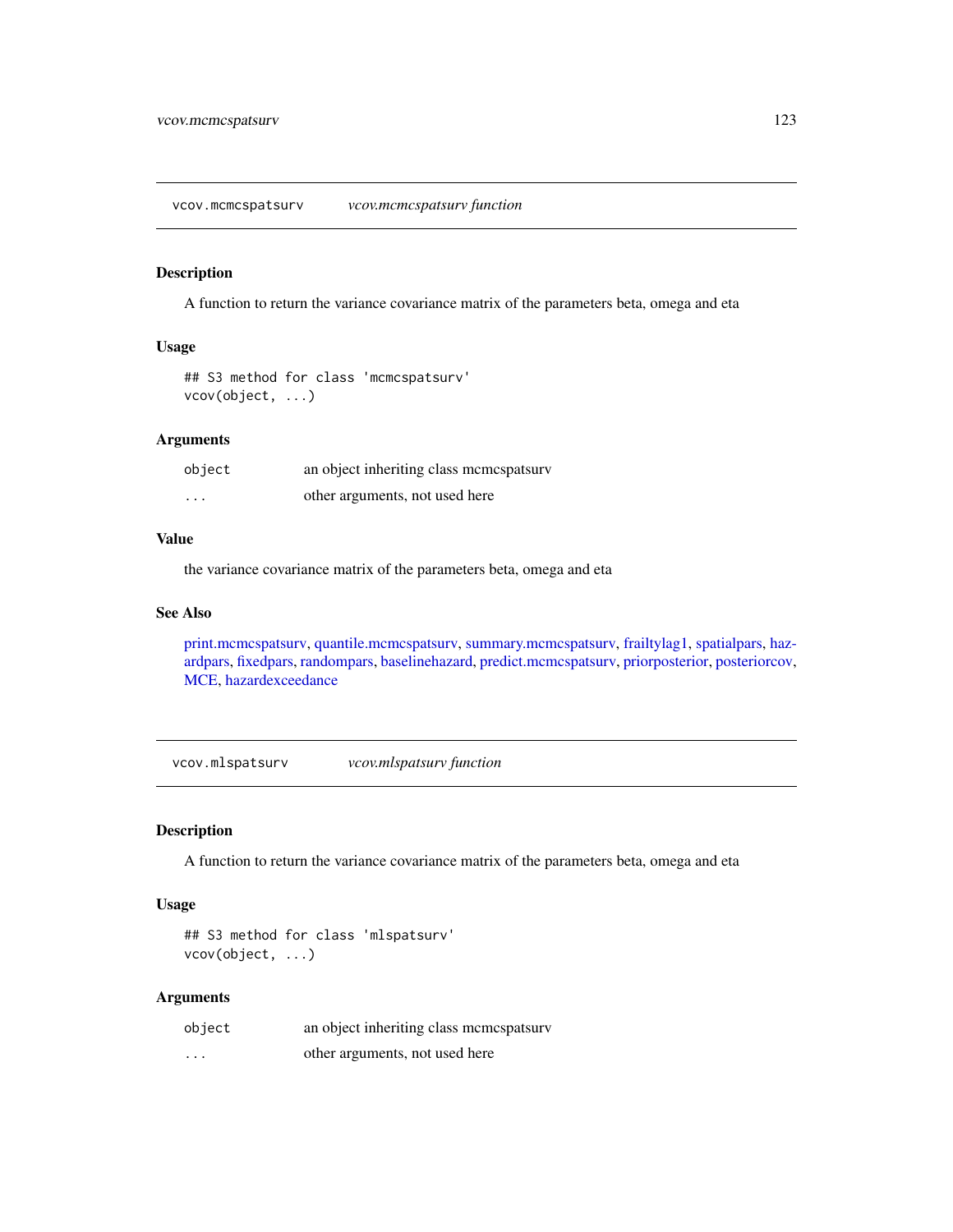#### <span id="page-123-1"></span>Value

the variance covariance matrix of the parameters beta, omega and eta

#### See Also

[print.mcmcspatsurv,](#page-84-0) [quantile.mcmcspatsurv,](#page-94-0) [summary.mcmcspatsurv,](#page-111-0) [frailtylag1,](#page-35-0) [spatialpars,](#page-104-0) [haz](#page-52-0)[ardpars,](#page-52-0) [fixedpars,](#page-34-0) [randompars,](#page-96-0) [baselinehazard,](#page-14-0) [predict.mcmcspatsurv,](#page-82-0) [priorposterior,](#page-86-0) [posteriorcov,](#page-81-0) [MCE,](#page-69-0) [hazardexceedance](#page-51-0)

<span id="page-123-0"></span>weibullHaz *weibullHaz function*

#### **Description**

A function to define a parametric proportional hazards model where the baseline hazard is taken from the Weibull model. This function returns an object inheriting class 'basehazardspec', list of functions 'distinfo', 'basehazard', 'gradbasehazard', 'hessbasehazard', 'cumbasehazard', 'gradcumbasehazard', 'hesscumbasehazard' and 'densityquantile'

#### Usage

weibullHaz(MLinits = NULL)

#### Arguments

MLinits initial values for optim, default is NULL

#### Details

The distinfo function is used to provide basic distribution specific information to other spatsurv functions. The user is required to provide the following information in the returned list: npars, the number of parameters in this distribution; parnames, the names of the parameters; trans, the transformation scale on which the priors will be provided; itrans, the inverse transformation function that will be applied to the parameters before the hazard, and other functions are evaluated; jacobian, the derivative of the inverse transformation function with respect to each of the parameters; and hessian, the second derivatives of the inverse transformation function with respect to each of the parameters – note that currently the package spatsurv only allows the use of functions where the parameters are transformed independently.

The basehazard function is used to evaluate the baseline hazard function for the distribution of interest. It returns a function that accepts as input a vector of times, t and returns a vector.

The gradbasehazard function is used to evaluate the gradient of the baseline hazard function with respect to the parameters, this typically returns a vector. It returns a function that accepts as input a vector of times, t, and returns a matrix.

The hessbasehazard function is used to evaluate the Hessian of the baseline hazard function. It returns a function that accepts as input a vector of times, t and returns a list of hessian matrices corresponding to each t.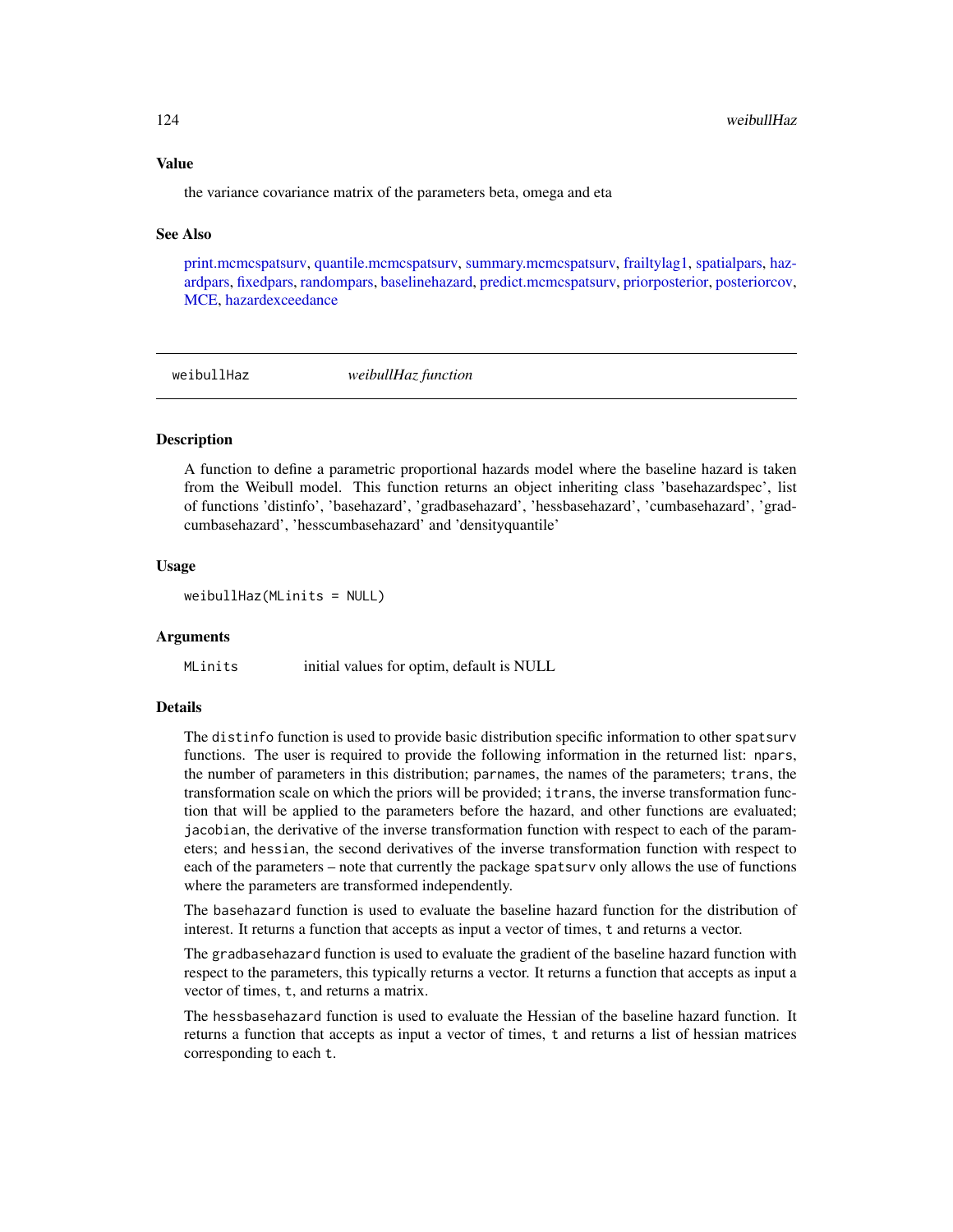#### <span id="page-124-0"></span>YfromGamma 125

The cumbasehazard function is used to evaluate the cumulative baseline hazard function for the distribution of interest. It returns a function that accepts as input a vector of times, t and returns a vector.

The gradcumbasehazard function is used to evaluate the gradient of the cumulative baseline hazard function with respect to the parameters, this typically returns a vector. It returns a function that accepts as input a vector of times, t, and returns a matrix.

The hesscumbasehazard function is used to evaluate the Hessian of the cumulative baseline hazard function. It returns a function that accepts as input a vector of times, t and returns a list of hessian matrices corresponding to each t.

The densityquantile function is used to return quantiles of the density function. This is NOT REQUIRED for running the MCMC, merely for us in post-processing with the predict function where type is 'densityquantile'. In the case of the Weibull model for the baseline hazard, it can be shown that the q-th quantile is:

#### Value

an object inheriting class 'basehazardspec'

#### See Also

[tpowHaz,](#page-118-0) [exponentialHaz,](#page-32-0) [gompertzHaz,](#page-44-0) [makehamHaz](#page-67-0)

YfromGamma *YfromGamma function*

# **Description**

A function to change Gammas (white noise) into Ys (spatially correlated noise). Used in the MALA algorithm.

#### Usage

YfromGamma(Gamma, invrootQeigs, mu)

#### Arguments

| Gamma        | Gamma matrix                                                    |
|--------------|-----------------------------------------------------------------|
| invrootOeigs | inverse square root of the eigenvectors of the precision matrix |
| mu           | parameter of the latent Gaussian field                          |

# Value

Y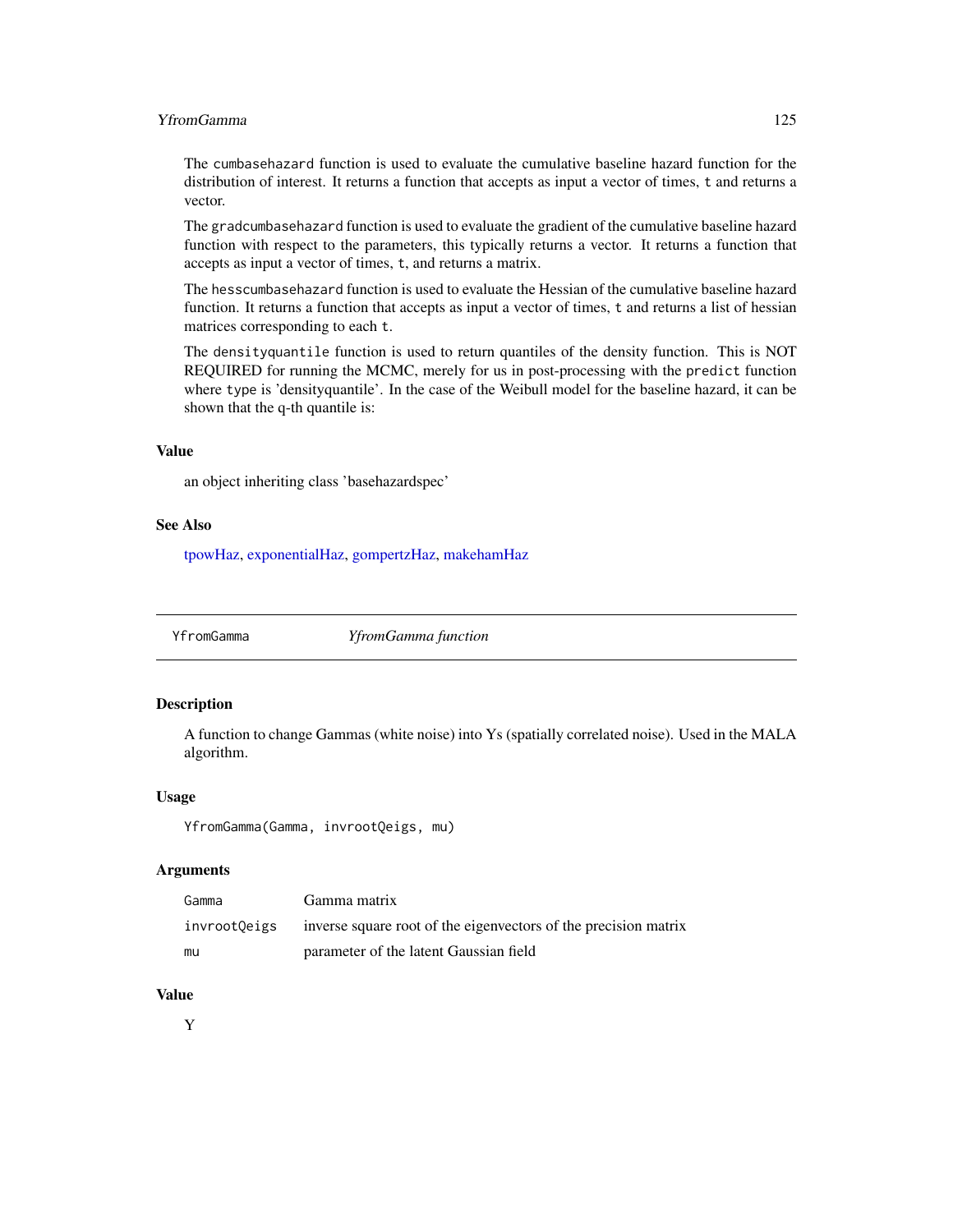<span id="page-125-0"></span>

A function to go from Gamma to Y

#### Usage

YFromGamma\_SPDE(gamma, U, mu)

# Arguments

| gamma | Gamma                 |
|-------|-----------------------|
| -11   | upper Cholesky matrix |
| mu    | the mean              |

#### Value

the value of Y for the given Gamma

### References

- 1. Benjamin M. Taylor and Barry S. Rowlingson (2017). spatsurv: An R Package for Bayesian Inference with Spatial Survival Models. Journal of Statistical Software, 77(4), 1-32, doi:10.18637/jss.v077.i04.
- 2. Finn Lindgren, Havard Rue, Johan Lindstrom. An explicit link between Gaussian fields and Gaussian Markov random fields: the stochastic partial differential equation approach. Journal of the Royal Statistical Society: Series B 73(4)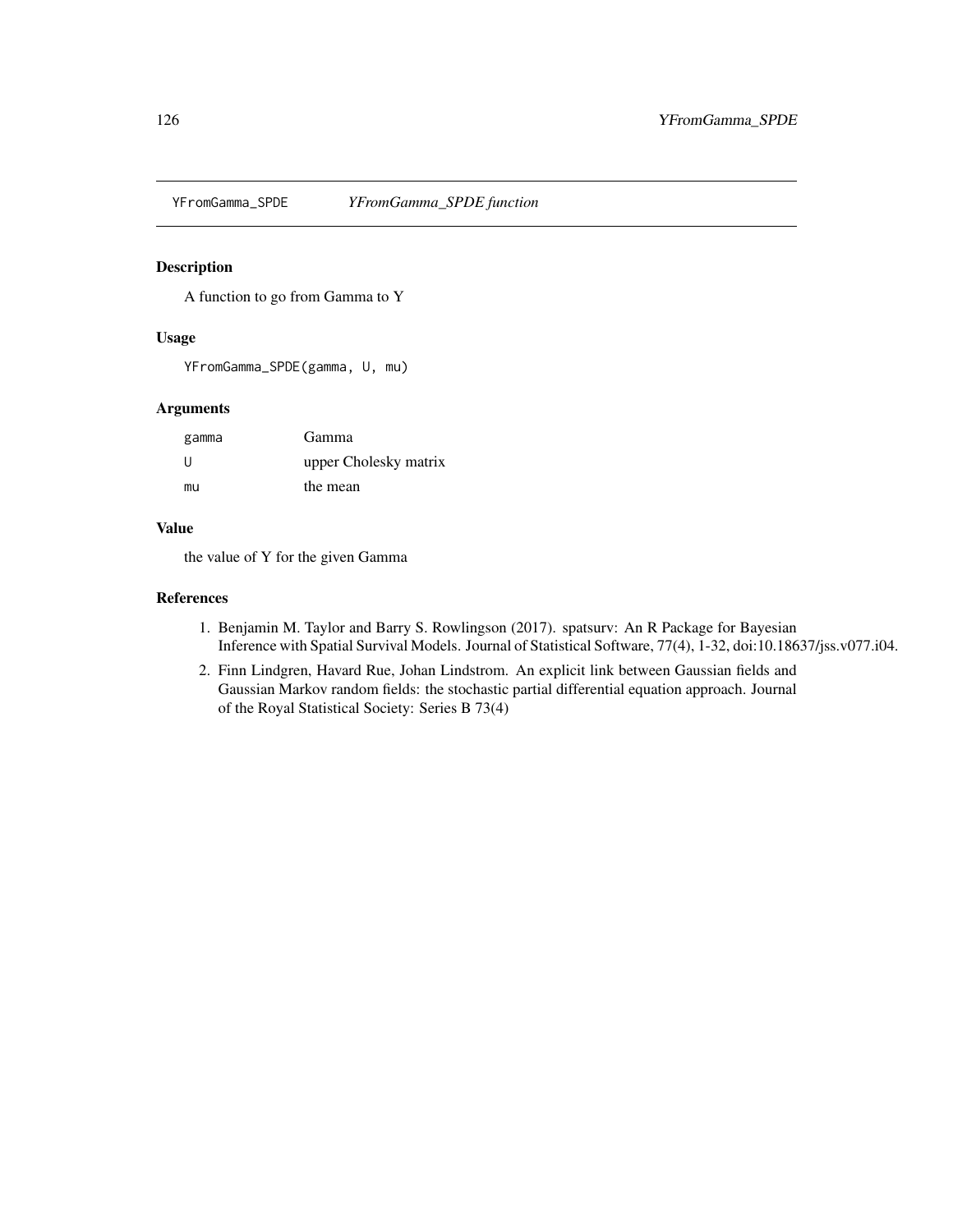# **Index**

∗ datasets fs, [37](#page-36-0) fstimes, [37](#page-36-0) ∗ package spatsurv-package, [5](#page-4-0) .onAttach, [10](#page-9-0) allocate, [11](#page-10-0) alpha, [12](#page-11-0) B, [12](#page-11-0) basehazard, [13](#page-12-0) basehazard.basehazardspec, *[13](#page-12-0)*, [13](#page-12-0) baseHazST, [14](#page-13-0) baselinehazard, [15,](#page-14-1) *[35](#page-34-1)*, *[37](#page-36-0)*, *[53](#page-52-1)*, *[70](#page-69-1)*, *[83–](#page-82-1)[87](#page-86-1)*, *[96,](#page-95-0) [97](#page-96-1)*, *[105](#page-104-1)*, *[112](#page-111-1)*, *[123,](#page-122-1) [124](#page-123-1)* baselinehazard\_multiWay, [16](#page-15-0) betapriorGauss, *[17](#page-16-0)*, [17,](#page-16-0) *[28,](#page-27-0) [29](#page-28-0)*, *[31](#page-30-0)*, *[58](#page-57-0)*, *[72](#page-71-0)*, *[77](#page-76-0)*, *[94](#page-93-0)* blockDiag, [17](#page-16-0) boxplotRisk, [18](#page-17-0) Bspline.construct, [18](#page-17-0) BsplineHaz, [19](#page-18-0) checkSurvivalData, [20](#page-19-0) circulant, [21](#page-20-0) circulant.matrix, [21](#page-20-0) circulant.numeric, [22](#page-21-0) circulantij, [22](#page-21-0) covmodel, [23,](#page-22-1) *[33](#page-32-1)*, *[57](#page-56-0)*, *[105,](#page-104-1) [106](#page-105-0)*, *[108](#page-107-0)*, *[116](#page-115-0)* CSplot, [23](#page-22-1) cumbasehazard, [24](#page-23-0) cumbasehazard.basehazardspec, *[24](#page-23-0)*, [24](#page-23-0) cumulativeBspline.construct, [25](#page-24-0) density\_PP, [27](#page-26-0)

densityquantile, [25](#page-24-0) densityquantile.basehazardspec, *[26](#page-25-0)*, [26](#page-25-0) densityquantile\_PP, [26](#page-25-0) derivindepGaussianprior, *[17](#page-16-0)*, [27,](#page-26-0) *[28,](#page-27-0) [29](#page-28-0)*, *[31](#page-30-0)*, *[58](#page-57-0)*, *[72](#page-71-0)*, *[77](#page-76-0)*, *[94](#page-93-0)*

derivindepGaussianpriorST, [28](#page-27-0) derivpsplineprior, [28](#page-27-0) distinfo, [29](#page-28-0) distinfo.basehazardspec, *[29](#page-28-0)*, [30](#page-29-0)

estimateY, [30](#page-29-0) Et\_PP, [31](#page-30-0) etapriorGauss, *[17](#page-16-0)*, *[28,](#page-27-0) [29](#page-28-0)*, *[31](#page-30-0)*, [31,](#page-30-0) *[58](#page-57-0)*, *[72](#page-71-0)*, *[77](#page-76-0)*, *[94](#page-93-0)* EvalCov, [32](#page-31-0) ExponentialCovFct, [32,](#page-31-0) *[106](#page-105-0)*, *[108](#page-107-0)* exponentialHaz, *[13,](#page-12-0) [14](#page-13-0)*, *[20](#page-19-0)*, *[24](#page-23-0)[–26](#page-25-0)*, *[29,](#page-28-0) [30](#page-29-0)*, [33,](#page-32-1) *[46](#page-45-0)[–49](#page-48-0)*, *[54](#page-53-0)[–56](#page-55-0)*, *[69](#page-68-0)*, *[93](#page-92-0)*, *[102](#page-101-0)*, *[105](#page-104-1)*, *[116](#page-115-0)*, *[120](#page-119-0)*, *[125](#page-124-0)*

FFTgrid, [34](#page-33-0) fixedpars, *[15](#page-14-1)*, [35,](#page-34-1) *[37](#page-36-0)*, *[53](#page-52-1)*, *[70](#page-69-1)*, *[83](#page-82-1)[–87](#page-86-1)*, *[96,](#page-95-0) [97](#page-96-1)*, *[105](#page-104-1)*, *[112](#page-111-1)*, *[123,](#page-122-1) [124](#page-123-1)* fixmatrix, [35](#page-34-1) fixParHaz, [36](#page-35-1) frailtylag1, *[15](#page-14-1)*, *[35](#page-34-1)*, [36,](#page-35-1) *[53](#page-52-1)*, *[70](#page-69-1)*, *[83](#page-82-1)[–87](#page-86-1)*, *[96,](#page-95-0) [97](#page-96-1)*, *[105](#page-104-1)*, *[112](#page-111-1)*, *[123,](#page-122-1) [124](#page-123-1)* fs, [37](#page-36-0) fstimes, [37](#page-36-0)

gamma2risk, [38](#page-37-0) GammafromY, [38](#page-37-0) GammaFromY\_SPDE, [39](#page-38-0) gencens, [40](#page-39-1) getBackground, [40,](#page-39-1) *[109](#page-108-0)* getbb, [41](#page-40-0) getBbasis, [41](#page-40-0) getcov, [42](#page-41-0) getgrd, [42](#page-41-0) getGrid, [43](#page-42-0) getleneta, [43](#page-42-0) getOptCellwidth, [44](#page-43-0) getparranges, [44](#page-43-0) getsurvdata, [45](#page-44-1)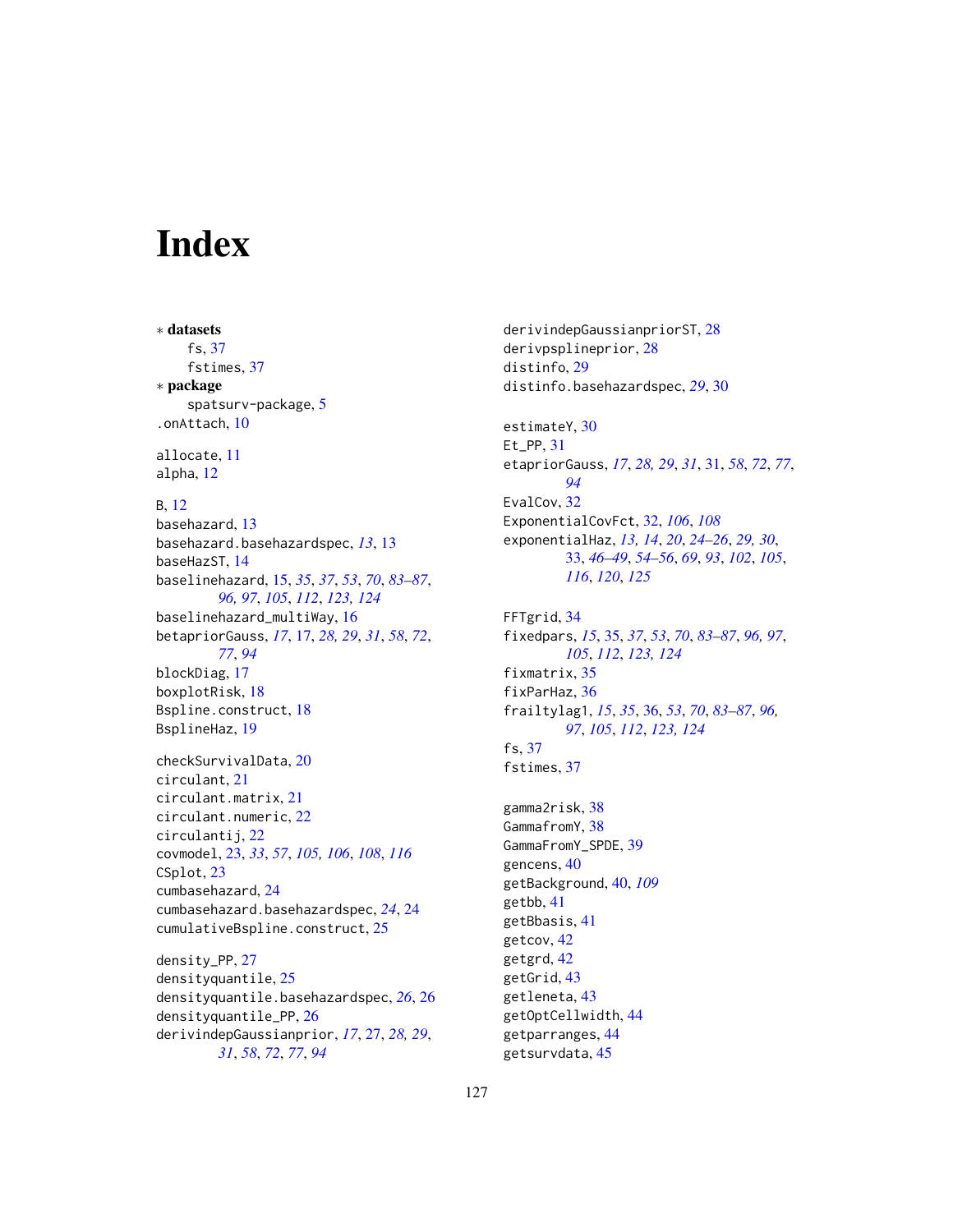gompertzHaz, *[13,](#page-12-0) [14](#page-13-0)*, *[20](#page-19-0)*, *[24–](#page-23-0)[26](#page-25-0)*, *[29,](#page-28-0) [30](#page-29-0)*, *[34](#page-33-0)*, [45,](#page-44-1) *[47](#page-46-0)[–49](#page-48-0)*, *[54–](#page-53-0)[56](#page-55-0)*, *[69](#page-68-0)*, *[93](#page-92-0)*, *[102](#page-101-0)*, *[105](#page-104-1)*, *[116](#page-115-0)*, *[120](#page-119-0)*, *[125](#page-124-0)* gradbasehazard, [47](#page-46-0) gradbasehazard.basehazardspec, *[47](#page-46-0)*, [47](#page-46-0) gradcumbasehazard, [48](#page-47-0) gradcumbasehazard.basehazardspec, *[48](#page-47-0)*, [48](#page-47-0) grid2spdf, [49](#page-48-0) grid2spix, [49](#page-48-0) grid2spts, [50](#page-49-0) gridY, [50](#page-49-0) gridY\_polygonal, [51](#page-50-0) guess\_t, [51](#page-50-0) hasNext, [52](#page-51-1) hasNext.iter, [52](#page-51-1) hazard\_PP, [54](#page-53-0) hazardexceedance, *[15](#page-14-1)*, *[35](#page-34-1)*, *[37](#page-36-0)*, [52,](#page-51-1) *[53](#page-52-1)*, *[70](#page-69-1)*, *[83](#page-82-1)[–87](#page-86-1)*, *[96,](#page-95-0) [97](#page-96-1)*, *[105](#page-104-1)*, *[112](#page-111-1)*, *[123,](#page-122-1) [124](#page-123-1)* hazardpars, *[15](#page-14-1)*, *[35](#page-34-1)*, *[37](#page-36-0)*, *[53](#page-52-1)*, [53,](#page-52-1) *[70](#page-69-1)*, *[83–](#page-82-1)[87](#page-86-1)*, *[96,](#page-95-0) [97](#page-96-1)*, *[105](#page-104-1)*, *[112](#page-111-1)*, *[123,](#page-122-1) [124](#page-123-1)* hessbasehazard, [54](#page-53-0) hessbasehazard.basehazardspec, *[54](#page-53-0)*, [55](#page-54-0) hesscumbasehazard, [55](#page-54-0) hesscumbasehazard.basehazardspec, *[56](#page-55-0)*, [56](#page-55-0) imputationModel, [56](#page-55-0) Independent, [57](#page-56-0) indepGaussianprior, *[17](#page-16-0)*, *[28,](#page-27-0) [29](#page-28-0)*, *[31](#page-30-0)*, [57,](#page-56-0) *[58](#page-57-0)*,

*[72](#page-71-0)*, *[77](#page-76-0)*, *[94](#page-93-0)* indepGaussianpriorST, [58](#page-57-0) inference.control, [59,](#page-58-1) *[116](#page-115-0)* insert, [60](#page-59-0) invtransformweibull, [61](#page-60-0) is.burnin, [61](#page-60-0) is.retain, [62](#page-61-0) iteration, [62](#page-61-0)

logPosterior, [63](#page-62-0) logPosterior\_gridded, [64](#page-63-0) logPosterior\_polygonal, [65](#page-64-0) logPosterior\_SPDE, [66](#page-65-0) loop.mcmc, [67](#page-66-0)

makehamHaz, *[13,](#page-12-0) [14](#page-13-0)*, *[20](#page-19-0)*, *[24–](#page-23-0)[26](#page-25-0)*, *[29,](#page-28-0) [30](#page-29-0)*, *[34](#page-33-0)*, *[46](#page-45-0)[–49](#page-48-0)*, *[54](#page-53-0)[–56](#page-55-0)*, [68,](#page-67-1) *[93](#page-92-0)*, *[102](#page-101-0)*, *[105](#page-104-1)*, *[116](#page-115-0)*, *[120](#page-119-0)*, *[125](#page-124-0)*

maxlikparamPHsurv, [69](#page-68-0) MCE, *[15](#page-14-1)*, *[35](#page-34-1)*, *[37](#page-36-0)*, *[53](#page-52-1)*, [70,](#page-69-1) *[83](#page-82-1)[–87](#page-86-1)*, *[96,](#page-95-0) [97](#page-96-1)*, *[105](#page-104-1)*, *[112](#page-111-1)*, *[123,](#page-122-1) [124](#page-123-1)* mcmcLoop, [70](#page-69-1) mcmcpars, [71,](#page-70-2) *[116](#page-115-0)* mcmcPriors, [71,](#page-70-2) *[116](#page-115-0)* mcmcProgressNone, [72](#page-71-0) mcmcProgressPrint, [73](#page-72-0) mcmcProgressTextBar, [73](#page-72-0) midpts, [74](#page-73-0) multiWayHaz, [74](#page-73-0) neighLocs, [75](#page-74-0) neighOrder, [75](#page-74-0) nextStep, [76](#page-75-0) NonSpatialLogLikelihood\_or\_gradient, [76](#page-75-0) omegapriorGauss, *[17](#page-16-0)*, *[28,](#page-27-0) [29](#page-28-0)*, *[31](#page-30-0)*, *[58](#page-57-0)*, *[72](#page-71-0)*, *[77](#page-76-0)*, [77,](#page-76-0) *[94](#page-93-0)* omegapriorGaussST, [78](#page-77-0) optifix, [78](#page-77-0) plot.FFTgrid, [79](#page-78-0) plotsurv, [80](#page-79-0) polyadd, [81](#page-80-0) polymult, [82](#page-81-1) posteriorcov, *[15](#page-14-1)*, *[35](#page-34-1)*, *[37](#page-36-0)*, *[53](#page-52-1)*, *[70](#page-69-1)*, [82,](#page-81-1) *[84](#page-83-0)[–87](#page-86-1)*, *[96,](#page-95-0) [97](#page-96-1)*, *[105](#page-104-1)*, *[112](#page-111-1)*, *[123,](#page-122-1) [124](#page-123-1)* predict.mcmcspatsurv, *[15](#page-14-1)*, *[35](#page-34-1)*, *[37](#page-36-0)*, *[53](#page-52-1)*, *[70](#page-69-1)*, *[83](#page-82-1)*, [83,](#page-82-1) *[85](#page-84-1)[–87](#page-86-1)*, *[96,](#page-95-0) [97](#page-96-1)*, *[105](#page-104-1)*, *[112](#page-111-1)*, *[123,](#page-122-1) [124](#page-123-1)* print.mcmc, [84](#page-83-0) print.mcmcspatsurv, *[15](#page-14-1)*, *[35](#page-34-1)*, *[37](#page-36-0)*, *[53](#page-52-1)*, *[70](#page-69-1)*, *[83,](#page-82-1) [84](#page-83-0)*, [85,](#page-84-1) *[87](#page-86-1)*, *[96,](#page-95-0) [97](#page-96-1)*, *[105](#page-104-1)*, *[112](#page-111-1)*, *[123,](#page-122-1) [124](#page-123-1)* print.mlspatsurv, [85](#page-84-1) print.textSummary, [86](#page-85-0) priorposterior, *[15](#page-14-1)*, *[35](#page-34-1)*, *[37](#page-36-0)*, *[53](#page-52-1)*, *[70](#page-69-1)*, *[83](#page-82-1)[–86](#page-85-0)*, [87,](#page-86-1) *[96,](#page-95-0) [97](#page-96-1)*, *[105](#page-104-1)*, *[112](#page-111-1)*, *[123,](#page-122-1) [124](#page-123-1)* proposalVariance, [88](#page-87-0) proposalVariance\_gridded, [89](#page-88-0) proposalVariance\_polygonal, [90](#page-89-0) proposalVariance\_SPDE, [91](#page-90-0) PsplineHaz, [92](#page-91-0) psplineprior, [93](#page-92-0) psplineRWprior, [94](#page-93-0)

QuadApprox, [95](#page-94-1) quantile.mcmcspatsurv, *[15](#page-14-1)*, *[35](#page-34-1)*, *[37](#page-36-0)*, *[53](#page-52-1)*, *[70](#page-69-1)*, *[83](#page-82-1)[–87](#page-86-1)*, [95,](#page-94-1) *[97](#page-96-1)*, *[105](#page-104-1)*, *[112](#page-111-1)*, *[123,](#page-122-1) [124](#page-123-1)*